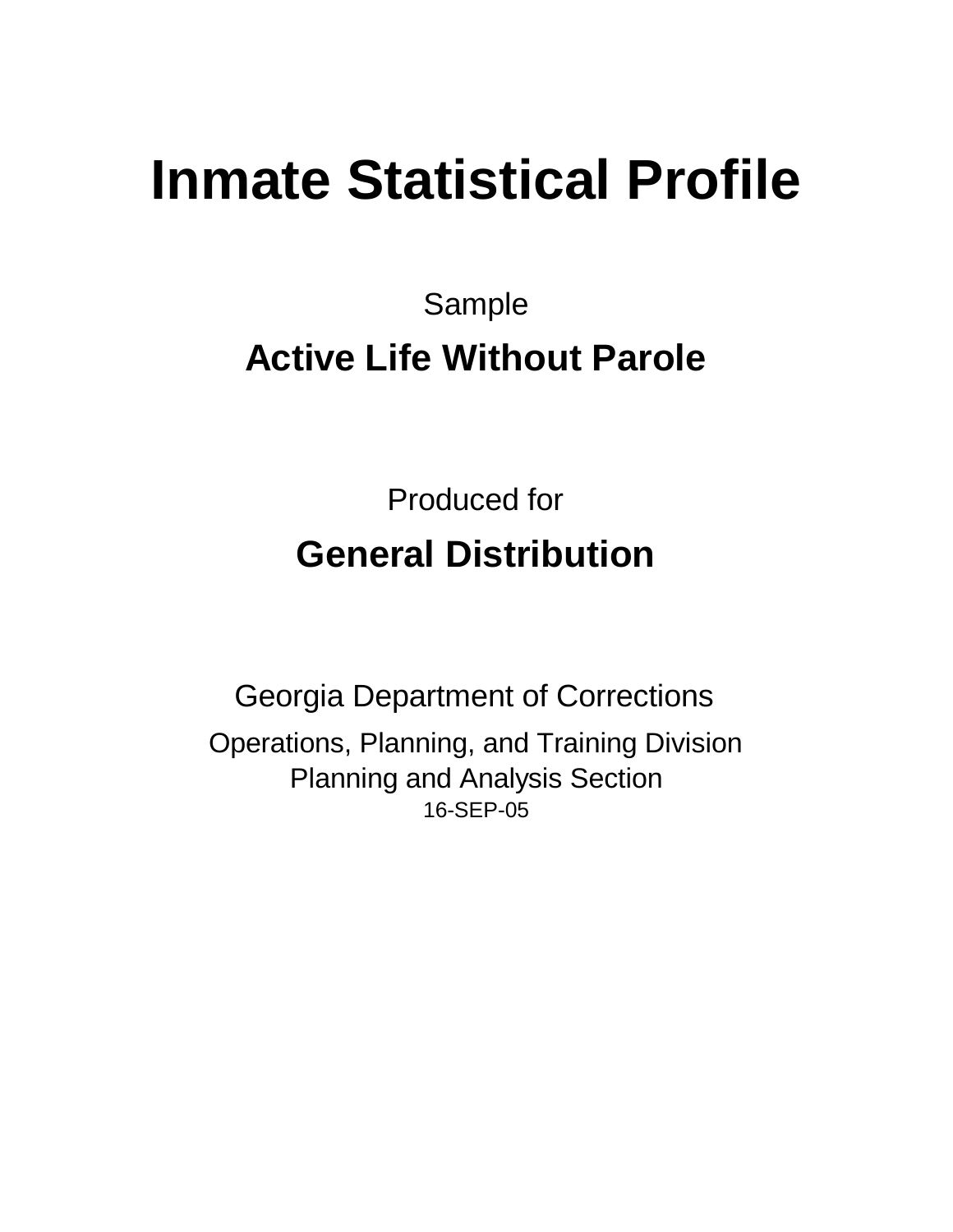**Contents** 

Sample **Active Life Without Parole**

Produced for **General Distribution**

| <b>Demographic information</b>                                       |
|----------------------------------------------------------------------|
| 1 Current age, broken out in ten year age groups                     |
| 2 Race group                                                         |
| 3 Marital status, self-reported at entry to prison                   |
| 4 Number of children, self-reported at entry to prison               |
| 5 Religious affiliation, self-reported at entry to prison            |
| 6 Home county - self-reported at entry to prison                     |
| 9 Socioeconomic class, self-reported at entry to prison              |
| 10 Environment to age 16, self-reported at entry to prison           |
| 11 Guardian status to age 16, self-reported at entry to prison       |
| 12 Employment status before prison, self-reported at entry to prison |
| 13 Age at admission                                                  |
| 15 Age at release                                                    |
| 16 Height, measured at entry to prison                               |
| 17 Weight, measured at entry to prison                               |
|                                                                      |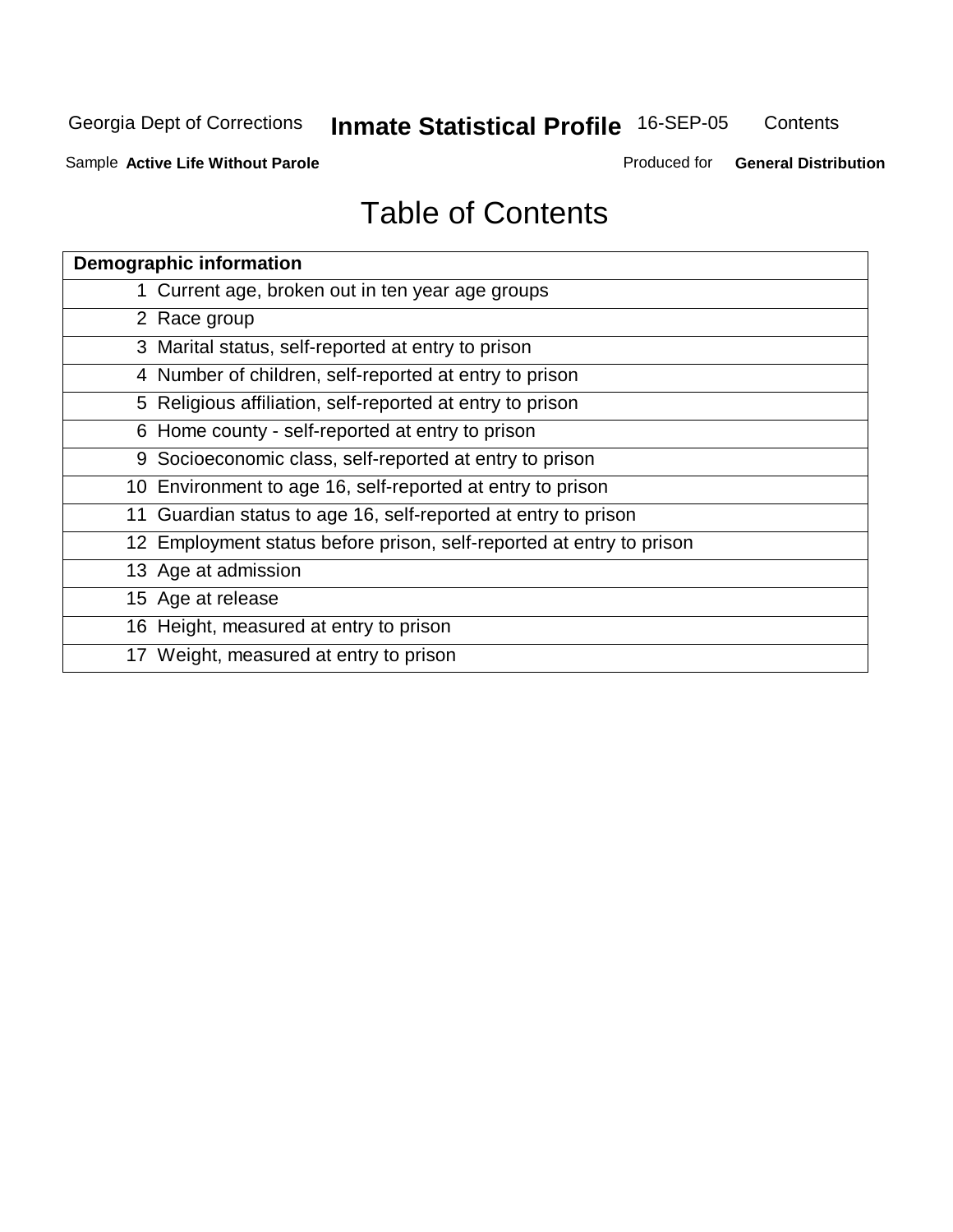**Contents** 

Sample **Active Life Without Parole**

Produced for **General Distribution**

| <b>Correctional information</b>                 |
|-------------------------------------------------|
| 18 Type of admission to prison                  |
| 19 Current / last security status               |
| 20 Current / last institution type              |
| 21 Institution type - transitional centers      |
| 22 Institution type - mental hospitals          |
| 23 Institution type - county prisons            |
| 24 Institution type - state prisons             |
| 25 Institution type - private prisons           |
| 26 Institution type - prison annexes            |
| 27 Institution type - inmate boot camp          |
| 28 Number of disciplinary reports               |
| 29 Number of transfers                          |
| 30 Number of escapes                            |
| 31 Probable future release type                 |
| 32 Actual release type                          |
| 33 Time served in current (or last) institution |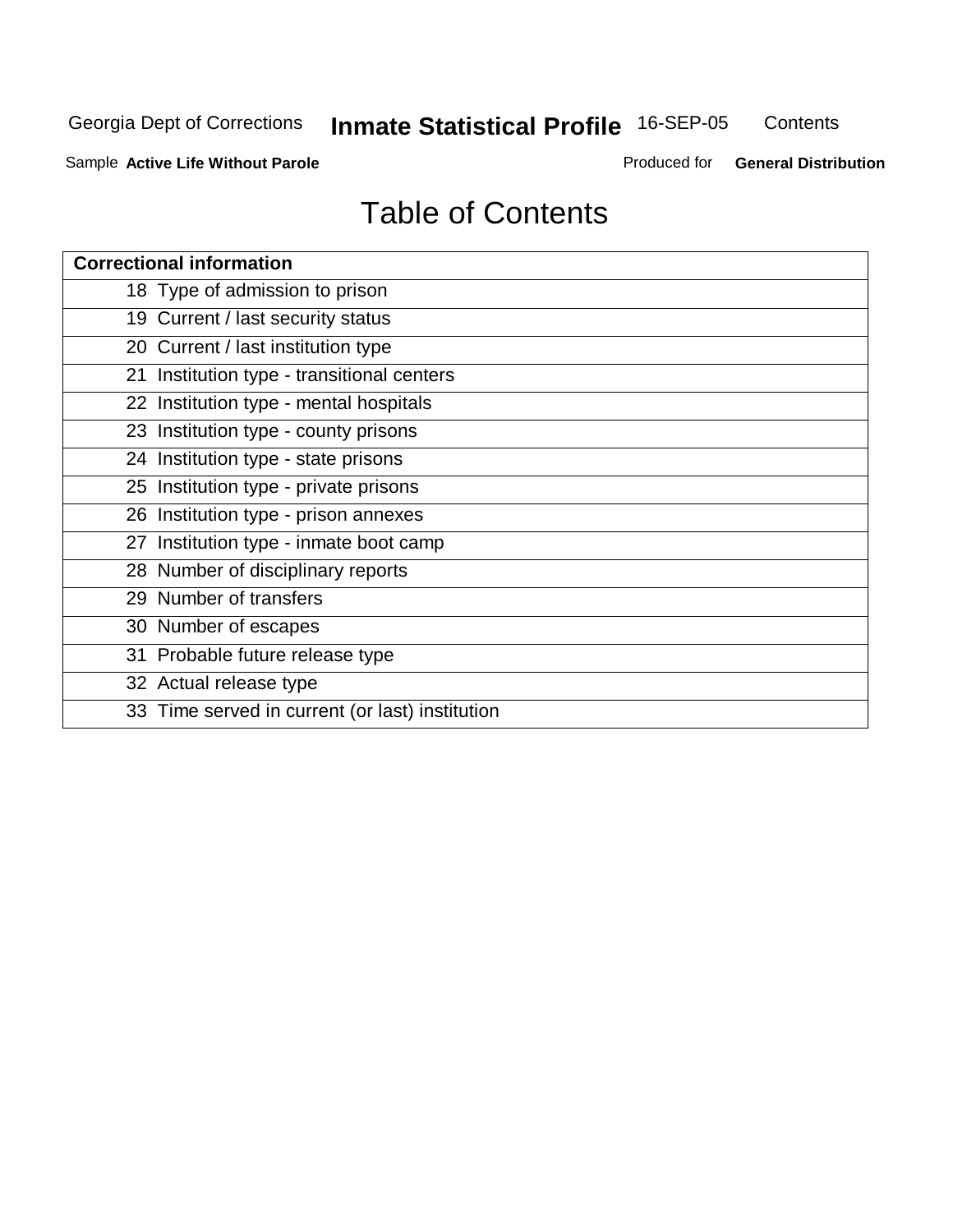**Contents** 

Sample **Active Life Without Parole**

Produced for **General Distribution**

| Educational, psychological and physical information              |
|------------------------------------------------------------------|
| 34 Highest grade level attained                                  |
| 35 Culture fair IQ scores                                        |
| 36 Wide Range Achievement Test (WRAT) reading score              |
| 37 Wide Range Achievement Test (WRAT) math score                 |
| 38 Wide Range Achievement Test (WRAT) spelling score             |
| 39 Scope of substance abuse - summary                            |
| 40 Current / last mental health treatment level                  |
| 41 PULHESDWIT medical scale - 'P' overall condition ('P'hysical) |
| 42 PULHESDWIT medical scale - 'U' upper body                     |
| 43 PULHESDWIT medical scale - 'L' lower body                     |
| 44 PULHESDWIT medical scale - 'H' hearing                        |
| 45 PULHESDWIT medical scale - 'E' vision                         |
| 46 PULHESDWIT medical scale -'S' psychiatric                     |
| 47 PULHESDWIT medical scale - 'D' dental                         |
| 48 PULHESDWIT medical scale - 'W' work ability                   |
| 49 PULHESDWIT medical scale - 'I' impairment                     |
| 50 PULHESDWIT medical scale - 'T' transportability               |
| 51 Criminality in family, self-reported                          |
| 52 Alcoholism in family, self-reported                           |
| 53 Drug abuse in family, self-reported                           |
| 54 Subjected to frequent beatings, self-reported                 |
| 55 Father absent during inmate's childhood                       |
| 56 Mother absent during inmate's childhood                       |
| 57 Inmate diagnosed as manipulative                              |
| 58 Inmate diagnosed as assaultive                                |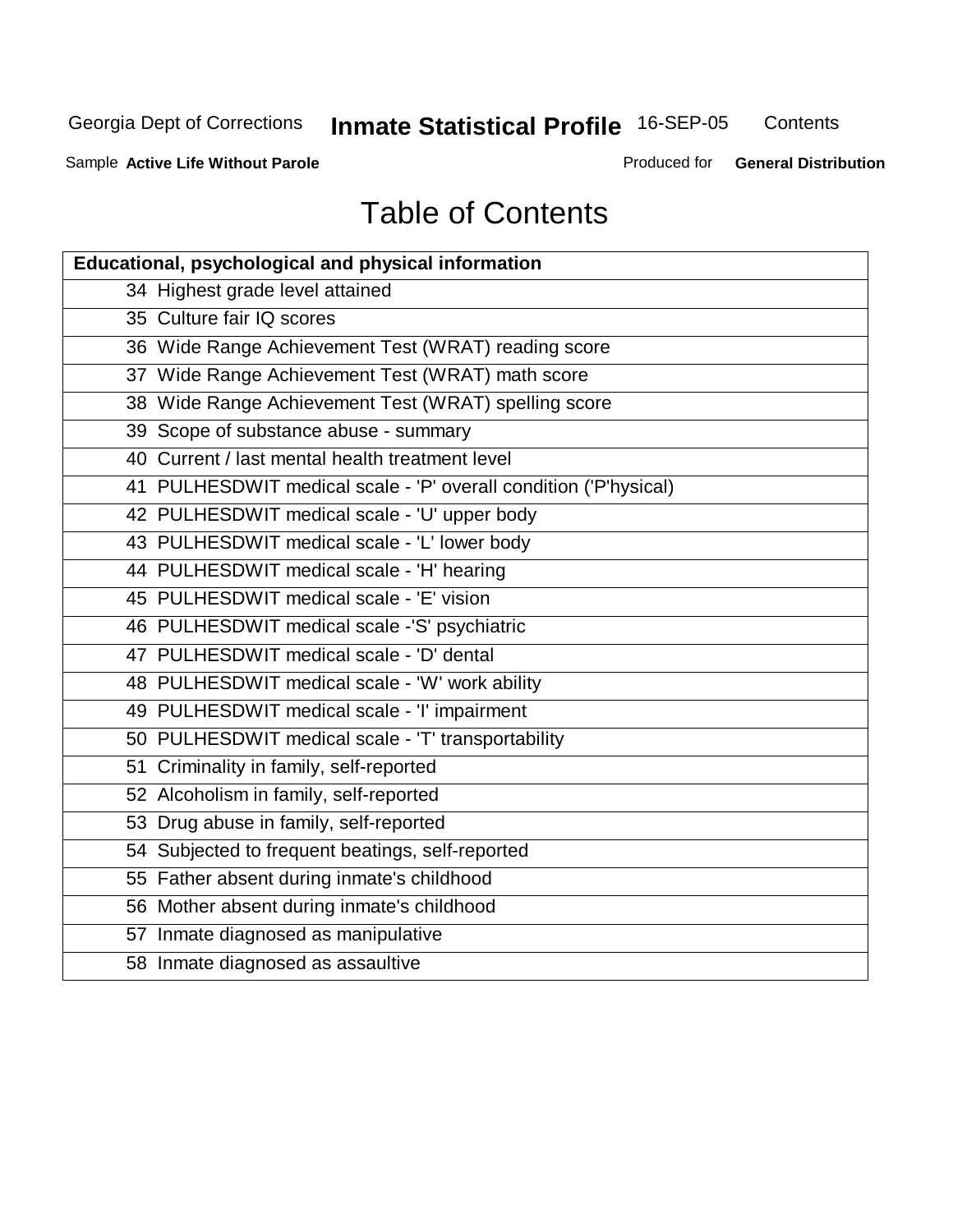**Contents** 

Sample **Active Life Without Parole**

Produced for **General Distribution**

| <b>Crimes and criminal history information</b>                  |
|-----------------------------------------------------------------|
| 59 Number of prior Georgia incarcerations                       |
| 60 Prison sentence in years                                     |
| 61 Primary offense, broken out into felonies vs misdemeanors    |
| 62 Primary offense, broken out into four broad crime categories |
| 63 Primary offense, detailed offense code                       |
| 64 County of conviction of primary offense                      |
| 67 Circuit of conviction of primary offense                     |
| 69 Years served (jail + prison) in this incarceration           |
| <b>Medical information</b>                                      |
| 70 Results of most recent HIV test                              |
| 71 Results of most recent tuberculosis test                     |
| 72 Results of most recent syphilis test                         |
| 73 Results of most recent Hepatitis-C test                      |
| 74 Results of most recent pregnancy test                        |
| 75 Results of most recent diabetes test                         |
| 76 Results of most recent hypertension test                     |
| 77 Results of most recent asthma test                           |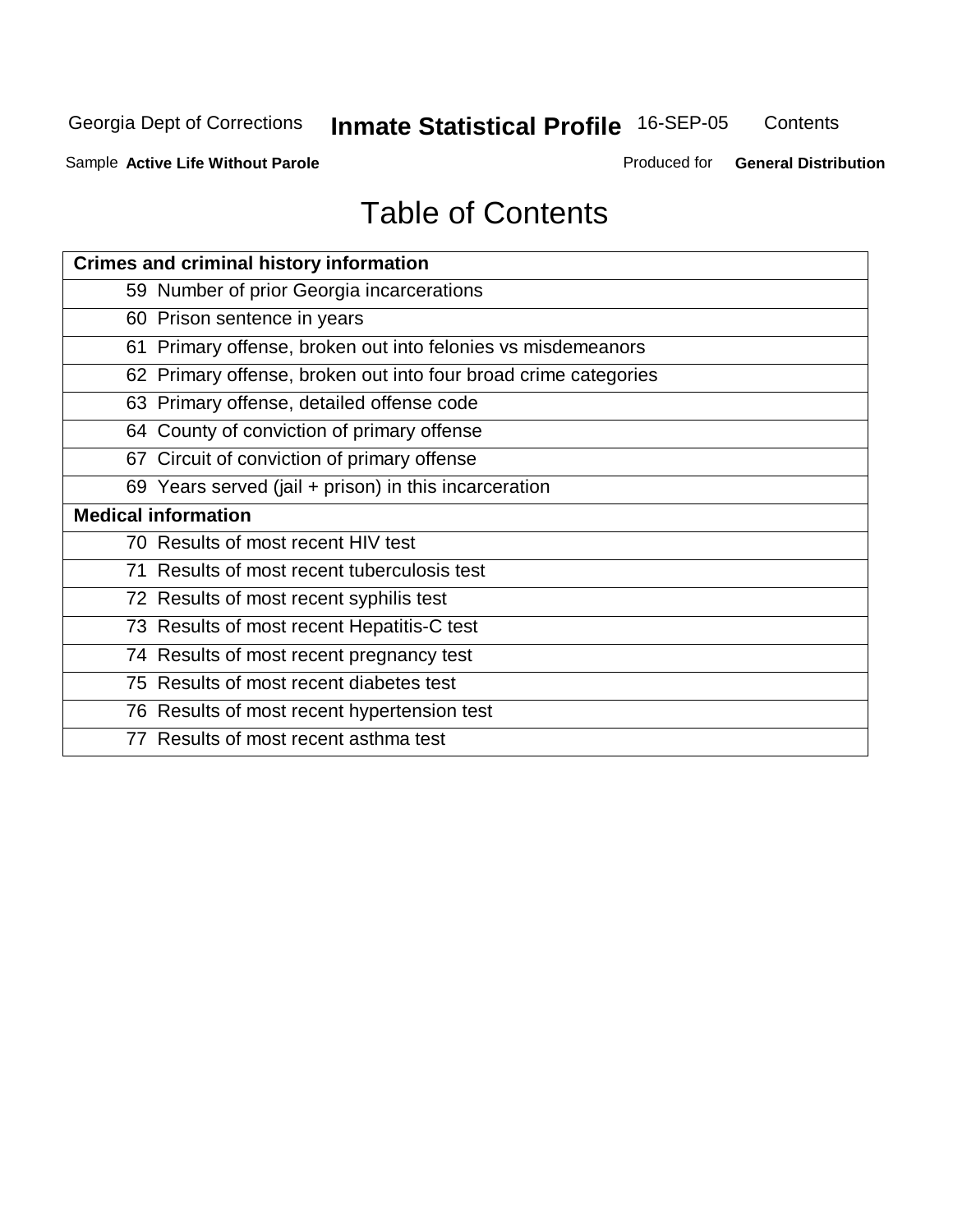#### Sample **Active Life Without Parole**

#### Produced for **General Distribution**

#### Current age, broken out in ten-year age groups

|                       |              | <b>Male</b> |         |              | <b>Female</b> |       | <b>Total</b>    |            |
|-----------------------|--------------|-------------|---------|--------------|---------------|-------|-----------------|------------|
| <b>Current Age</b>    | <b>Count</b> | Col %       | Row %   | <b>Count</b> | Col %         | Row % | <b>Total</b>    | Col %      |
| <b>Teens</b>          |              | 0.52%       | 100.00% |              |               |       | 2               | 0.51%      |
| <b>Twenties</b>       | 79           | 20.41%      | 98.75%  |              | 16.67%        | 1.25% | 80 I            | 20.36%     |
| <b>Thirties</b>       | 134          | 34.63%      | 98.53%  | 2            | 33.33%        | 1.47% |                 | 136 34.61% |
| <b>Forties</b>        | 111          | 28.68%      | 97.37%  | 3            | 50.00%        | 2.63% |                 | 114 29.01% |
| <b>Fifties</b>        | 47           | 12.14%      | 100.00% |              |               |       | 47 I            | 11.96%     |
| <b>Sixties</b>        | 13           | $3.36\%$    | 100.00% |              |               |       | 13 <sub>1</sub> | 3.31%      |
| Seventy +             |              | 0.26%       | 100.00% |              |               |       |                 | 0.25%      |
| <b>Total Reported</b> | 387          | 100%        | 98.47%  | 6            | 100%          | 1.53% | 393             | 100.0%     |

| w<br>τeα<br>. <b>.</b> |            |     |
|------------------------|------------|-----|
|                        | 207<br>JV. | 393 |

| Mean<br>(average)       | 39.88  | 39 | 39.86     |
|-------------------------|--------|----|-----------|
| Median (middle)         | 38     |    | 38        |
| Mode<br>(most frequent) | ົ<br>ູ | ∸∸ | $-$<br>ູບ |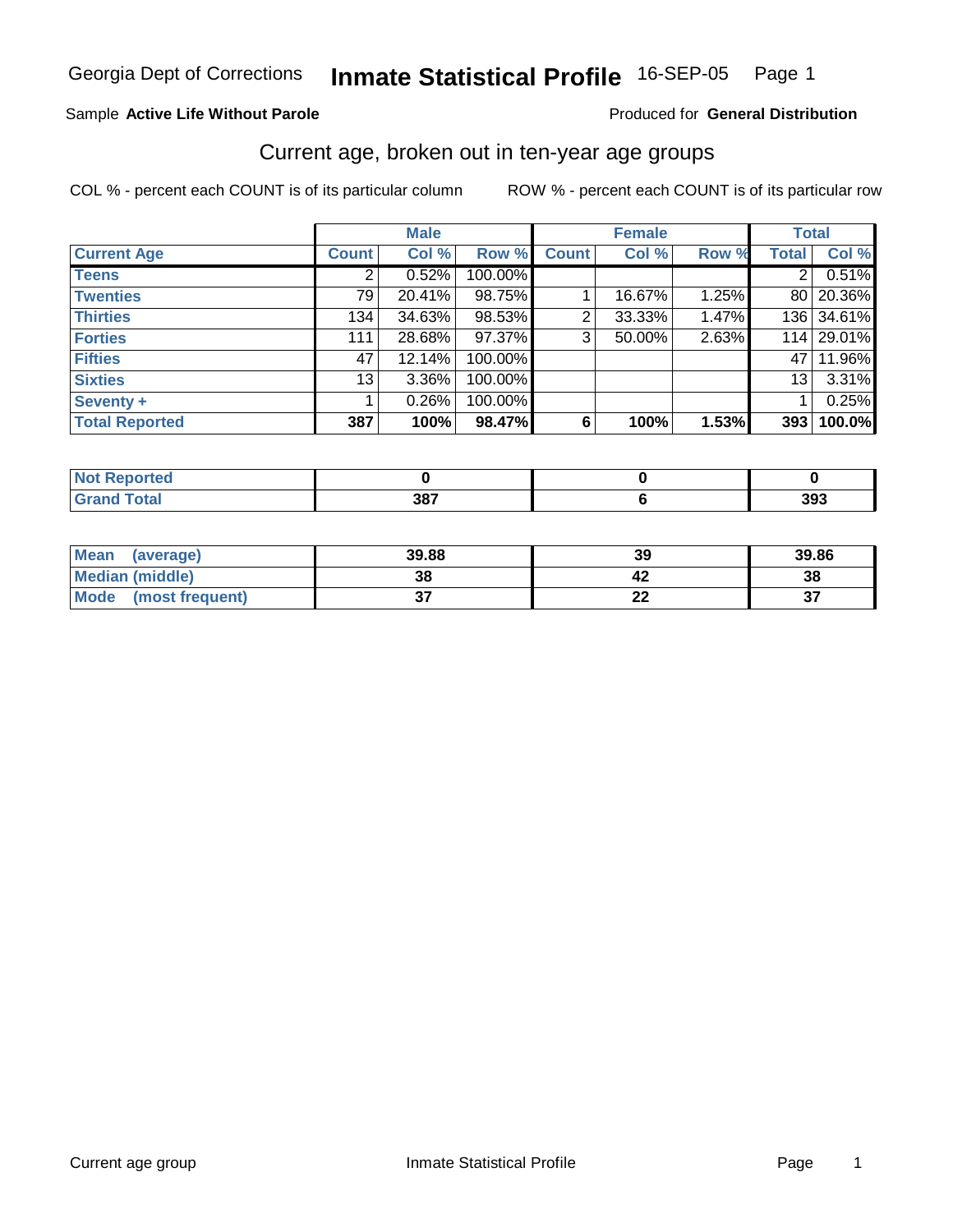Sample **Active Life Without Parole**

Produced for **General Distribution**

### Race group

|                       |              | <b>Male</b> |                    |   | <b>Female</b> |         |       | <b>Total</b> |
|-----------------------|--------------|-------------|--------------------|---|---------------|---------|-------|--------------|
| <b>Race Group</b>     | <b>Count</b> | Col %       | <b>Row % Count</b> |   | Col %         | Row %   | Total | Col %        |
| <b>White</b>          | 103          | 26.61%      | $96.26\%$          | 4 | 66.67%        | 3.74%   | 107   | 27.23%       |
| <b>Black</b>          | 284          | 73.39%      | 99.30%             |   | $33.33\%$     | $.70\%$ | 286   | 72.77%       |
| <b>Total Reported</b> | 387          | 100%        | 98.47%             |   | 100%          | 1.53%   | 393   | 100%         |

| <b>Not Reported</b><br>$\cdots$ |     |     |
|---------------------------------|-----|-----|
| $T = 4 - 1$                     | 387 | 393 |

| ' M∩<br>nuemn<br> | Black | White | 3lack |
|-------------------|-------|-------|-------|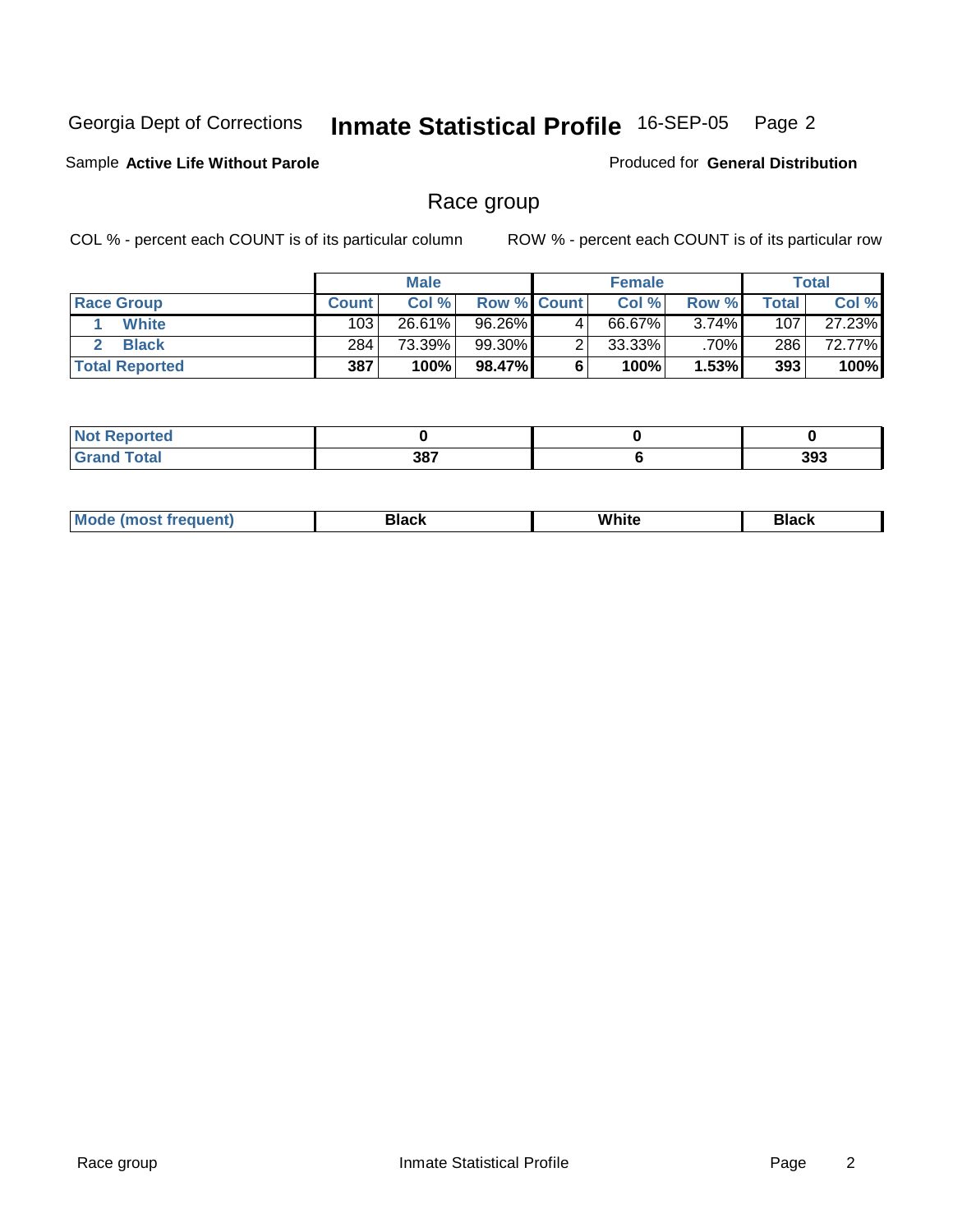#### Sample **Active Life Without Parole**

#### Produced for **General Distribution**

### Marital status, self-reported at entry to prison

|                        |              | <b>Male</b> |         |              | <b>Female</b> |       |              | <b>Total</b> |
|------------------------|--------------|-------------|---------|--------------|---------------|-------|--------------|--------------|
| <b>Marital Status</b>  | <b>Count</b> | Col %       | Row %   | <b>Count</b> | Col %         | Row % | <b>Total</b> | Col %        |
| <b>Single</b>          | 216          | 56.54%      | 98.18%  | 4            | 66.67%        | 1.82% | 220          | 56.70%       |
| <b>Married</b>         | 51           | 13.35%      | 100.00% |              |               |       | 51           | 13.14%       |
| <b>Separated</b><br>3  | 13           | 3.40%       | 100.00% |              |               |       | 13           | 3.35%        |
| <b>Divorced</b><br>4   | 47           | 12.30%      | 97.92%  |              | 16.67%        | 2.08% | 48           | 12.37%       |
| <b>Widowed</b><br>5    | 14           | $3.66\%$    | 93.33%  |              | 16.67%        | 6.67% | 15           | 3.87%        |
| <b>Common Law</b><br>6 | 41           | 10.73%      | 100.00% |              |               |       | 41           | 10.57%       |
| <b>Total Reported</b>  | 382          | 100%        | 98.45%  | 6            | 100%          | 1.55% | 388          | 100%         |

| .<br>тео |             |     |
|----------|-------------|-----|
| ______   | 207<br>JU I | 393 |

| <b>Mode</b><br>: (most frequent)<br>Sinale<br>∵nnl⊳∴<br>sınale<br>--- |
|-----------------------------------------------------------------------|
|-----------------------------------------------------------------------|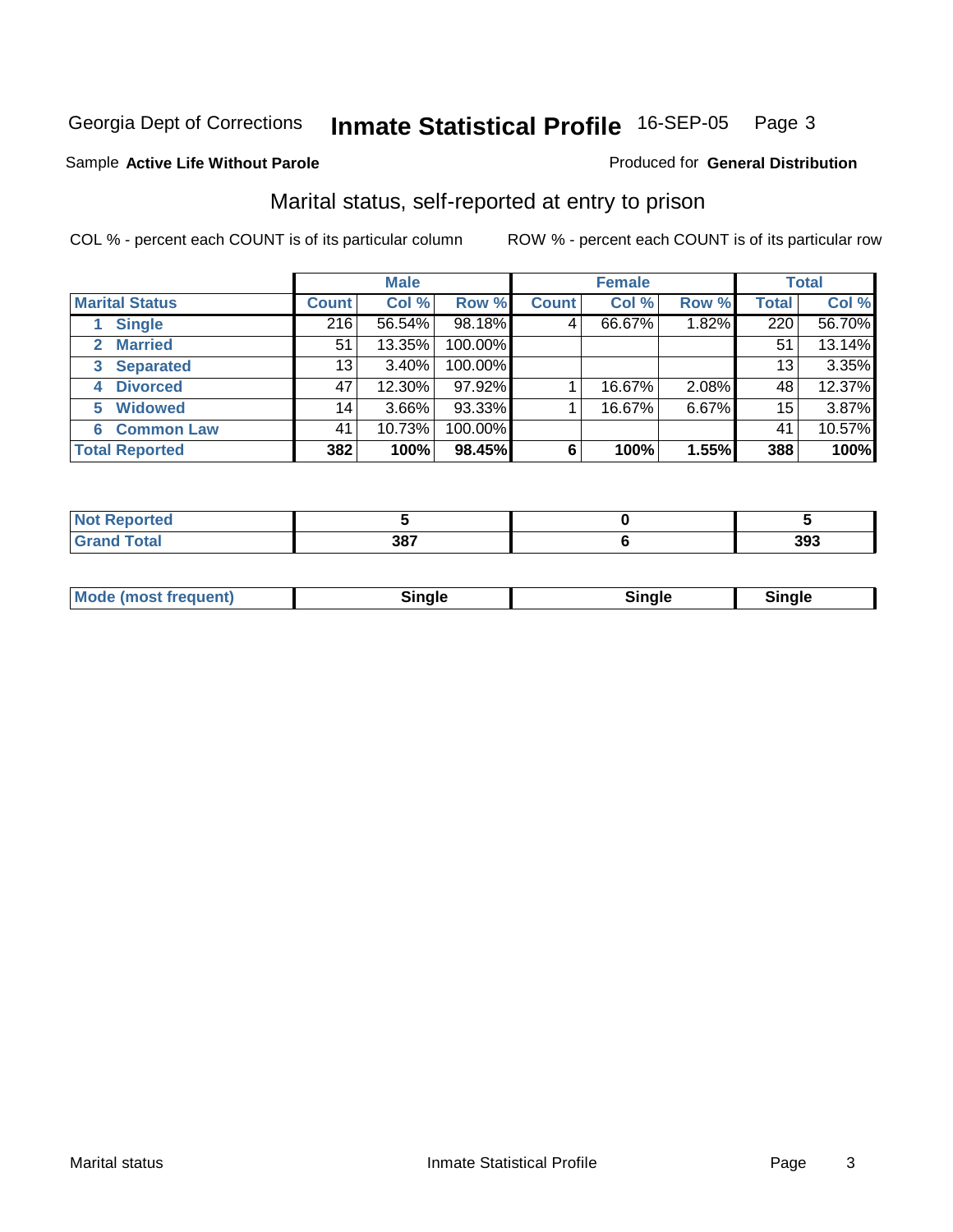#### Sample **Active Life Without Parole**

#### Produced for **General Distribution**

### Number of children, self reported at entry to prison

|                           |              | <b>Male</b> |         |              | <b>Female</b> |       | <b>Total</b> |        |
|---------------------------|--------------|-------------|---------|--------------|---------------|-------|--------------|--------|
| <b>Number of Children</b> | <b>Count</b> | Row %       | Col %   | <b>Count</b> | Col %         | Row % | <b>Total</b> | Col %  |
| $\bf{0}$                  | 138          | 36.13%      | 99.28%  |              | 16.67%        | 0.72% | 139          | 35.82% |
|                           | 98           | 25.65%      | 96.08%  | 4            | 66.67%        | 3.92% | 102          | 26.29% |
| $\overline{2}$            | 67           | 17.54%      | 98.53%  |              | 16.67%        | 1.47% | 68           | 17.53% |
| 3                         | 42           | 10.99%      | 100.00% |              |               |       | 42           | 10.82% |
| 4                         | 19           | 4.97%       | 100.00% |              |               |       | 19           | 4.90%  |
| 5                         | 11           | 2.88%       | 100.00% |              |               |       | 11           | 2.84%  |
| 6                         | 2            | 0.52%       | 100.00% |              |               |       | 2            | 0.52%  |
|                           |              | 0.26%       | 100.00% |              |               |       |              | 0.26%  |
| 8                         |              | 0.26%       | 100.00% |              |               |       |              | 0.26%  |
| Over 10                   | 3            | 0.79%       | 100.00% |              |               |       | 3            | 0.77%  |
| <b>Total Reported</b>     | 382          | 100%        | 98.45%  | 6            | 100%          | 1.55% | 388          | 100.0% |

| orted<br>NOT<br>en |     |     |
|--------------------|-----|-----|
|                    | 387 | 393 |

| Mean<br>(average)      | l .44 | 1.44 |
|------------------------|-------|------|
| <b>Median (middle)</b> |       |      |
| Mode (most frequent)   |       |      |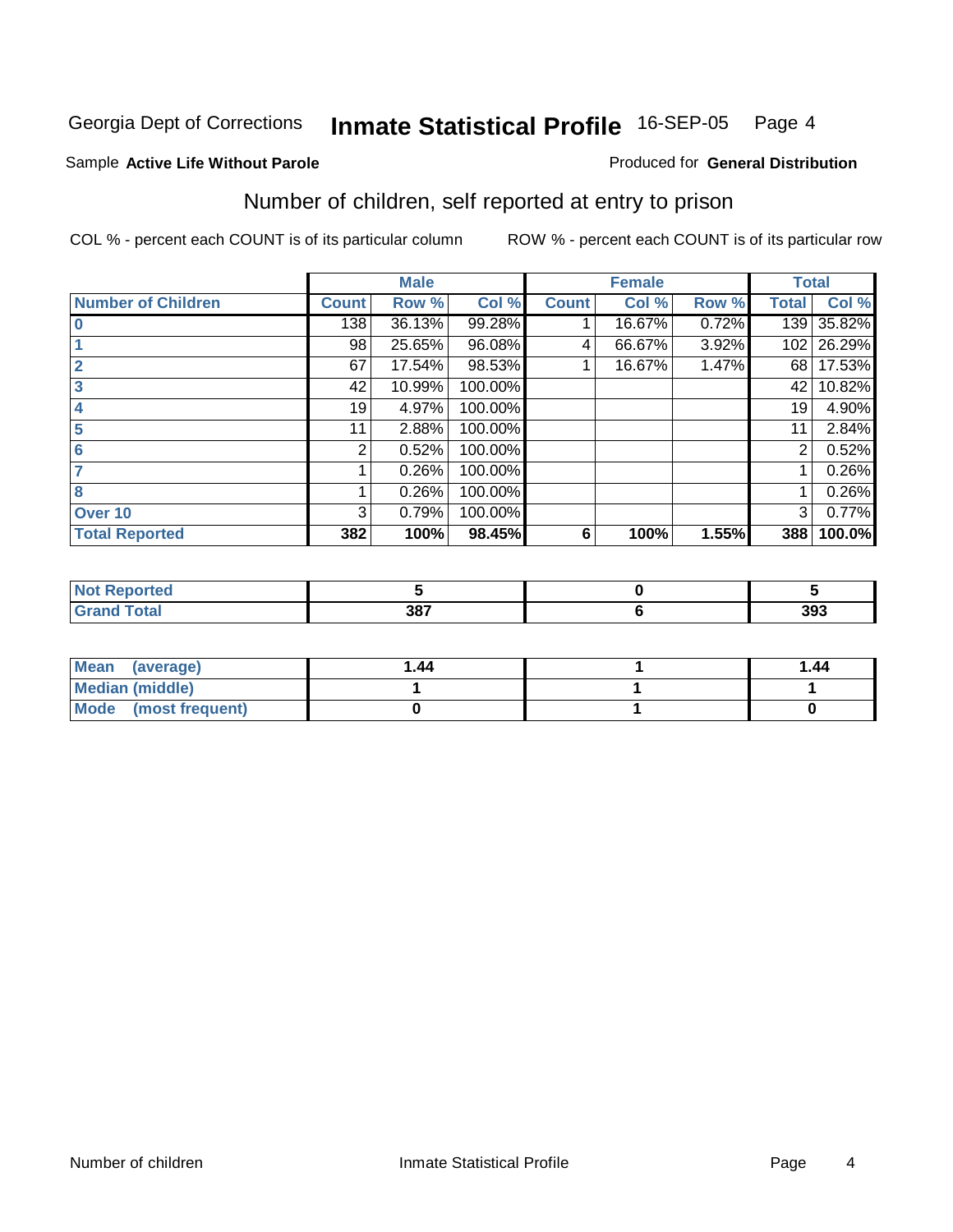#### Sample **Active Life Without Parole**

### Religious affiliation, self-reported at entry to prison

COL % - percent each COUNT is of its particular column ROW % - percent each COUNT is of its particular row

Produced for **General Distribution**

|              |                              |              | <b>Male</b> |         |              | <b>Female</b> |        |              | <b>Total</b> |
|--------------|------------------------------|--------------|-------------|---------|--------------|---------------|--------|--------------|--------------|
|              | <b>Religious Affiliation</b> | <b>Count</b> | Col %       | Row %   | <b>Count</b> | Col %         | Row %  | <b>Total</b> | Col %        |
|              | <b>Islam</b>                 | 28           | 8.31%       | 100.00% |              |               |        | 28           | 8.16%        |
| $\mathbf{2}$ | <b>Catholic</b>              | 9            | 2.67%       | 100.00% |              |               |        | 9            | 2.62%        |
| 3            | <b>Baptist</b>               | 153          | 45.40%      | 98.08%  | 3            | 50.00%        | 1.92%  | 156          | 45.48%       |
| 4            | <b>Methodist</b>             | 5            | 1.48%       | 100.00% |              |               |        | 5            | 1.46%        |
| 7            | <b>Chc Of God</b>            |              | .30%        | 100.00% |              |               |        |              | .29%         |
| 8            | <b>Holiness</b>              | 9            | 2.67%       | 90.00%  |              | 16.67%        | 10.00% | 10           | 2.92%        |
| 9            | <b>Jewish</b>                |              | .30%        | 100.00% |              |               |        |              | .29%         |
| 16           | <b>Seven D Ad</b>            | 4            | 1.19%       | 100.00% |              |               |        | 4            | 1.17%        |
| 17           | <b>Jehovah Wt</b>            | 6            | 1.78%       | 100.00% |              |               |        | 6            | 1.75%        |
| 20           | <b>Other Prot</b>            | 47           | 13.95%      | 95.92%  | 2            | 33.33%        | 4.08%  | 49           | 14.29%       |
| 96           | <b>None</b>                  | 74           | 21.96%      | 100.00% |              |               |        | 74           | 21.57%       |
|              | <b>Total Reported</b>        | 337          | 100%        | 98.25%  | 6            | 100%          | 1.75%  | 343          | 100%         |

| Reported     | --  | - - |
|--------------|-----|-----|
| <b>NOT</b>   | .JU | ას  |
| <b>Total</b> | 387 | 393 |

| <b>Mode (most frequent)</b> | Baptist | 3aptist | 3aptıst |
|-----------------------------|---------|---------|---------|
|                             |         |         |         |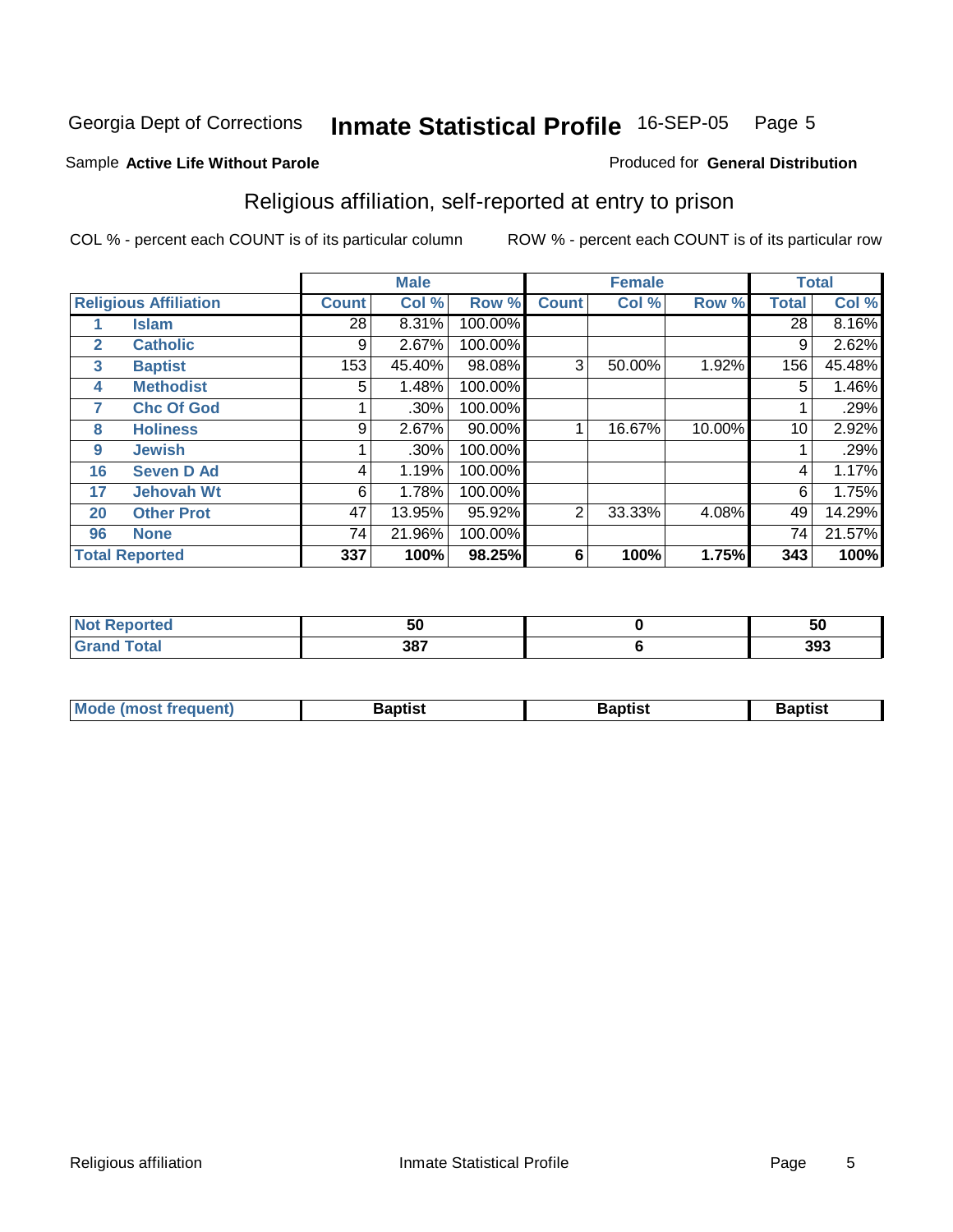#### Sample **Active Life Without Parole**

Produced for **General Distribution**

### Home county, self-reported at entry to prison

|                 |                    |                 | <b>Male</b> |         |              | <b>Female</b> |        | <b>Total</b>    |        |
|-----------------|--------------------|-----------------|-------------|---------|--------------|---------------|--------|-----------------|--------|
|                 | <b>Home County</b> | <b>Count</b>    | Col %       | Row %   | <b>Count</b> | Col %         | Row %  | <b>Total</b>    | Col %  |
| $\overline{1}$  | <b>Appling</b>     | $\overline{2}$  | .56%        | 100.00% |              |               |        | $\overline{2}$  | .55%   |
| $\overline{2}$  | <b>Atkinson</b>    | 1               | .28%        | 100.00% |              |               |        | 1               | .28%   |
| 5               | <b>Baldwin</b>     | 3               | .84%        | 100.00% |              |               |        | 3               | .83%   |
| $\overline{7}$  | <b>Barrow</b>      | $\overline{3}$  | .84%        | 100.00% |              |               |        | $\overline{3}$  | .83%   |
| 8               | <b>Bartow</b>      | $\overline{3}$  | .84%        | 100.00% |              |               |        | $\overline{3}$  | .83%   |
| 9               | <b>Ben Hill</b>    | $\overline{2}$  | .56%        | 100.00% |              |               |        | $\overline{2}$  | .55%   |
| 11              | <b>Bibb</b>        | $\overline{9}$  | 2.52%       | 100.00% |              |               |        | 9               | 2.48%  |
| 12              | <b>Bleckley</b>    | 3               | .84%        | 100.00% |              |               |        | $\overline{3}$  | .83%   |
| 14              | <b>Brooks</b>      | 1               | .28%        | 100.00% |              |               |        | 1               | .28%   |
| 16              | <b>Bulloch</b>     | 1               | .28%        | 100.00% |              |               |        | 1               | .28%   |
| 17              | <b>Burke</b>       | $\overline{2}$  | .56%        | 100.00% |              |               |        | $\overline{2}$  | .55%   |
| 18              | <b>Butts</b>       | 1               | .28%        | 100.00% |              |               |        | $\mathbf{1}$    | .28%   |
| 20              | <b>Camden</b>      | $\overline{2}$  | .56%        | 100.00% |              |               |        | $\overline{2}$  | .55%   |
| 22              | <b>Carroll</b>     | $\overline{2}$  | .56%        | 100.00% |              |               |        | $\overline{2}$  | .55%   |
| 25              | <b>Chatham</b>     | $\overline{18}$ | 5.04%       | 100.00% |              |               |        | $\overline{18}$ | 4.96%  |
| 28              | <b>Cherokee</b>    | $\overline{2}$  | .56%        | 100.00% |              |               |        | $\overline{2}$  | .55%   |
| 29              | <b>Clarke</b>      | 9               | 2.52%       | 100.00% |              |               |        | 9               | 2.48%  |
| 31              | <b>Clayton</b>     | $\overline{10}$ | 2.80%       | 90.91%  | 1            | 16.67%        | 9.09%  | $\overline{11}$ | 3.03%  |
| 33              | <b>Cobb</b>        | $\overline{11}$ | 3.08%       | 100.00% |              |               |        | $\overline{11}$ | 3.03%  |
| 34              | <b>Coffee</b>      | 1               | .28%        | 100.00% |              |               |        | $\mathbf{1}$    | .28%   |
| 35              | <b>Colquitt</b>    | $\overline{2}$  | .56%        | 100.00% |              |               |        | $\overline{2}$  | .55%   |
| 36              | <b>Columbia</b>    | 1               | .28%        | 100.00% |              |               |        | $\mathbf{1}$    | .28%   |
| 38              | <b>Coweta</b>      | 1               | .28%        | 100.00% |              |               |        | 1               | .28%   |
| 40              | <b>Crisp</b>       | 1               | .28%        | 100.00% |              |               |        | $\mathbf{1}$    | .28%   |
| 43              | <b>Decatur</b>     | $\overline{2}$  | .56%        | 100.00% |              |               |        | $\overline{2}$  | .55%   |
| 44              | <b>Dekalb</b>      | $\overline{27}$ | 7.56%       | 100.00% |              |               |        | $\overline{27}$ | 7.44%  |
| 47              | <b>Dougherty</b>   | 9               | 2.52%       | 100.00% |              |               |        | 9               | 2.48%  |
| 48              | <b>Douglas</b>     | $\overline{5}$  | 1.40%       | 83.33%  | $\mathbf{1}$ | 16.67%        | 16.67% | 6               | 1.65%  |
| $\overline{51}$ | <b>Effingham</b>   | 1               | .28%        | 100.00% |              |               |        | 1               | .28%   |
| $\overline{52}$ | <b>Elbert</b>      | 2               | .56%        | 100.00% |              |               |        | $\overline{2}$  | .55%   |
| $\overline{56}$ | <b>Fayette</b>     | $\overline{2}$  | .56%        | 100.00% |              |               |        | $\overline{2}$  | .55%   |
| 57              | <b>Floyd</b>       | 3               | .84%        | 100.00% |              |               |        | 3               | .83%   |
| 59              | <b>Franklin</b>    | $\overline{3}$  | .84%        | 100.00% |              |               |        | $\overline{3}$  | .83%   |
| 60              | <b>Fulton</b>      | $\overline{43}$ | 12.04%      | 100.00% |              |               |        | 43              | 11.85% |
| 61              | <b>Gilmer</b>      | 1               | .28%        | 100.00% |              |               |        | 1               | .28%   |
| 63              | <b>Glynn</b>       | 7               | 1.96%       | 100.00% |              |               |        | 7               | 1.93%  |
| 64              | <b>Gordon</b>      | $\overline{2}$  | .56%        | 100.00% |              |               |        | $\overline{2}$  | .55%   |
| 66              | <b>Greene</b>      | $\overline{1}$  | .28%        | 100.00% |              |               |        | $\mathbf 1$     | .28%   |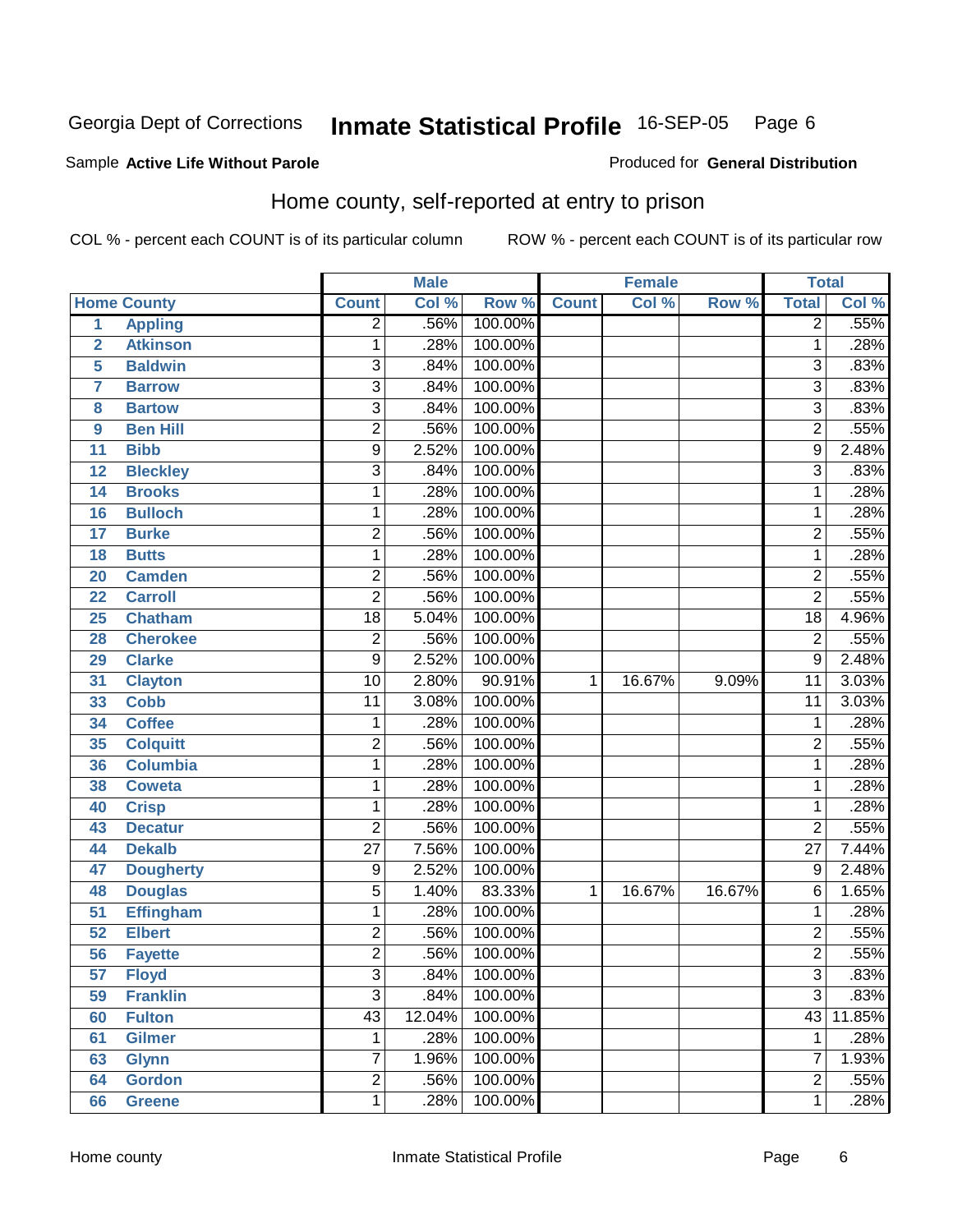#### Sample **Active Life Without Parole**

Produced for **General Distribution**

### Home county, self-reported at entry to prison

|                  |                    |                 | <b>Male</b> |         |              | <b>Female</b> |        | <b>Total</b>    |       |
|------------------|--------------------|-----------------|-------------|---------|--------------|---------------|--------|-----------------|-------|
|                  | <b>Home County</b> | <b>Count</b>    | Col %       | Row %   | <b>Count</b> | Col %         | Row %  | <b>Total</b>    | Col % |
| 67               | <b>Gwinnett</b>    | $\overline{5}$  | 1.40%       | 100.00% |              |               |        | $\overline{5}$  | 1.38% |
| 68               | <b>Habersham</b>   | 1               | .28%        | 100.00% |              |               |        | 1               | .28%  |
| 69               | <b>Hall</b>        | 5               | 1.40%       | 100.00% |              |               |        | 5               | 1.38% |
| 70               | <b>Hancock</b>     | $\overline{2}$  | .56%        | 100.00% |              |               |        | $\overline{2}$  | .55%  |
| 73               | <b>Hart</b>        | $\overline{2}$  | .56%        | 100.00% |              |               |        | $\overline{2}$  | .55%  |
| 75               | <b>Henry</b>       | $\overline{3}$  | .84%        | 100.00% |              |               |        | $\overline{3}$  | .83%  |
| 76               | <b>Houston</b>     | 6               | 1.68%       | 100.00% |              |               |        | 6               | 1.65% |
| 78               | <b>Jackson</b>     | $\overline{3}$  | .84%        | 100.00% |              |               |        | $\overline{3}$  | .83%  |
| 80               | <b>Jeff Davis</b>  | 1               | .28%        | 100.00% |              |               |        | 1               | .28%  |
| 82               | <b>Jenkins</b>     | 2               | .56%        | 100.00% |              |               |        | $\overline{2}$  | .55%  |
| 87               | <b>Laurens</b>     | $\overline{2}$  | .56%        | 100.00% |              |               |        | $\overline{2}$  | .55%  |
| 89               | <b>Liberty</b>     | $\overline{4}$  | 1.12%       | 100.00% |              |               |        | $\overline{4}$  | 1.10% |
| 90               | <b>Lincoln</b>     | 1               | .28%        | 100.00% |              |               |        | 1               | .28%  |
| 92               | <b>Lowndes</b>     | $\overline{3}$  | .84%        | 100.00% |              |               |        | $\overline{3}$  | .83%  |
| 96               | <b>Marion</b>      | 1               | .28%        | 100.00% |              |               |        | 1               | .28%  |
| 97               | <b>Mcduffie</b>    | 1               | .28%        | 100.00% |              |               |        | 1               | .28%  |
| 98               | <b>Mcintosh</b>    | $\overline{2}$  | .56%        | 100.00% |              |               |        | $\overline{2}$  | .55%  |
| 100              | <b>Miller</b>      | 1               | .28%        | 100.00% |              |               |        | 1               | .28%  |
| 101              | <b>Mitchell</b>    | 1               | .28%        | 100.00% |              |               |        | 1               | .28%  |
| 102              | <b>Monroe</b>      | 1               | .28%        | 100.00% |              |               |        | $\mathbf{1}$    | .28%  |
| 104              | <b>Morgan</b>      | 1               | .28%        | 100.00% |              |               |        | 1               | .28%  |
| 106              | <b>Muscogee</b>    | $\overline{11}$ | 3.08%       | 100.00% |              |               |        | $\overline{11}$ | 3.03% |
| 107              | <b>Newton</b>      | 2               | .56%        | 66.67%  | 1            | 16.67%        | 33.33% | 3               | .83%  |
| 109              | <b>Oglethorpe</b>  | $\overline{2}$  | .56%        | 100.00% |              |               |        | $\overline{2}$  | .55%  |
| 110              | <b>Paulding</b>    | 1               | .28%        | 100.00% |              |               |        | 1               | .28%  |
| 113              | <b>Pierce</b>      | 1               | .28%        | 100.00% |              |               |        | $\mathbf{1}$    | .28%  |
| 114              | <b>Pike</b>        | 2               | .56%        | 66.67%  | 1            | 16.67%        | 33.33% | $\overline{3}$  | .83%  |
| $\overline{115}$ | <b>Polk</b>        | 1               | .28%        | 100.00% |              |               |        | $\overline{1}$  | .28%  |
| 117              | <b>Putnam</b>      | $\overline{2}$  | .56%        | 100.00% |              |               |        | $\overline{2}$  | .55%  |
| 119              | <b>Rabun</b>       | 1               | .28%        | 100.00% |              |               |        | $\mathbf{1}$    | .28%  |
| 120              | <b>Randolph</b>    | $\overline{2}$  | .56%        | 100.00% |              |               |        | $\overline{2}$  | .55%  |
| 121              | <b>Richmond</b>    | $\overline{15}$ | 4.20%       | 93.75%  | $\mathbf{1}$ | 16.67%        | 6.25%  | $\overline{16}$ | 4.41% |
| 122              | <b>Rockdale</b>    | 1               | .28%        | 100.00% |              |               |        | 1               | .28%  |
| 125              | <b>Seminole</b>    | 1               | .28%        | 100.00% |              |               |        | $\mathbf 1$     | .28%  |
| 126              | <b>Spalding</b>    | 5               | 1.40%       | 100.00% |              |               |        | 5               | 1.38% |
| 127              | <b>Stephens</b>    | 1               | .28%        | 100.00% |              |               |        | 1               | .28%  |
| 129              | <b>Sumter</b>      | 1               | .28%        | 100.00% |              |               |        | 1               | .28%  |
| 132              | <b>Tattnall</b>    | 1               | .28%        | 100.00% |              |               |        | $\mathbf{1}$    | .28%  |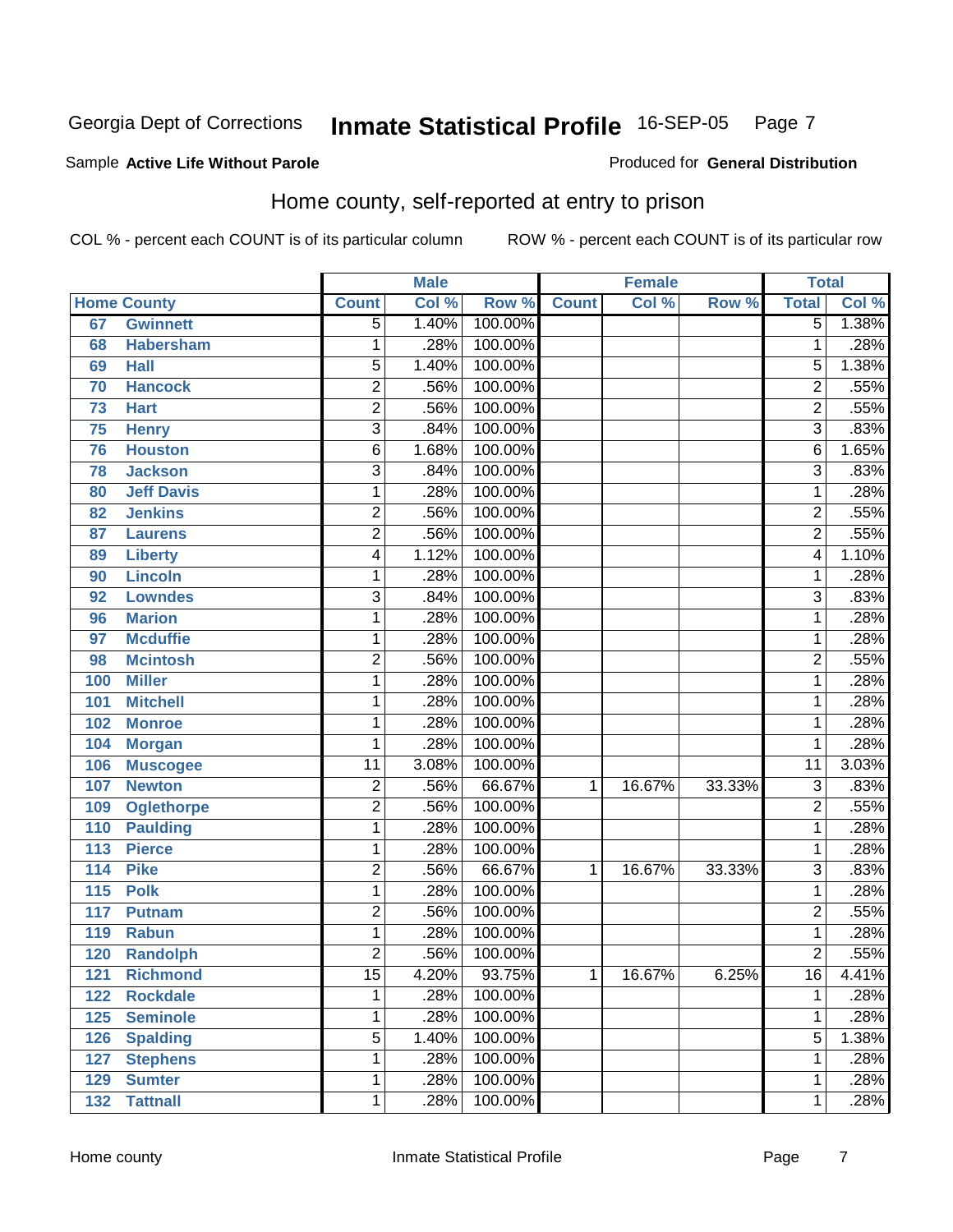#### Sample **Active Life Without Parole**

#### Produced for **General Distribution**

### Home county, self-reported at entry to prison

|     |                      |                | <b>Male</b> |         |              | <b>Female</b> |        | <b>Total</b>   |       |
|-----|----------------------|----------------|-------------|---------|--------------|---------------|--------|----------------|-------|
|     | <b>Home County</b>   | <b>Count</b>   | Col %       | Row %   | <b>Count</b> | Col %         | Row %  | <b>Total</b>   | Col % |
| 136 | <b>Thomas</b>        | 2              | .56%        | 100.00% |              |               |        | $\overline{2}$ | .55%  |
| 137 | <b>Tift</b>          | 2              | .56%        | 100.00% |              |               |        | 2              | .55%  |
| 138 | <b>Toombs</b>        | 3              | .84%        | 100.00% |              |               |        | 3              | .83%  |
| 141 | <b>Troup</b>         |                | .28%        | 100.00% |              |               |        | $\mathbf 1$    | .28%  |
| 144 | <b>Union</b>         |                | .28%        | 100.00% |              |               |        | 1              | .28%  |
| 145 | <b>Upson</b>         |                | .28%        | 100.00% |              |               |        | 4              | .28%  |
| 146 | <b>Walker</b>        | 2              | .56%        | 66.67%  | 1            | 16.67%        | 33.33% | 3              | .83%  |
| 147 | <b>Walton</b>        | 2              | .56%        | 100.00% |              |               |        | 2              | .55%  |
| 148 | <b>Ware</b>          | $\overline{5}$ | 1.40%       | 100.00% |              |               |        | 5              | 1.38% |
| 150 | <b>Washington</b>    | 3              | .84%        | 100.00% |              |               |        | 3              | .83%  |
| 151 | <b>Wayne</b>         | 3              | .84%        | 100.00% |              |               |        | 3              | .83%  |
| 155 | <b>Whitfield</b>     | 2              | .56%        | 100.00% |              |               |        | $\overline{2}$ | .55%  |
| 158 | <b>Wilkinson</b>     |                | .28%        | 100.00% |              |               |        |                | .28%  |
| 160 | <b>Unknown</b>       | 32             | 8.96%       | 100.00% |              |               |        | 32             | 8.82% |
|     | <b>Total Rported</b> | 357            | 100%        | 98.35%  | 6            | 100%          | 1.65%  | 363            | 100%  |

| τeς.    | $\ddot{\phantom{0}}$<br>งบ | 20<br>эu |
|---------|----------------------------|----------|
| _______ | 387<br>$  -$               | 393      |

| Mode<br>(most frequent) | <b>ultor</b> | <b>Clavton</b> | ulton |
|-------------------------|--------------|----------------|-------|
|-------------------------|--------------|----------------|-------|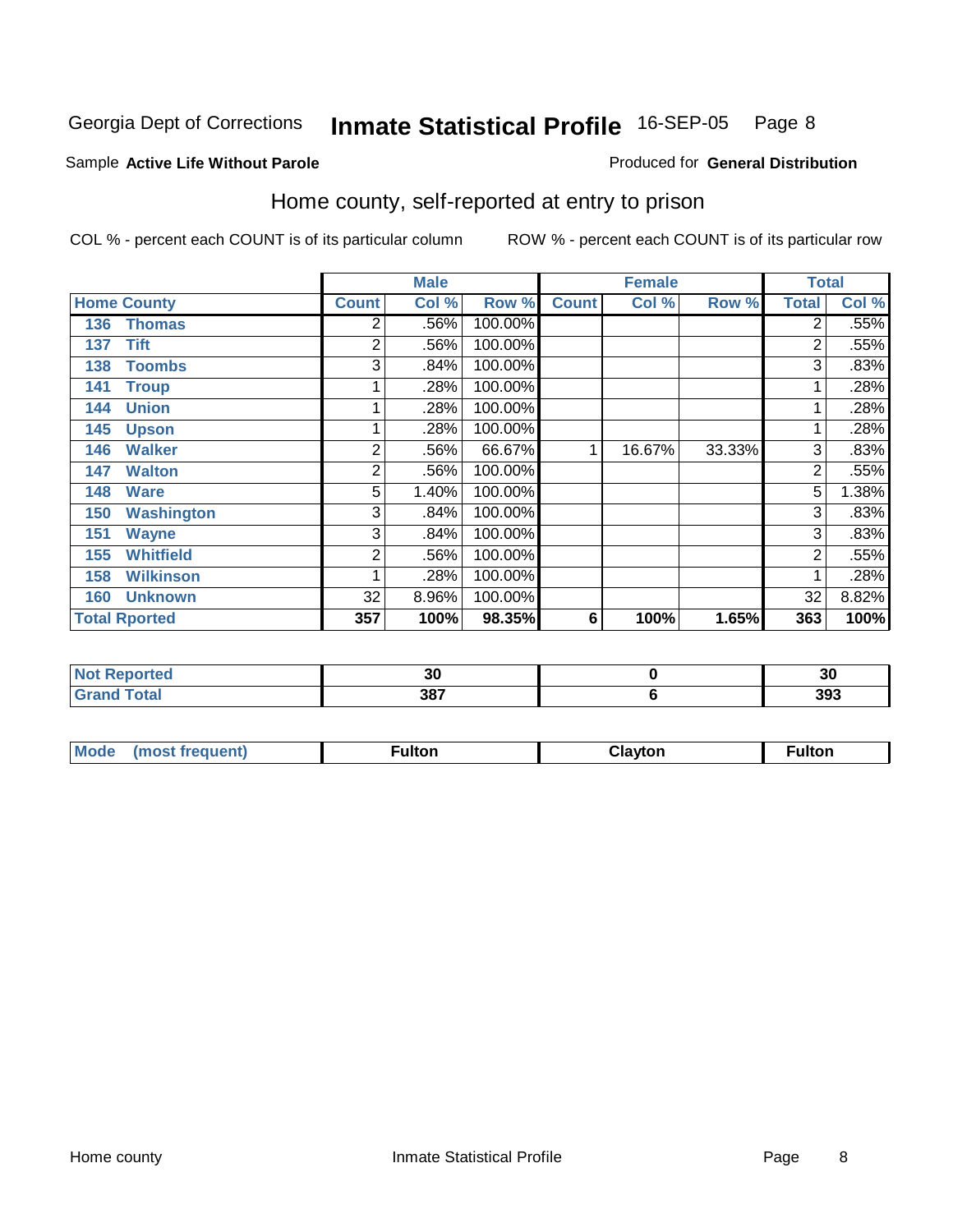#### Sample **Active Life Without Parole**

### Socioeconomic class, self-reported at entry to prison

COL % - percent each COUNT is of its particular column ROW % - percent each COUNT is of its particular row

|                            |                 | <b>Male</b> |            |              | <b>Female</b> |       |              | <b>Total</b> |
|----------------------------|-----------------|-------------|------------|--------------|---------------|-------|--------------|--------------|
| <b>Socioeconomic Class</b> | <b>Count</b>    | Col %       | Row %      | <b>Count</b> | Col %         | Row % | <b>Total</b> | Col %        |
| <b>Welfare</b>             | 22 <sub>1</sub> | 5.96%       | 100.00%    |              |               |       | 22           | 5.88%        |
| <b>Occ Employ</b>          | 15              | 4.07%       | $100.00\%$ |              |               |       | 15           | 4.01%        |
| <b>Minimum Std</b>         | 202             | 54.74%      | $99.51\%$  |              | 20.00%        | .49%  | 203          | 54.28%       |
| <b>Middle</b>              | 130             | 35.23%      | $97.01\%$  |              | 80.00%        | 2.99% | 134          | 35.83%       |
| <b>Total Reported</b>      | 369             | 100%        | 98.66%     |              | 100%          | 1.34% | 374          | 100%         |

| and an an<br>тео |     |     |
|------------------|-----|-----|
| $-1 - 1$         | 387 | 393 |

| Mir<br><b>Middle</b><br>Std<br>Std<br>Mını<br>___ |
|---------------------------------------------------|
|---------------------------------------------------|

Produced for **General Distribution**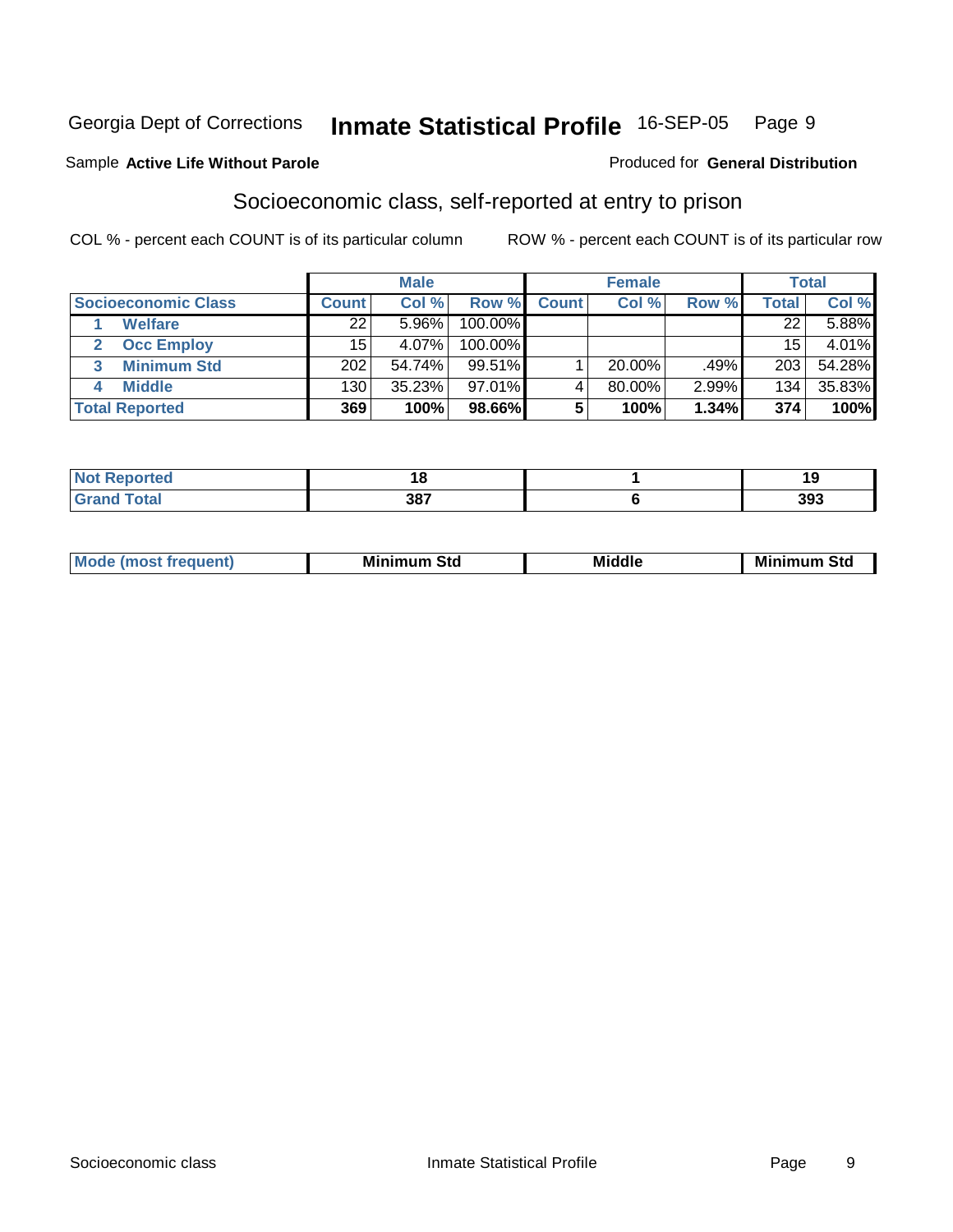#### Sample **Active Life Without Parole**

#### Produced for **General Distribution**

### Environment to age 16, self-reported at entry to prison

|                              |                  | <b>Male</b> |           |              | <b>Female</b> |        |       | <b>Total</b> |
|------------------------------|------------------|-------------|-----------|--------------|---------------|--------|-------|--------------|
| <b>Environment to age 16</b> | <b>Count</b>     | Col %       | Row %     | <b>Count</b> | Col %         | Row %  | Total | Col %        |
| <b>Rural/Farm</b>            | 8                | 2.13%       | 100.00%   |              |               |        |       | 2.10%        |
| <b>Rural/Nfarm</b>           | 18               | 4.80%       | 85.71%    | 3            | 50.00%        | 14.29% | 21    | 5.51%        |
| <b>S.M.S.A</b><br>3          | 156              | 41.60%      | 100.00%   |              |               |        | 156   | 40.94%       |
| <b>Urban</b>                 | 71               | 18.93%      | $97.26\%$ | っ            | 33.33%        | 2.74%  | 73    | 19.16%       |
| <b>Small Town</b><br>5.      | 122 <sub>1</sub> | 32.53%      | 99.19%    |              | 16.67%        | .81%   | 123   | 32.28%       |
| <b>Total Reported</b>        | 375              | 100%        | 98.43%    |              | 100%          | 1.57%  | 381   | 100%         |

| N <sub>O</sub><br><b>nted</b><br><b>START CONTROL</b> |     |     |
|-------------------------------------------------------|-----|-----|
| <b>Total</b><br>Crok                                  | 387 | 393 |

| M<br>.<br>---<br>s an A<br>.<br>.<br>M<br>M<br>-- |  |  |
|---------------------------------------------------|--|--|
|                                                   |  |  |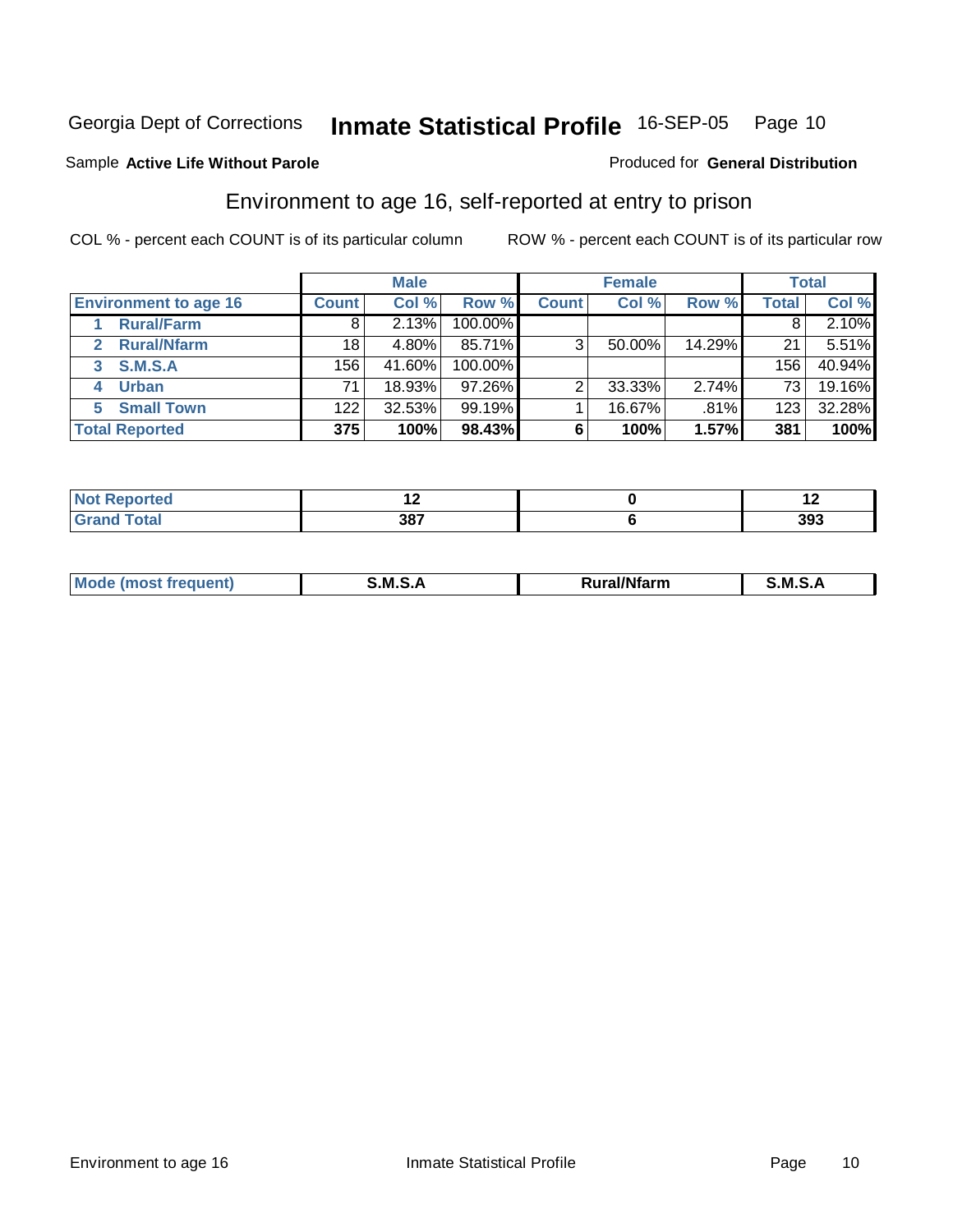#### Sample **Active Life Without Parole**

#### Produced for **General Distribution**

### Guardian status to age 16, self-reported at entry to prison

|                                  |                 | <b>Male</b> |         |              | <b>Female</b> |       |              | <b>Total</b> |
|----------------------------------|-----------------|-------------|---------|--------------|---------------|-------|--------------|--------------|
| <b>Guardian Status To Age 16</b> | Count           | Col %       | Row %   | <b>Count</b> | Col %         | Row % | <b>Total</b> | Col %        |
| 2 Father Only                    | 9               | 2.45%       | 100.00% |              |               |       | 9            | 2.41%        |
| 3 Ftr Mtr Hd                     | 28              | 7.61%       | 100.00% |              |               |       | 28           | 7.49%        |
| <b>4 Mother Only</b>             | 145             | 39.40%      | 99.32%  |              | 16.67%        | .68%  | 146          | 39.04%       |
| 5 Mtr Ftr Hd                     | 131             | 35.60%      | 97.04%  | 4            | 66.67%        | 2.96% | 135          | 36.10%       |
| <b>6 Oth Female</b>              | 13              | 3.53%       | 100.00% |              |               |       | 13           | 3.48%        |
| <b>7 Oth Male</b>                | $\overline{2}$  | .54%        | 100.00% |              |               |       | 2            | .53%         |
| 8 Step-Parnts                    | 11 <sub>1</sub> | 2.99%       | 100.00% |              |               |       | 11           | 2.94%        |
| 9 Foster Home                    | 7               | 1.90%       | 100.00% |              |               |       | 7            | 1.87%        |
| <b>10 Grand Prnts</b>            | 22              | 5.98%       | 95.65%  |              | 16.67%        | 4.35% | 23           | 6.15%        |
| <b>Total Reported</b>            | 368             | 100%        | 98.4%   | 6            | 100%          | 1.6%  | 374          | 100%         |

| <b>Continued in the Continued Inc.</b><br>тео |           |     |
|-----------------------------------------------|-----------|-----|
|                                               | 207<br>JΟ | 393 |

| <b>Mod</b> | <b>Mother</b><br>Onlv | Hc<br>. <u>.</u><br>Mtr | Only |
|------------|-----------------------|-------------------------|------|
|            |                       |                         |      |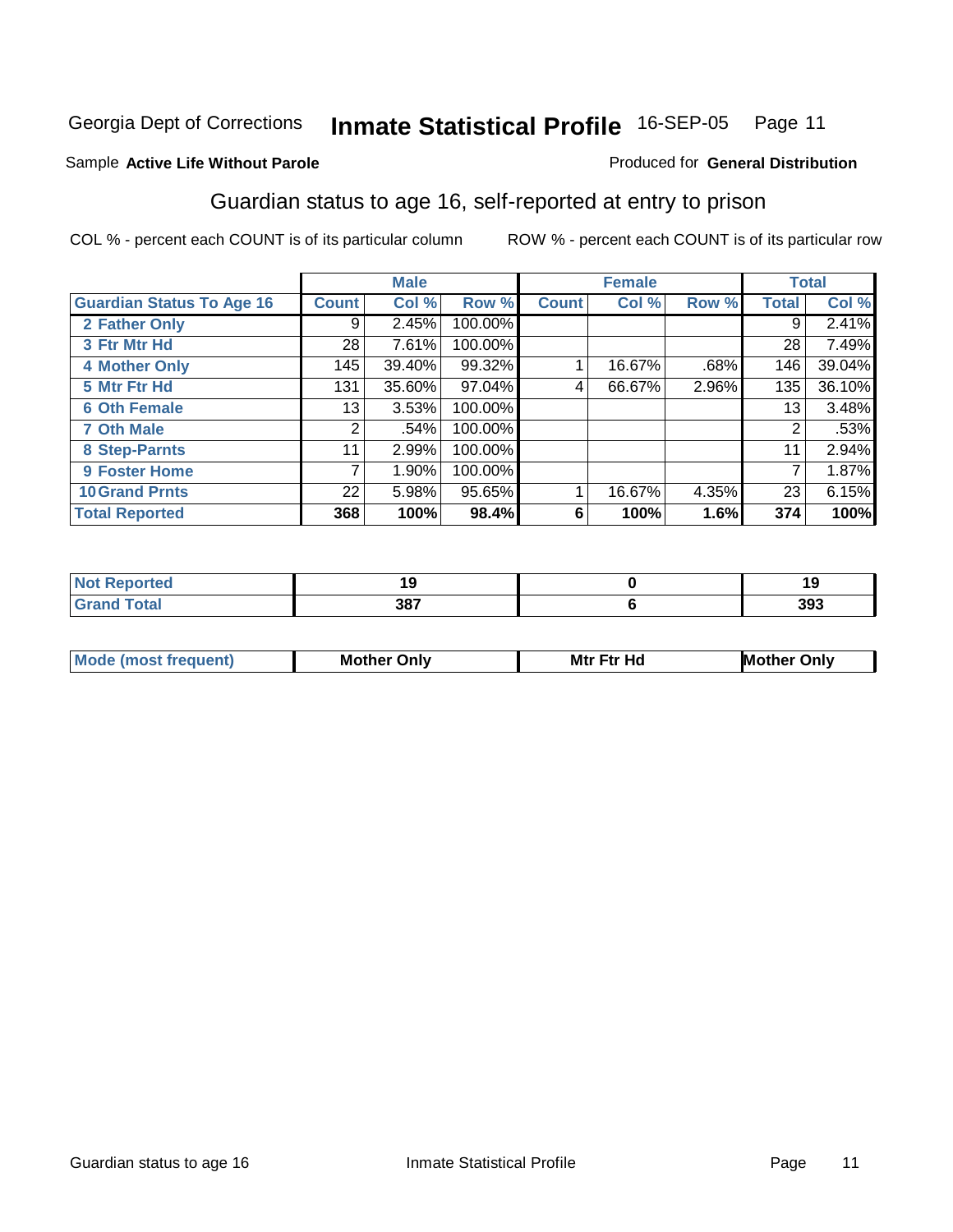#### Sample **Active Life Without Parole**

### Produced for **General Distribution**

#### Employment status before prison, self-reported at entry to prison

|                                  |       | <b>Male</b> |         |              | <b>Female</b> |       |                 | <b>Total</b> |
|----------------------------------|-------|-------------|---------|--------------|---------------|-------|-----------------|--------------|
| <b>Employment Status</b>         | Count | Col %       | Row %   | <b>Count</b> | Col %         | Row % | Total           | Col %        |
| <b>Full Time</b>                 | 195   | 56.36%      | 97.99%  | 4            | 80.00%        | 2.01% | 199             | 56.70%       |
| <b>Part Time</b><br>$\mathbf{2}$ | 18    | 5.20%       | 100.00% |              |               |       | 18              | 5.13%        |
| Unempl $<$ 6m<br>3               | 37    | 10.69%      | 97.37%  |              | 20.00%        | 2.63% | 38              | 10.83%       |
| Unempl $> 6m$<br>4               | 56    | 16.18%      | 100.00% |              |               |       | 56              | 15.95%       |
| <b>Never Workd</b><br>5          | 25    | 7.23%       | 100.00% |              |               |       | 25              | 7.12%        |
| <b>Student</b><br>6              |       | .29%        | 100.00% |              |               |       |                 | .28%         |
| <b>Incapable</b>                 | 14    | 4.05%       | 100.00% |              |               |       | 14 <sub>1</sub> | 3.99%        |
| <b>Total Reported</b>            | 346   | 100%        | 98.58%  | 5            | 100%          | 1.42% | 351             | 100%         |

| .<br>тео | . . | - -<br>л<br>- 4 |
|----------|-----|-----------------|
| _______  | 387 | 393             |

| <b>Moo.</b><br>ner | --<br>me<br>uı. | ™e | ïme |
|--------------------|-----------------|----|-----|
|                    |                 |    |     |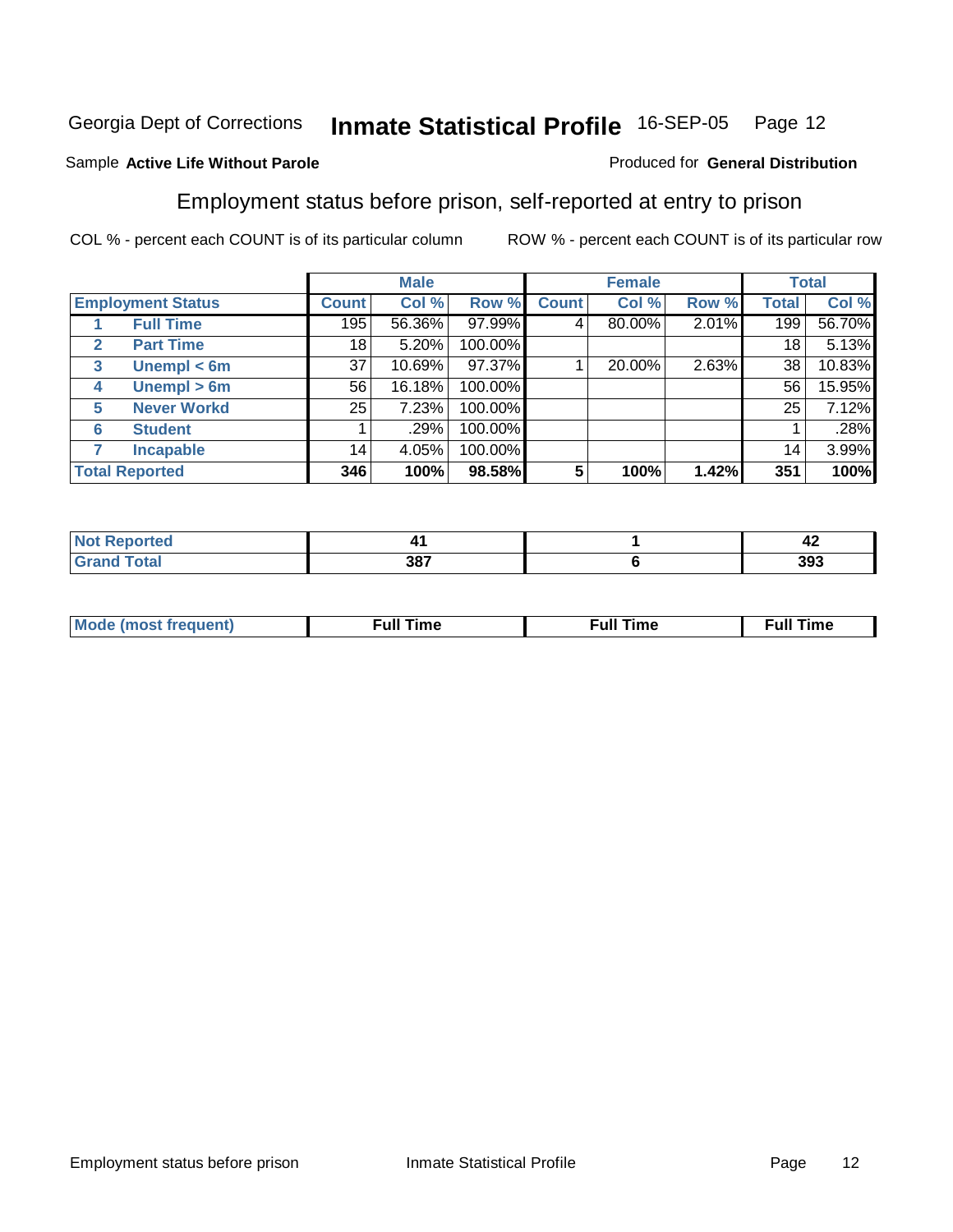**17**

| <b>Age At Admission</b> | <b>Count</b>    | Col % | Row %   | <b>Count</b> | Col %  | Row %  | <b>Total</b>    | Col % |
|-------------------------|-----------------|-------|---------|--------------|--------|--------|-----------------|-------|
| $\overline{17}$         | 1               | 0.26% | 100.00% |              |        |        | 1               | 0.25% |
| 18                      | $\overline{3}$  | 0.78% | 100.00% |              |        |        | $\overline{3}$  | 0.76% |
| 19                      | 11              | 2.84% | 100.00% |              |        |        | $\overline{11}$ | 2.80% |
| 20                      | $\overline{6}$  | 1.55% | 85.71%  | 1            | 16.67% | 14.29% | $\overline{7}$  | 1.78% |
| 21                      | $\overline{15}$ | 3.88% | 100.00% |              |        |        | 15              | 3.82% |
| 22                      | $\overline{21}$ | 5.43% | 100.00% |              |        |        | $\overline{21}$ | 5.34% |
| $\overline{23}$         | $\overline{12}$ | 3.10% | 100.00% |              |        |        | $\overline{12}$ | 3.05% |
| 24                      | $\overline{14}$ | 3.62% | 100.00% |              |        |        | $\overline{14}$ | 3.56% |
| 25                      | $\overline{16}$ | 4.13% | 94.12%  | 1            | 16.67% | 5.88%  | 17              | 4.33% |
| 26                      | $\overline{15}$ | 3.88% | 100.00% |              |        |        | $\overline{15}$ | 3.82% |
| 27                      | 13              | 3.36% | 100.00% |              |        |        | 13              | 3.31% |
| 28                      | $\overline{13}$ | 3.36% | 100.00% |              |        |        | $\overline{13}$ | 3.31% |
| 29                      | $\overline{15}$ | 3.88% | 100.00% |              |        |        | $\overline{15}$ | 3.82% |
| 30                      | $\overline{12}$ | 3.10% | 100.00% |              |        |        | $\overline{12}$ | 3.05% |
| 31                      | $\overline{11}$ | 2.84% | 100.00% |              |        |        | $\overline{11}$ | 2.80% |
| 32                      | $\overline{13}$ | 3.36% | 92.86%  | 1            | 16.67% | 7.14%  | $\overline{14}$ | 3.56% |
| 33                      | $\overline{12}$ | 3.10% | 100.00% |              |        |        | 12              | 3.05% |
| 34                      | $\overline{7}$  | 1.81% | 100.00% |              |        |        | $\overline{7}$  | 1.78% |
| 35                      | $\overline{15}$ | 3.88% | 100.00% |              |        |        | 15              | 3.82% |
| 36                      | $\overline{16}$ | 4.13% | 100.00% |              |        |        | $\overline{16}$ | 4.07% |
| 37                      | 10              | 2.58% | 100.00% |              |        |        | 10              | 2.54% |
| 38                      | $\overline{13}$ | 3.36% | 100.00% |              |        |        | $\overline{13}$ | 3.31% |
| 39                      | $\overline{12}$ | 3.10% | 100.00% |              |        |        | $\overline{12}$ | 3.05% |
| 40                      | $\overline{7}$  | 1.81% | 100.00% |              |        |        | $\overline{7}$  | 1.78% |
| 41                      | 18              | 4.65% | 100.00% |              |        |        | 18              | 4.58% |
| 42                      | $\overline{11}$ | 2.84% | 100.00% |              |        |        | $\overline{11}$ | 2.80% |
| 43                      | 8               | 2.07% | 100.00% |              |        |        | 8               | 2.04% |
| 44                      | $\overline{6}$  | 1.55% | 85.71%  | 1            | 16.67% | 14.29% | 7               | 1.78% |
| 45                      | $\overline{9}$  | 2.33% | 100.00% |              |        |        | 9               | 2.29% |
| 46                      | $\overline{6}$  | 1.55% | 85.71%  | $\mathbf{1}$ | 16.67% | 14.29% | $\overline{7}$  | 1.78% |
| 47                      | $\overline{3}$  | 0.78% | 100.00% |              |        |        | $\overline{3}$  | 0.76% |
| 48                      | $\overline{7}$  | 1.81% | 87.50%  | 1            | 16.67% | 12.50% | $\overline{8}$  | 2.04% |
| 49                      | 10              | 2.58% | 100.00% |              |        |        | 10              | 2.54% |
| 50                      | $\overline{2}$  | 0.52% | 100.00% |              |        |        | $\overline{2}$  | 0.51% |
| $\overline{51}$         | $\overline{3}$  | 0.78% | 100.00% |              |        |        | $\overline{3}$  | 0.76% |
| 52                      | $\overline{6}$  | 1.55% | 100.00% |              |        |        | $\overline{6}$  | 1.53% |
| 53                      | 1               | 0.26% | 100.00% |              |        |        | 1               | 0.25% |
| $\overline{54}$         | 1               | 0.26% | 100.00% |              |        |        | 1               | 0.25% |
| 56                      | $\overline{3}$  | 0.78% | 100.00% |              |        |        | $\overline{3}$  | 0.76% |
| 57                      | $\overline{3}$  | 0.78% | 100.00% |              |        |        | $\overline{3}$  | 0.76% |

#### Sample **Active Life Without Parole**

Produced for **General Distribution**

**Female Total**

### Age at admission

COL % - percent each COUNT is of its particular column ROW % - percent each COUNT is of its particular row

**Male**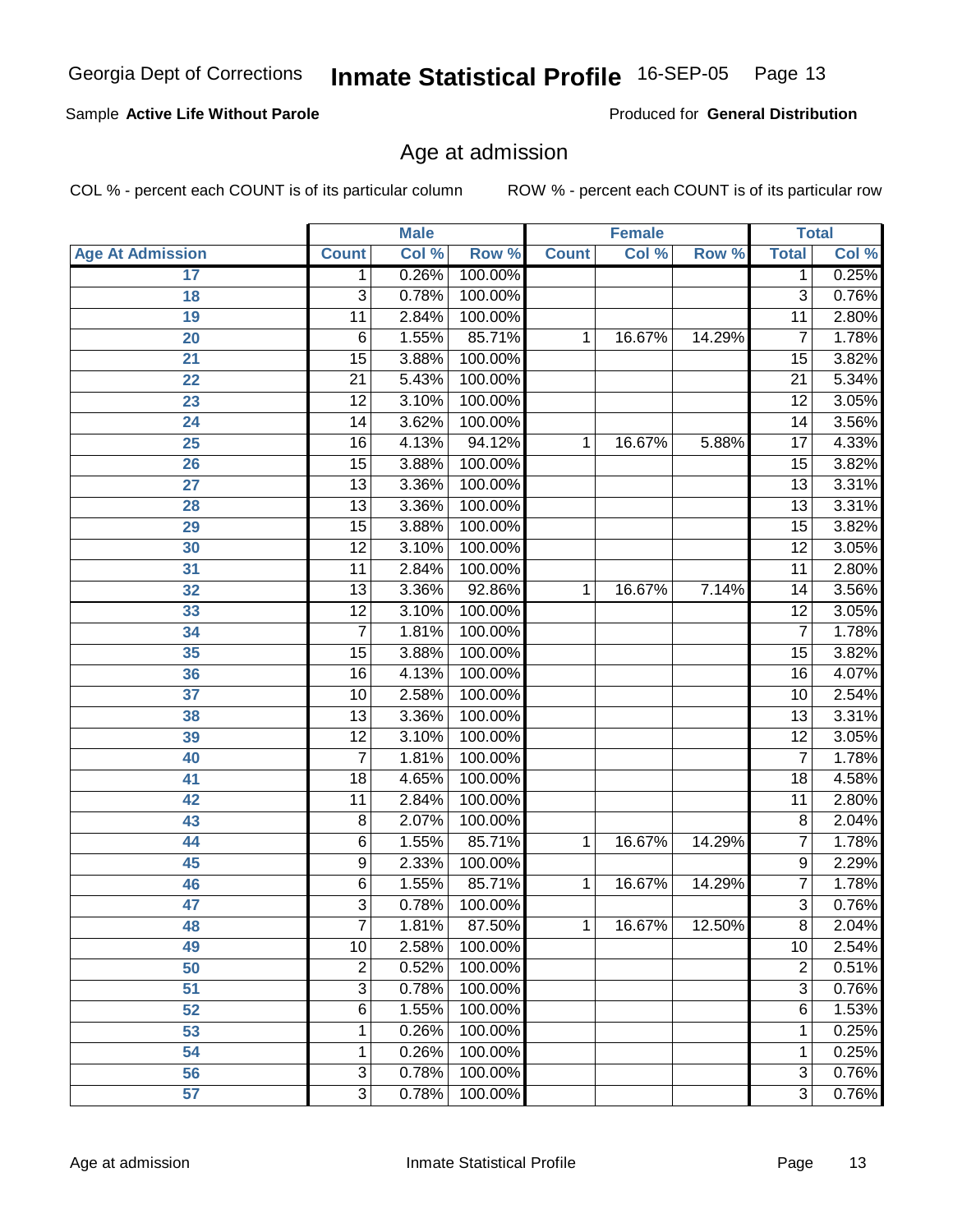#### Sample **Active Life Without Parole**

Produced for **General Distribution**

### Age at admission

|                         |              | <b>Male</b> |         |              | <b>Female</b> |       |              | <b>Total</b> |
|-------------------------|--------------|-------------|---------|--------------|---------------|-------|--------------|--------------|
| <b>Age At Admission</b> | <b>Count</b> | Col %       | Row %   | <b>Count</b> | Col %         | Row % | <b>Total</b> | Col %        |
| 58                      |              | 0.52%       | 100.00% |              |               |       |              | 0.51%        |
| 63                      |              | 0.26%       | 100.00% |              |               |       |              | 0.25%        |
| 64                      |              | 0.52%       | 100.00% |              |               |       |              | 0.51%        |
| 65                      |              | 0.26%       | 100.00% |              |               |       |              | 0.25%        |
| 66                      |              | 0.26%       | 100.00% |              |               |       |              | 0.25%        |
| <b>Total Reported</b>   | 387          | 100%        | 98.47%  | 6            | 100%          | 1.53% | 393          | 100%         |

| ومراجع والمناور<br>rtea<br>∴≂⊾ikepr≝<br>. |           |     |
|-------------------------------------------|-----------|-----|
| $\sim$                                    | 207<br>__ | 393 |

| Mean<br>(average)       | 33.84 | 35.83 | 33.88     |
|-------------------------|-------|-------|-----------|
| Median (middle)         | JJ    | 38    | ົ<br>ند   |
| Mode<br>(most frequent) | --    | 20    | ne.<br>LL |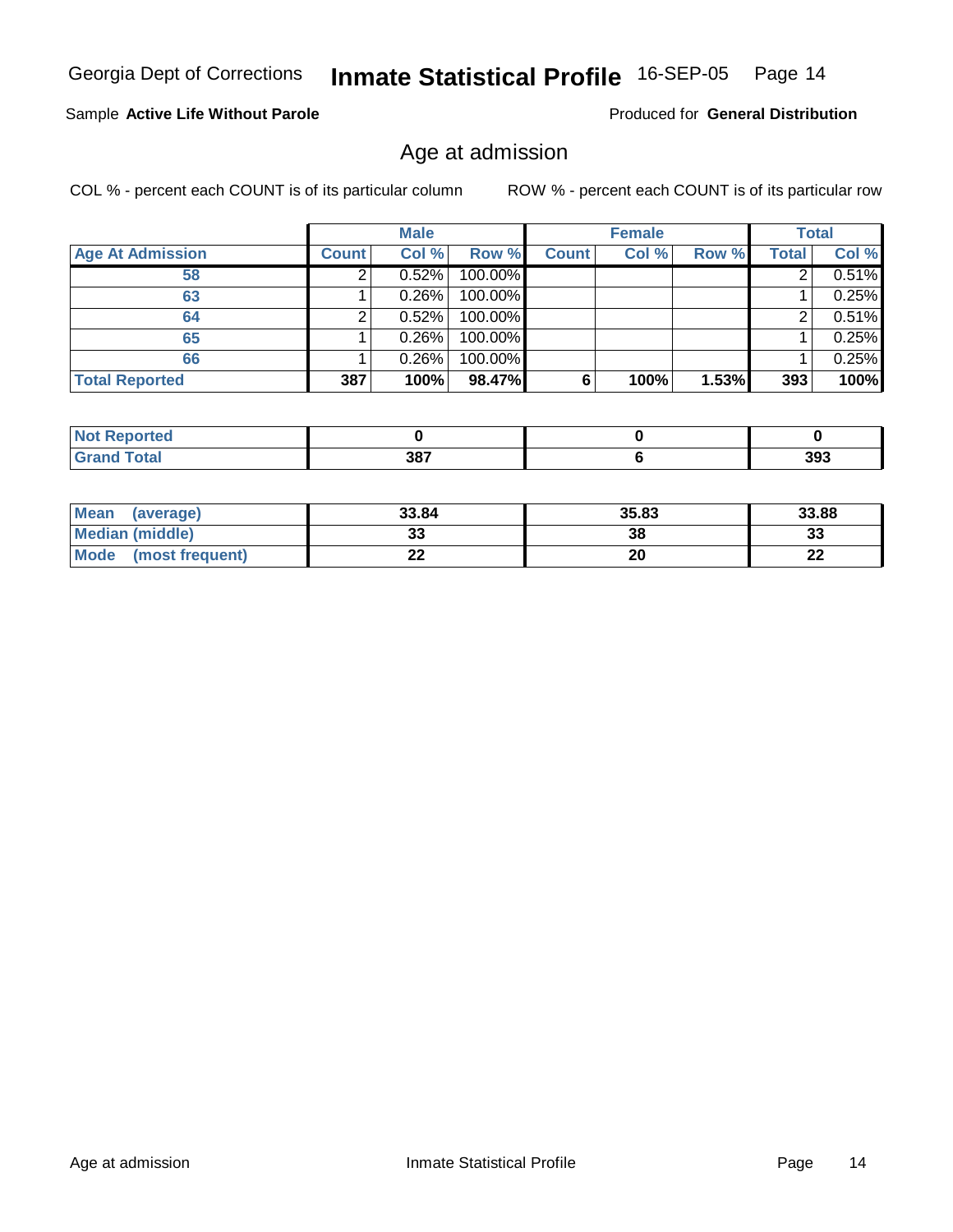#### Sample **Active Life Without Parole**

Age at release

COL % - percent each COUNT is of its particular column ROW % - percent each COUNT is of its particular row

|                       |              | <b>Male</b> |             | <b>Female</b> |       |              | Total         |
|-----------------------|--------------|-------------|-------------|---------------|-------|--------------|---------------|
| <b>Age At Release</b> | <b>Count</b> | Col %       | Row % Count | Col %         | Row % | <b>Total</b> | $ $ Col % $ $ |
| <b>Total Reported</b> |              |             |             |               |       |              |               |

| <b>Still Active</b> | 387 | 393 |
|---------------------|-----|-----|
| <b>Not Reported</b> |     |     |
| <b>Grand Total</b>  | 387 | 393 |

| <b>Mean</b><br>(average) | N/A | N/A | N/A |
|--------------------------|-----|-----|-----|
| <b>Median (middle)</b>   | N/A | N/A | N/A |
| Mode (most frequent)     | N/A | N/A | N/A |

Produced for **General Distribution**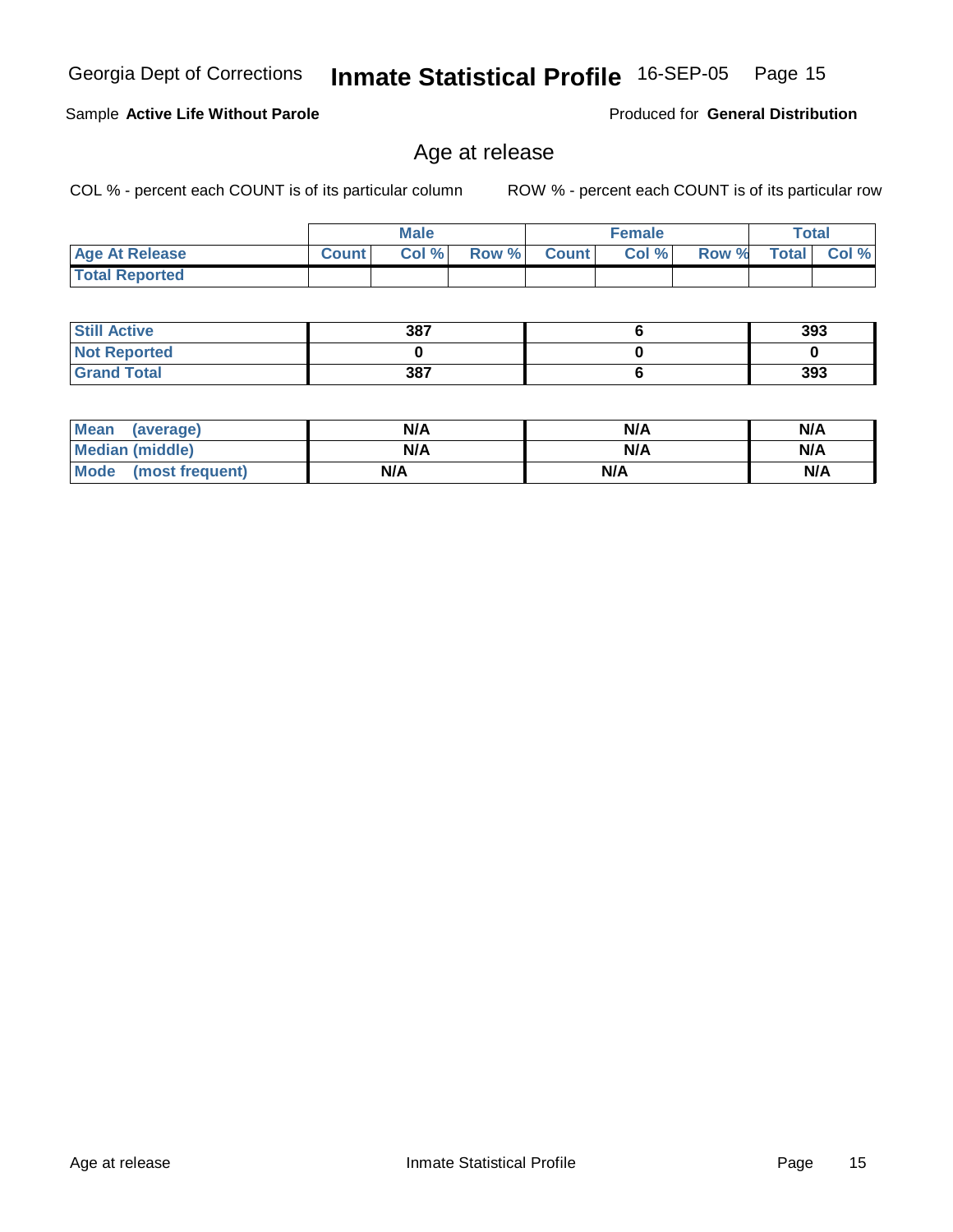#### Sample **Active Life Without Parole**

Produced for **General Distribution**

### Height, measured at entry to prison

|                       |                | <b>Male</b> |         |                | <b>Female</b> |        |              | <b>Total</b> |
|-----------------------|----------------|-------------|---------|----------------|---------------|--------|--------------|--------------|
| <b>Height</b>         | <b>Count</b>   | Col %       | Row %   | <b>Count</b>   | Col %         | Row %  | <b>Total</b> | Col %        |
| 5'01''                | 1              | 0.26%       | 100.00% |                |               |        | 1.           | 0.26%        |
| 5'02''                | 2              | 0.52%       | 100.00% |                |               |        | 2            | 0.51%        |
| 5'03''                | $\overline{c}$ | 0.52%       | 50.00%  | $\overline{2}$ | 33.33%        | 50.00% | 4            | 1.02%        |
| 5'04"                 | 4              | 1.04%       | 80.00%  | 1              | 16.67%        | 20.00% | 5            | 1.28%        |
| 5'05"                 | 13             | 3.38%       | 92.86%  | 1              | 16.67%        | 7.14%  | 14           | 3.58%        |
| 5'06"                 | 28             | 7.27%       | 100.00% |                |               |        | 28           | 7.16%        |
| 5'07''                | 28             | 7.27%       | 96.55%  | 1              | 16.67%        | 3.45%  | 29           | 7.42%        |
| 5'08"                 | 38             | 9.87%       | 97.44%  | 1              | 16.67%        | 2.56%  | 39           | 9.97%        |
| 5'09"                 | 45             | 11.69%      | 100.00% |                |               |        | 45           | 11.51%       |
| 5'10''                | 47             | 12.21%      | 100.00% |                |               |        | 47           | 12.02%       |
| 5'11"                 | 54             | 14.03%      | 100.00% |                |               |        | 54           | 13.81%       |
| 6'00"                 | 44             | 11.43%      | 100.00% |                |               |        | 44           | 11.25%       |
| 6'01"                 | 31             | 8.05%       | 100.00% |                |               |        | 31           | 7.93%        |
| 6'02"                 | 17             | 4.42%       | 100.00% |                |               |        | 17           | 4.35%        |
| 6'03"                 | 16             | 4.16%       | 100.00% |                |               |        | 16           | 4.09%        |
| 6'04"                 | 8              | 2.08%       | 100.00% |                |               |        | 8            | 2.05%        |
| 6'05''                | 4              | 1.04%       | 100.00% |                |               |        | 4            | 1.02%        |
| 6'06"                 | $\overline{c}$ | 0.52%       | 100.00% |                |               |        | 2            | 0.51%        |
| Seven feet +          | 1              | 0.26%       | 100.00% |                |               |        | 1            | 0.26%        |
| <b>Total Reported</b> | 385            | 100%        | 98.47%  | 6              | 100%          | 1.53%  | 391          | 100%         |

| rtea                               |                    |     |
|------------------------------------|--------------------|-----|
| $\sim$ $\sim$ $\sim$ $\sim$ $\sim$ | 207<br><b>ა</b> or | 393 |

| Mean<br>(average)       | 5'10" | 5'05" | 5'10"        |
|-------------------------|-------|-------|--------------|
| Median (middle)         | 5'10" |       | 5'10"        |
| Mode<br>(most frequent) | 5'11" | 5'03" | <b>K'11"</b> |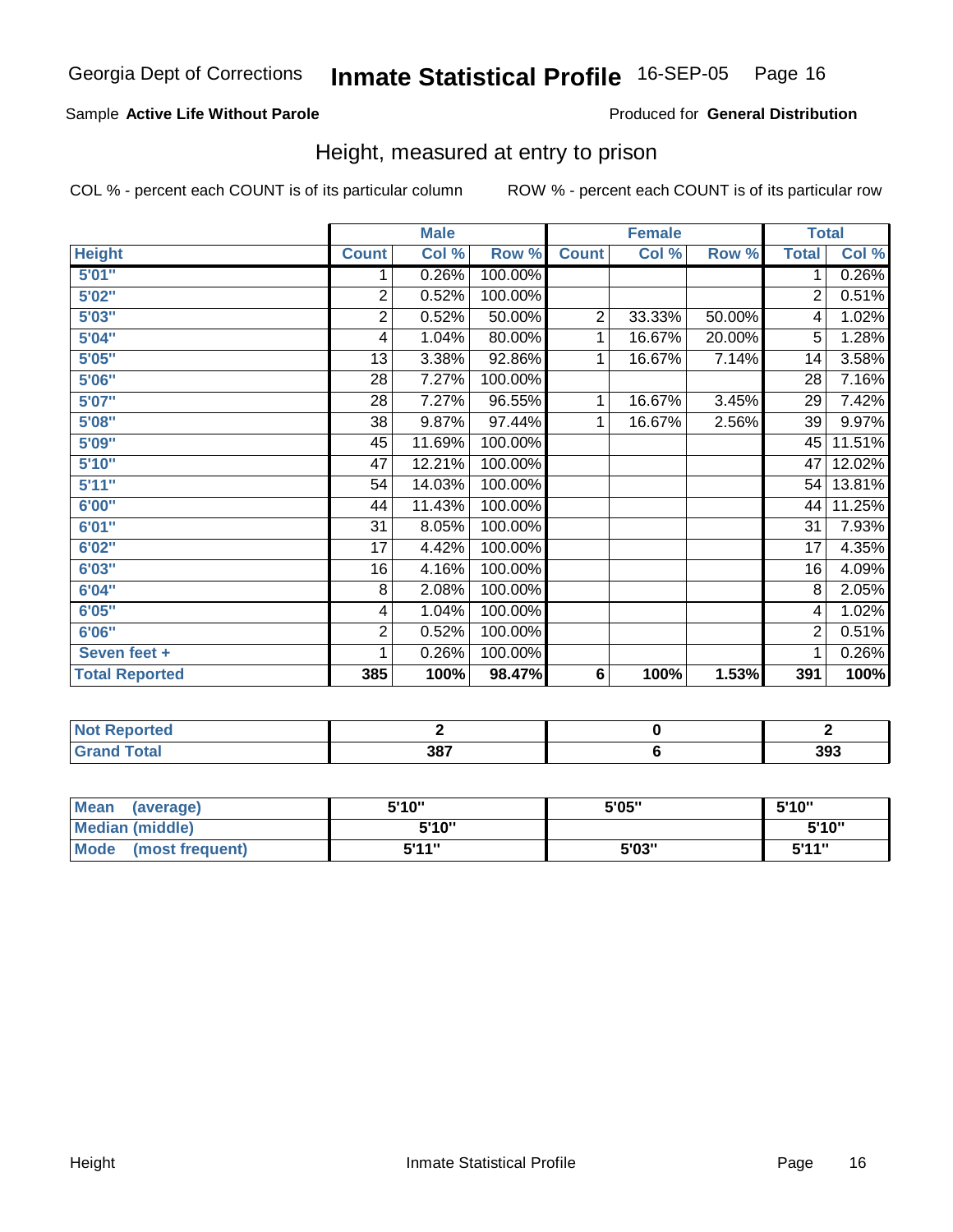#### Sample **Active Life Without Parole**

Produced for **General Distribution**

#### Weight, measured at entry to prison

|                       |                 | <b>Male</b> |         |                | <b>Female</b> |        | <b>Total</b>    |           |
|-----------------------|-----------------|-------------|---------|----------------|---------------|--------|-----------------|-----------|
| Weight                | <b>Count</b>    | Col %       | Row %   | <b>Count</b>   | Col %         | Row %  | <b>Total</b>    | Col %     |
| 100 - 109 pounds      | 1               | 0.26%       | 100.00% |                |               |        | 1.              | 0.26%     |
| 110 - 119 pounds      | 1               | 0.26%       | 50.00%  | 1              | 16.67%        | 50.00% | $\overline{2}$  | 0.51%     |
| 120 - 129 pounds      | 4               | 1.04%       | 80.00%  | 1              | 16.67%        | 20.00% | 5               | 1.28%     |
| 130 - 139 pounds      | 11              | 2.86%       | 100.00% |                |               |        | 11              | 2.81%     |
| 140 - 149 pounds      | $\overline{22}$ | 5.71%       | 100.00% |                |               |        | $\overline{22}$ | 5.63%     |
| 150 - 159 pounds      | 31              | 8.05%       | 96.88%  | 1              | 16.67%        | 3.13%  | 32              | 8.18%     |
| 160 - 169 pounds      | 55              | 14.29%      | 96.49%  | $\overline{2}$ | 33.33%        | 3.51%  | 57              | 14.58%    |
| 170 - 179 pounds      | 51              | 13.25%      | 98.08%  | 1              | 16.67%        | 1.92%  | 52              | 13.30%    |
| 180 - 189 pounds      | $\overline{55}$ | 14.29%      | 100.00% |                |               |        | $\overline{55}$ | 14.07%    |
| 190 - 199 pounds      | $\overline{32}$ | 8.31%       | 100.00% |                |               |        | $\overline{32}$ | 8.18%     |
| 200 - 209 pounds      | 27              | 7.01%       | 100.00% |                |               |        | 27              | 6.91%     |
| 210 - 219 pounds      | $\overline{31}$ | 8.05%       | 100.00% |                |               |        | $\overline{31}$ | 7.93%     |
| 220 - 229 pounds      | 23              | 5.97%       | 100.00% |                |               |        | 23              | 5.88%     |
| 230 - 239 pounds      | 10              | 2.60%       | 100.00% |                |               |        | 10              | 2.56%     |
| 240 - 249 pounds      | 8               | 2.08%       | 100.00% |                |               |        | $\overline{8}$  | 2.05%     |
| 250 - 259 pounds      | 5               | 1.30%       | 100.00% |                |               |        | 5               | 1.28%     |
| 260 - 269 pounds      | 9               | 2.34%       | 100.00% |                |               |        | $\overline{9}$  | 2.30%     |
| 270 - 279 pounds      | $\overline{2}$  | 0.52%       | 100.00% |                |               |        | $\overline{2}$  | 0.51%     |
| 280 - 289 pounds      | $\overline{2}$  | 0.52%       | 100.00% |                |               |        | $\overline{2}$  | 0.51%     |
| 290 - 299 pounds      | 1               | 0.26%       | 100.00% |                |               |        | 1               | 0.26%     |
| 310 - 319 pounds      | $\overline{2}$  | 0.52%       | 100.00% |                |               |        | 2               | 0.51%     |
| 400 pounds and over   | $\overline{2}$  | 0.52%       | 100.00% |                |               |        | $\overline{2}$  | 0.51%     |
| <b>Total Reported</b> | 385             | 100%        | 98.47%  | 6              | 100%          | 1.53%  | 391             | $100.0\%$ |

| ported<br>u           |     |     |
|-----------------------|-----|-----|
| <b>otal</b><br>$\sim$ | 207 | 393 |

| Mean<br>(average)       | 189 | 149   | 188 |
|-------------------------|-----|-------|-----|
| <b>Median (middle)</b>  | 183 | 159.5 | 182 |
| Mode<br>(most frequent) | 160 | 110   | 160 |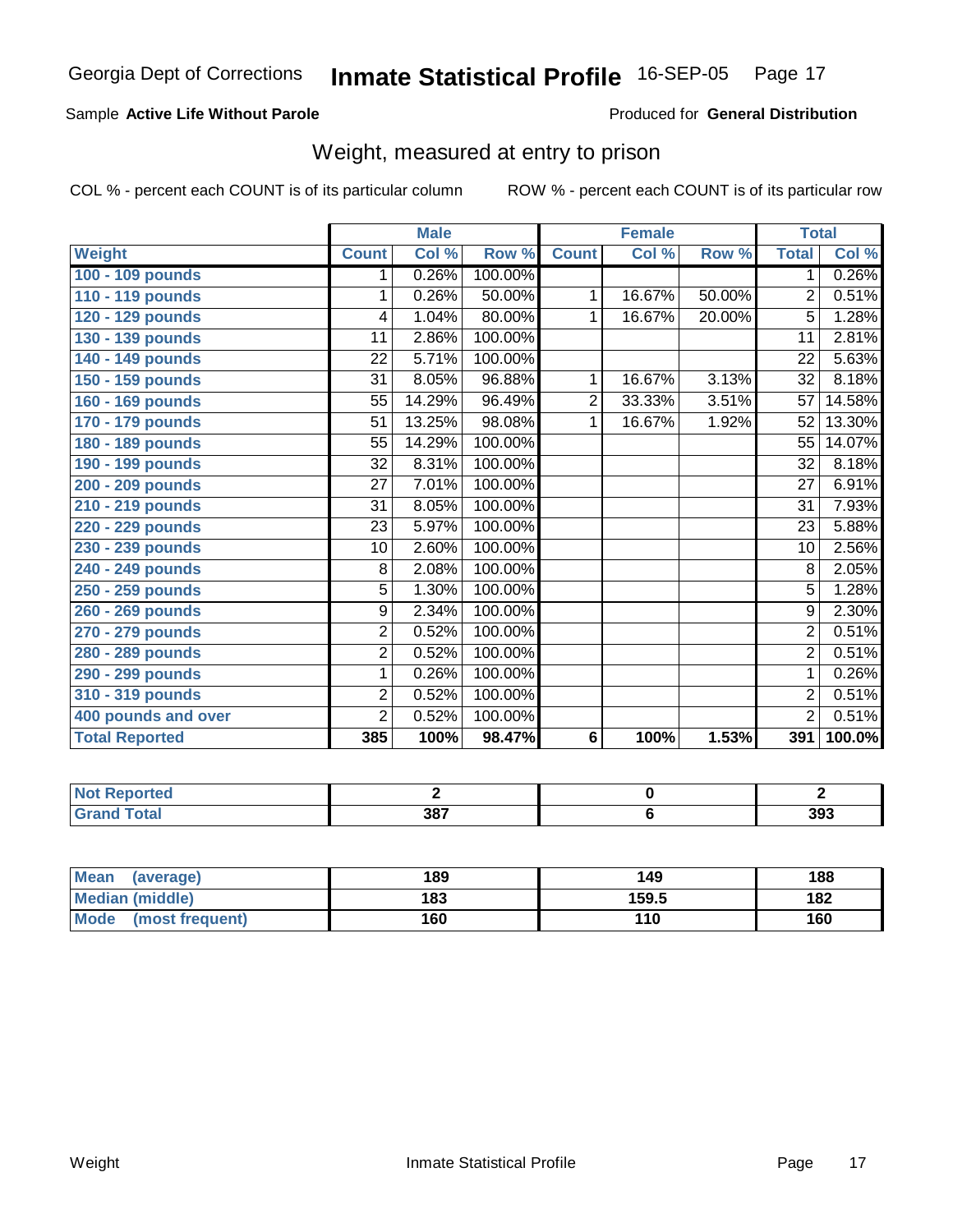#### Sample **Active Life Without Parole**

#### Produced for **General Distribution**

### Type of admission to prison

|    |                             |       | <b>Male</b> |                    |   | <b>Female</b> |       |              | <b>Total</b> |
|----|-----------------------------|-------|-------------|--------------------|---|---------------|-------|--------------|--------------|
|    | <b>Type of Admission</b>    | Count | Col %       | <b>Row % Count</b> |   | Col %         | Row % | <b>Total</b> | Col %        |
|    | <b>Committed From Court</b> | 109   | 28.17%      | 97.32%             | 3 | 50.00%        | 2.68% | 112          | 28.50%       |
| 3  | <b>Parole Rev/New Sent</b>  | 32    | 8.27%       | 100.00%            |   |               |       | 32           | 8.14%        |
| 4  | <b>Par Rev/No New Sent</b>  | 5.    | 1.29%       | 100.00%            |   |               |       | 5            | 1.27%        |
| 6  | <b>Prob Viol/Partial</b>    | 3     | .78%        | 100.00%            |   |               |       | 3            | .76%         |
| 9  | <b>Prob Rev/Remainder</b>   | 10    | 2.58%       | 100.00%            |   |               |       | 10           | 2.54%        |
| 10 | <b>New Sent/Par Rev Pnd</b> |       | .26%        | 100.00%            |   |               |       |              | .25%         |
| 11 | <b>Life W/O Parole</b>      | 226   | 58.40%      | 98.69%             | 3 | 50.00%        | 1.31% | 229          | 58.27%       |
| 30 | <b>Par Rev/Rsn Unknown</b>  |       | .26%        | 100.00%            |   |               |       |              | .25%         |
|    | <b>Total Reported</b>       | 387   | 100%        | 98.47%             | 6 | 100%          | 1.53% | 393          | 100%         |

| ported?                        |             |     |
|--------------------------------|-------------|-----|
| <b>Total</b><br>Cror<br>$\sim$ | 207<br>JO L | 393 |

| <b>Mode (most frequent)</b> | f W/O Par | <b>Court Cmmt</b> | 'W/O Par |
|-----------------------------|-----------|-------------------|----------|
|                             |           |                   |          |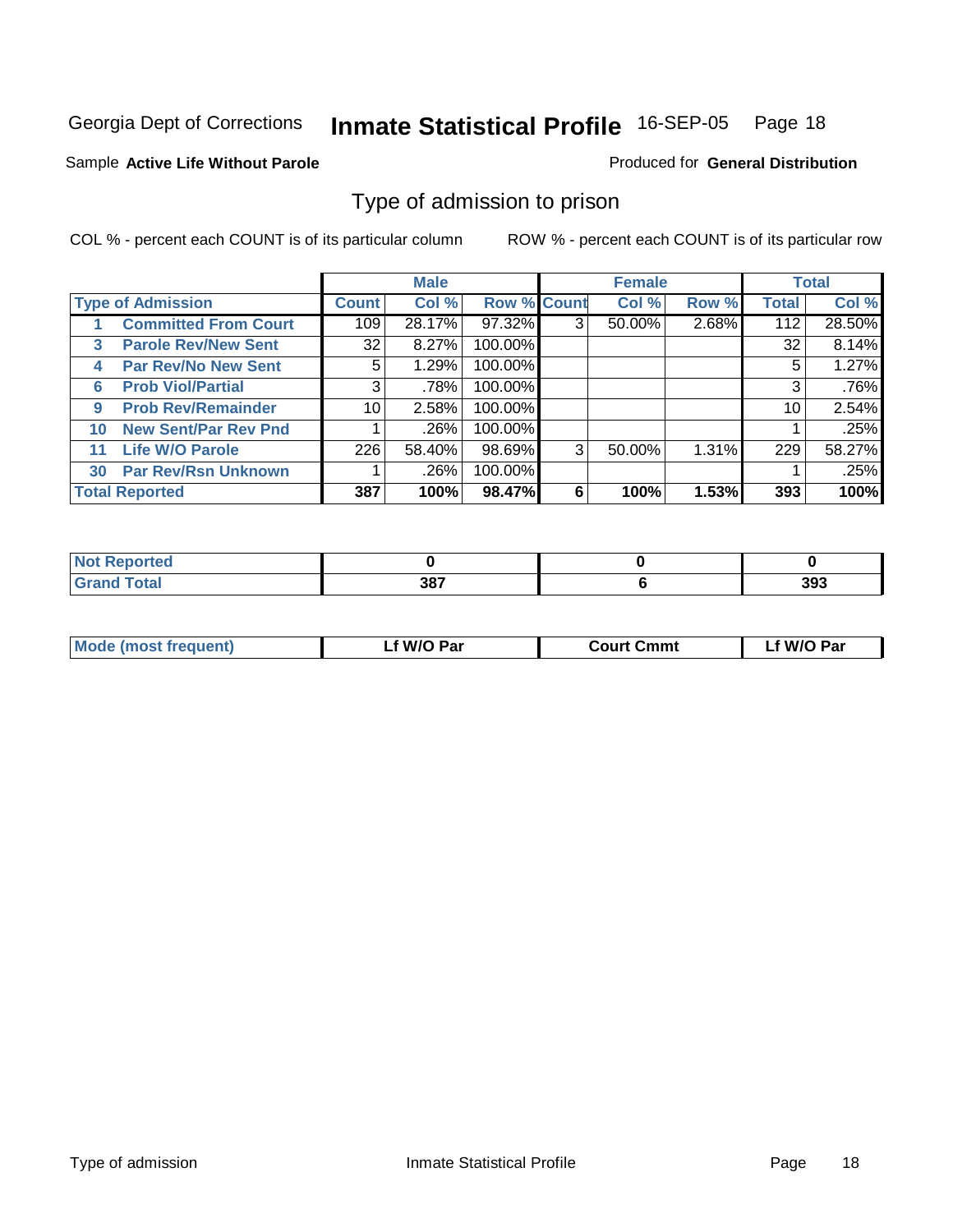#### Sample **Active Life Without Parole**

#### Produced for **General Distribution**

### Current / last security status

|                        |              | <b>Male</b> |                    |   | <b>Female</b> |          |       | <b>Total</b> |
|------------------------|--------------|-------------|--------------------|---|---------------|----------|-------|--------------|
| <b>Security Status</b> | <b>Count</b> | Col %       | <b>Row % Count</b> |   | Col %         | Row %    | Total | Col %        |
| 4 Medium               | 35           | 9.21%       | $100.00\%$         |   | .00%          |          | 35    | $9.07\%$     |
| 5 Close                | 322          | 84.74%      | $98.17\%$          | 6 | 100.00%       | $1.83\%$ | 328   | 84.97%       |
| 6 Maximum              | 23           | 6.05%       | 100.00%            |   | .00%          |          | 23    | 5.96%        |
| <b>Total Reported</b>  | 380          | 100%        | 98.45%             | 6 | 100%          | 1.55%    | 386   | 100%         |

| <b>Still being diagnosed</b> |     |     |
|------------------------------|-----|-----|
| <b>Not Reported</b>          |     |     |
| <b>Grand Total</b>           | 387 | 393 |

| <b>Mode (most frequent)</b> | oseٺ | ;lose | Close |
|-----------------------------|------|-------|-------|
|                             |      |       |       |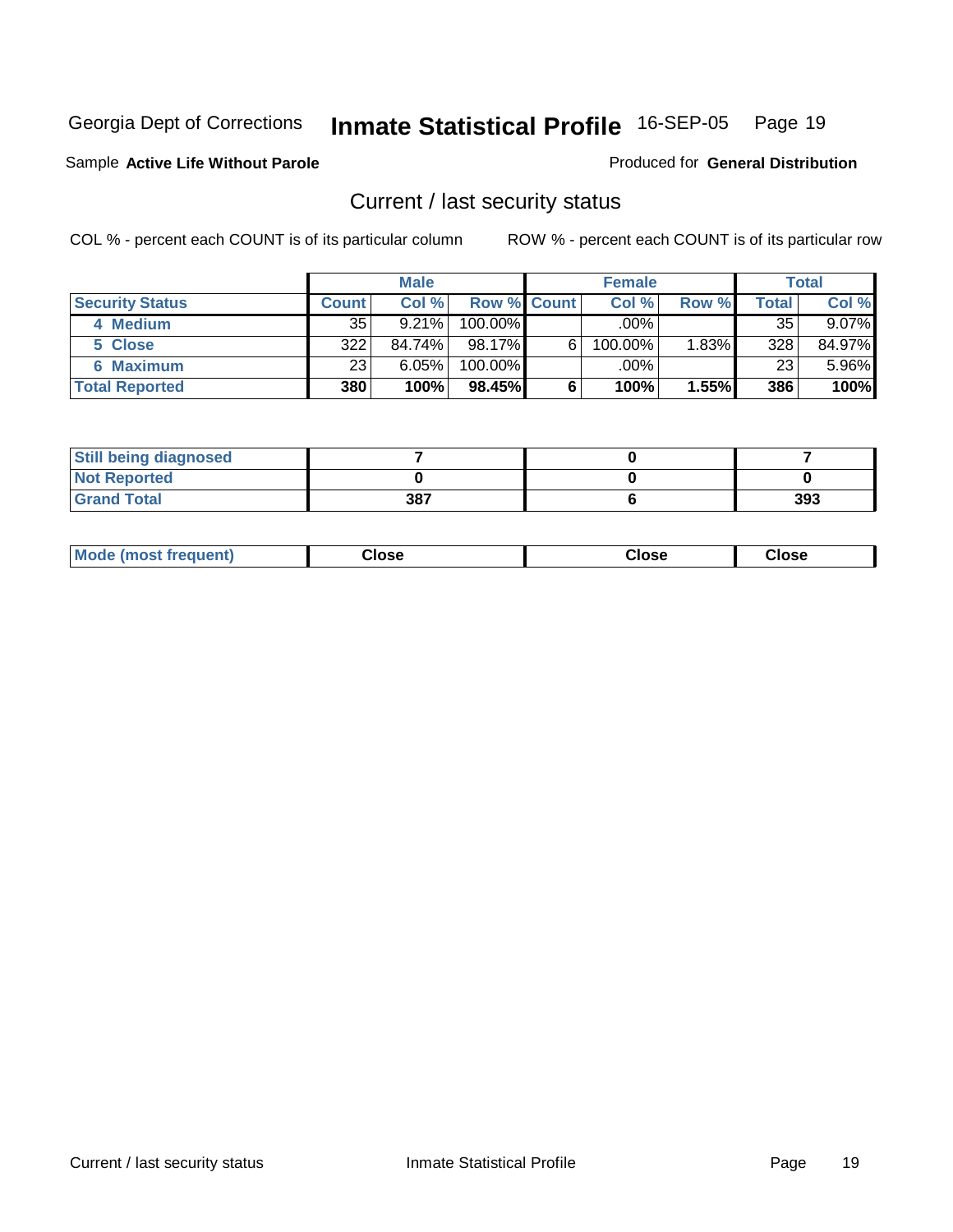Sample **Active Life Without Parole**

#### Produced for **General Distribution**

### Current / last type of institution

|                            |              | <b>Male</b> |                    |    | <b>Female</b> |          |       | Total                 |
|----------------------------|--------------|-------------|--------------------|----|---------------|----------|-------|-----------------------|
| <b>Type of Institution</b> | <b>Count</b> | Col %       | <b>Row % Count</b> |    | Col %         | Row %    | Total | Col %                 |
| <b>State Prison</b>        | 387          | 100.00%     | 98.47%             | 61 | $100.00\%$    | $1.53\%$ | 393   | $100.\overline{00\%}$ |
| <b>Total Rported</b>       | 387          | <b>100%</b> | 98.47%             |    | $100\%$       | 1.53%    | 393   | 100%                  |

| <b>Reported</b><br>'N (<br>. |             |     |
|------------------------------|-------------|-----|
| <b>ota</b>                   | 287<br>JO I | 393 |

|  | <b>Mode (most frequent)</b> | <b>State Prison</b> | <b>State Prison</b> | <b>State Prison</b> |
|--|-----------------------------|---------------------|---------------------|---------------------|
|--|-----------------------------|---------------------|---------------------|---------------------|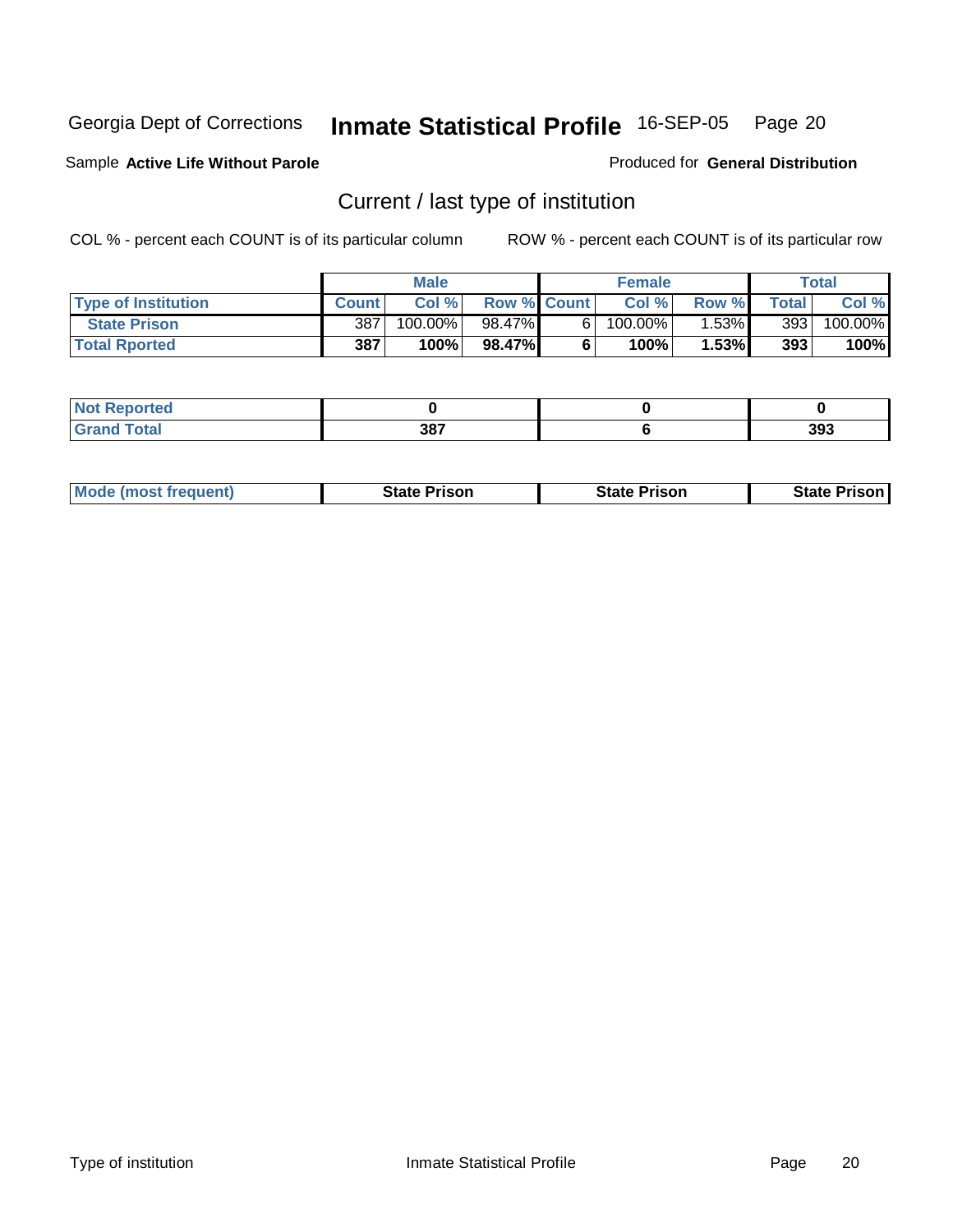#### Sample **Active Life Without Parole**

#### Produced for **General Distribution**

### Institution type - transitional centers

|                                                | <b>Male</b> |                    | <b>Female</b> |                    | <b>Total</b> |
|------------------------------------------------|-------------|--------------------|---------------|--------------------|--------------|
| <b>Institution Type - Trans. Centers Count</b> | Col %       | <b>Row % Count</b> | Col%          | <b>Row % Total</b> | Col %        |
| <b>Total Rported</b>                           |             |                    |               |                    |              |

| <b>Not Reported</b>                       |  |  |
|-------------------------------------------|--|--|
| <b>Total</b><br>Gr <sub>2</sub><br>$\sim$ |  |  |

| Mode (most frequent) | <b>Null</b> | <b>Null</b> | <b>Null</b> |
|----------------------|-------------|-------------|-------------|
|                      |             |             |             |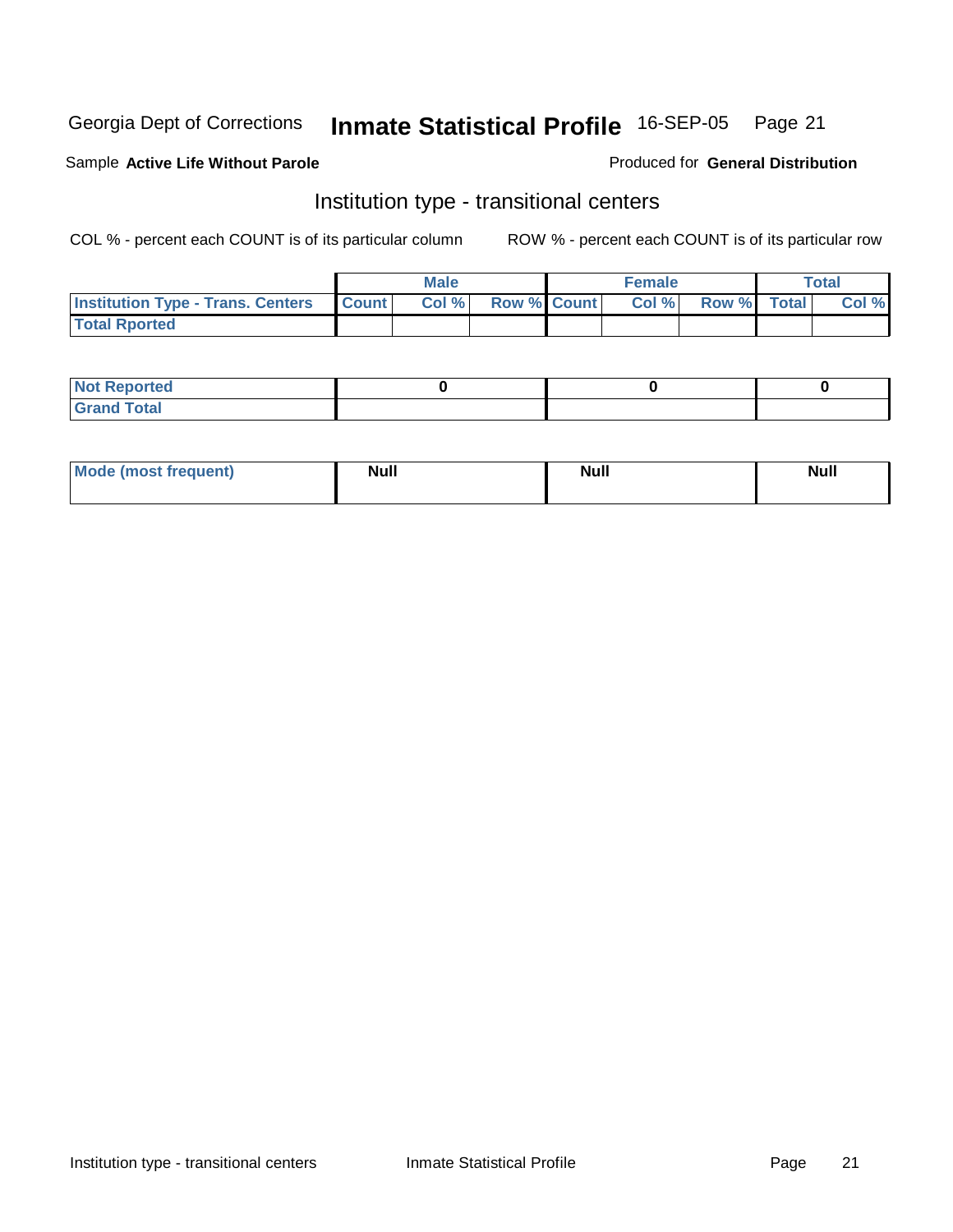Produced for **General Distribution**

#### Sample **Active Life Without Parole**

### Institution type - mental hospitals

|                                                  | <b>Male</b> |                    | <b>Female</b> |                    | Total |
|--------------------------------------------------|-------------|--------------------|---------------|--------------------|-------|
| <b>Institution Type - Mental Hospitals Count</b> | Col %       | <b>Row % Count</b> | Col %         | <b>Row % Total</b> | Col % |
| <b>Total Rported</b>                             |             |                    |               |                    |       |

| <b>Not Reported</b> |  |  |
|---------------------|--|--|
| <b>Total</b><br>r.  |  |  |

| Mode (most frequent) | <b>Null</b> | <b>Null</b> | <b>Null</b> |
|----------------------|-------------|-------------|-------------|
|                      |             |             |             |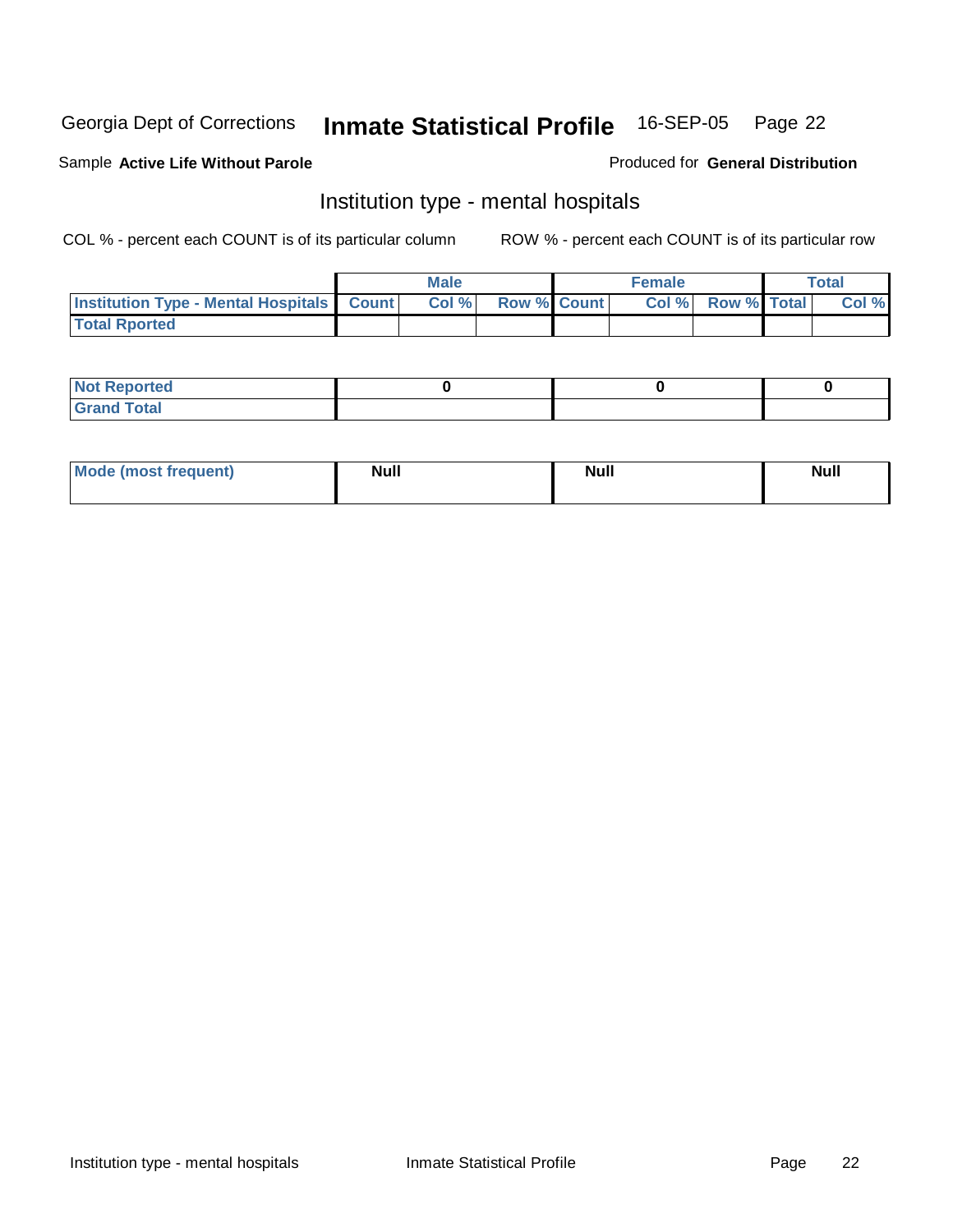#### Sample **Active Life Without Parole**

#### Produced for **General Distribution**

### Institution type - county prisons

|                                                    | <b>Male</b> |  | <b>Female</b>     |       |              | $\tau$ otal |
|----------------------------------------------------|-------------|--|-------------------|-------|--------------|-------------|
| <b>Institution Type - County Prisons   Count  </b> | Col %       |  | Row % Count Col % | Row % | <b>Total</b> | Col %       |
| <b>Total Rported</b>                               |             |  |                   |       |              |             |

| <b>Not Reported</b>                                     |  |  |
|---------------------------------------------------------|--|--|
| <b>Total</b><br><b>Grat</b><br>$\sim$ . $\sim$ . $\sim$ |  |  |

| <b>Mode (most frequent)</b> | Null | Null | <b>Null</b> |
|-----------------------------|------|------|-------------|
|                             |      |      |             |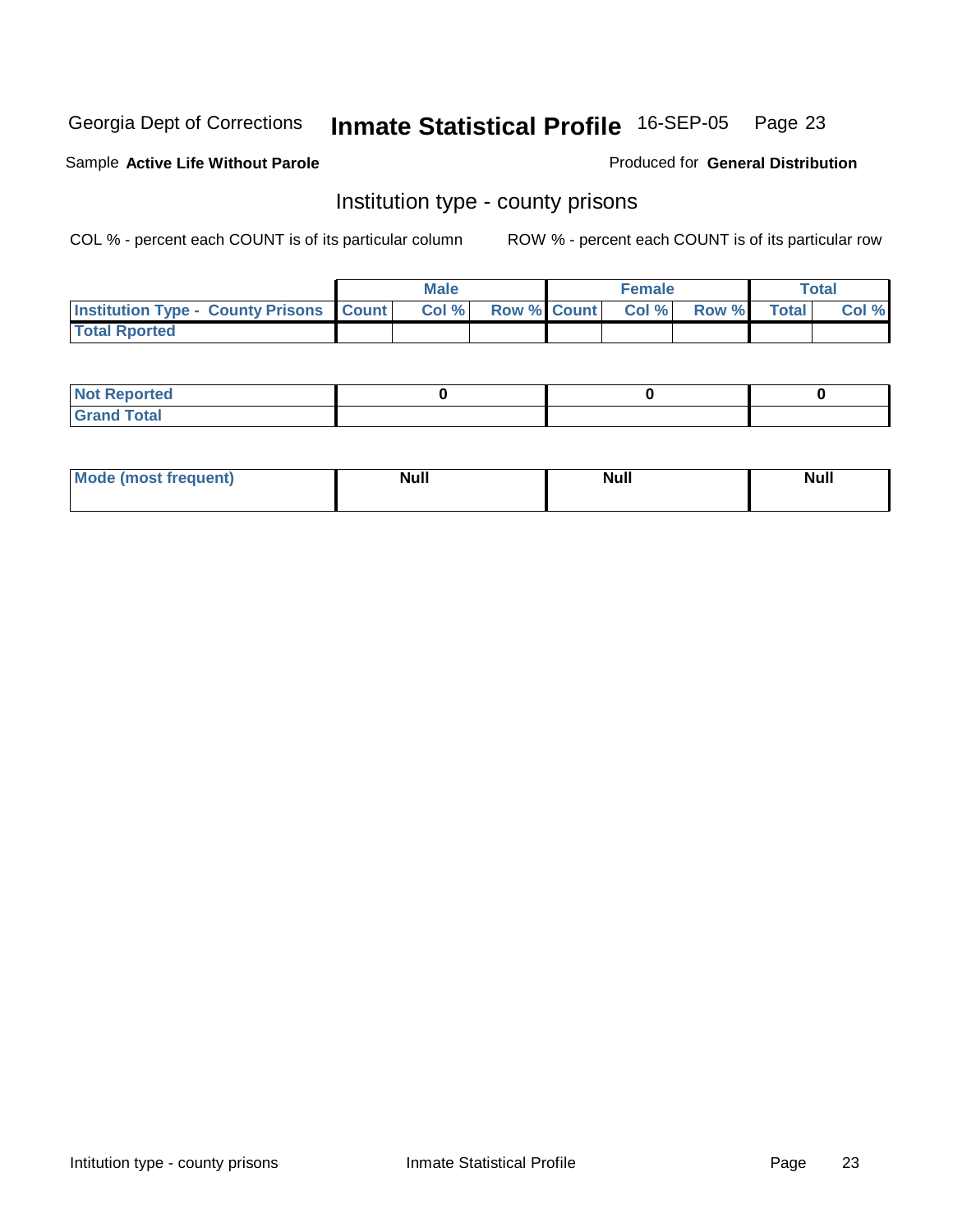#### Sample **Active Life Without Parole**

#### Produced for **General Distribution**

### Institution type - state prisons

|     |                                         |              | <b>Male</b> |         |                | <b>Female</b> |         | <b>Total</b> |          |
|-----|-----------------------------------------|--------------|-------------|---------|----------------|---------------|---------|--------------|----------|
|     | <b>Institution Type - State Prisons</b> | <b>Count</b> | Col %       | Row %   | <b>Count</b>   | Col %         | Row %   | <b>Total</b> | Col %    |
| 508 | <b>Arrendale State Prison</b>           |              |             |         | $\overline{2}$ | 33.33%        | 100.00% | 2            | .51%     |
| 532 | <b>Augusta State Med.</b>               | 16           | 4.13%       | 100.00% |                |               |         | 16           | 4.07%    |
|     | <b>Prison</b>                           |              |             |         |                |               |         |              |          |
| 553 | <b>Baldwin State Prison</b>             | 3            | .78%        | 100.00% |                |               |         | 3            | .76%     |
| 547 | <b>Calhoun State Prison</b>             | 1            | .26%        | 100.00% |                |               |         | 1            | .25%     |
| 523 | <b>Coastal State Prison</b>             | 9            | 2.33%       | 100.00% |                |               |         | 9            | 2.29%    |
| 521 | <b>Ga Diag &amp; Class Pris</b>         | 7            | 1.81%       | 100.00% |                |               |         | 7            | 1.78%    |
| 522 | <b>Ga Diag &amp; Class Pris-</b>        | 1            | .26%        | 100.00% |                |               |         | 1            | .25%     |
|     | <b>Perm</b>                             |              |             |         |                |               |         |              |          |
| 517 | <b>Ga State Prison</b>                  | 61           | 15.76%      | 100.00% |                |               |         | 61           | 15.52%   |
| 541 | <b>Hancock State Prison</b>             | 31           | 8.01%       | 100.00% |                |               |         | 31           | 7.89%    |
| 540 | <b>Hays State Prison</b>                | 25           | 6.46%       | 100.00% |                |               |         | 25           | $6.36\%$ |
| 549 | <b>Macon State Prison</b>               | 59           | 15.25%      | 100.00% |                |               |         | 59           | 15.01%   |
| 519 | <b>Men'S State Prison</b>               |              | .26%        | 100.00% |                |               |         |              | .25%     |
| 554 | <b>Metro State Prison (W)</b>           |              |             |         | 1              | 16.67%        | 100.00% |              | .25%     |
| 505 | <b>Phillips State Prison</b>            | 19           | 4.91%       | 100.00% |                |               |         | 19           | 4.83%    |
| 557 | <b>Pulaski State Prison (W)</b>         |              |             |         | 3              | 50.00%        | 100.00% | 3            | .76%     |
| 550 | <b>Smith State Prison</b>               | 31           | 8.01%       | 100.00% |                |               |         | 31           | 7.89%    |
| 542 | <b>Telfair State Prison</b>             | 55           | 14.21%      | 100.00% |                |               |         | 55           | 13.99%   |
| 537 | <b>Valdosta State Prison</b>            | 32           | 8.27%       | 100.00% |                |               |         | 32           | 8.14%    |
| 501 | <b>Ware State Prison</b>                | 31           | 8.01%       | 100.00% |                |               |         | 31           | 7.89%    |
| 552 | <b>Washington Sp</b>                    | 5            | 1.29%       | 100.00% |                |               |         | 5            | 1.27%    |
|     | <b>Total Rported</b>                    | 387          | 100%        | 98.47%  | 6              | 100%          | 1.53%   | 393          | 100%     |

| .∢eported            |            |     |
|----------------------|------------|-----|
| <b>Total</b><br>Cror | 207<br>oo. | 393 |

| Mode (most frequent) | 517 Ga State Prison | [557 Pulaski State Prison (W) 517 Ga State | Prison |
|----------------------|---------------------|--------------------------------------------|--------|
|----------------------|---------------------|--------------------------------------------|--------|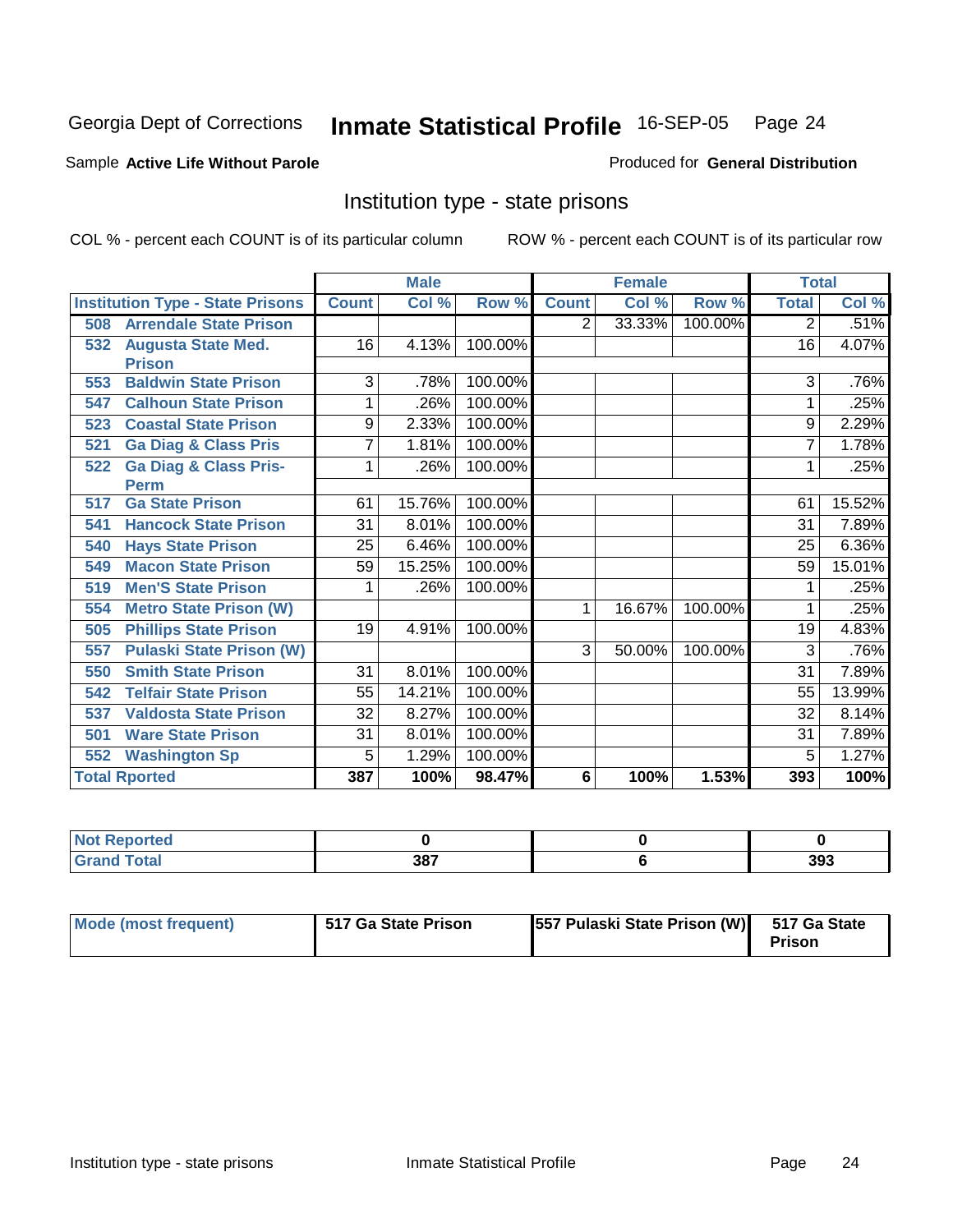#### Sample **Active Life Without Parole**

#### Produced for **General Distribution**

### Institution type - private prisons

|                                                     | <b>Male</b> |                    | <b>Female</b> |                    | <b>Total</b> |
|-----------------------------------------------------|-------------|--------------------|---------------|--------------------|--------------|
| <b>Institution Type - Private Prisons   Count  </b> | Col%        | <b>Row % Count</b> | Col %         | <b>Row %</b> Total | Col %        |
| <b>Total Rported</b>                                |             |                    |               |                    |              |

| <b>Not Reported</b>                       |  |  |
|-------------------------------------------|--|--|
| <b>Total</b><br>Gr <sub>2</sub><br>$\sim$ |  |  |

| Mode (most frequent) | <b>Null</b> | <b>Null</b> | Null |
|----------------------|-------------|-------------|------|
|                      |             |             |      |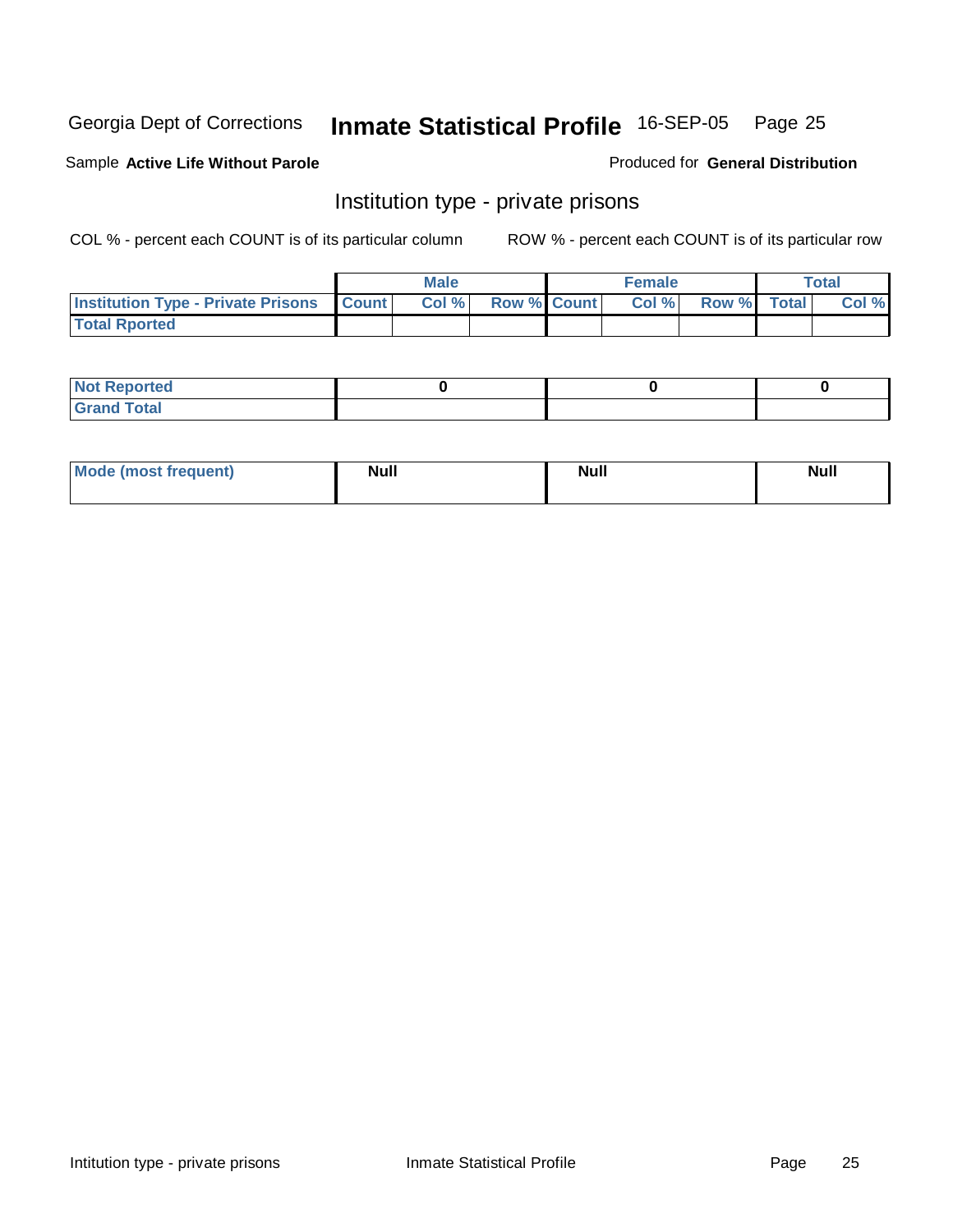Sample **Active Life Without Parole**

Produced for **General Distribution**

#### Institution type - prison annexes

|                                                   | <b>Male</b> |             | <b>Female</b> |             | <b>Total</b> |
|---------------------------------------------------|-------------|-------------|---------------|-------------|--------------|
| <b>Institution Type - Prison Annexe   Count  </b> | Col %       | Row % Count | Col %         | Row % Total | Col %        |
| <b>Total Rported</b>                              |             |             |               |             |              |

| $N$ nt R<br>Reported         |  |  |
|------------------------------|--|--|
| <b>Total</b><br><b>Grano</b> |  |  |

| Mode (most frequent) | <b>Null</b> | <b>Null</b> | <b>Null</b> |
|----------------------|-------------|-------------|-------------|
|                      |             |             |             |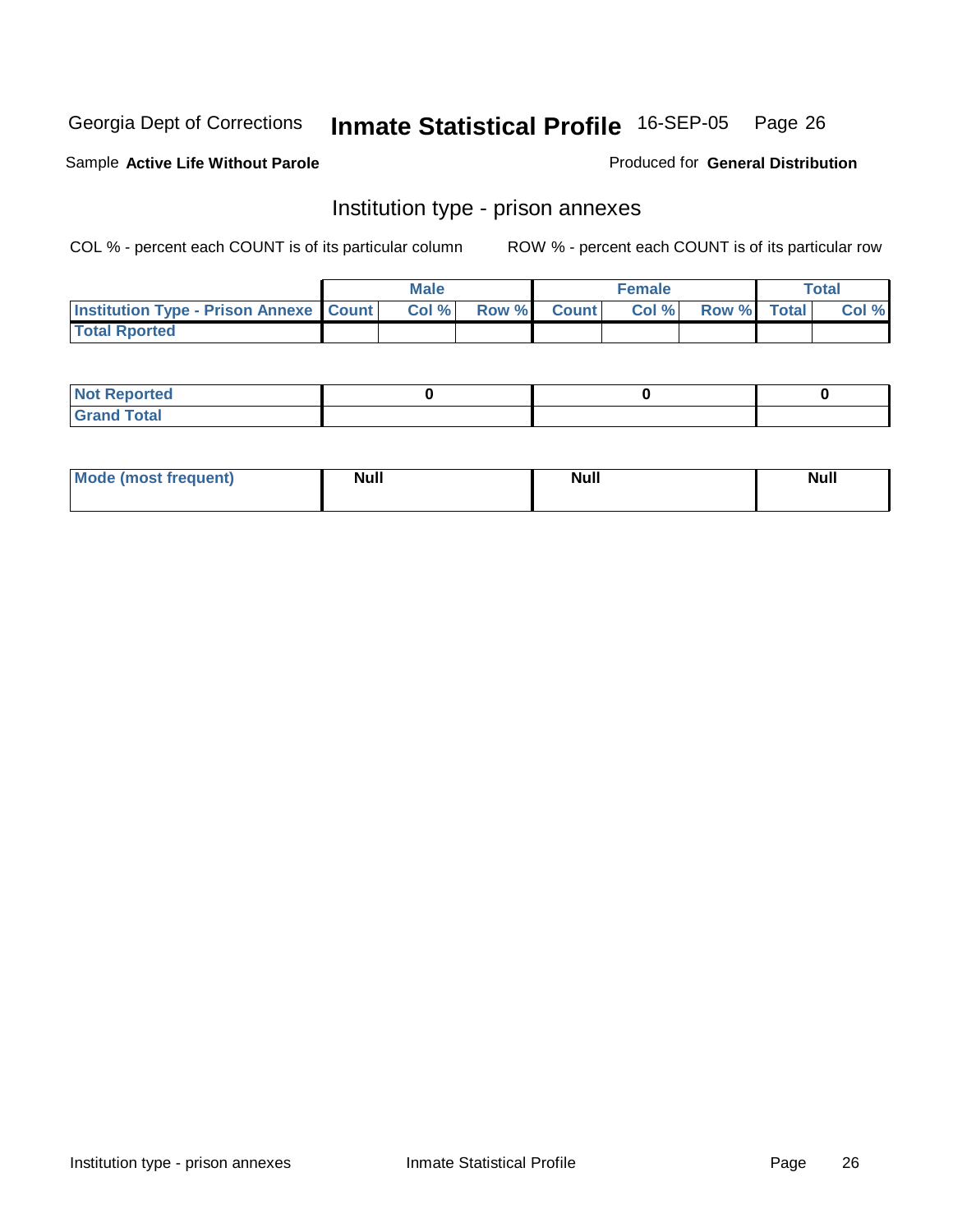#### Sample **Active Life Without Parole**

#### Produced for **General Distribution**

### Institution type - inmate boot camp

|                                      |              | <b>Male</b> |                    | <b>Female</b> |             | Total |
|--------------------------------------|--------------|-------------|--------------------|---------------|-------------|-------|
| <b>Institution Type - Boot Camps</b> | <b>Count</b> | Col%        | <b>Row % Count</b> | Col%          | Row % Total | Col % |
| <b>Total Rported</b>                 |              |             |                    |               |             |       |

| <b>Not Reported</b>          |  |  |
|------------------------------|--|--|
| Tota <sup>l</sup><br>$C = C$ |  |  |

| <b>Mode (most frequent)</b> | <b>Null</b> | <b>Null</b> | <b>Null</b> |
|-----------------------------|-------------|-------------|-------------|
|                             |             |             |             |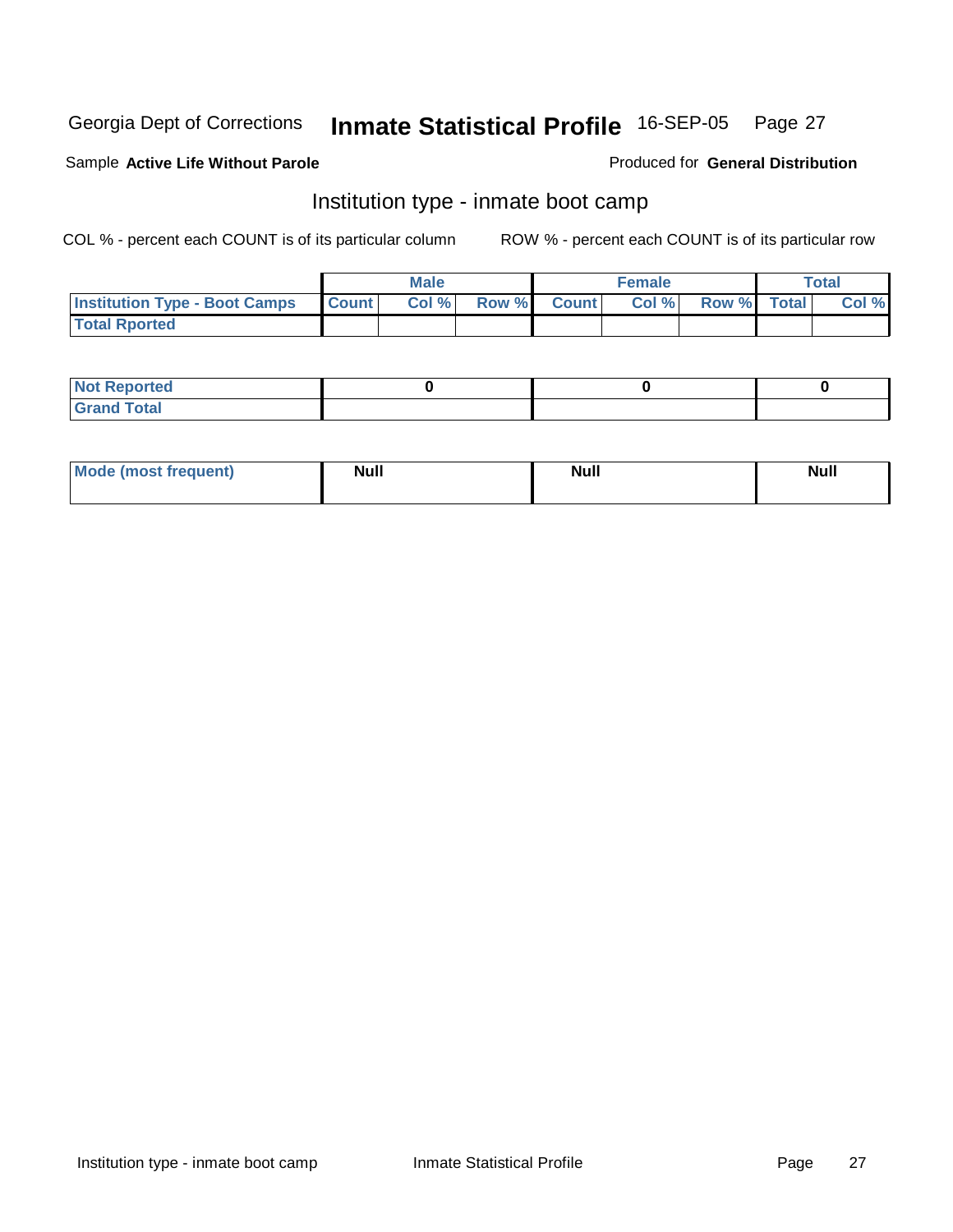#### Sample **Active Life Without Parole**

#### Produced for **General Distribution**

### Number of disciplinary reports

|                                      |              | <b>Male</b> |             |                | <b>Female</b> |       |       | <b>Total</b> |
|--------------------------------------|--------------|-------------|-------------|----------------|---------------|-------|-------|--------------|
| <b>Number of Disciplinary Report</b> | <b>Count</b> | Col %       | Row % Count |                | Col %         | Row % | Total | Col %        |
|                                      | 90           | 23.26%      | 96.77%      | 3              | 50.00%        | 3.23% | 93    | 23.66%       |
|                                      | 49           | 12.66%      | 100.00%     |                |               |       | 49    | 12.47%       |
| $\overline{2}$                       | 37           | 9.56%       | 97.37%      |                | 16.67%        | 2.63% | 38    | 9.67%        |
|                                      | 35           | 9.04%       | 100.00%     |                |               |       | 35    | 8.91%        |
|                                      | 23           | 5.94%       | 100.00%     |                |               |       | 23    | 5.85%        |
| 5                                    | 18           | 4.65%       | 100.00%     |                |               |       | 18    | 4.58%        |
| <b>More Than 5</b>                   | 135          | 34.88%      | 98.54%      | $\overline{2}$ | 33.33%        | 1.46% | 137   | 34.86%       |
| <b>Total Reported</b>                | 387          | 100%        | 98.47%      | 6              | 100%          | 1.53% | 393   | 100%         |

| .<br>тес<br>N |     |             |
|---------------|-----|-------------|
|               | 387 | nne.<br>აყა |

| Mean (average)       | 6.50 | o.a | 6.50 |
|----------------------|------|-----|------|
| Median (middle)      |      |     |      |
| Mode (most frequent) |      |     |      |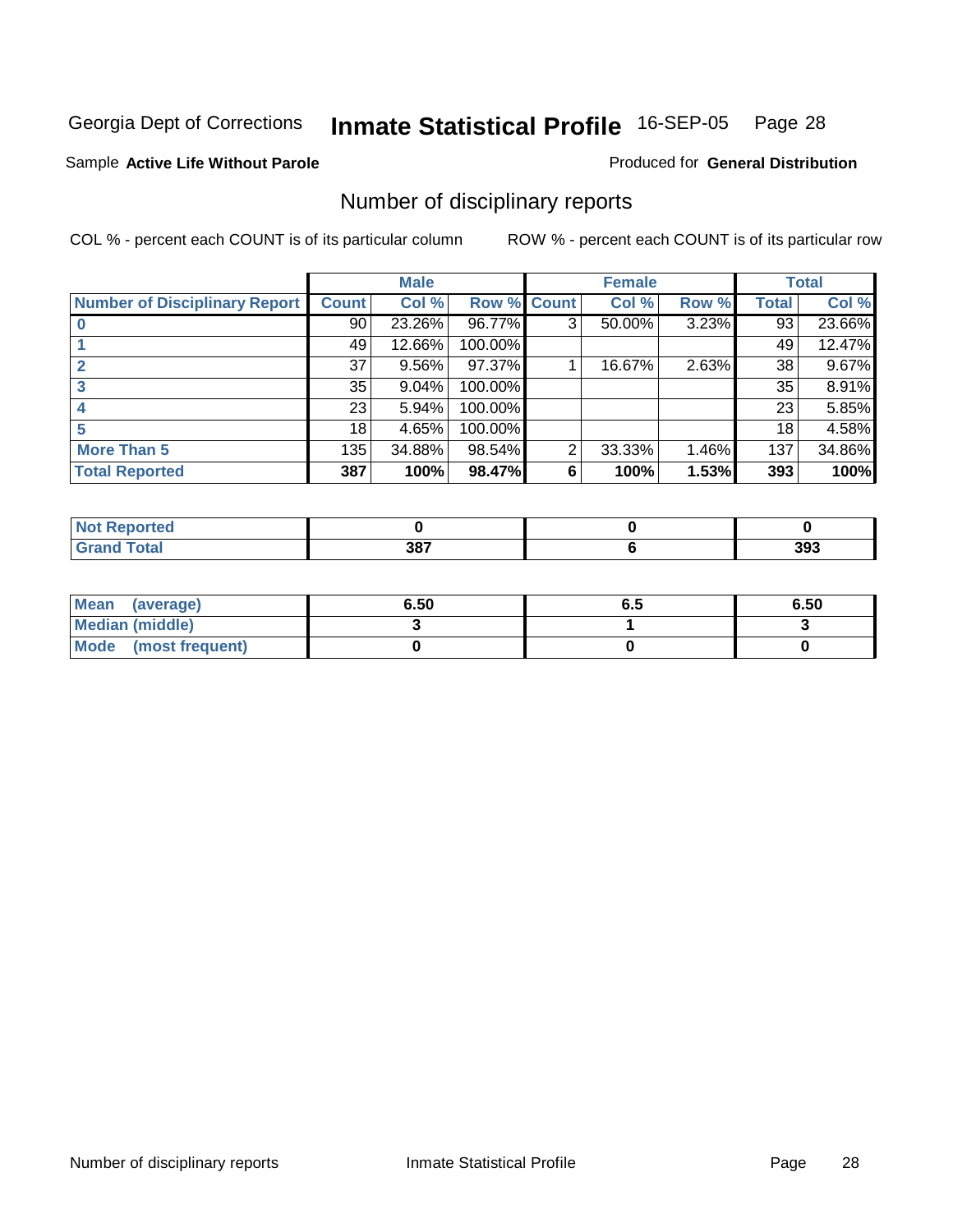#### Sample **Active Life Without Parole**

Produced for **General Distribution**

#### Number of transfers

|                            |                 | <b>Male</b> |             |                | <b>Female</b> |        |              | <b>Total</b> |
|----------------------------|-----------------|-------------|-------------|----------------|---------------|--------|--------------|--------------|
| <b>Number of Transfers</b> | <b>Count</b>    | Col %       | Row % Count |                | Col %         | Row %  | <b>Total</b> | Col %        |
|                            | 9               | $2.33\%$    | 90.00%      |                | 16.67%        | 10.00% | 10           | 2.54%        |
|                            | 131             | 33.85%      | 97.76%      | 3              | 50.00%        | 2.24%  | 134          | 34.10%       |
|                            | 94              | 24.29%      | 97.92%      | $\overline{2}$ | 33.33%        | 2.08%  | 96           | 24.43%       |
|                            | 73              | 18.86%      | 100.00%     |                |               |        | 73           | 18.58%       |
|                            | 34 <sup>1</sup> | 8.79%       | 100.00%     |                |               |        | 34           | 8.65%        |
| 5                          | 17              | 4.39%       | 100.00%     |                |               |        | 17           | 4.33%        |
| <b>More Than 5</b>         | 29 <sup>1</sup> | 7.49%       | 100.00%     |                |               |        | 29           | 7.38%        |
| <b>Total Reported</b>      | 387             | 100%        | 98.47%      | 6              | 100%          | 1.53%  | 393          | 100.0%       |

| τeα<br>N |     |     |
|----------|-----|-----|
|          | 387 | 393 |

| Mean (average)       | 2.51 | 2.49 |
|----------------------|------|------|
| Median (middle)      |      |      |
| Mode (most frequent) |      |      |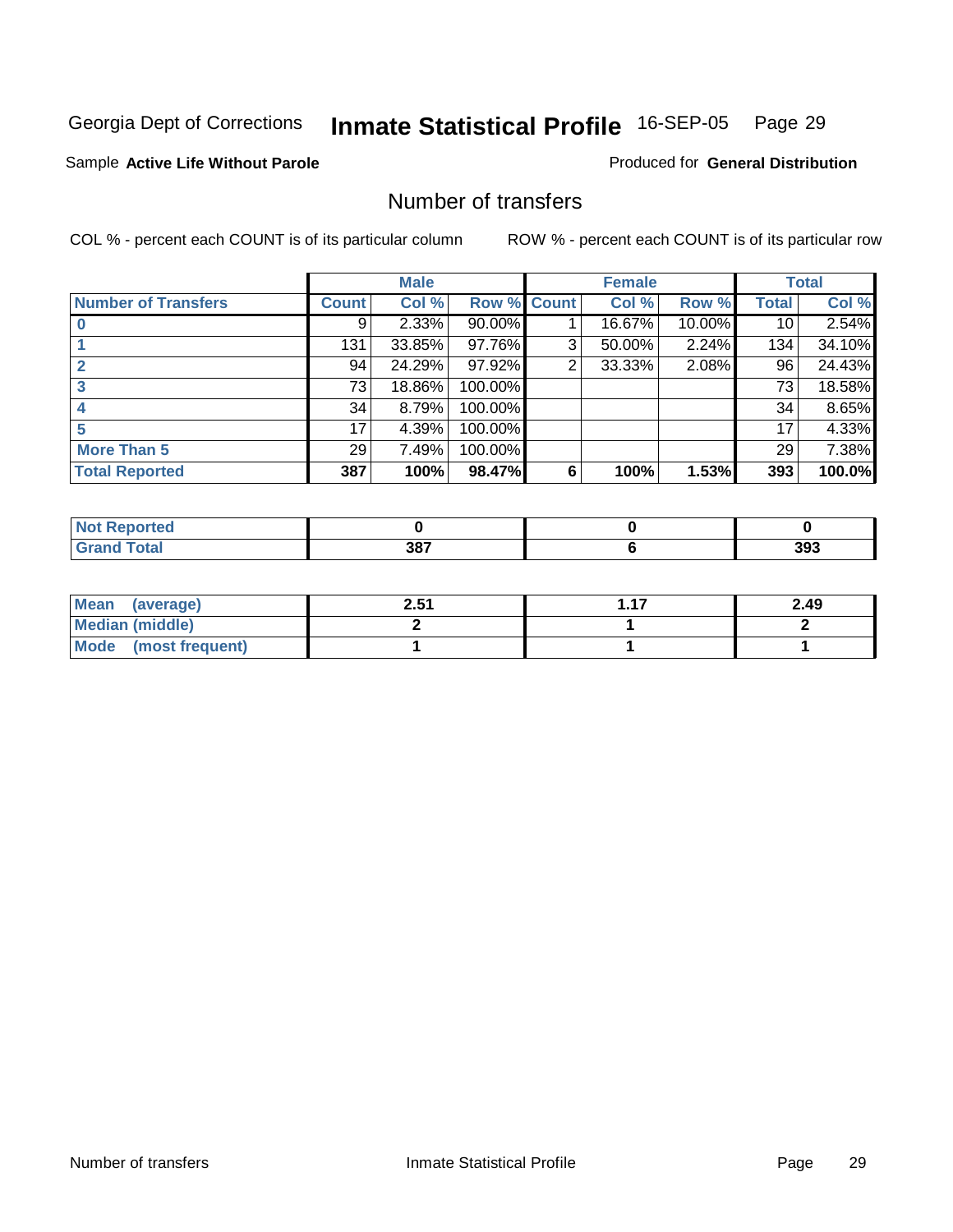#### Sample **Active Life Without Parole**

Produced for **General Distribution**

### Number of escapes

|                          |              | <b>Male</b> |                    |   | <b>Female</b>         |         |       | Total  |
|--------------------------|--------------|-------------|--------------------|---|-----------------------|---------|-------|--------|
| <b>Number of Escapes</b> | <b>Count</b> | Col %       | <b>Row % Count</b> |   | Col %                 | Row %   | Total | Col %  |
|                          | 386          | $99.74\%$   | 98.47%             | 6 | $100.\overline{00\%}$ | $.53\%$ | 392   | 99.75% |
|                          |              | 0.26%       | 100.00%            |   |                       |         |       | 0.25%  |
| <b>Total Reported</b>    | 387          | 100%        | 98.47%             |   | 100%                  | 1.53%   | 393   | 100%   |

| <b>rted</b>                   |     |     |
|-------------------------------|-----|-----|
| <b>Total</b><br>---<br>______ | 387 | 393 |

| Mean (average)       |  |  |
|----------------------|--|--|
| Median (middle)      |  |  |
| Mode (most frequent) |  |  |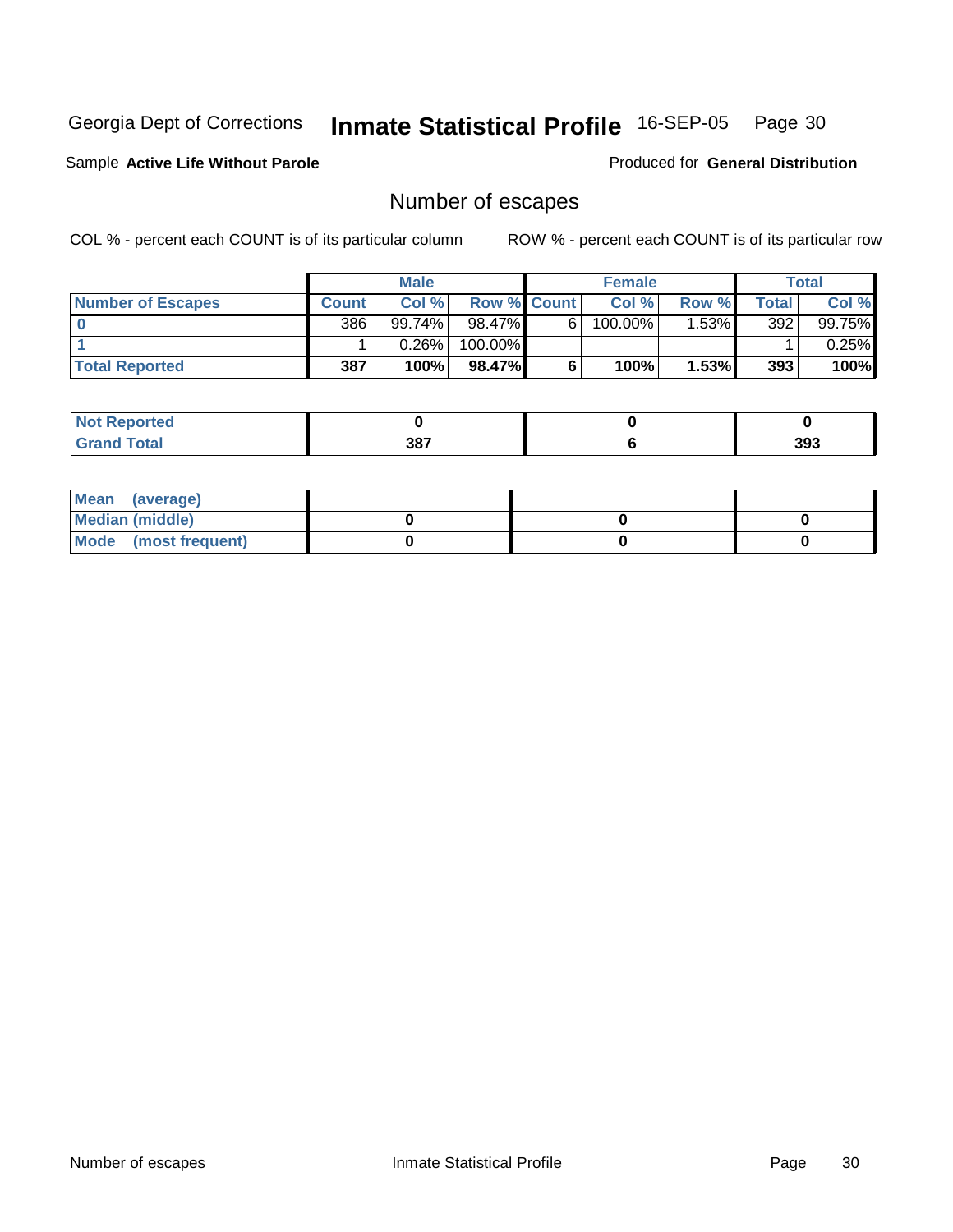#### Sample **Active Life Without Parole**

### Produced for **General Distribution**

### Probable future release type

|                                         |              | <b>Male</b> |                    |   | <b>Female</b> |          | <b>Total</b> |        |
|-----------------------------------------|--------------|-------------|--------------------|---|---------------|----------|--------------|--------|
| <b>Probable Future Release Type</b>     | <b>Count</b> | Col %       | <b>Row % Count</b> |   | Col%          | Row %    | <b>Total</b> | Col %  |
| <b>Paroled with probation to follow</b> |              | $1.03\%$    | 100.00%            |   | $.00\%$       | $.00\%$  |              | 1.02%  |
| Paroled w/o probation to follow         | 216          | $55.81\%$   | 97.30%             | 6 | $100.00\%$    | $2.70\%$ | 222          | 56.49% |
| Maxout with probation to follow         | 11           | $2.84\%$    | 100.00%            |   | $.00\%$       | $.00\%$  | 11           | 2.80%  |
| <b>Maxout w/o probation to follow</b>   | 156          | $40.31\%$   | 100.00%            |   | $.00\%$       | $.00\%$  | 156          | 39.69% |
| <b>Total Reported</b>                   | 387          | 100%        | 98.47%             | 6 | 100%          | 1.53%    | 393          | 100%   |

| -<br>τeα |                    |     |     |
|----------|--------------------|-----|-----|
| _____    | 207<br>၁၀.<br>$ -$ | 387 | 393 |

| Mode (most frequent) | <b>PAR w/o PROB follow</b> | <b>PAR w/o PROB follow</b> | <b>PAR w/o PROB</b><br>follow |
|----------------------|----------------------------|----------------------------|-------------------------------|
|----------------------|----------------------------|----------------------------|-------------------------------|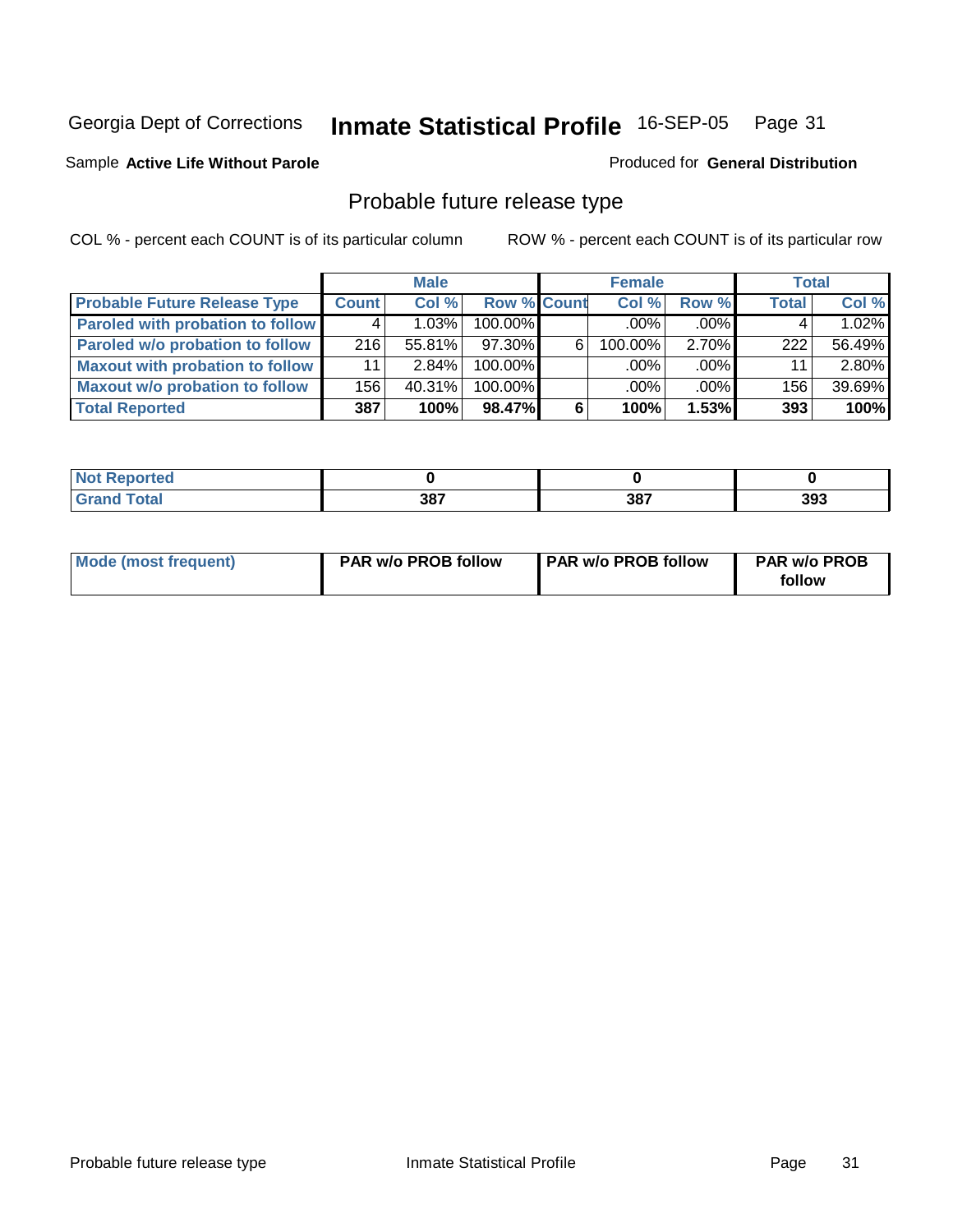Sample **Active Life Without Parole**

Produced for **General Distribution**

### Actual release type

|                            |         | <b>Male</b> |                    | Female |       |              | $\tau$ otal |
|----------------------------|---------|-------------|--------------------|--------|-------|--------------|-------------|
| <b>Actual Release Type</b> | Count . | Col %       | <b>Row % Count</b> | Col %  | Row % | <b>Total</b> | Col %       |
| <b>Total Reported</b>      |         | %           | %                  | %      | %     |              | %           |

| <b>Still Active</b> | 387 | 393 |
|---------------------|-----|-----|
| <b>Not Reported</b> |     |     |
| <b>Grand Total</b>  | 387 | 393 |

| M | 14H | <b>IVUII</b> | 11WH |
|---|-----|--------------|------|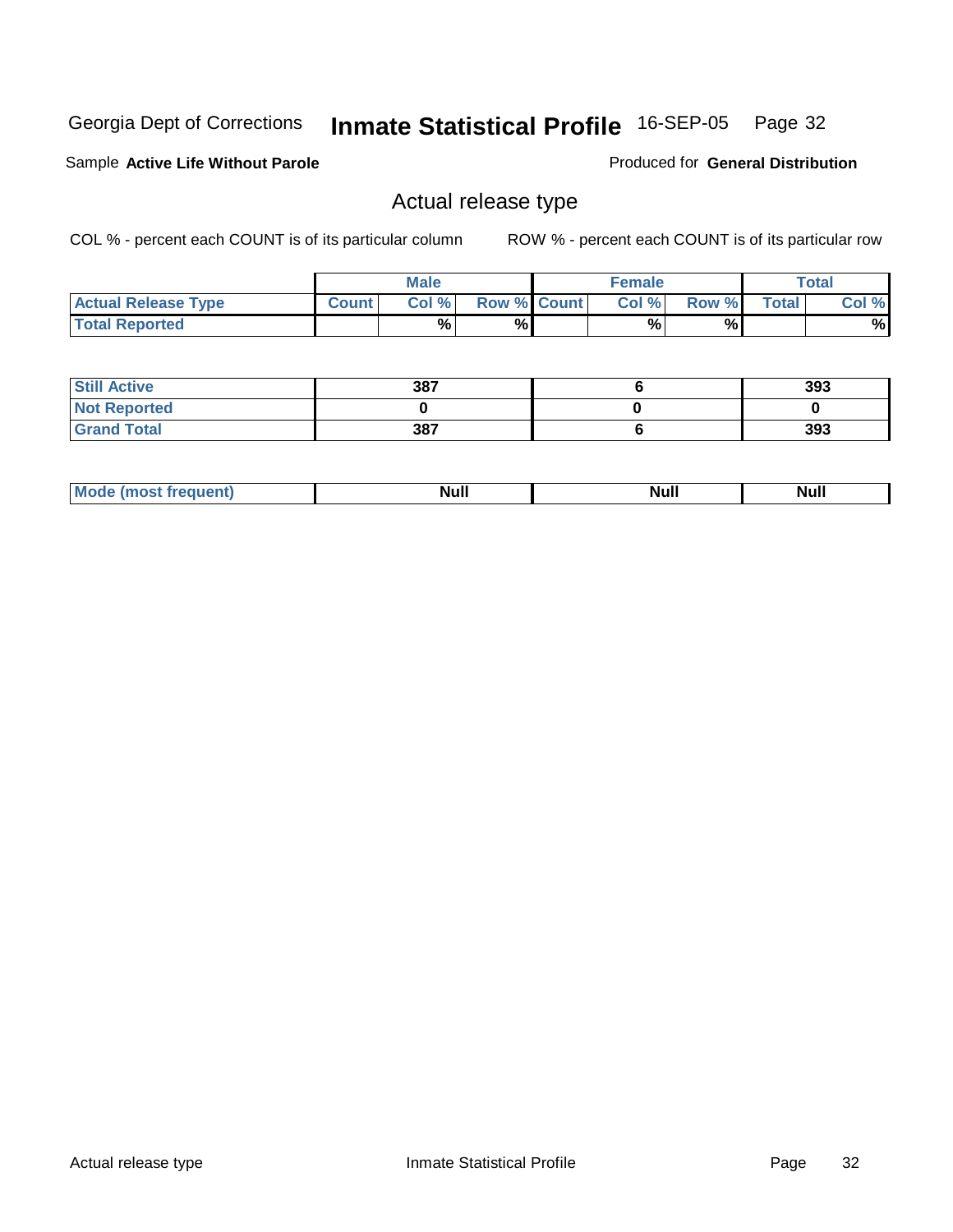#### Sample **Active Life Without Parole**

#### Produced for **General Distribution**

### Time served in current (or last) institution

|                              |              | <b>Male</b> |         |                | <b>Female</b> |       |              | <b>Total</b> |
|------------------------------|--------------|-------------|---------|----------------|---------------|-------|--------------|--------------|
| <b>Time In Institution</b>   | <b>Count</b> | Col %       | Row %   | <b>Count</b>   | Col %         | Row % | <b>Total</b> | Col %        |
| 0 to 3 months                | 39           | 10.08%      | 100.00% |                |               |       | 39           | 9.92%        |
| <b>3.01 to 6 months</b>      | 32           | 8.27%       | 94.12%  | $\overline{2}$ | 33.33%        | 5.88% | 34           | 8.65%        |
| 6.01 to 9 months             | 33           | 8.53%       | 97.06%  | 1              | 16.67%        | 2.94% | 34           | 8.65%        |
| 9.01 to 12 months            | 24           | 6.20%       | 100.00% |                |               |       | 24           | 6.11%        |
| 12.01 to 18 months           | 33           | 8.53%       | 97.06%  | 1              | 16.67%        | 2.94% | 34           | 8.65%        |
| 18.01 to 24 months           | 33           | 8.53%       | 100.00% |                |               |       | 33           | 8.40%        |
| 2.01 to 3 years              | 47           | 12.14%      | 100.00% |                |               |       | 47           | 11.96%       |
| $3.01$ to 4 years            | 45           | 11.63%      | 100.00% |                |               |       | 45           | 11.45%       |
| $\overline{4.01}$ to 5 years | 32           | 8.27%       | 100.00% |                |               |       | 32           | 8.14%        |
| 5.01 to 6 years              | 23           | 5.94%       | 95.83%  | 1              | 16.67%        | 4.17% | 24           | 6.11%        |
| 6.01 to 7 years              | 13           | 3.36%       | 100.00% |                |               |       | 13           | 3.31%        |
| 7.01 to 8 years              | 14           | 3.62%       | 93.33%  | 1              | 16.67%        | 6.67% | 15           | 3.82%        |
| 8.01 to 9 years              | 8            | 2.07%       | 100.00% |                |               |       | 8            | 2.04%        |
| 9.01 to 10 years             | 5            | 1.29%       | 100.00% |                |               |       | 5            | 1.27%        |
| Over 10 years                | 6            | 1.55%       | 100.00% |                |               |       | 6            | 1.53%        |
| <b>Total Reported</b>        | 387          | 100%        | 98.47%  | 6              | 100%          | 1.53% | 393          | 100.0%       |

| Reported<br>NOT F<br>$\cdots$ |             |     |
|-------------------------------|-------------|-----|
| Total                         | 207<br>JUI. | 393 |

| <b>Mean</b><br>(average) | 33 months | 31 months | 33 months |  |
|--------------------------|-----------|-----------|-----------|--|
| Median (middle)          | 24 months | 10 months | 23 months |  |
| Mode (most frequent)     | months    | l months  | 1 months  |  |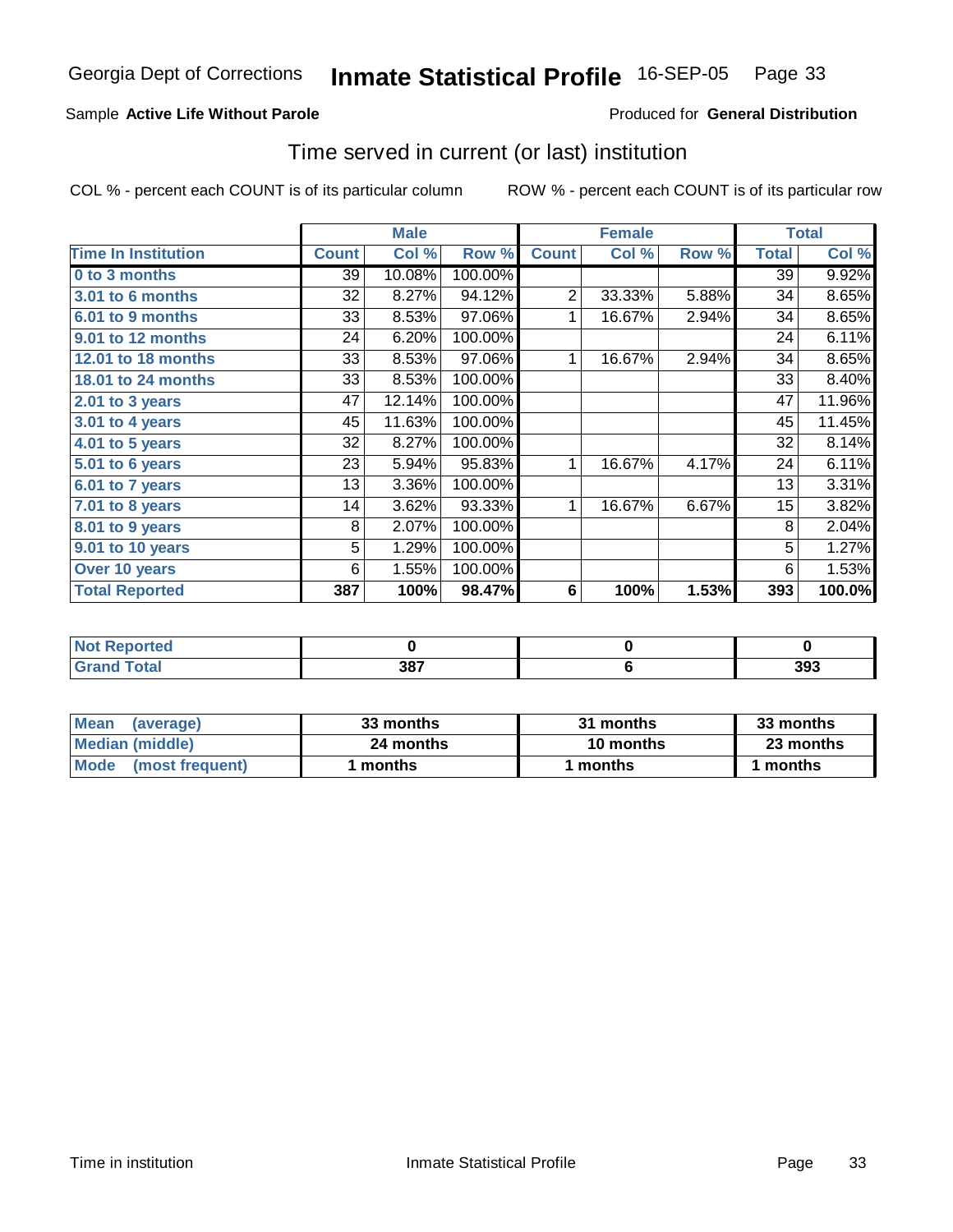#### Sample **Active Life Without Parole**

#### Produced for **General Distribution**

### Highest grade level attained

|                              |                 | <b>Male</b> |                    |                | <b>Female</b> |       |                 | <b>Total</b> |
|------------------------------|-----------------|-------------|--------------------|----------------|---------------|-------|-----------------|--------------|
| <b>Grade Level</b>           | <b>Count</b>    | Col %       | <b>Row % Count</b> |                | Col %         | Row % | <b>Total</b>    | Col %        |
| No school at all             | 1               | 0.26%       | 100.00%            |                |               |       | 1               | 0.26%        |
| <b>Grade 1</b>               |                 | 0.26%       | 100.00%            |                |               |       | 1               | 0.26%        |
| <b>Grade 4</b>               | 3               | 0.79%       | 100.00%            |                |               |       | $\overline{3}$  | 0.78%        |
| Grade 5                      | 3               | 0.79%       | 100.00%            |                |               |       | $\overline{3}$  | 0.78%        |
| Grade 6                      | 7               | 1.84%       | 100.00%            |                |               |       | 7               | 1.81%        |
| <b>Grade 7</b>               | 15              | 3.95%       | 100.00%            |                |               |       | $\overline{15}$ | 3.89%        |
| <b>Grade 8</b>               | 40              | 10.53%      | 100.00%            |                |               |       | 40              | 10.36%       |
| <b>Grade 9</b>               | 49              | 12.89%      | 98.00%             | 1              | 16.67%        | 2.00% | 50              | 12.95%       |
| Grade 10                     | 82              | 21.58%      | 98.80%             | 1              | 16.67%        | 1.20% | 83              | 21.50%       |
| Grade 11                     | $\overline{51}$ | 13.42%      | 96.23%             | $\overline{2}$ | 33.33%        | 3.77% | 53              | 13.73%       |
| <b>Grade 12 or GED</b>       | 60              | 15.79%      | 98.36%             | 1              | 16.67%        | 1.64% | 61              | 15.80%       |
| <b>Some tech school</b>      | 10              | 2.63%       | 100.00%            |                |               |       | 10              | 2.59%        |
| <b>Completed tech school</b> | 11              | 2.89%       | 100.00%            |                |               |       | 11              | 2.85%        |
| College, 1 year              | 14              | 3.68%       | 100.00%            |                |               |       | 14              | 3.63%        |
| College, 2 year              | 15              | 3.95%       | 93.75%             | 1              | 16.67%        | 6.25% | 16              | 4.15%        |
| College, 3 year              | 6               | 1.58%       | 100.00%            |                |               |       | $\,6$           | 1.55%        |
| <b>Bachelor's degree</b>     | 6               | 1.58%       | 100.00%            |                |               |       | 6               | 1.55%        |
| <b>Master's degree</b>       | 3               | 0.79%       | 100.00%            |                |               |       | 3               | 0.78%        |
| Ph.D. degree                 | 1               | 0.26%       | 100.00%            |                |               |       | 1               | 0.26%        |
| Law degree                   | $\overline{2}$  | 0.53%       | 100.00%            |                |               |       | $\overline{2}$  | 0.52%        |
| <b>Total Reported</b>        | 380             | 100%        | 98.45%             | 6              | 100.0%        | 1.55% | 386             | 100%         |

| Reported<br>NOT F<br>$\sim$                   |     |     |
|-----------------------------------------------|-----|-----|
| <b>Total</b><br><b>Grar</b><br><b>U</b> ldilu | 387 | 393 |

| <b>Mean</b><br>(average)       | 10.56    | 11.17    | 10.57    |
|--------------------------------|----------|----------|----------|
| Median (middle)                | Grade 10 | Grade 11 | Grade 10 |
| <b>Mode</b><br>(most frequent) | Grade 10 | Grade 11 | Grade 10 |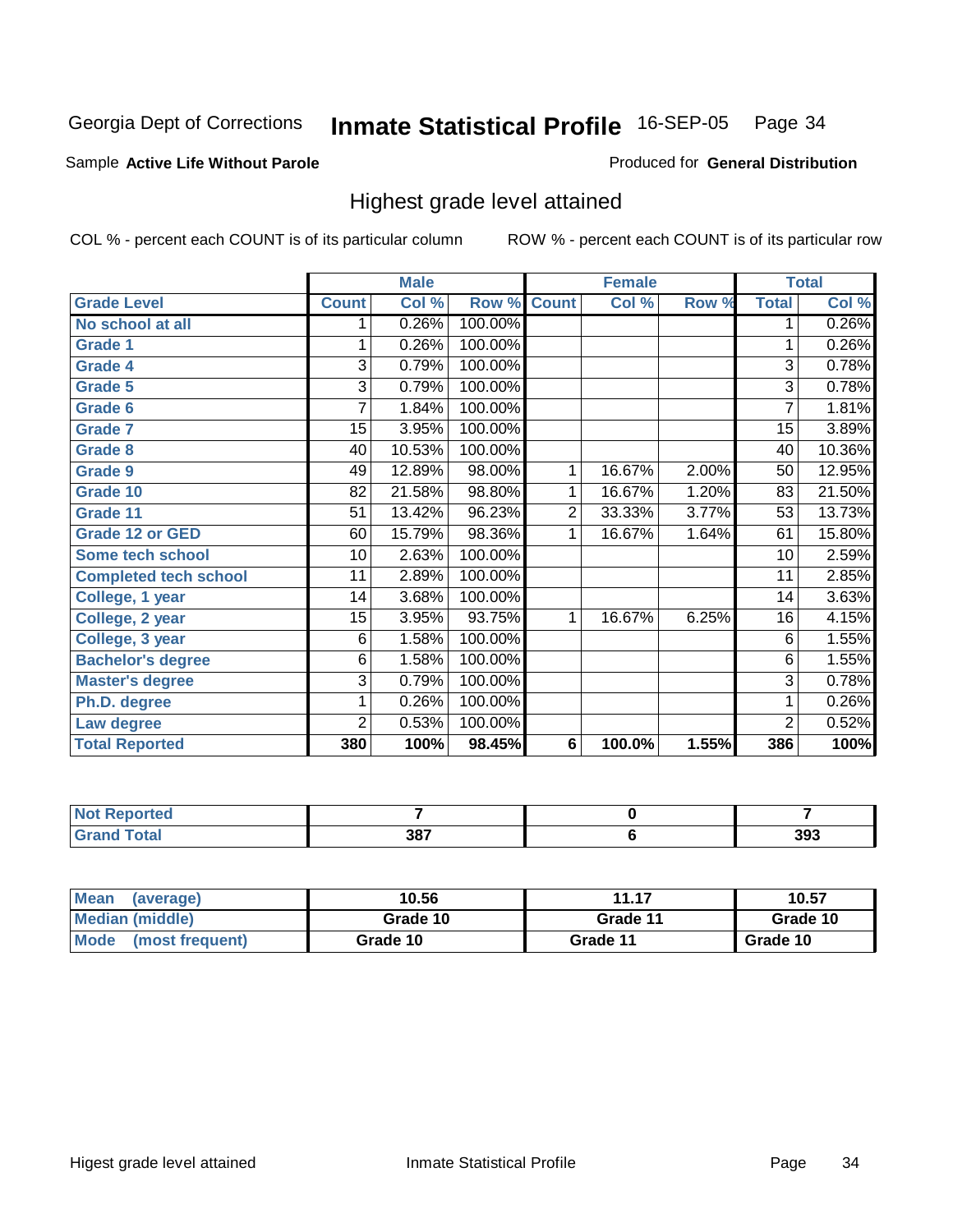#### Sample **Active Life Without Parole**

Produced for **General Distribution**

### Culture fair IQ scores

|                       |                  | <b>Male</b> |             |                | <b>Female</b> |       |              | <b>Total</b> |
|-----------------------|------------------|-------------|-------------|----------------|---------------|-------|--------------|--------------|
| <b>IQ Scores</b>      | <b>Count</b>     | Col %       | Row % Count |                | Col %         | Row % | <b>Total</b> | Col %        |
| $60 - 69$             | 16               | 4.75%       | 100.00%     |                |               |       | 16           | 4.66%        |
| $70 - 79$             | 26 <sup>1</sup>  | 7.72%       | 100.00%     |                |               |       | 26           | 7.58%        |
| $80 - 89$             | 50               | 14.84%      | 98.04%      |                | 16.67%        | 1.96% | 51           | 14.87%       |
| $90 - 99$             | 54               | 16.02%      | 96.43%      | $\overline{2}$ | 33.33%        | 3.57% | 56           | 16.33%       |
| $100 - 109$           | 96               | 28.49%      | 98.97%      |                | 16.67%        | 1.03% | 97           | 28.28%       |
| $110 - 119$           | 80               | 23.74%      | 98.77%      |                | 16.67%        | 1.23% | 81           | 23.62%       |
| $120 - 129$           | 15 <sub>15</sub> | 4.45%       | 93.75%      |                | 16.67%        | 6.25% | 16           | 4.66%        |
| <b>Total Reported</b> | 337              | 100%        | 98.25%      | 6              | 100.0%        | 1.75% | 343          | 100%         |

| <b>Not Reported</b>  | 49  | 49  |
|----------------------|-----|-----|
| Not Valid (under 60) |     |     |
| <b>Grand Total</b>   | 387 | 393 |

| Mean (average)         | 99  | 104 | 99  |
|------------------------|-----|-----|-----|
| <b>Median (middle)</b> | 102 | 99  | 102 |
| Mode (most frequent)   | 105 | 96  | 105 |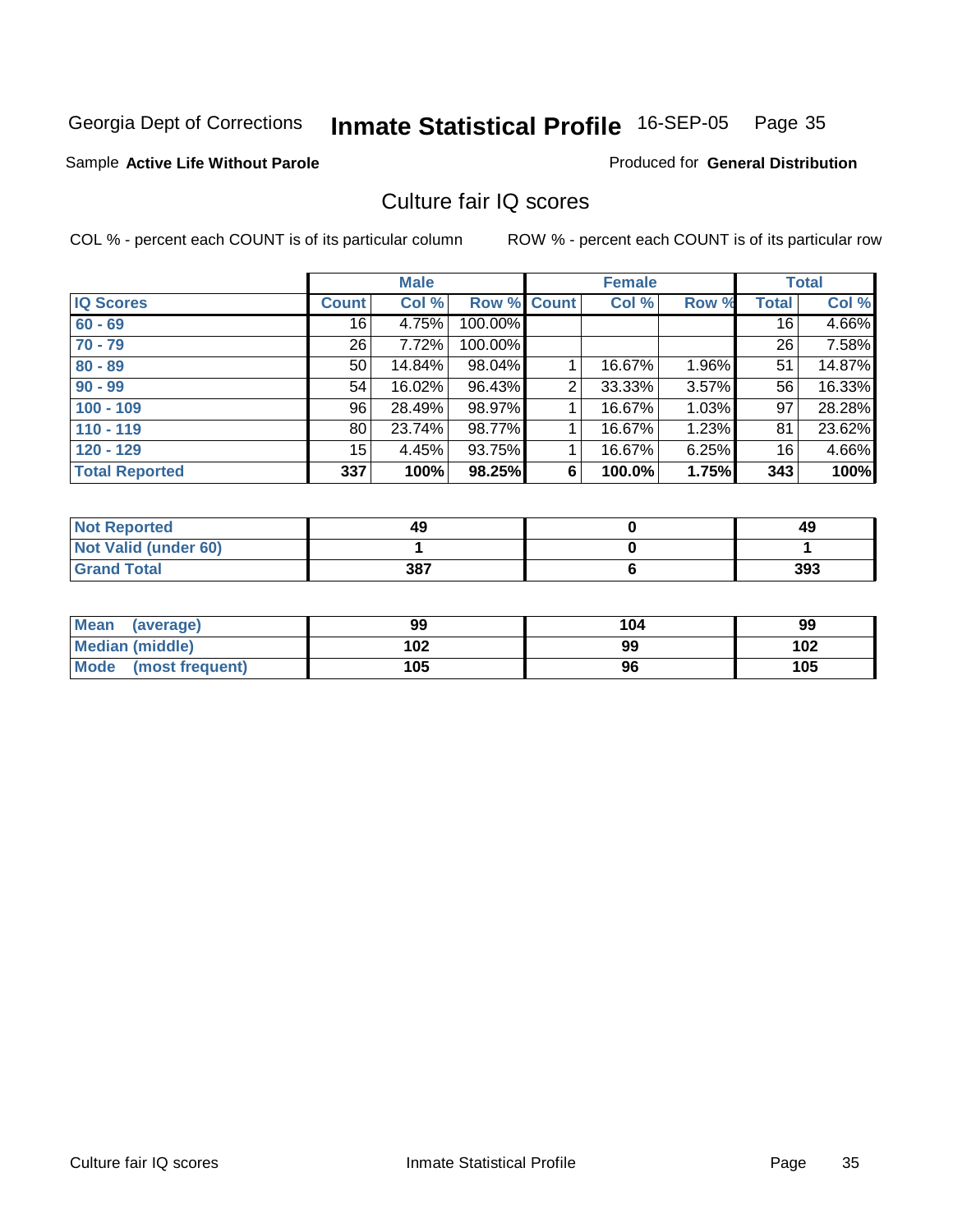#### Sample **Active Life Without Parole**

#### Produced for **General Distribution**

# Wide Range Achievement Test (WRAT) reading score

|                           |                 | <b>Male</b> |         |              | <b>Female</b> |       |                 | <b>Total</b> |
|---------------------------|-----------------|-------------|---------|--------------|---------------|-------|-----------------|--------------|
| <b>WRAT Reading Score</b> | <b>Count</b>    | Col %       | Row %   | <b>Count</b> | Col %         | Row % | <b>Total</b>    | Col %        |
| Less than 1               | 6               | 1.75%       | 100.00% |              |               |       | 6               | 1.72%        |
| 1.1 to 1.9                | 8               | 2.33%       | 100.00% |              |               |       | 8               | 2.29%        |
| 2.1 to 2.9                | $\overline{21}$ | 6.12%       | 95.45%  | 1            | 16.67%        | 4.55% | $\overline{22}$ | 6.30%        |
| 3.1 to 3.9                | 17              | 4.96%       | 100.00% |              |               |       | 17              | 4.87%        |
| 4.1 to 4.9                | 28              | 8.16%       | 100.00% |              |               |       | 28              | 8.02%        |
| 5.1 to 5.9                | 33              | 9.62%       | 97.06%  | 1            | 16.67%        | 2.94% | 34              | 9.74%        |
| 6.1 to 6.9                | 34              | 9.91%       | 100.00% |              |               |       | 34              | 9.74%        |
| 7.1 to 7.9                | 15              | 4.37%       | 100.00% |              |               |       | 15              | 4.30%        |
| 8.1 to 8.9                | 26              | 7.58%       | 100.00% |              |               |       | 26              | 7.45%        |
| 9.1 to 9.9                | 34              | 9.91%       | 97.14%  | 1            | 16.67%        | 2.86% | 35              | 10.03%       |
| 10.1 to 10.9              | 11              | 3.21%       | 100.00% |              |               |       | 11              | 3.15%        |
| 11.1 to 11.9              | 19              | 5.54%       | 100.00% |              |               |       | 19              | 5.44%        |
| 12.1 to 12.9              | 54              | 15.74%      | 100.00% |              |               |       | 54              | 15.47%       |
| 13                        | 37              | 10.79%      | 92.50%  | 3            | 50.00%        | 7.50% | 40              | 11.46%       |
| <b>Total Reported</b>     | 343             | 100%        | 98.28%  | 6            | 100.0%        | 1.72% | 349             | 100%         |
|                           |                 |             |         |              |               |       |                 |              |
| <b>Not Reported</b>       |                 | 44          |         |              | $\pmb{0}$     |       |                 | 44           |
| <b>Grand Total</b>        |                 | 387         |         |              | 6             |       |                 | 393          |

| Mean<br>(average)              | 0.47       | 9.35      | 8.19       |
|--------------------------------|------------|-----------|------------|
| Median (middle)                | י ס<br>o.z | 11 1<br>. | ດ -<br>o.z |
| <b>Mode</b><br>(most frequent) | 12.8       | ט ו       | 12.8       |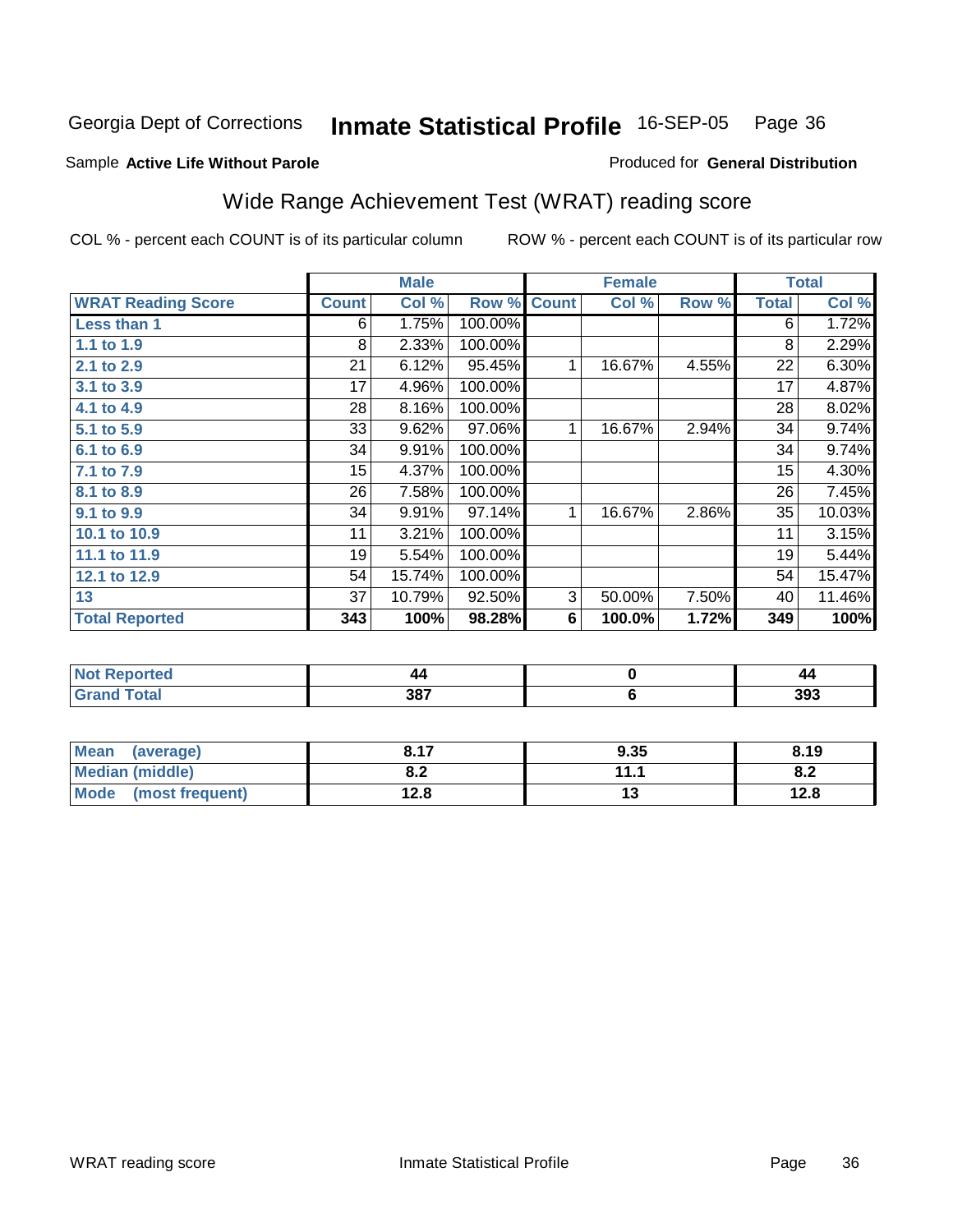#### Sample **Active Life Without Parole**

#### Produced for **General Distribution**

# Wide Range Achievement Test (WRAT) math score

|                              |              | <b>Male</b> |         |              | <b>Female</b> |        |                | <b>Total</b> |
|------------------------------|--------------|-------------|---------|--------------|---------------|--------|----------------|--------------|
| <b>WRAT Mathematic Score</b> | <b>Count</b> | Col %       | Row %   | <b>Count</b> | Col %         | Row %  | <b>Total</b>   | Col %        |
| Less than 1                  |              | 0.29%       | 100.00% |              |               |        | 1              | 0.29%        |
| 1.1 to 1.9                   | 2            | 0.58%       | 100.00% |              |               |        | $\overline{2}$ | 0.57%        |
| 2.1 to 2.9                   | 13           | 3.79%       | 100.00% |              |               |        | 13             | 3.72%        |
| 3.1 to 3.9                   | 24           | 7.00%       | 100.00% |              |               |        | 24             | 6.88%        |
| 4.1 to 4.9                   | 36           | 10.50%      | 97.30%  | 1            | 16.67%        | 2.70%  | 37             | 10.60%       |
| 5.1 to 5.9                   | 43           | 12.54%      | 100.00% |              |               |        | 43             | 12.32%       |
| 6.1 to 6.9                   | 82           | 23.91%      | 100.00% |              |               |        | 82             | 23.50%       |
| 7.1 to 7.9                   | 45           | 13.12%      | 97.83%  | 1            | 16.67%        | 2.17%  | 46             | 13.18%       |
| 8.1 to 8.9                   | 21           | 6.12%       | 95.45%  | 1            | 16.67%        | 4.55%  | 22             | 6.30%        |
| 9.1 to 9.9                   | 33           | 9.62%       | 94.29%  | 2            | 33.33%        | 5.71%  | 35             | 10.03%       |
| 10.1 to 10.9                 | 18           | 5.25%       | 100.00% |              |               |        | 18             | 5.16%        |
| 11 to 11.9                   | 11           | 3.21%       | 100.00% |              |               |        | 11             | 3.15%        |
| 12 to 12.9                   | 8            | 2.33%       | 100.00% |              |               |        | 8              | 2.29%        |
| 13                           | 6            | 1.75%       | 85.71%  | 1            | 16.67%        | 14.29% | 7              | 2.01%        |
| <b>Total Reported</b>        | 343          | 100%        | 98.28%  | 6            | 100.0%        | 1.72%  | 349            | 100%         |
|                              |              |             |         |              |               |        |                |              |
|                              |              |             |         |              |               |        |                |              |

| N<br>a teto | 44  | 44  |
|-------------|-----|-----|
| ______      | 387 | 393 |

| <b>Mean</b><br>(average) | 6.96 | o 77<br>O.1 | 6.99 |
|--------------------------|------|-------------|------|
| <b>Median (middle)</b>   | 6.9  | O.1         | 6.9  |
| Mode<br>(most frequent)  | 6.9  | 4.O         | 6.9  |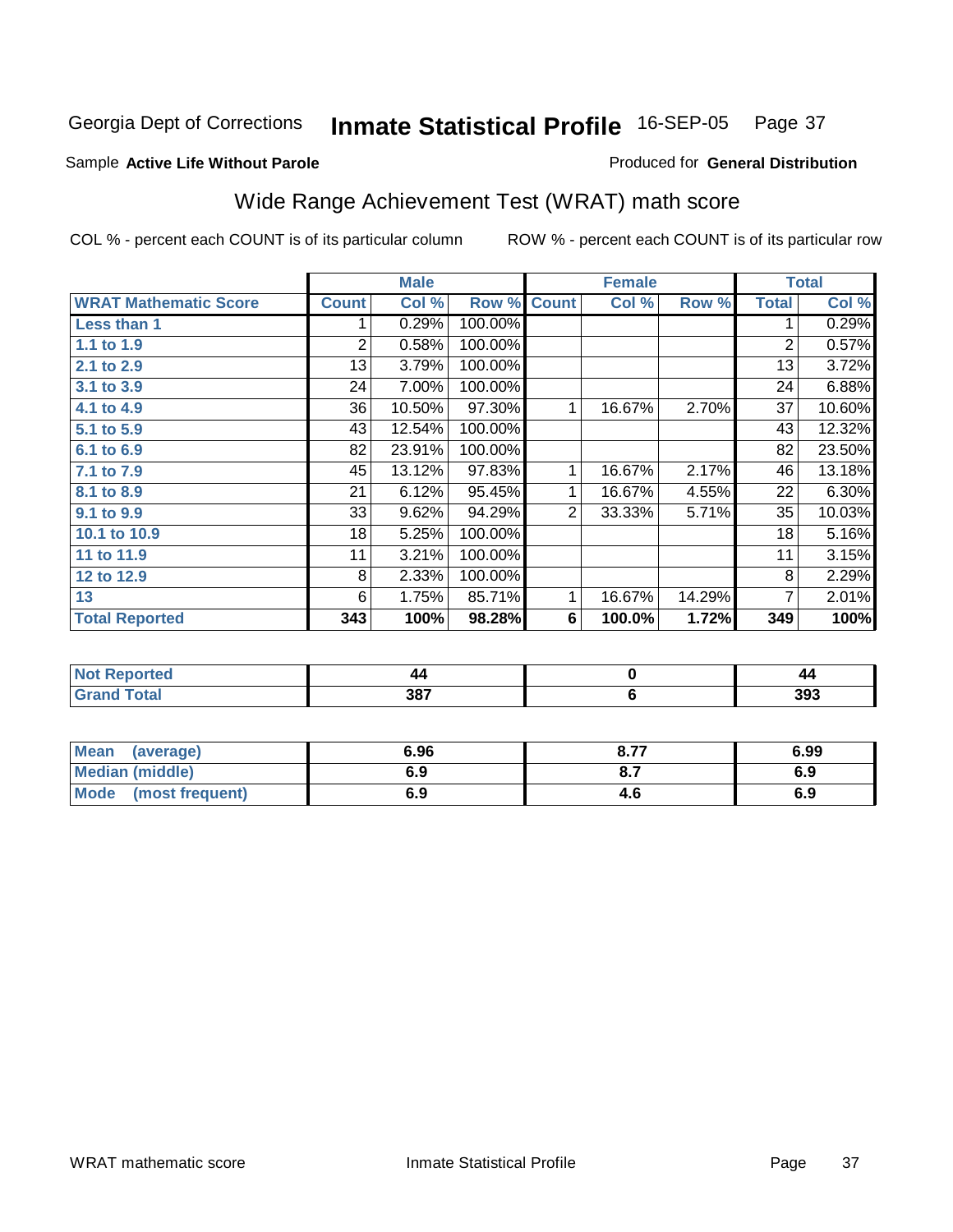Page 38

#### Sample **Active Life Without Parole**

#### Produced for **General Distribution**

# Wide Range Achievement Test (WRAT) spelling score

|                            |                 | <b>Male</b> |         |                | <b>Female</b> |       |                 | <b>Total</b> |
|----------------------------|-----------------|-------------|---------|----------------|---------------|-------|-----------------|--------------|
| <b>WRAT Spelling Score</b> | <b>Count</b>    | Col %       | Row %   | <b>Count</b>   | Col %         | Row % | <b>Total</b>    | Col %        |
| Less than 1                | 3               | 0.88%       | 100.00% |                |               |       | 3               | $0.86\%$     |
| 1.1 to 1.9                 | 14              | 4.09%       | 100.00% |                |               |       | 14              | 4.02%        |
| 2.1 to 2.9                 | 27              | 7.89%       | 100.00% |                |               |       | $\overline{27}$ | 7.76%        |
| 3.1 to 3.9                 | 20              | 5.85%       | 100.00% |                |               |       | 20              | 5.75%        |
| 4.1 to 4.9                 | 35              | 10.23%      | 97.22%  | 1              | 16.67%        | 2.78% | 36              | 10.34%       |
| 5.1 to 5.9                 | 32              | 9.36%       | 100.00% |                |               |       | 32              | 9.20%        |
| 6.1 to 6.9                 | 44              | 12.87%      | 97.78%  | 1              | 16.67%        | 2.22% | 45              | 12.93%       |
| 7.1 to 7.9                 | 32              | 9.36%       | 100.00% |                |               |       | 32              | 9.20%        |
| 8.1 to 8.9                 | $\overline{26}$ | 7.60%       | 100.00% |                |               |       | 26              | 7.47%        |
| 9.1 to 9.9                 | 27              | 7.89%       | 100.00% |                |               |       | 27              | 7.76%        |
| 10.1 to 10.9               | 19              | 5.56%       | 100.00% |                |               |       | 19              | 5.46%        |
| 11.1 to 11.9               | 19              | 5.56%       | 95.00%  | $\mathbf{1}$   | 16.67%        | 5.00% | 20              | 5.75%        |
| 12.1 to 12.9               | 27              | 7.89%       | 93.10%  | $\overline{2}$ | 33.33%        | 6.90% | 29              | 8.33%        |
| 13                         | 17              | 4.97%       | 94.44%  | 1.             | 16.67%        | 5.56% | 18              | 5.17%        |
| <b>Total Reported</b>      | 342             | 100%        | 98.28%  | 6              | 100.0%        | 1.72% | 348             | 100%         |
|                            |                 |             |         |                |               |       |                 |              |
| <b>Not Reported</b>        |                 | 45          |         |                | $\pmb{0}$     |       |                 | 45           |
| <b>Grand Total</b>         |                 | 387         |         |                | 6             |       |                 | 393          |

| <b>Mean</b><br>(average) | ר ל<br>.∠∠ | 9.9  | 7.26       |
|--------------------------|------------|------|------------|
| <b>Median (middle)</b>   | o.4        | 11.8 | v.4        |
| Mode<br>(most frequent)  | v.z        | 12.3 | c -<br>0.Z |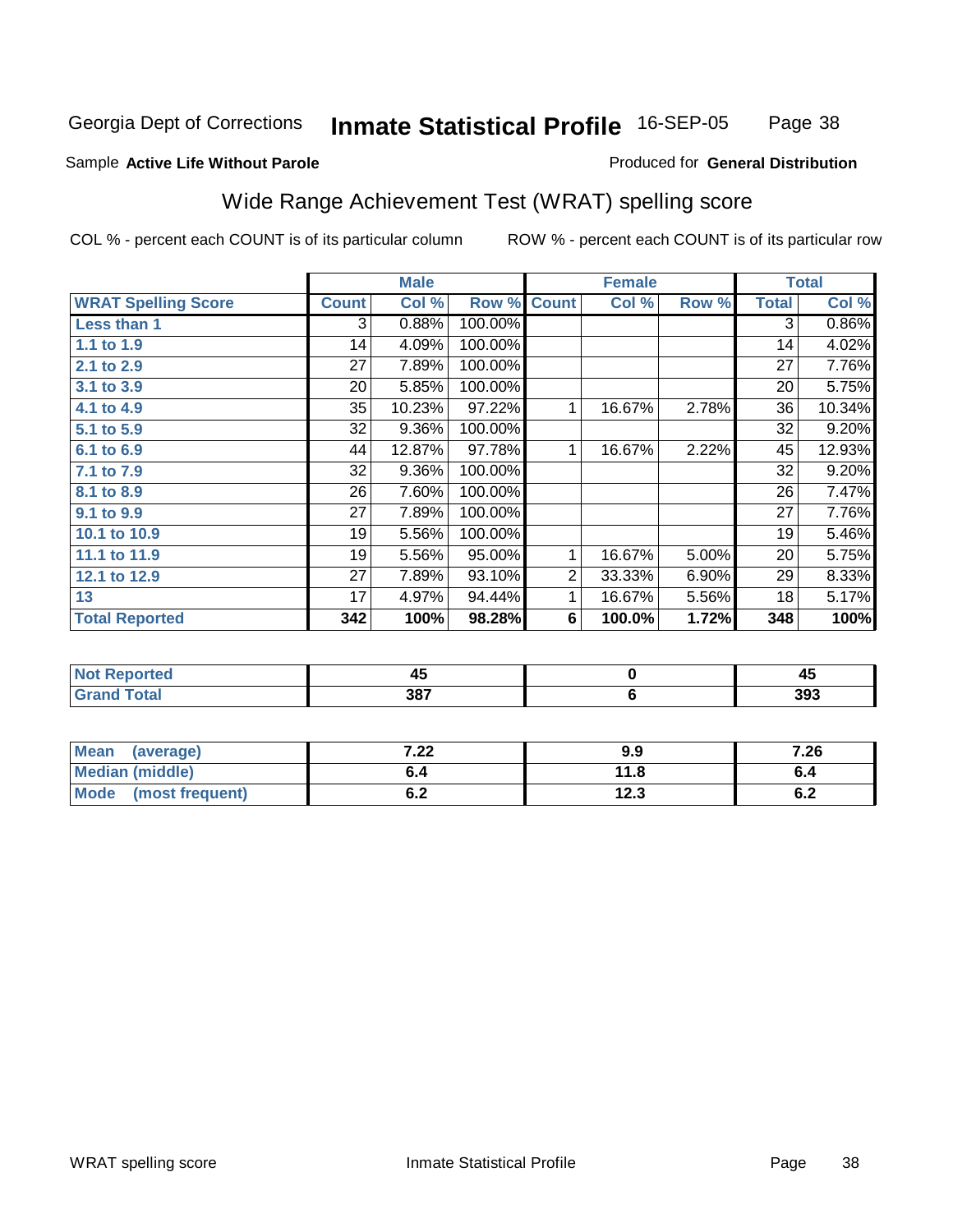#### Sample **Active Life Without Parole**

Produced for **General Distribution**

### Scope of substance abuse - summary

|                          |              | <b>Male</b> |         |              | <b>Female</b> |       |       | <b>Total</b> |
|--------------------------|--------------|-------------|---------|--------------|---------------|-------|-------|--------------|
| <b>Substance Abuse</b>   | <b>Count</b> | Col %       | Row %   | <b>Count</b> | Col %         | Row % | Total | Col %        |
| <b>None</b>              | 115          | 29.72%      | 97.46%  | 3            | $50.00\%$     | 2.54% | 118   | $30.03\%$    |
| <b>Drugs only</b>        | 158          | 40.83%      | 99.37%  |              | 16.67%        | 0.63% | 159   | 40.46%       |
| <b>Alcohol only</b>      | 31           | 8.01%       | 100.00% |              |               |       | 31    | 7.89%        |
| <b>Drugs and alcohol</b> | 80           | 20.67%      | 97.56%  |              | 33.33%        | 2.44% | 82    | 20.87%       |
|                          | 3            | 0.78%       | 100.00% |              |               |       | 3     | 0.76%        |
| <b>Total Reported</b>    | 387          | 100%        | 98.47%  |              | 100%          | 1.53% | 393   | 100.0%       |

| eported }    |     |     |
|--------------|-----|-----|
| <b>Total</b> | 390 | 396 |

| $^{\prime}$ M $\alpha$ | only | ำnr  | only |
|------------------------|------|------|------|
| $-$                    |      | ____ | Tru  |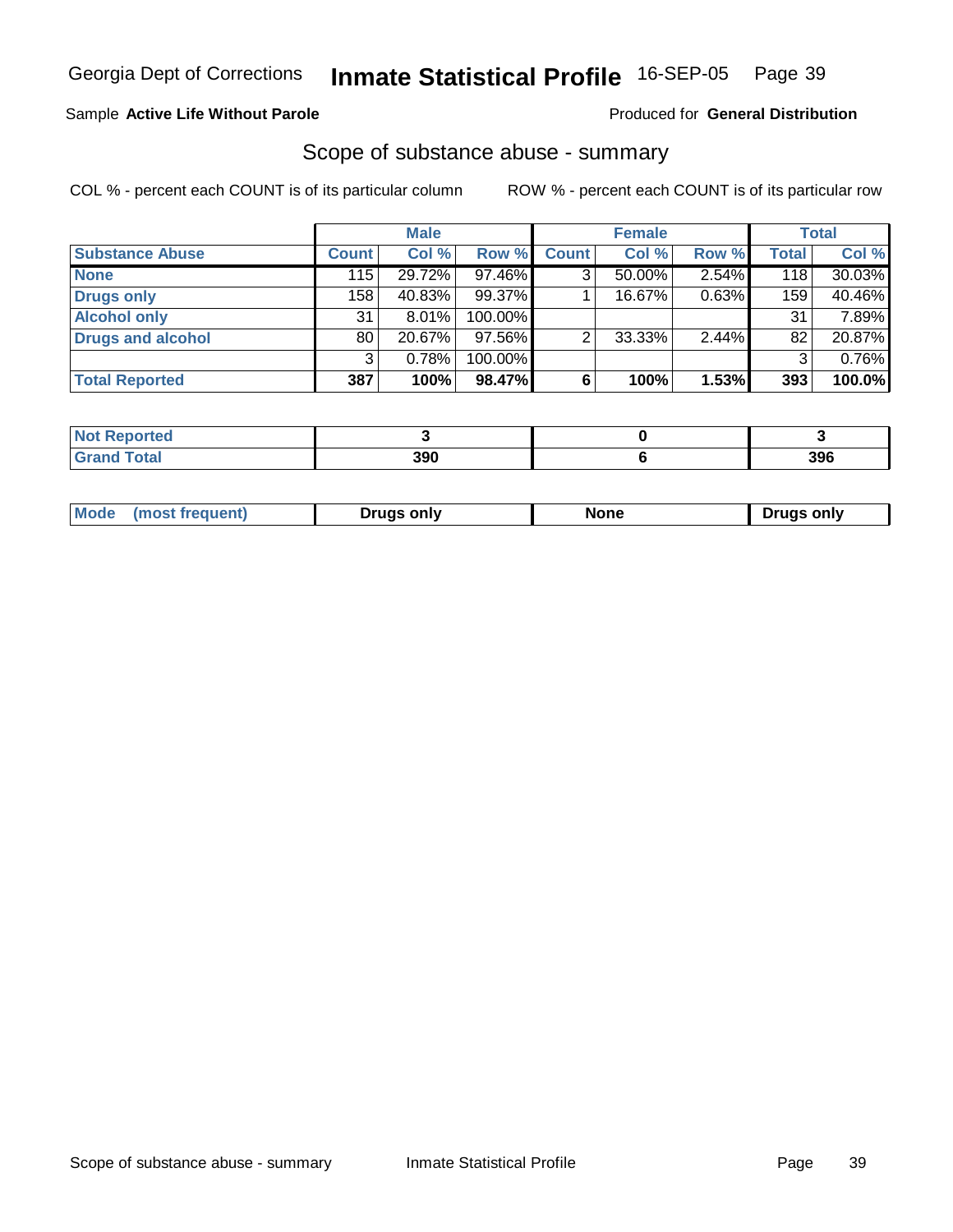#### Sample **Active Life Without Parole**

# Produced for **General Distribution**

### Current / last mental health treatment level

|                                    |              | <b>Male</b> |            |              | <b>Female</b> |       |       | <b>Total</b> |
|------------------------------------|--------------|-------------|------------|--------------|---------------|-------|-------|--------------|
| <b>Mental Health Treatment Lev</b> | <b>Count</b> | Col %       | Row %      | <b>Count</b> | Col %         | Row % | Total | Col %        |
| 1 No problem at current time       | 64           | 44.44%      | 100.00%    |              |               |       | 64    | 42.95%       |
| 2 Receiving outpatient             | 59           | 40.97%      | 92.19%     | 5            | 100.00%       | 7.81% | 64    | 42.95%       |
| treatment                          |              |             |            |              |               |       |       |              |
| 3 Inpatient, moderate              | 19           | 13.19%      | 100.00%    |              |               |       | 19    | 12.75%       |
| treatment                          |              |             |            |              |               |       |       |              |
| 4 Inpatient, intensive             | 2            | 1.39%       | $100.00\%$ |              |               |       |       | 1.34%        |
| treatment                          |              |             |            |              |               |       |       |              |
| <b>Total Evaluated</b>             | 144          | 100%        | 96.64%     | 5            | 100%          | 3.36% | 149   | 100%         |

| Never had MH evaluation   | 243<br>2 TJ | 244 |
|---------------------------|-------------|-----|
| $\mathop{\mathsf{Total}}$ | 387         | 393 |

| <b>Median (middle)</b> | <b>Receiving outpatient</b><br>treatment | <b>Receiving outpatient</b><br>treatment | <b>Receiving</b><br>outpatient<br>treatment |  |
|------------------------|------------------------------------------|------------------------------------------|---------------------------------------------|--|
| Mode                   | No problem at current time               | <b>Receiving outpatient</b>              | No problem at                               |  |
| (most frequent)        |                                          | treatment                                | current time                                |  |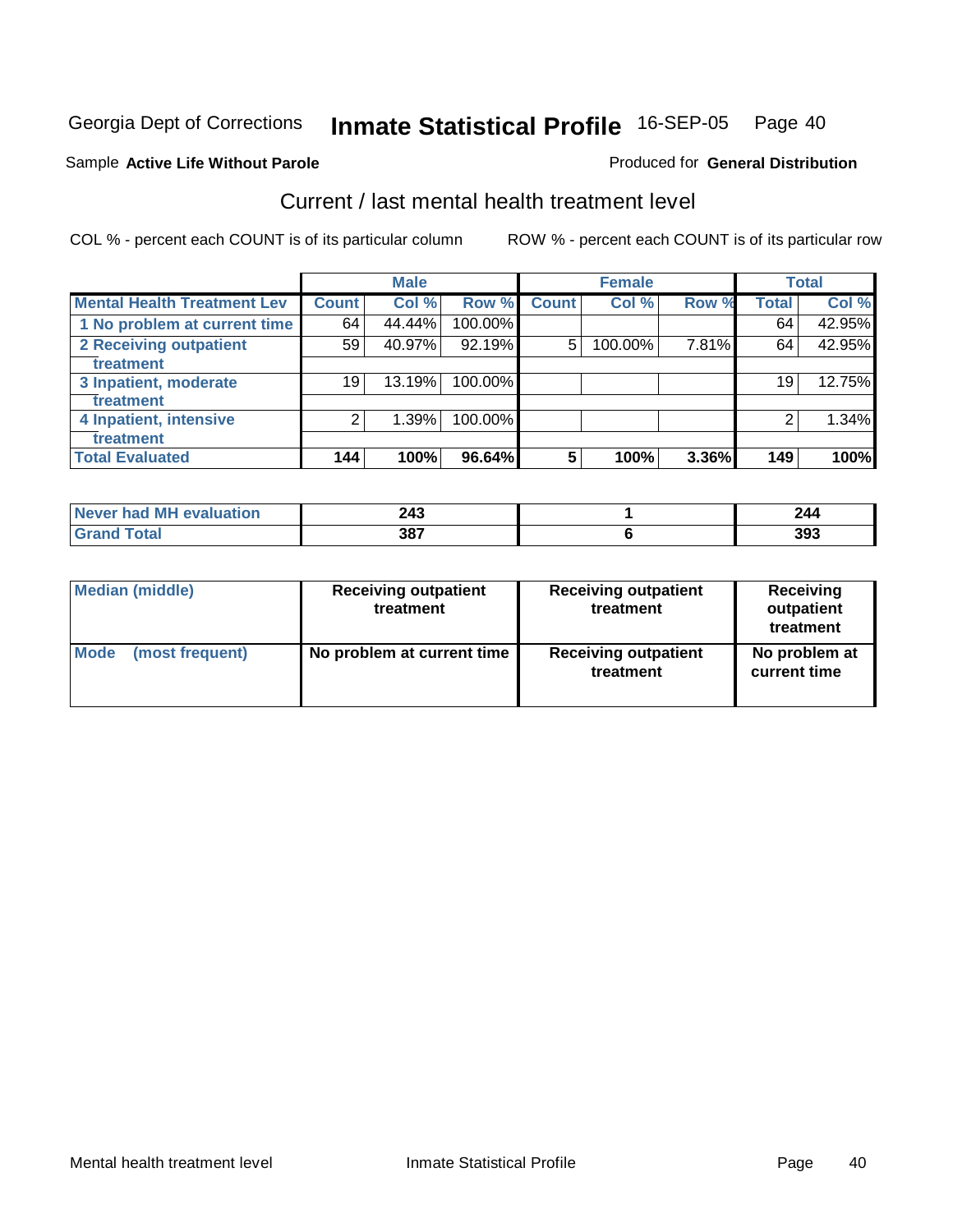#### Sample **Active Life Without Parole**

#### Produced for **General Distribution**

# PULHESDWIT medical scale - 'P' overall condition ('P'hysical)

|                             |              | <b>Male</b> |         |             | <b>Female</b> |       |              | <b>Total</b> |
|-----------------------------|--------------|-------------|---------|-------------|---------------|-------|--------------|--------------|
| 'P' Overall Condition       | <b>Count</b> | Col %       |         | Row % Count | Col %         | Row % | <b>Total</b> | Col %        |
| 1 No medical illness        | 265          | 69.19%      | 98.88%  | ◠           | 50.00%        | 1.12% | 268          | 68.89%       |
| 2 Well-controlled chronic   | 67           | 17.49%      | 95.71%  | ົ           | 50.00%        | 4.29% | 70           | 17.99%       |
| <b>illness</b>              |              |             |         |             |               |       |              |              |
| 3 Poorly-controlled chronic | 49           | 12.79%      | 100.00% |             |               |       | 49           | 12.60%       |
| <b>illness</b>              |              |             |         |             |               |       |              |              |
| 4 Significant problems      | 21           | 0.52%       | 100.00% |             |               |       | 2            | 0.51%        |
| requiring special housing   |              |             |         |             |               |       |              |              |
| <b>Total Reported</b>       | 383          | 100%        | 98.46%  | 6           | 100%          | 1.54% | 389          | 100%         |

| rtea<br>$\sim$ |     |     |
|----------------|-----|-----|
|                | 207 | 393 |

| Mode | (most frequent) | 1 No medical illness | <sup>1</sup> No medical illness | 1 No medical<br>illness |
|------|-----------------|----------------------|---------------------------------|-------------------------|
|------|-----------------|----------------------|---------------------------------|-------------------------|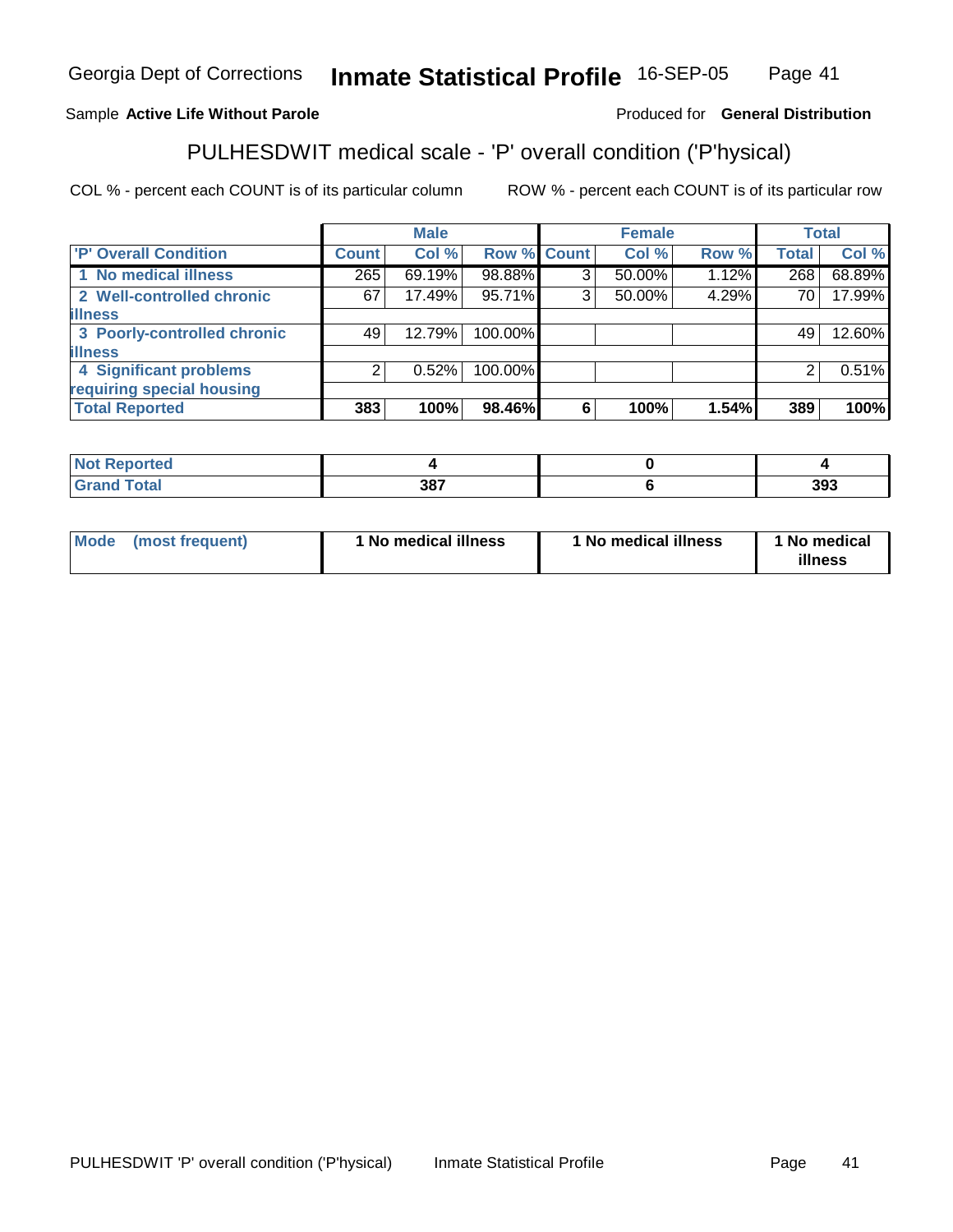#### Sample **Active Life Without Parole**

#### Produced for **General Distribution**

### PULHESDWIT medical scale - 'U' upper body

|                              |              | <b>Male</b> |         |              | <b>Female</b> |       |              | <b>Total</b> |
|------------------------------|--------------|-------------|---------|--------------|---------------|-------|--------------|--------------|
| <b>TU' Upper Body</b>        | <b>Count</b> | Col %       | Row %   | <b>Count</b> | Col %         | Row % | <b>Total</b> | Col %        |
| 1 Upper bones, joints,       | 367          | 95.82%      | 98.39%  | 6            | 100.00%       | 1.61% | 373          | 95.89%       |
| muscles all OK               |              |             |         |              |               |       |              |              |
| 2 One or both arms minimally | 10           | 2.61%       | 100.00% |              |               |       | 10           | 2.57%        |
| limited                      |              |             |         |              |               |       |              |              |
| 3 One or both arms           | 6            | 1.57%       | 100.00% |              |               |       | 6            | 1.54%        |
| moderately limited           |              |             |         |              |               |       |              |              |
| <b>Total Reported</b>        | 383          | 100%        | 98.46%  | 6            | 100%          | 1.54% | 389          | 100%         |

| <b>Not Reported</b> |     |     |
|---------------------|-----|-----|
| <b>Grand Total</b>  | 387 | 393 |

| l Mode I | (most frequent) | 1 Upper bones, joints,<br>muscles all OK | 1 Upper bones, joints,<br>muscles all OK | 1 Upper bones,<br>joints, muscles all<br>ΟK |
|----------|-----------------|------------------------------------------|------------------------------------------|---------------------------------------------|
|----------|-----------------|------------------------------------------|------------------------------------------|---------------------------------------------|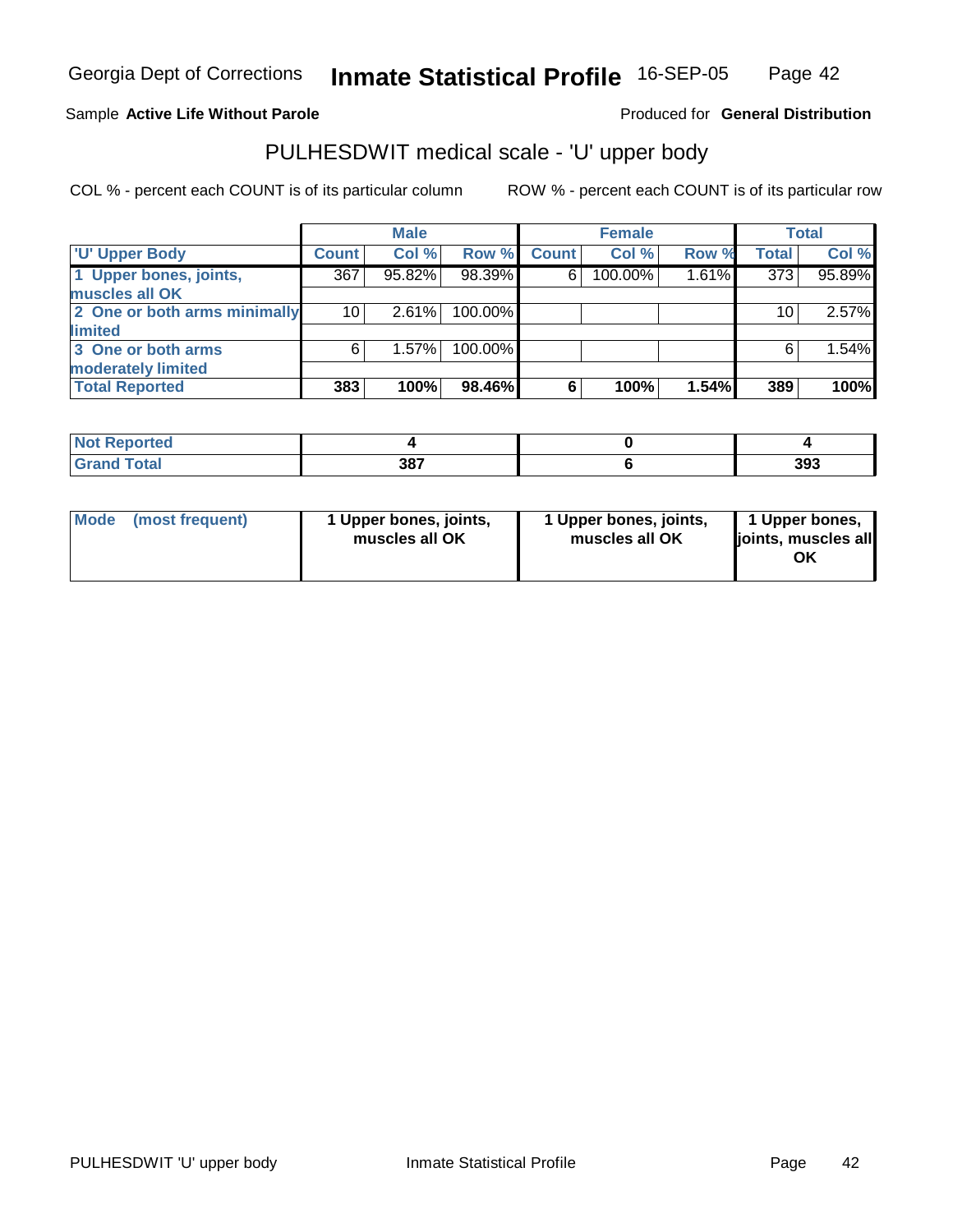#### Sample **Active Life Without Parole**

#### Produced for **General Distribution**

### PULHESDWIT medical scale - 'L' lower body

|                              |              | <b>Male</b> |         |              | <b>Female</b> |       |              | <b>Total</b> |
|------------------------------|--------------|-------------|---------|--------------|---------------|-------|--------------|--------------|
| 'L' Lower Body               | <b>Count</b> | Col %       | Row %   | <b>Count</b> | Col %         | Row % | <b>Total</b> | Col %        |
| 1 Lower bones, joints,       | 346          | 90.34%      | 98.58%  | 5            | 83.33%        | 1.42% | 351          | 90.23%       |
| muscles all OK               |              |             |         |              |               |       |              |              |
| 2 One or both legs minimally | 28           | 7.31%       | 96.55%  |              | 16.67%        | 3.45% | 29           | 7.46%        |
| limited                      |              |             |         |              |               |       |              |              |
| 3 One or both legs           | 8            | 2.09%       | 100.00% |              |               |       | 8            | 2.06%        |
| moderately limited           |              |             |         |              |               |       |              |              |
| 4 One leg disabled,          |              | 0.26%       | 100.00% |              |               |       |              | 0.26%        |
| paralyzed, or amputated      |              |             |         |              |               |       |              |              |
| <b>Total Reported</b>        | 383          | 100%        | 98.46%  | 6            | 100%          | 1.54% | 389          | 100.0%       |

| <b>Not Reported</b>          |     |     |
|------------------------------|-----|-----|
| <b>Total</b><br><b>Grand</b> | 387 | 393 |

| l Mode | (most frequent) | 1 Lower bones, joints,<br>muscles all OK | 1 Lower bones, joints,<br>muscles all OK | 1 Lower bones,<br>joints, muscles all<br>ΟK |
|--------|-----------------|------------------------------------------|------------------------------------------|---------------------------------------------|
|--------|-----------------|------------------------------------------|------------------------------------------|---------------------------------------------|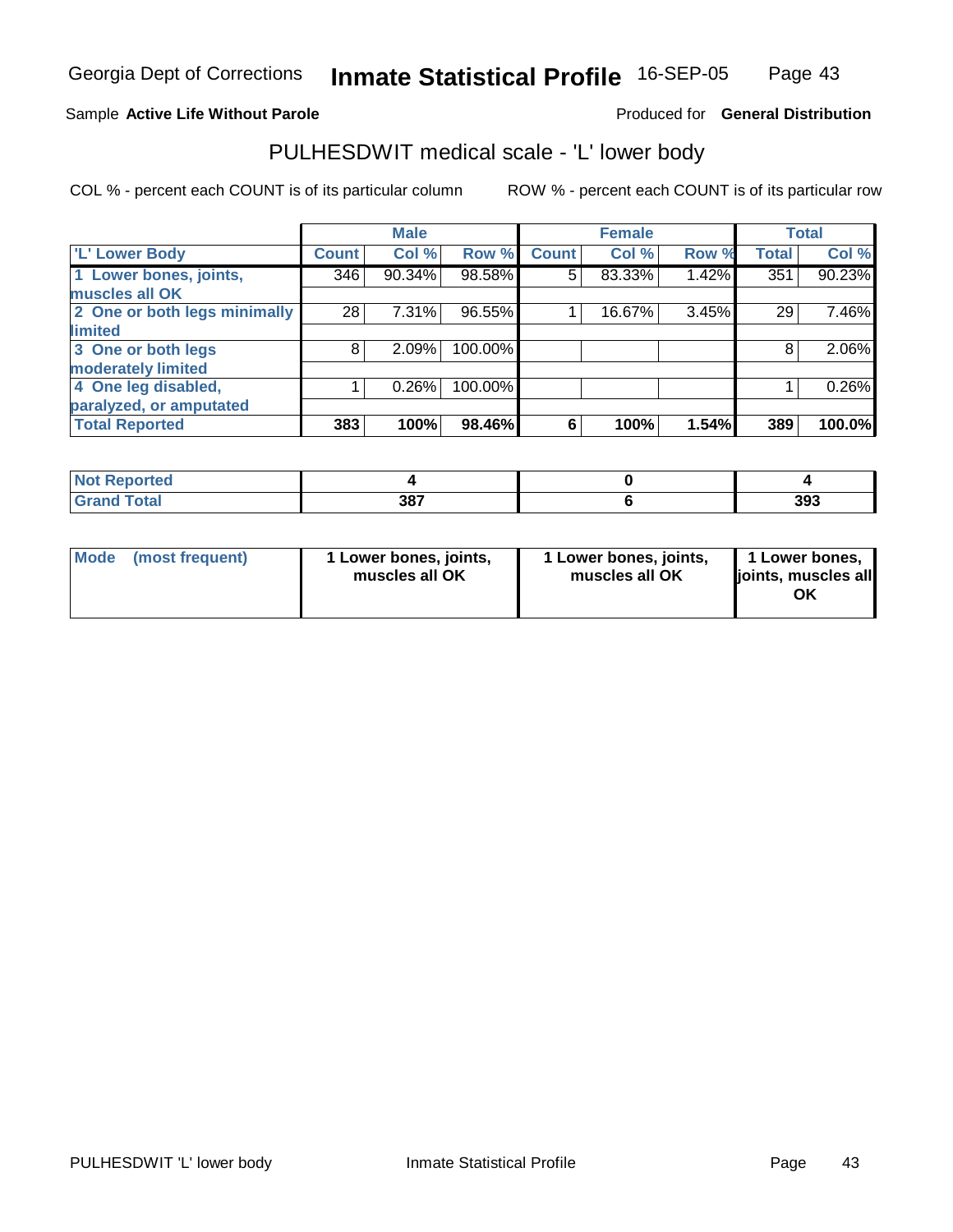Page 44

#### Sample **Active Life Without Parole**

#### Produced for **General Distribution**

### PULHESDWIT medical scale - 'H' hearing

|                                |              | <b>Male</b> |                    |   | <b>Female</b> |          | Total        |        |
|--------------------------------|--------------|-------------|--------------------|---|---------------|----------|--------------|--------|
| <b>H' Hearing</b>              | <b>Count</b> | Col%        | <b>Row % Count</b> |   | Col%          | Row %    | <b>Total</b> | Col %  |
| 1 Normal hearing both ears     | 382          | $99.74\%$   | 98.45%             | 6 | $100.00\%$    | $1.55\%$ | 388          | 99.74% |
| 2 Some loss in one ear with    |              | 0.26%       | 100.00%            |   |               |          |              | 0.26%  |
| other OK, or mild loss in both |              |             |                    |   |               |          |              |        |
| <b>Total Reported</b>          | 383          | 100%        | 98.46%             | 6 | 100%          | 1.54%    | 389          | 100%   |

| N     |                    |     |
|-------|--------------------|-----|
| _____ | 207<br>JU.<br>$ -$ | 393 |

| Mode (most frequent) | 1 Normal hearing both ears  1 Normal hearing both ears   1 Normal hearing |           |
|----------------------|---------------------------------------------------------------------------|-----------|
|                      |                                                                           | both ears |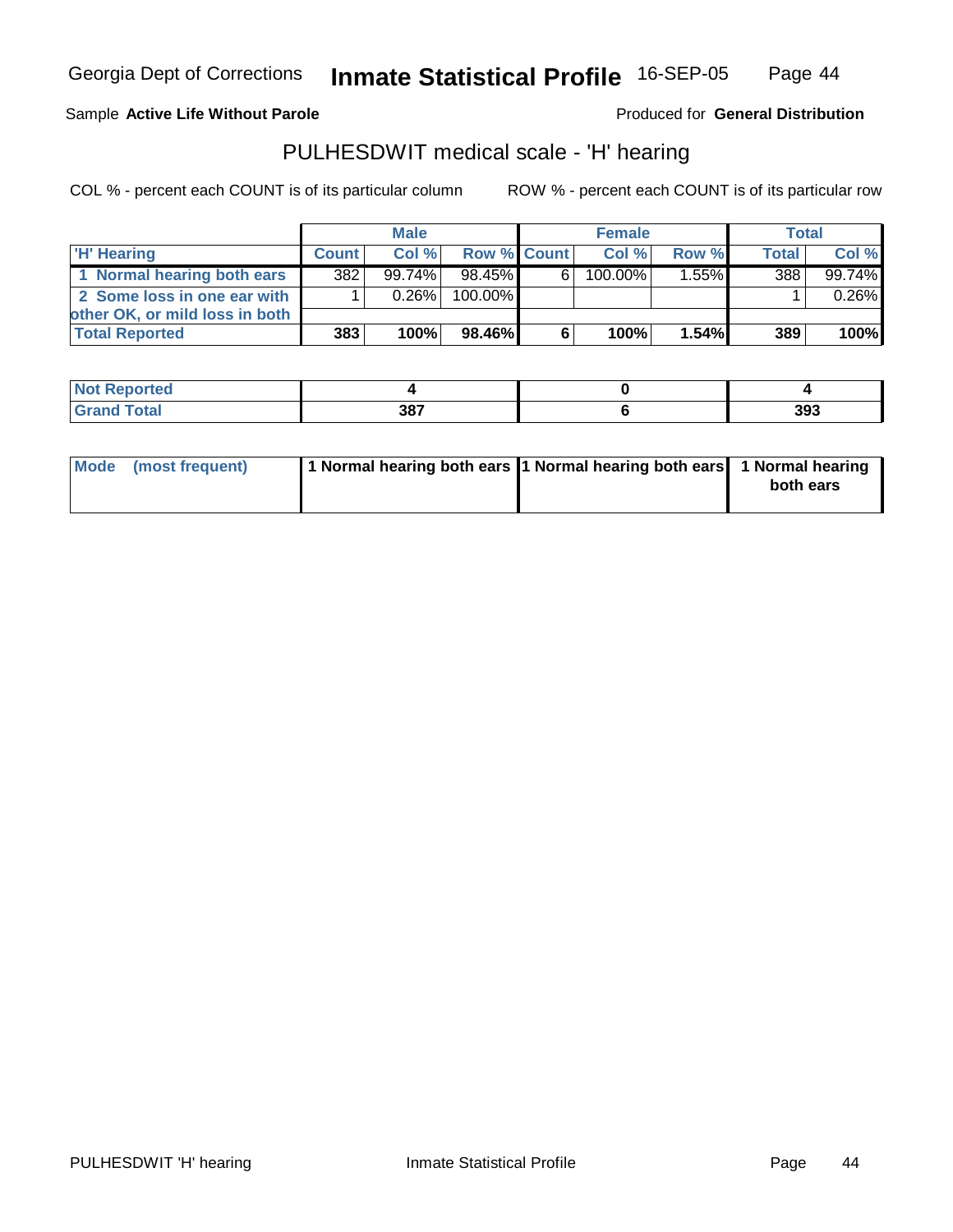#### Sample **Active Life Without Parole**

#### Produced for **General Distribution**

### PULHESDWIT medical scale - 'E' vision

|                                 |              | <b>Male</b> |                    |   | <b>Female</b> |       |              | <b>Total</b> |
|---------------------------------|--------------|-------------|--------------------|---|---------------|-------|--------------|--------------|
| <b>E' Vision</b>                | <b>Count</b> | Col %       | <b>Row % Count</b> |   | Col %         | Row % | <b>Total</b> | Col %        |
| 1 Correctable to 20/40 in both  | 319          | 83.29%      | 98.76%             | 4 | 66.67%        | 1.24% | 323          | 83.03%       |
| eyes                            |              |             |                    |   |               |       |              |              |
| 2 Correctable to 20/70 in one   | 57           | 14.88%      | 96.61%             | 2 | 33.33%        | 3.39% | 59           | 15.17%       |
| eye, may be blind in other      |              |             |                    |   |               |       |              |              |
| 3 Correctable to 20/200 in one  | 5            | $1.31\%$    | 100.00%            |   |               |       | 5            | 1.29%        |
| eye, may be blind in other      |              |             |                    |   |               |       |              |              |
| 4 One eye not correctable to    |              | 0.26%       | 100.00%            |   |               |       |              | 0.26%        |
| 20/200, other may be blind      |              |             |                    |   |               |       |              |              |
| 5 Blind in both eyes, requiring |              | $0.26\%$    | 100.00%            |   |               |       |              | 0.26%        |
| special housing                 |              |             |                    |   |               |       |              |              |
| <b>Total Reported</b>           | 383          | 100%        | 98.46%             | 6 | 100%          | 1.54% | 389          | 100.0%       |

| <b>Not Reported</b> |     |     |
|---------------------|-----|-----|
| <b>Grand Total</b>  | 387 | 393 |

| Mode (most frequent) | 1 Correctable to 20/40 in<br>both eyes | 1 Correctable to 20/40 in   1 Correctable to<br>both eves | 20/40 in both eyes |
|----------------------|----------------------------------------|-----------------------------------------------------------|--------------------|
|----------------------|----------------------------------------|-----------------------------------------------------------|--------------------|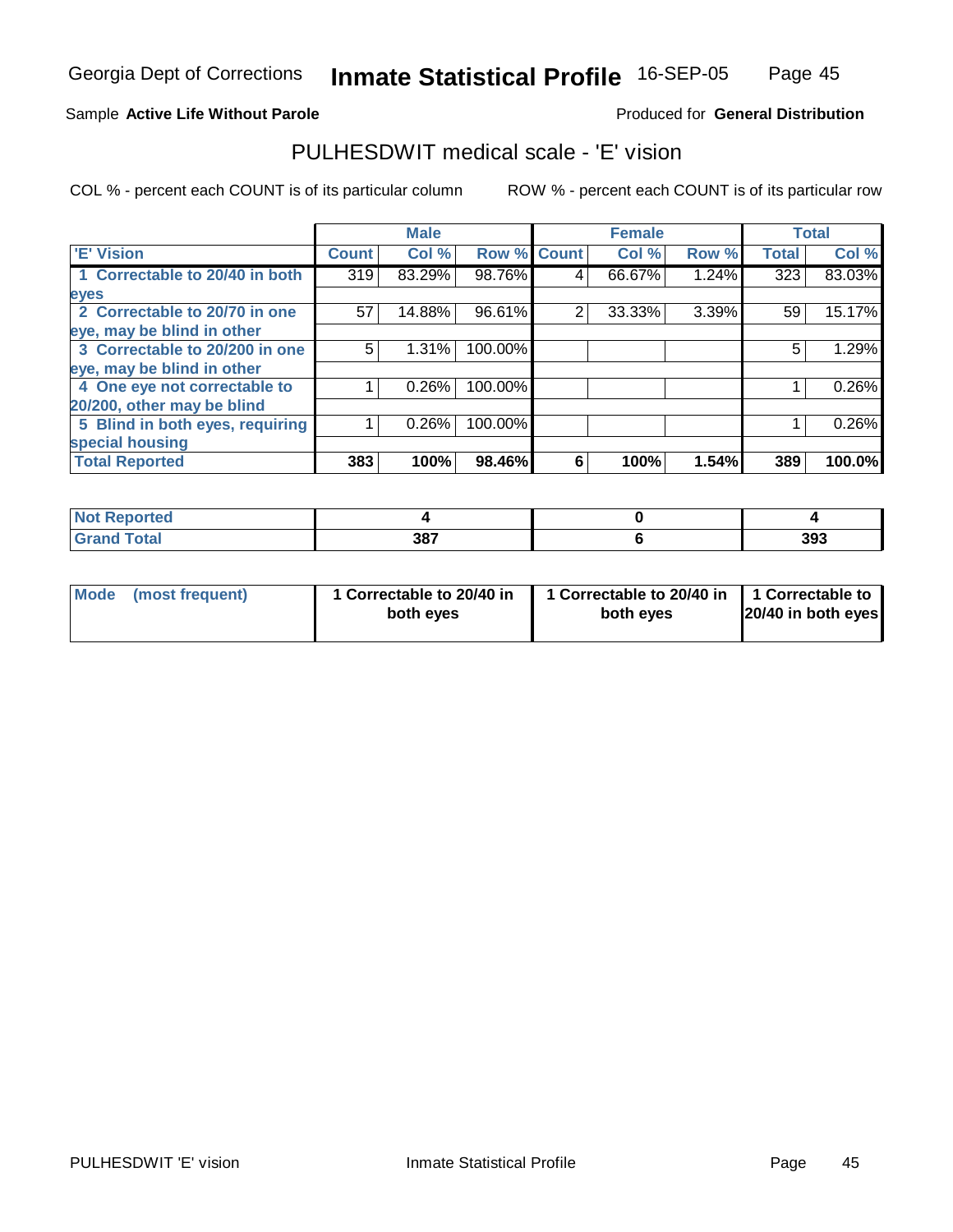#### Sample **Active Life Without Parole**

#### Produced for **General Distribution**

### PULHESDWIT medical scale - 'S' pSychiatric

|                                |              | <b>Male</b> |             |   | <b>Female</b> |       |              | <b>Total</b> |
|--------------------------------|--------------|-------------|-------------|---|---------------|-------|--------------|--------------|
| 'S' pSychiatric                | <b>Count</b> | Col %       | Row % Count |   | Col %         | Row % | <b>Total</b> | Col %        |
| 1 No impairment or disorders   | 305          | 81.55%      | 99.35%      |   | 33.33%        | 0.65% | 307          | 80.79%       |
| 2 Stable, or in remission, or  | 58           | 15.51%      | 93.55%      | 4 | 66.67%        | 6.45% | 62           | $16.32\%$    |
| mild impairment or retardation |              |             |             |   |               |       |              |              |
| 3 Requires moderate inpatient  | 8            | $2.14\%$    | 100.00%     |   |               |       | 8            | 2.11%        |
| treatment                      |              |             |             |   |               |       |              |              |
| 4 Requires intensive inpatient | 3            | $0.80\%$    | 100.00%     |   |               |       | 3            | 0.79%        |
| treatment                      |              |             |             |   |               |       |              |              |
| <b>Total Reported</b>          | 374          | 100%        | 98.42%      | 6 | 100%          | 1.58% | 380          | 100.0%       |

| <b>rted</b><br>N             | 1 v |     |
|------------------------------|-----|-----|
| <b>fotal</b><br><b>UIUIU</b> | 387 | 393 |

| Mode (most frequent) | 1 No impairment or<br>disorders | 2 Stable, or in remission, 1 No impairment or<br>or mild impairment or | disorders |  |
|----------------------|---------------------------------|------------------------------------------------------------------------|-----------|--|
|                      |                                 | retardation                                                            |           |  |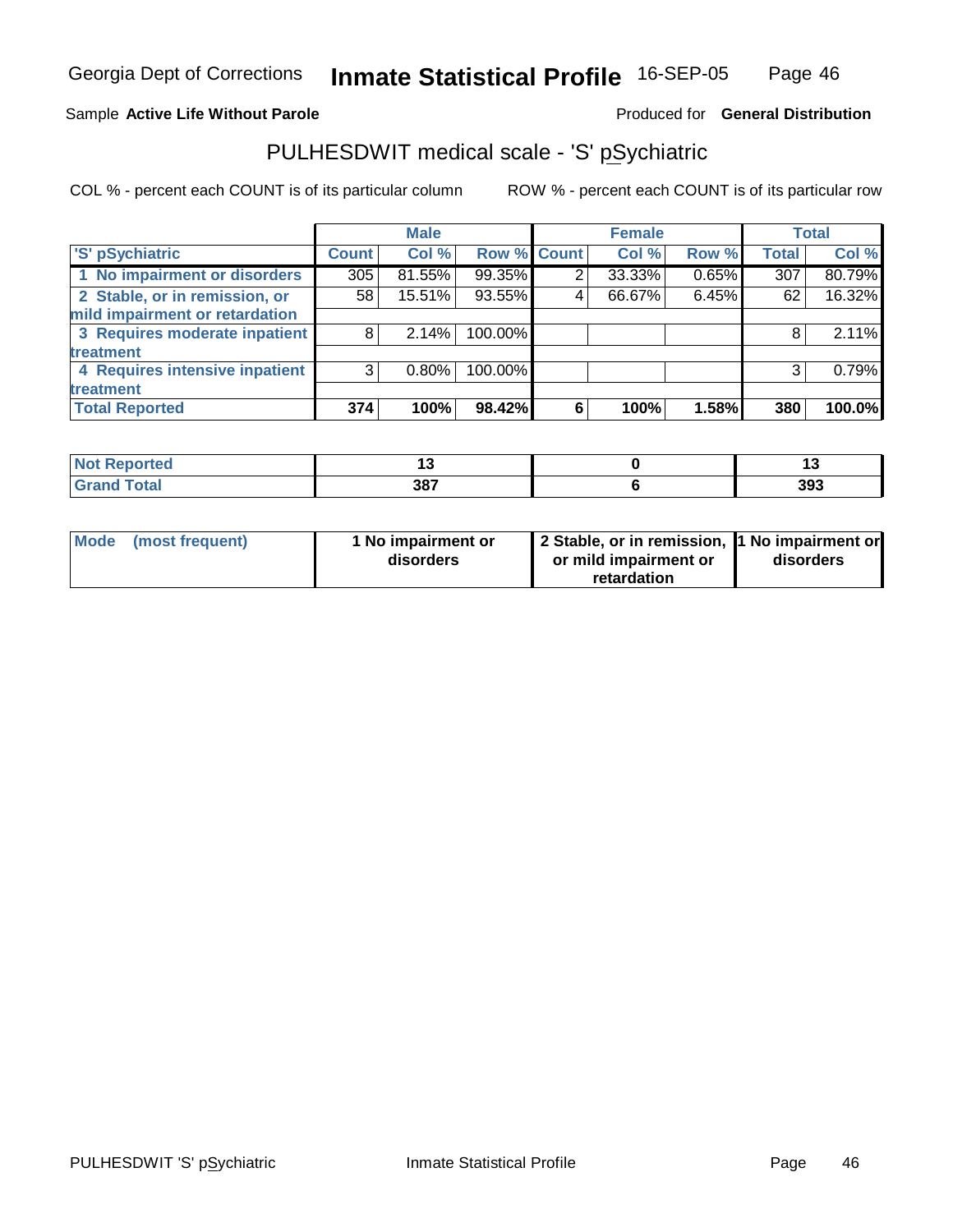#### Sample **Active Life Without Parole**

#### Produced for **General Distribution**

### PULHESDWIT medical scale - 'D' dental

|                                 |              | <b>Male</b> |                    |   | <b>Female</b> |       |              | <b>Total</b> |
|---------------------------------|--------------|-------------|--------------------|---|---------------|-------|--------------|--------------|
| <b>D' Dental</b>                | <b>Count</b> | Col %       | <b>Row % Count</b> |   | Col %         | Row % | <b>Total</b> | Col %        |
| 1 Minimal routine dental health | 191          | 51.48%      | 97.95%             |   | 66.67%        | 2.05% | 195          | 51.72%       |
| <b>needs</b>                    |              |             |                    |   |               |       |              |              |
| 2 Moderate cavities and/or      | 153          | 41.24%      | 98.71%             |   | 33.33%        | 1.29% | 155          | 41.11%       |
| gum disease                     |              |             |                    |   |               |       |              |              |
| 3 Extensive gum disease         | 27           | 7.28%       | 100.00%            |   |               |       | 27           | 7.16%        |
| and/or widespread decay         |              |             |                    |   |               |       |              |              |
| <b>Total Reported</b>           | 371          | 100%        | 98.41%             | 6 | 100%          | 1.59% | 377          | 100%         |

| N.<br>ттео            | l O | 16  |
|-----------------------|-----|-----|
| $"$ otol $"$<br>_____ | 387 | 393 |

| Mode            | 1 Minimal routine dental | Minimal routine dental  1 Minimal routine | dental health |
|-----------------|--------------------------|-------------------------------------------|---------------|
| (most frequent) | health needs             | health needs                              | needs         |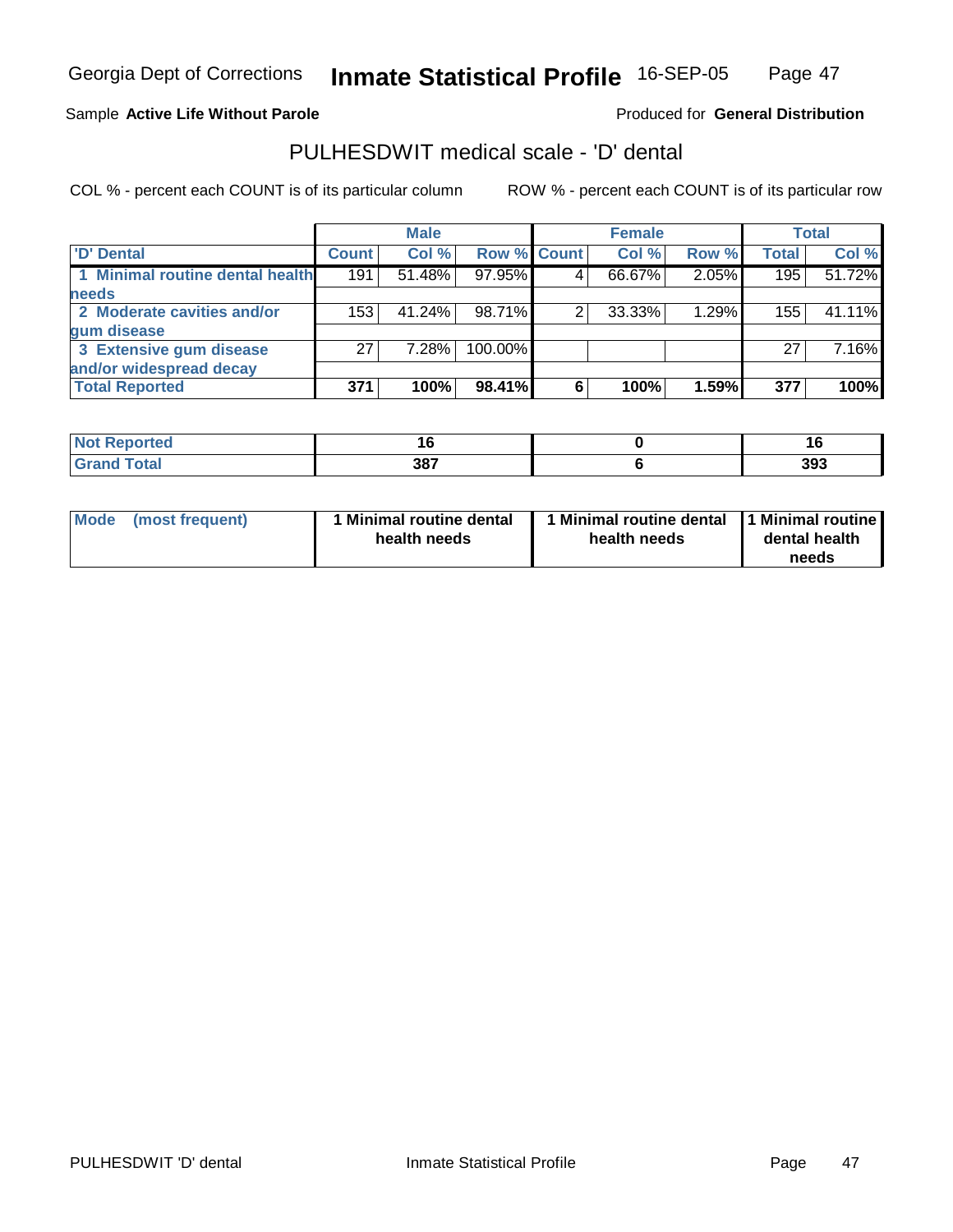#### Sample **Active Life Without Parole**

#### Produced for **General Distribution**

### PULHESDWIT medical scale - 'W' work ability

|                                 |              | <b>Male</b> |                    |   | <b>Female</b> |       |              | Total  |
|---------------------------------|--------------|-------------|--------------------|---|---------------|-------|--------------|--------|
| <b>W'</b> work ability          | <b>Count</b> | Col %       | <b>Row % Count</b> |   | Col %         | Row % | <b>Total</b> | Col %  |
| 1 Unrestricted work or activity | 306          | 79.90%      | 98.39%             | 5 | 83.33%        | 1.61% | 311          | 79.95% |
| 2 Minor restrictions on type of | 56           | 14.62%      | 98.25%             |   | 16.67%        | 1.75% | 57           | 14.65% |
| <b>work</b>                     |              |             |                    |   |               |       |              |        |
| 3 Moderate restrictions on      | 13           | 3.39%       | 100.00%            |   |               |       | 13           | 3.34%  |
| type of work                    |              |             |                    |   |               |       |              |        |
| 4 Major restrictions on type of | 8            | 2.09%       | 100.00%            |   |               |       | 8            | 2.06%  |
| <b>work</b>                     |              |             |                    |   |               |       |              |        |
| <b>Total Reported</b>           | 383          | 100%        | 98.46%             | 6 | 100%          | 1.54% | 389          | 100%   |

| ਾ∩rted <b>ਵ</b>                  |     |     |
|----------------------------------|-----|-----|
| <b>Total</b><br>$\mathsf{C}$ and | 387 | 393 |

| Mode | (most frequent) | 1 Unrestricted work or<br>activity | 1 Unrestricted work or<br>activity | 1 Unrestricted<br>work or activity |
|------|-----------------|------------------------------------|------------------------------------|------------------------------------|
|      |                 |                                    |                                    |                                    |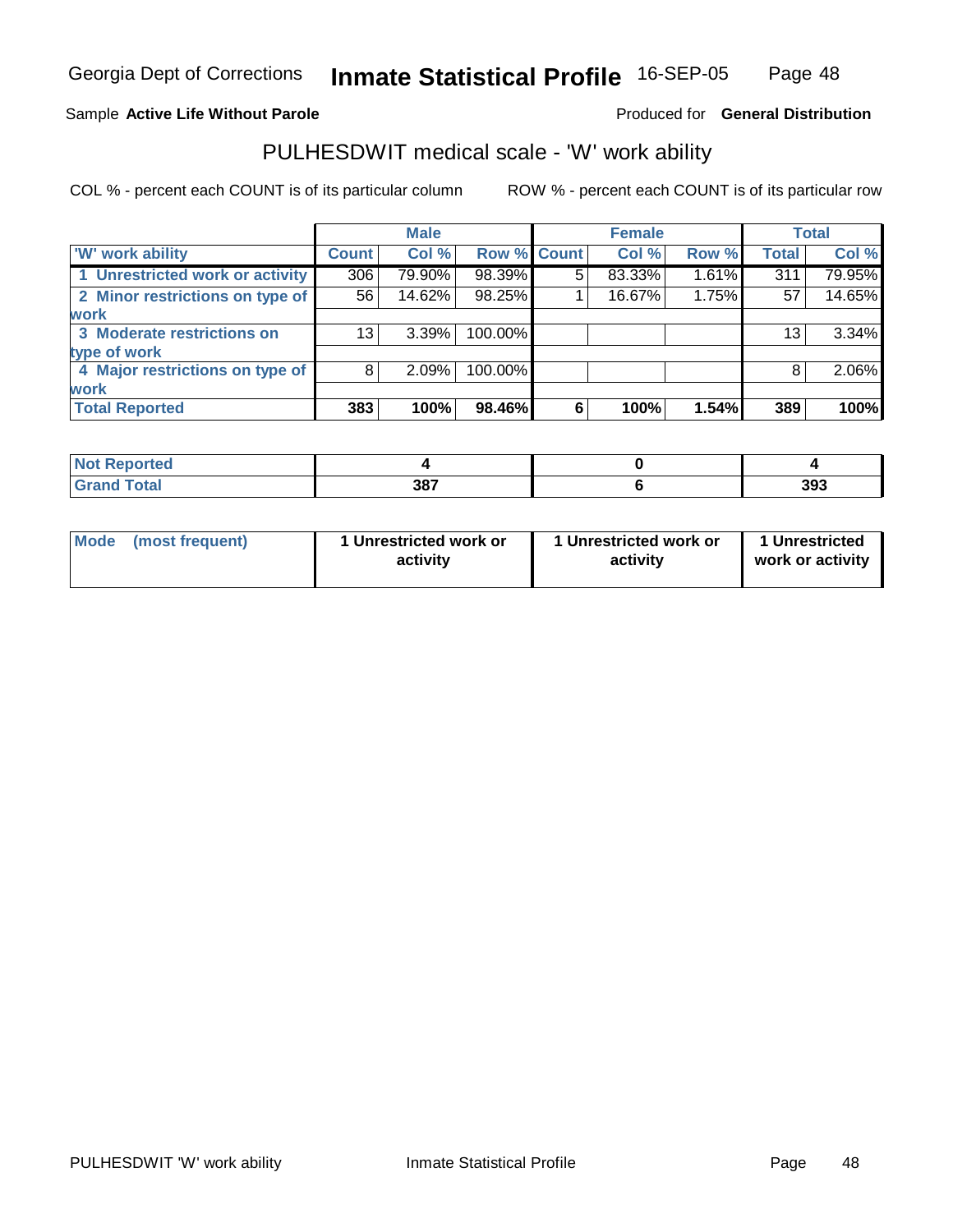#### Page 49

#### Sample **Active Life Without Parole**

#### Produced for **General Distribution**

### PULHESDWIT medical scale - 'I' impairment

|                                 |              | <b>Male</b> |             |   | <b>Female</b> |       |              | <b>Total</b> |
|---------------------------------|--------------|-------------|-------------|---|---------------|-------|--------------|--------------|
| I'' Impairment                  | <b>Count</b> | Col %       | Row % Count |   | Col %         | Row % | <b>Total</b> | Col %        |
| 1 No impairments or             | 380          | 99.22%      | 98.45%      | 6 | 100.00%       | 1.55% | 386          | 99.23%       |
| disabilities                    |              |             |             |   |               |       |              |              |
| 4 Needs moderate Assisted       |              | 0.26%       | $100.00\%$  |   |               |       |              | 0.26%        |
| <b>Living (level II)</b>        |              |             |             |   |               |       |              |              |
| <b>5 Needs maximal Assisted</b> |              | 0.52%       | $100.00\%$  |   |               |       |              | 0.51%        |
| Living (level III)              |              |             |             |   |               |       |              |              |
| <b>Total Reported</b>           | 383          | 100%        | 98.46%      | 6 | 100%          | 1.54% | 389          | 100%l        |

| Reported          |     |     |
|-------------------|-----|-----|
| <b>Total</b><br>. | 387 | 393 |

| <b>Mode</b>     | 1 No impairments or | 1 No impairments or | 1 No impairments |
|-----------------|---------------------|---------------------|------------------|
| (most frequent) | disabilities        | disabilities        | or disabilities  |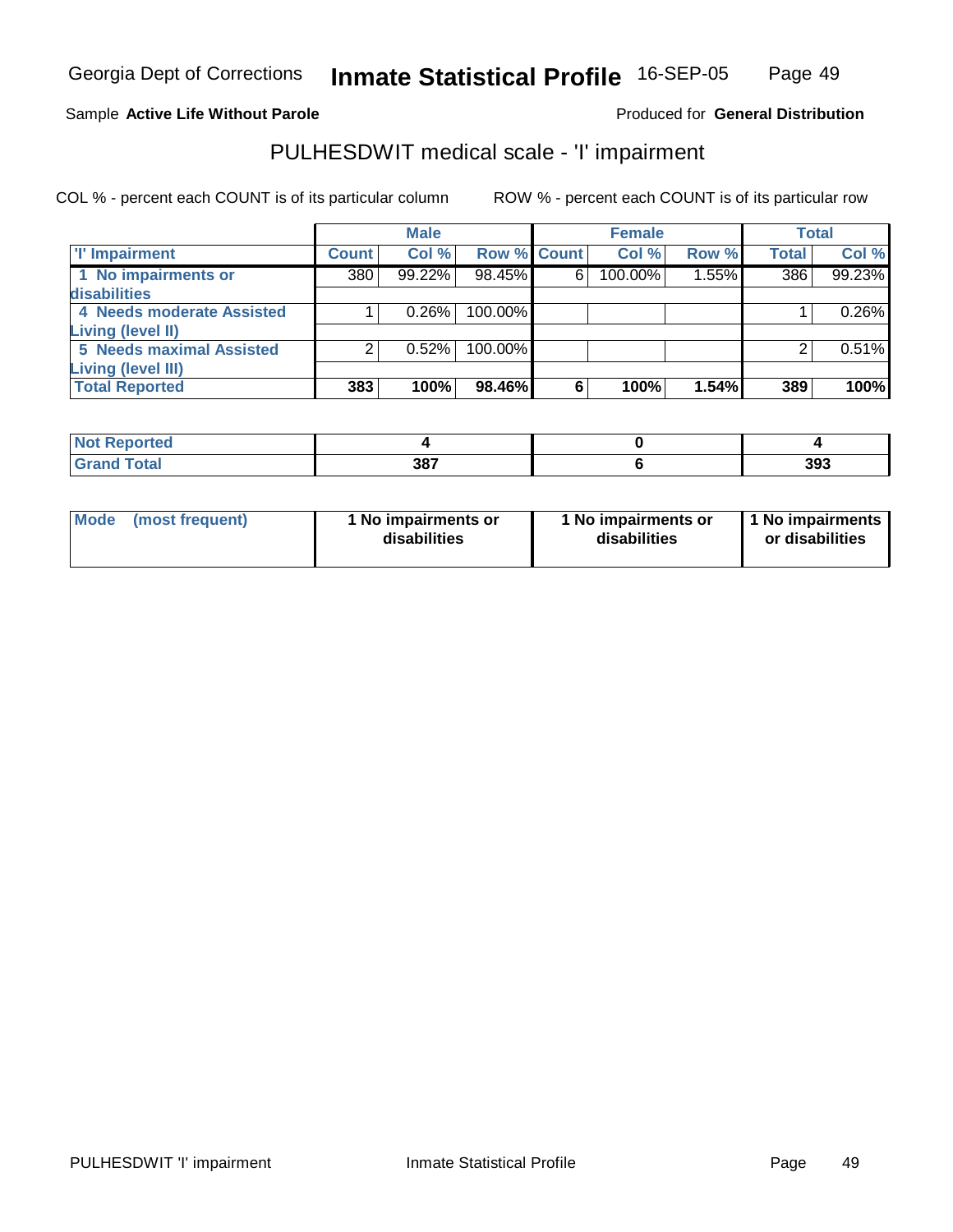# PULHESDWIT medical scale - 'T' transportability

COL % - percent each COUNT is of its particular column ROW % - percent each COUNT is of its particular row

|                              |              | <b>Male</b> |                    |   | <b>Female</b> |       |              | <b>Total</b> |
|------------------------------|--------------|-------------|--------------------|---|---------------|-------|--------------|--------------|
| <b>T' Transportability</b>   | <b>Count</b> | Col %       | <b>Row % Count</b> |   | Col%          | Row % | <b>Total</b> | Col %        |
| 1 Can be transported in any  | 382          | $99.74\%$   | $98.45\%$          | 6 | 100.00%       | 1.55% | 388          | 99.74%       |
| ordinary approved vehicle    |              |             |                    |   |               |       |              |              |
| 3 Wheelchair-bound, requires |              | 0.26%       | $100.00\%$         |   |               |       |              | 0.26%        |
| special vehicle              |              |             |                    |   |               |       |              |              |
| <b>Total Reported</b>        | 383          | 100%        | 98.46%             | 6 | 100%          | 1.54% | 389          | 100%         |

| N <sub>of</sub><br>Reported |     |     |
|-----------------------------|-----|-----|
| <b>Total</b><br>Gran        | 387 | 393 |

|  | Mode (most frequent) | 1 Can be transported in any 1 Can be transported in any<br>ordinary approved vehicle   ordinary approved vehicle   transported in any |  | 1 Can be<br>ordinary approved<br>vehicle |
|--|----------------------|---------------------------------------------------------------------------------------------------------------------------------------|--|------------------------------------------|
|--|----------------------|---------------------------------------------------------------------------------------------------------------------------------------|--|------------------------------------------|

Georgia Dept of Corrections

Sample Active Life Without Parole **Active Life Without Parole** Produced fo General Distribution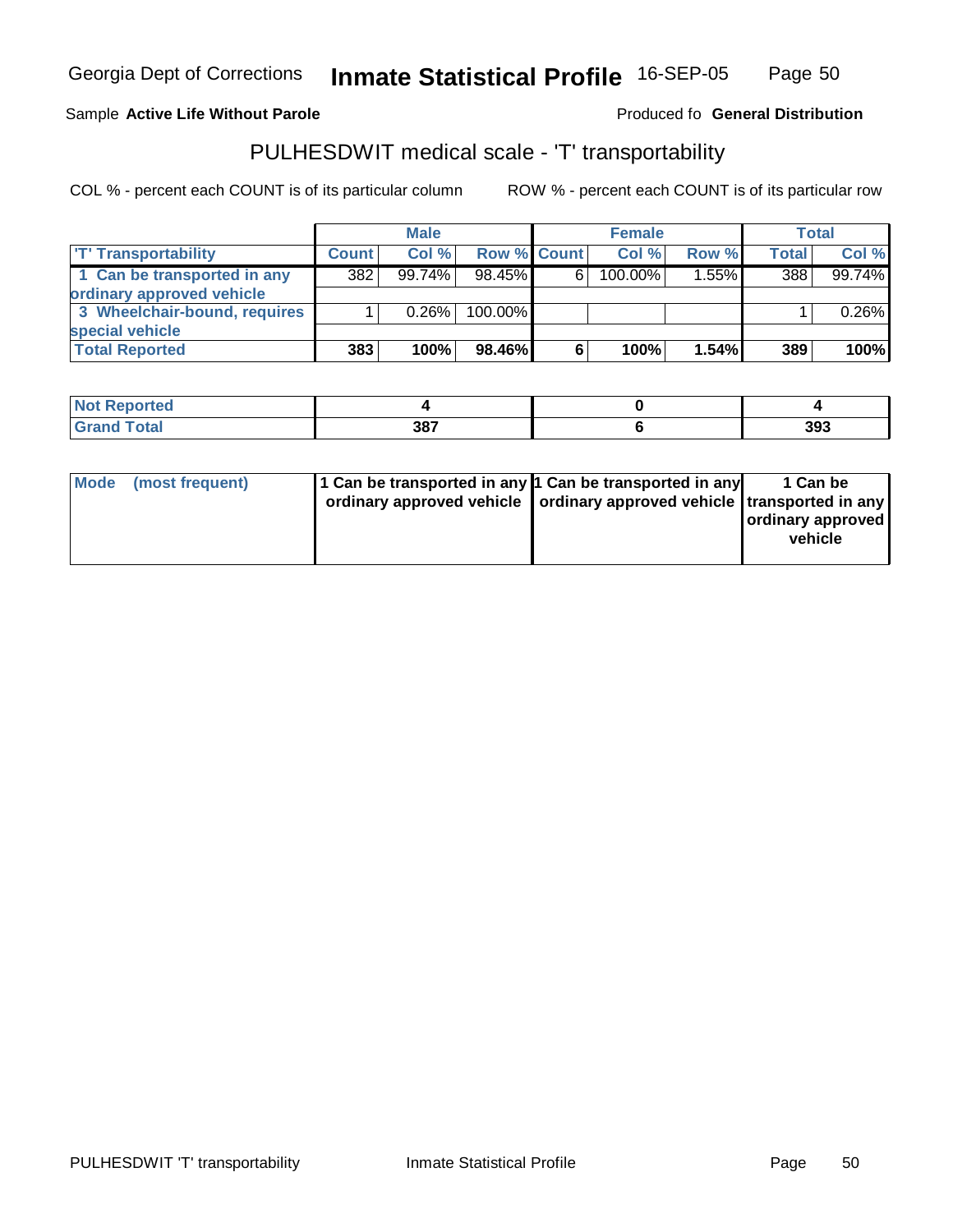### Sample **Active Life Without Parole**

Produced for **General Distribution**

### Criminality in family, self-reported

|                              |              | <b>Male</b> |        |                | <b>Female</b> |          |              | <b>Total</b> |
|------------------------------|--------------|-------------|--------|----------------|---------------|----------|--------------|--------------|
| <b>Criminality In Family</b> | <b>Count</b> | Col %       |        | Row % Count    | Col %         | Row %    | <b>Total</b> | Col %        |
| Yes, criminality in family   | 121          | $31.51\%$   | 97.58% | 3 <sub>1</sub> | 50.00%        | $2.42\%$ | 124          | 31.79%       |
| No criminality in family     | 263          | 68.49%      | 98.87% | 3 <sub>1</sub> | 50.00%        | 1.13%    | 266          | 68.21%       |
| <b>Total Reported</b>        | 384          | 100%        | 98.46% | 6              | 100%          | 1.54%    | 390          | 100%         |

| $\sim$ $\sim$ $\sim$ $\sim$<br>--- | 207<br>JС<br>$ -$ | 393 |
|------------------------------------|-------------------|-----|

| Mode (most frequent) | No criminality in family | No criminality in family | No criminality in<br>family |
|----------------------|--------------------------|--------------------------|-----------------------------|
|----------------------|--------------------------|--------------------------|-----------------------------|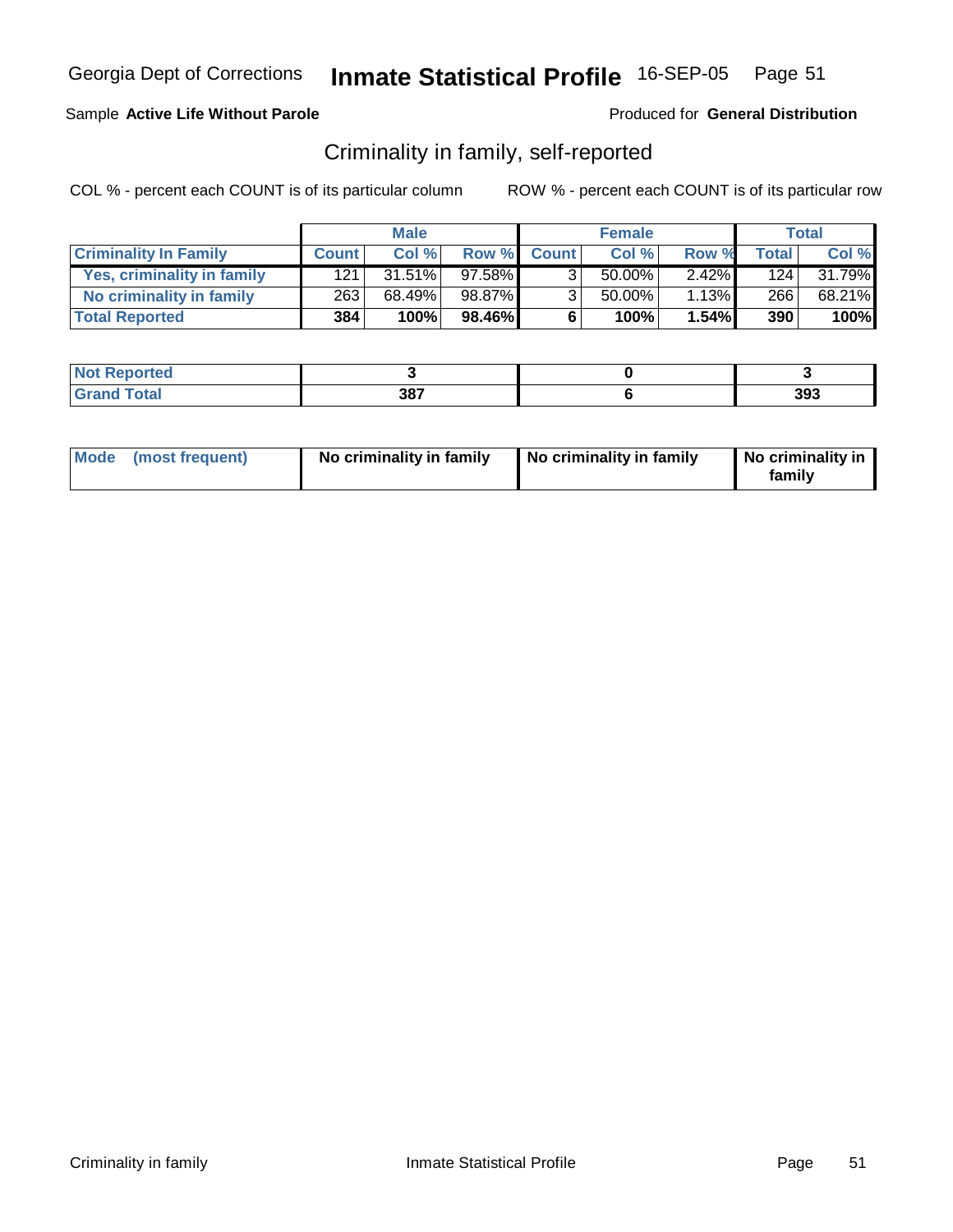#### Sample **Active Life Without Parole**

Produced for **General Distribution**

### Alcoholism in family, self-reported

|                             |              | <b>Male</b> |        |             | <b>Female</b> |          |              | <b>Total</b> |
|-----------------------------|--------------|-------------|--------|-------------|---------------|----------|--------------|--------------|
| <b>Alcoholism In Family</b> | <b>Count</b> | Col %       |        | Row % Count | Col %         | Row %    | <b>Total</b> | Col %        |
| Yes, alcoholism in family   | 78           | 20.31%      | 98.73% |             | 16.67%」       | $1.27\%$ | 79 I         | 20.26%       |
| No alcoholism in family     | 306          | 79.69%      | 98.39% | 5           | 83.33%        | 1.61%    | 311          | 79.74%       |
| <b>Total Reported</b>       | 384          | 100%        | 98.46% | 6           | 100%          | 1.54%    | 390          | 100%         |

| <b>rted</b>                      |     |     |
|----------------------------------|-----|-----|
| $\mathcal{L}$ at all<br>$\sim$ . | 387 | 393 |

| Mode (most frequent) | No alcoholism in family | No alcoholism in family | No alcoholism in<br>familv |
|----------------------|-------------------------|-------------------------|----------------------------|
|----------------------|-------------------------|-------------------------|----------------------------|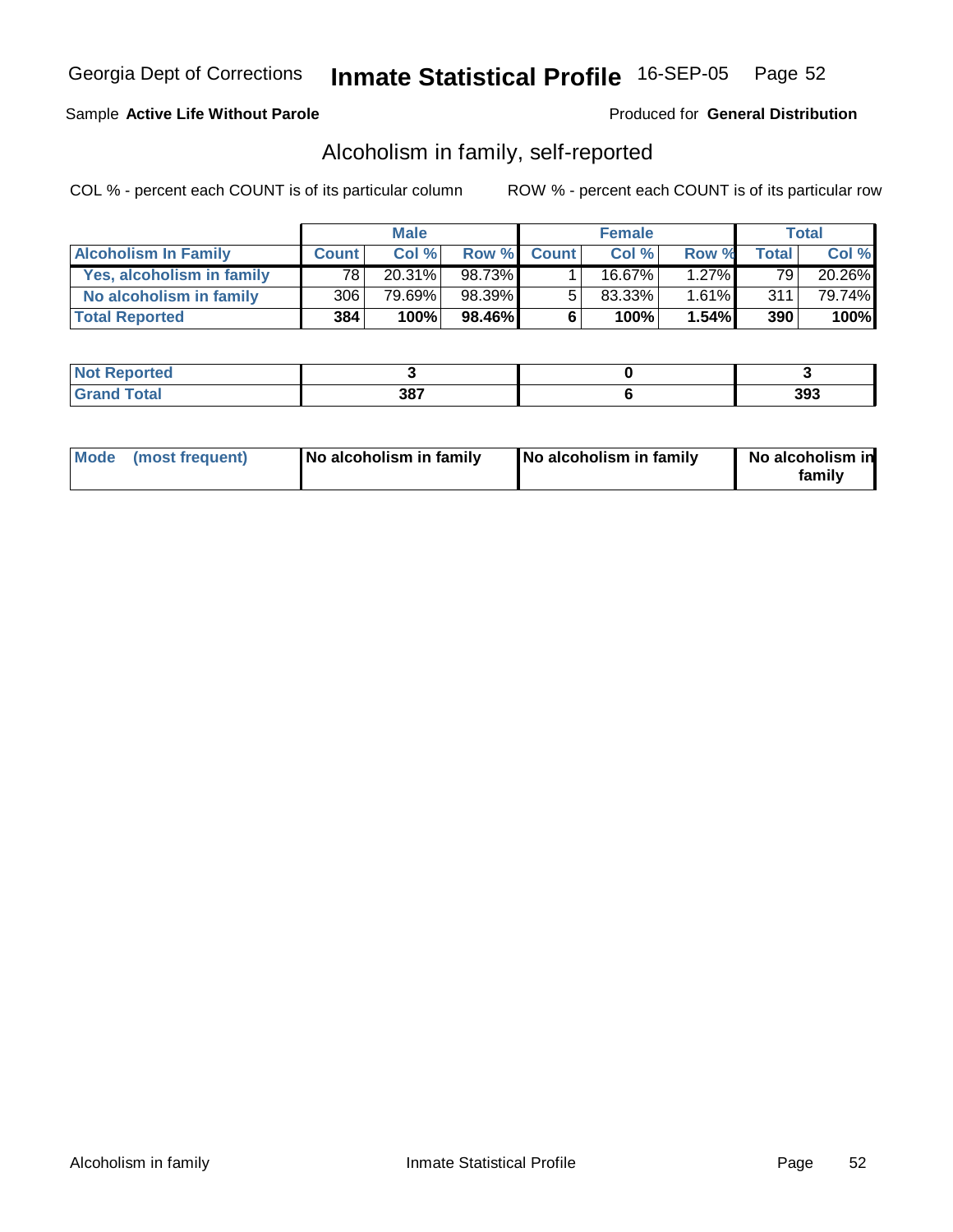### Sample **Active Life Without Parole**

Produced for **General Distribution**

### Drug abuse in family, self-reported

|                           |              | <b>Male</b> |           |              | <b>Female</b> |          |              | Total  |
|---------------------------|--------------|-------------|-----------|--------------|---------------|----------|--------------|--------|
| Drug Abuse In Family      | <b>Count</b> | Col %       | Row %     | <b>Count</b> | Col %         | Row %    | <b>Total</b> | Col %  |
| Yes, drug abuse in family | 51           | 13.28%      | $96.23\%$ |              | 33.33%        | $3.77\%$ | 53           | 13.59% |
| No drug abuse in family   | 3331         | 86.72%      | 98.81%    | 4            | 66.67%        | 1.19%    | 337          | 86.41% |
| <b>Total Reported</b>     | 384          | 100%        | 98.46%    | 6            | 100%          | 1.54%    | 390          | 100%   |

| $\sim$ $\sim$ $\sim$ $\sim$<br>--- | 207<br>JС<br>$ -$ | 393 |
|------------------------------------|-------------------|-----|

| Mode (most frequent)<br>No drug abuse in family | No drug abuse in family | No drug abuse in<br>familv |
|-------------------------------------------------|-------------------------|----------------------------|
|-------------------------------------------------|-------------------------|----------------------------|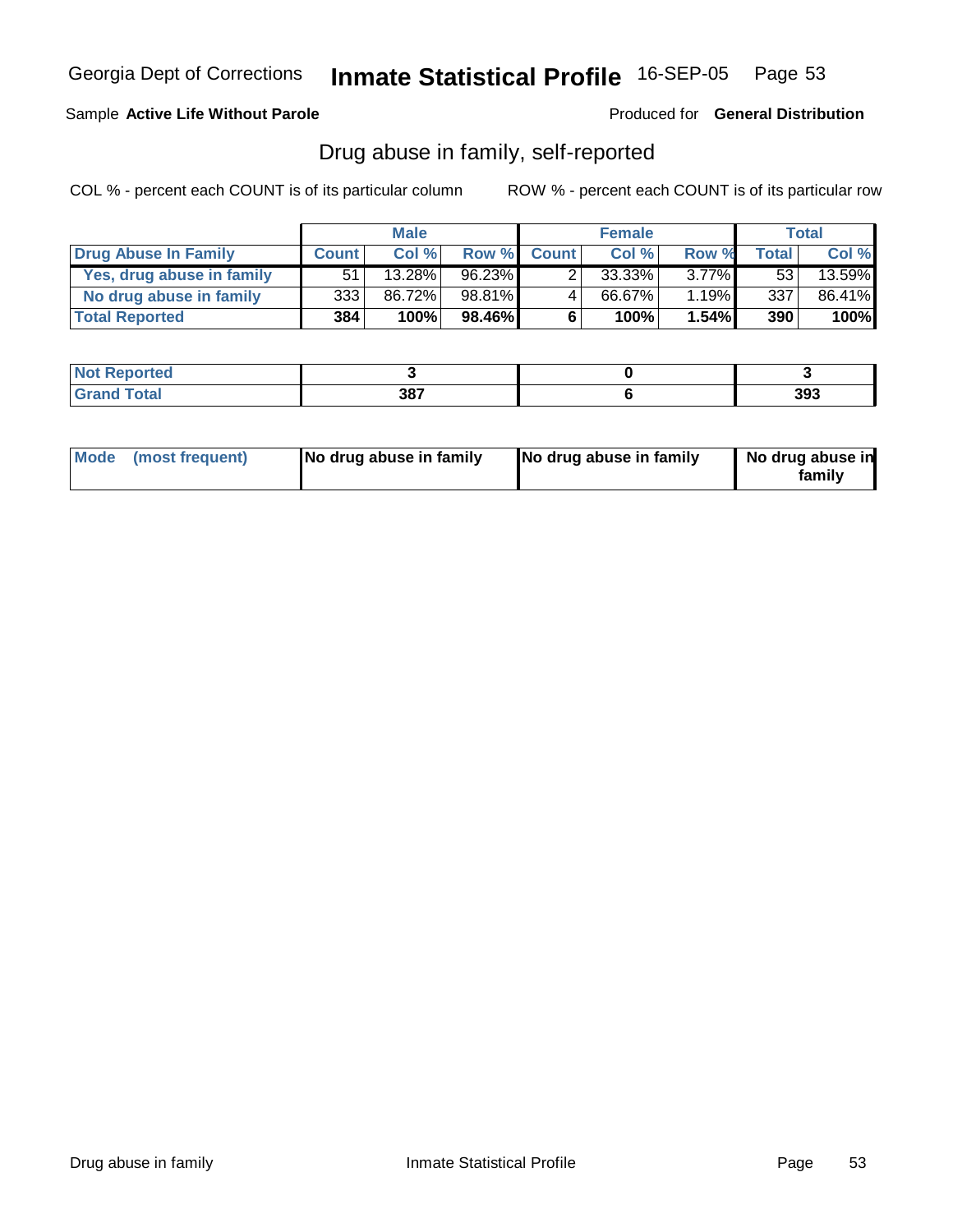#### Sample **Active Life Without Parole**

#### Produced for **General Distribution**

### Subjected to frequent beatings, self-reported

|                            |              | <b>Male</b> |           |              | <b>Female</b> |          |       | <b>Total</b> |
|----------------------------|--------------|-------------|-----------|--------------|---------------|----------|-------|--------------|
| <b>Frequent beatings</b>   | <b>Count</b> | Col%        | Row %     | <b>Count</b> | Col%          | Row %    | Total | Col %        |
| Yes, subjected to frequent | 24           | 6.25%       | $96.00\%$ |              | 16.67%        | $4.00\%$ | 25    | 6.41%        |
| <b>beatings</b>            |              |             |           |              |               |          |       |              |
| Not subjected to frequent  | 360          | 93.75%      | 98.63%    | 5            | 83.33%        | $1.37\%$ | 365   | 93.59%       |
| beatings                   |              |             |           |              |               |          |       |              |
| <b>Total Reported</b>      | 384          | 100%        | 98.46%    | 6            | 100%          | 1.54%    | 390   | 100%         |

| <b>Not Reported</b><br>$\cdots$ |     |     |
|---------------------------------|-----|-----|
| <b>Total</b><br>Cror            | 387 | 393 |

| Mode | (most frequent) | Not subjected to frequent  <br>beatings | Not subjected to frequent   Not subjected to  <br>beatings | <b>frequent beatings</b> |
|------|-----------------|-----------------------------------------|------------------------------------------------------------|--------------------------|
|------|-----------------|-----------------------------------------|------------------------------------------------------------|--------------------------|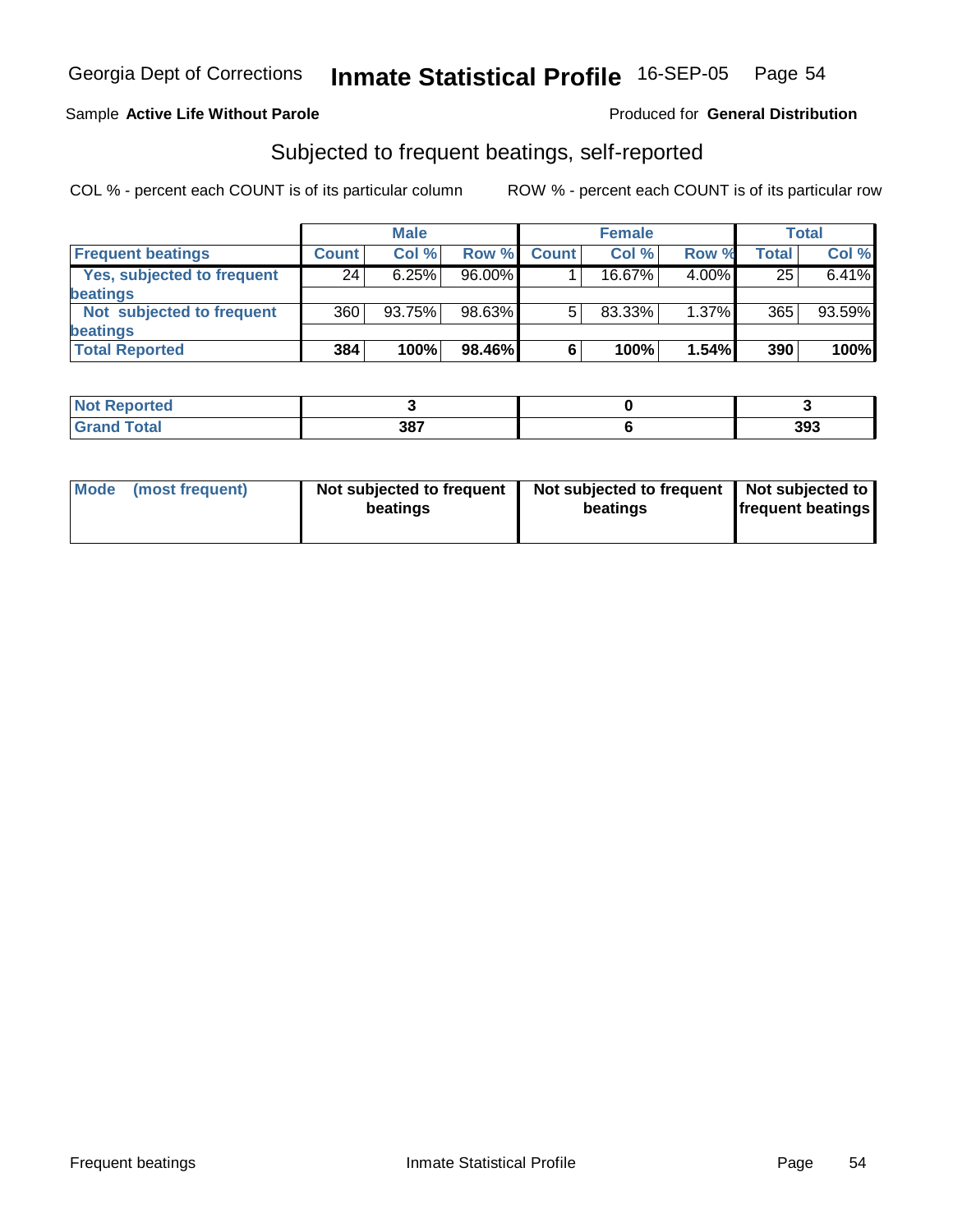### Sample **Active Life Without Parole**

Produced for **General Distribution**

### Father absent during inmate's childhood

|                           |              | <b>Male</b> |        |             | <b>Female</b> |          |              | Total  |
|---------------------------|--------------|-------------|--------|-------------|---------------|----------|--------------|--------|
| <b>Father Absent</b>      | <b>Count</b> | Col %       |        | Row % Count | Col %         | Row %    | <b>Total</b> | Col %  |
| Yes, father was absent    | 196          | $51.04\%$   | 98.99% |             | 33.33%        | $1.01\%$ | 198          | 50.77% |
| No, father was not absent | 188          | 48.96%      | 97.92% | 4           | 66.67%        | 2.08%    | 192          | 49.23% |
| <b>Total Reported</b>     | 384          | 100%        | 98.46% | 6           | 100%          | 1.54%    | 390          | 100%   |

| <b>rted</b>                      |     |     |
|----------------------------------|-----|-----|
| $\mathcal{L}$ at all<br>$\sim$ . | 387 | 393 |

| Mode (most frequent)<br>Yes, father was absent | No, father was not absent | Yes, father was<br>absent |
|------------------------------------------------|---------------------------|---------------------------|
|------------------------------------------------|---------------------------|---------------------------|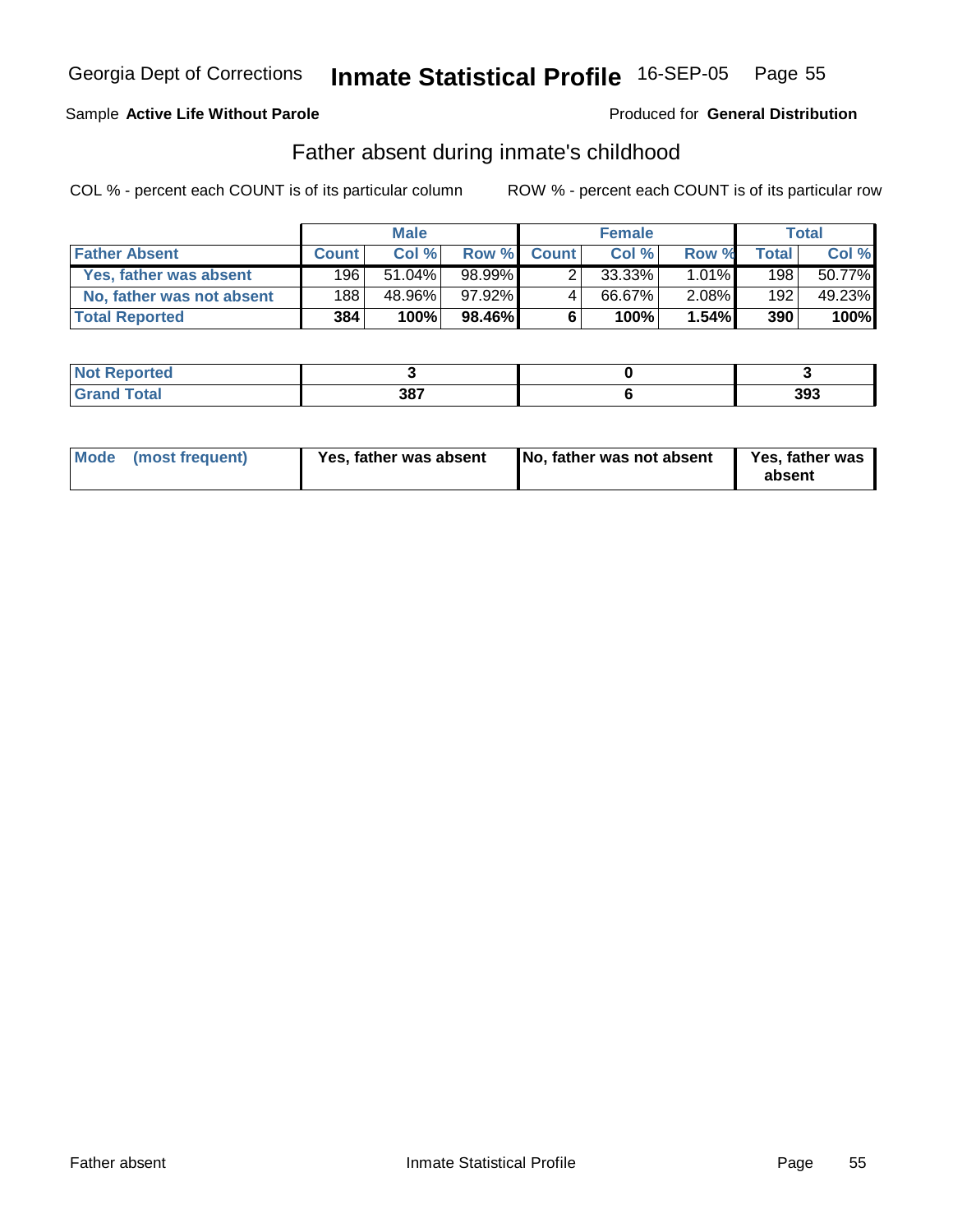#### Sample **Active Life Without Parole**

Produced for **General Distribution**

### Mother absent during inmate's childhood

|                           |              | <b>Male</b> |        |             | <b>Female</b>         |       |              | Total  |
|---------------------------|--------------|-------------|--------|-------------|-----------------------|-------|--------------|--------|
| <b>Mother Absent</b>      | <b>Count</b> | Col %       |        | Row % Count | Col %                 | Row % | <b>Total</b> | Col %  |
| Yes, mother was absent    | 53           | 13.80%      | 98.15% |             | 16.67 $\overline{\%}$ | 1.85% | 54           | 13.85% |
| No, mother was not absent | 331          | 86.20%      | 98.51% | 5           | 83.33%                | 1.49% | 336          | 86.15% |
| <b>Total Reported</b>     | 384          | 100%        | 98.46% | 6           | 100%                  | 1.54% | 390          | 100%   |

| <b>rted</b>                      |     |     |
|----------------------------------|-----|-----|
| $\mathcal{L}$ at all<br>$\sim$ . | 387 | 393 |

| Mode (most frequent) | No, mother was not absent   No, mother was not absent   No, mother was |            |
|----------------------|------------------------------------------------------------------------|------------|
|                      |                                                                        | not absent |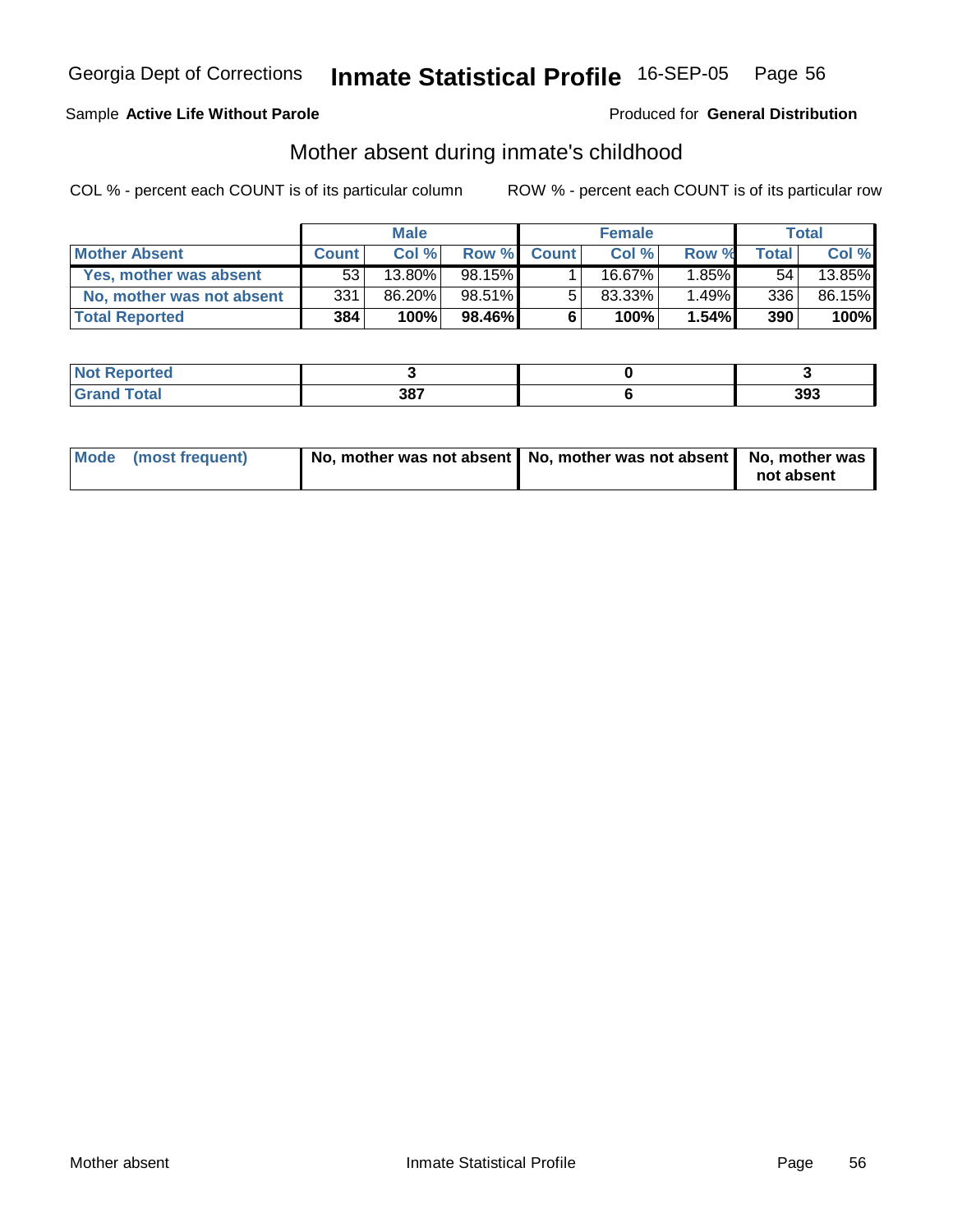#### Sample **Active Life Without Parole**

#### Produced for **General Distribution**

### Inmate diagnosed as manipulative

|                          |              | <b>Male</b> |              |              | <b>Female</b> |          |       | Total  |
|--------------------------|--------------|-------------|--------------|--------------|---------------|----------|-------|--------|
| <b>Manipulative</b>      | <b>Count</b> | Col %       | <b>Row %</b> | <b>Count</b> | Col %         | Row %    | Total | Col %  |
| <b>Yes, manipulative</b> | 80           | 20.83%      | 98.77%       |              | $16.67\%$     | $1.23\%$ | 81    | 20.77% |
| No, not manipulative     | 304          | 79.17%      | 98.38%       | 5            | 83.33%        | $1.62\%$ | 309   | 79.23% |
| <b>Total Reported</b>    | 384          | 100%        | $98.46\%$    | 6            | 100%          | $1.54\%$ | 390   | 100%   |

| neo                      |     |     |
|--------------------------|-----|-----|
| $f$ aka $f$<br>$- \cdot$ | 387 | 393 |

| Mode | (most frequent) | No. not manipulative | <b>I</b> No. not manipulative | not<br>No<br><b>Imanipulative</b> |
|------|-----------------|----------------------|-------------------------------|-----------------------------------|
|------|-----------------|----------------------|-------------------------------|-----------------------------------|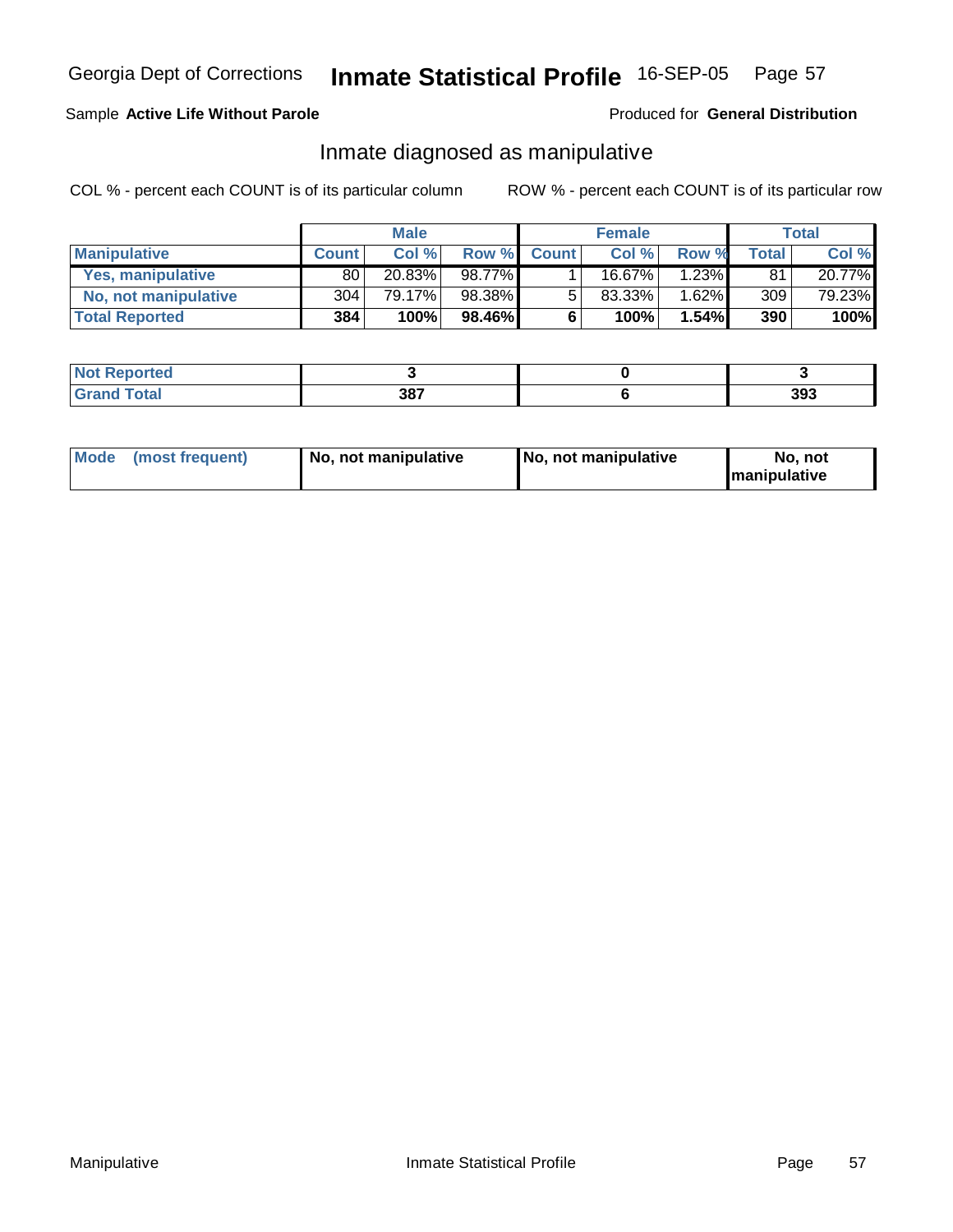### Sample **Active Life Without Parole**

Produced for **General Distribution**

### Inmate diagnosed as assaultive

|                       |              | <b>Male</b> |         |             | <b>Female</b> |       |                 | Total  |
|-----------------------|--------------|-------------|---------|-------------|---------------|-------|-----------------|--------|
| <b>Assaultive</b>     | <b>Count</b> | Col %       |         | Row % Count | Col %         | Row % | <b>Total</b>    | Col %  |
| Yes. assaultive       | 309          | 80.47%      | 98.10%  | 6           | 100.00%       | 1.90% | 315             | 80.77% |
| No, not assaultive    | 75.          | 19.53%      | 100.00% |             |               |       | 75 <sub>1</sub> | 19.23% |
| <b>Total Reported</b> | 384          | 100%        | 98.46%  | 6           | 100%          | 1.54% | 390             | 100%   |

| <b>rted</b>                      |     |     |
|----------------------------------|-----|-----|
| $\mathcal{L}$ at all<br>$\sim$ . | 387 | 393 |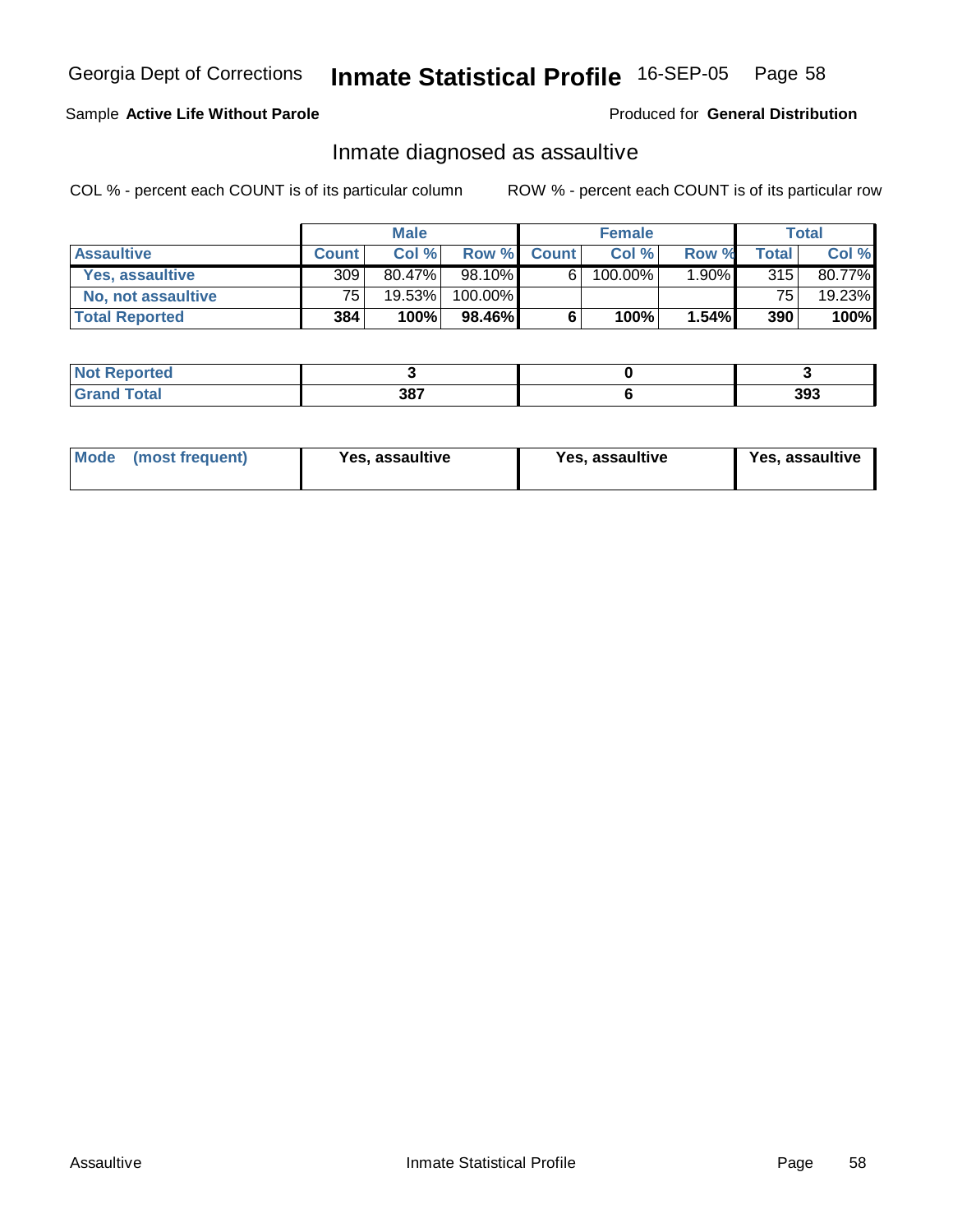#### Sample **Active Life Without Parole**

#### Produced for **General Distribution**

### Number of prior Georgia incarcerations

|                                       |              | <b>Male</b> |                    |   | <b>Female</b> |       |       | <b>Total</b> |
|---------------------------------------|--------------|-------------|--------------------|---|---------------|-------|-------|--------------|
| <b>Num of Prior GA Incarcerations</b> | <b>Count</b> | Col %       | <b>Row % Count</b> |   | Col %         | Row % | Total | Col %        |
|                                       | 188          | 48.58%      | 96.91%             | 6 | 100.00%       | 3.09% | 194   | 49.36%       |
|                                       | 80           | 20.67%      | 100.00%            |   |               |       | 80    | 20.36%       |
|                                       | 45           | 11.63%      | 100.00%            |   |               |       | 45    | 11.45%       |
|                                       | 36           | 9.30%       | 100.00%            |   |               |       | 36    | 9.16%        |
|                                       | 22           | 5.68%       | 100.00%            |   |               |       | 22    | 5.60%        |
|                                       | 9            | 2.33%       | 100.00%            |   |               |       | 9     | 2.29%        |
| <b>More Than 5</b>                    | 7            | 1.81%       | 100.00%            |   |               |       | 7     | 1.78%        |
| <b>Total Reported</b>                 | 387          | 100%        | 98.47%             | 6 | 100%          | 1.53% | 393   | 100%         |

| -<br>11 H L |             |              |
|-------------|-------------|--------------|
| ______      | ാറ−<br>JO I | 393<br>- - - |

| Mean (average)         | l.19 | 117 |
|------------------------|------|-----|
| <b>Median (middle)</b> |      |     |
| Mode (most frequent)   |      |     |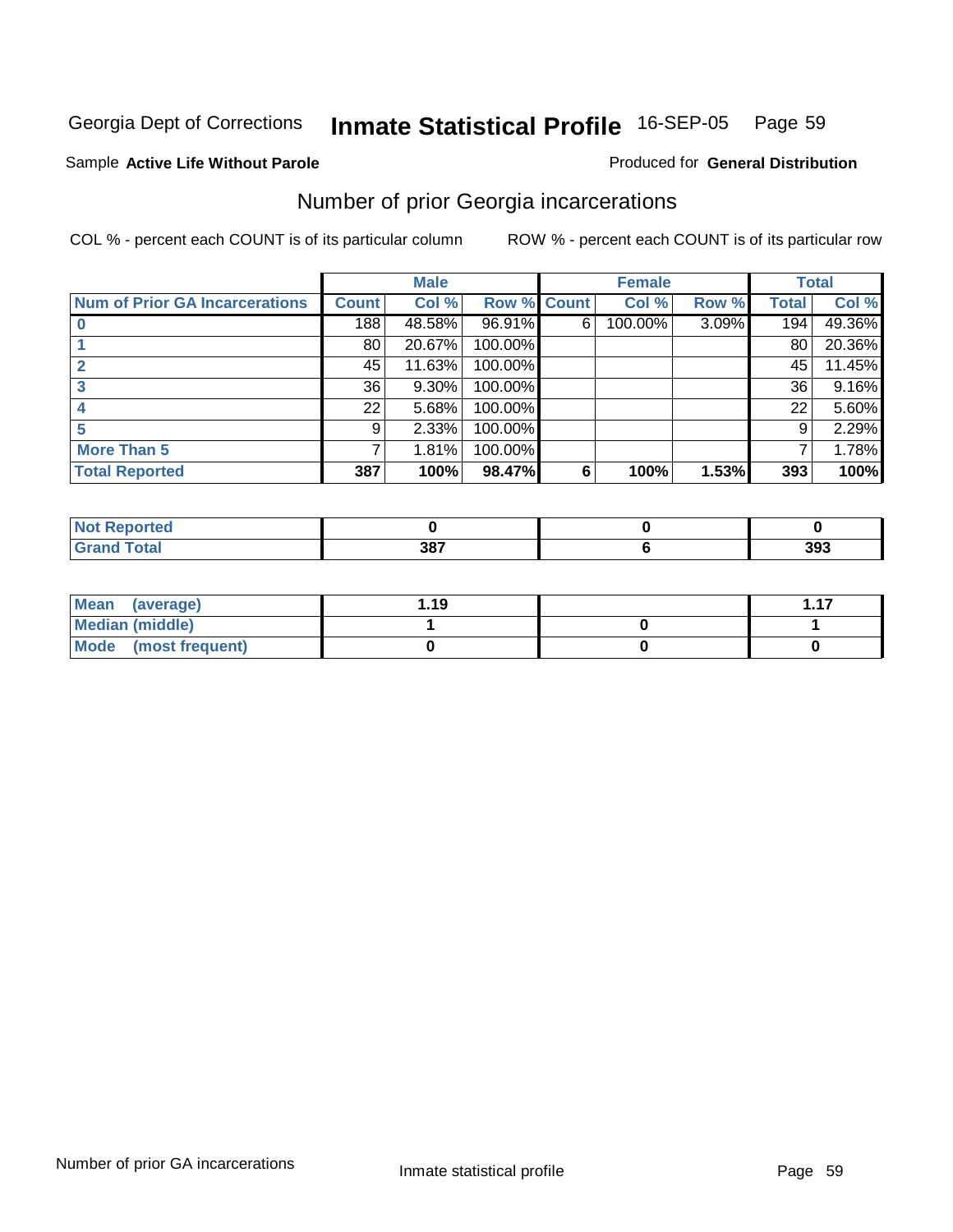#### Sample **Active Life Without Parole**

Produced for **General Distribution**

### Prison sentence in years

|                                 |              | Male    |                    | <b>Female</b> |       |       | $\tau$ otal |
|---------------------------------|--------------|---------|--------------------|---------------|-------|-------|-------------|
| <b>Prison Sentence In Years</b> | <b>Count</b> | Col %   | <b>Row % Count</b> | Col %         | Row % | Total | Col %       |
| <b>Life Without Parole</b>      | 387          | 100.00% | 98.47%             | $100.00\%$    | 1.53% | 393   | $100.00\%$  |
| <b>Total Reported</b>           | 387          | 100%    | 98.47%             | $100\%$       | 1.53% | 393   | 100%        |

| <b>Not Reported</b> |             |     |
|---------------------|-------------|-----|
| <b>otal</b>         | 207<br>၁၀ ၊ | 393 |

| Mean (average)       |  |  |
|----------------------|--|--|
| Median (middle)      |  |  |
| Mode (most frequent) |  |  |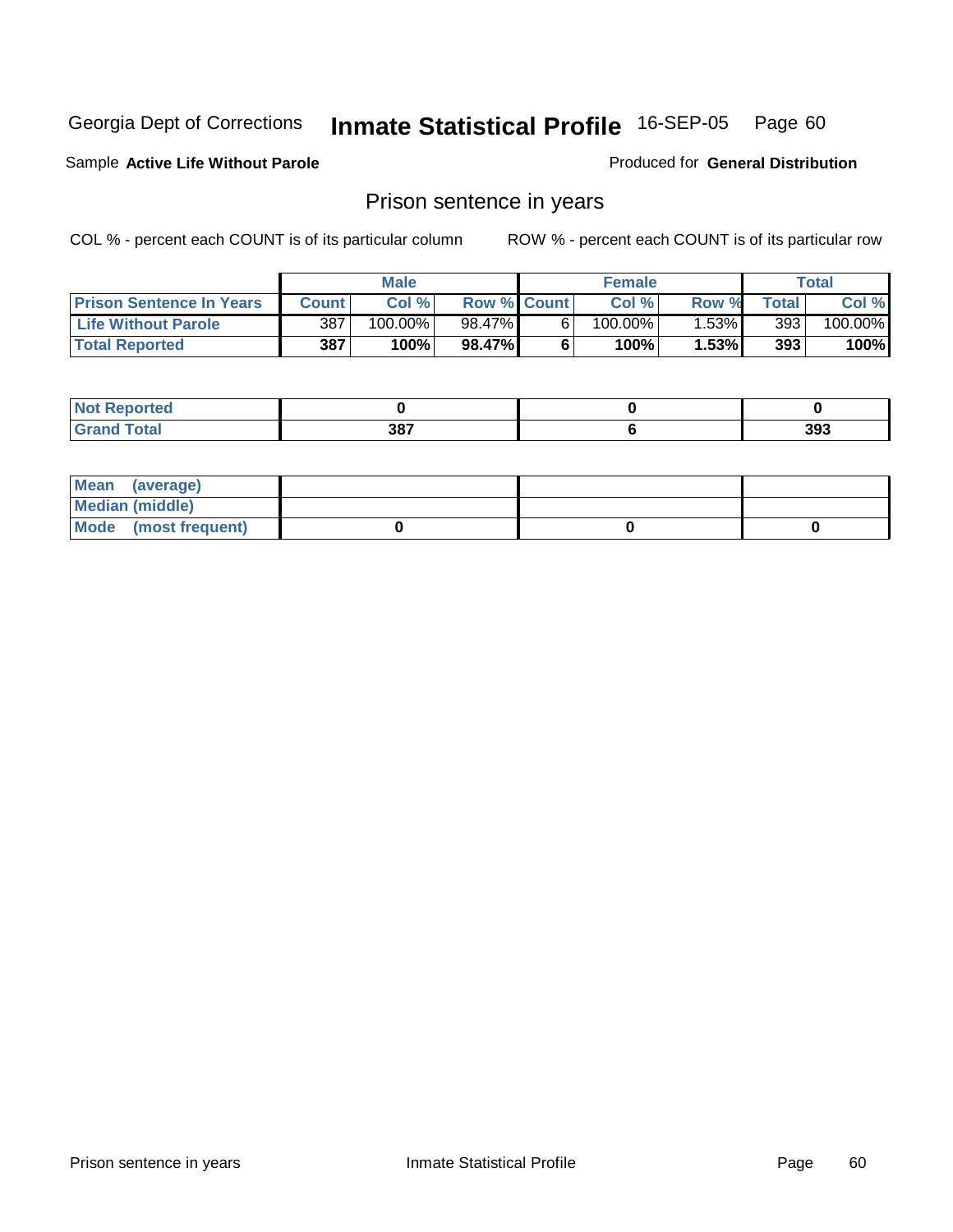#### Sample **Active Life Without Parole**

# Primary offense, broken out into felonies vs misdemeanors

COL % - percent each COUNT is of its particular column ROW % - percent each COUNT is of its particular row

|                                  | <b>Male</b> |            |                    | <b>Female</b> | Total    |       |            |
|----------------------------------|-------------|------------|--------------------|---------------|----------|-------|------------|
| <b>Felonies and Misdemeanors</b> | Count I     | Col %      | <b>Row % Count</b> | Col %         | Row %    | Total | Col %      |
| <b>Felonies</b>                  | 387         | $100.00\%$ | 98.47%             | $100.00\%$    | $1.53\%$ | 393   | $100.00\%$ |
| <b>Total Reported</b>            | 387         | 100%       | 98.47%             | 100%          | 1.53%    | 393   | 100%       |

| <b>Not</b><br>Reported<br>   |     |            |     |
|------------------------------|-----|------------|-----|
| <b>Total</b><br><b>Grand</b> | 207 | 207<br>oo. | 393 |

| <b>Mo</b><br>requent)<br>onies<br>.<br>____ | nies.<br>חי<br>____ | <b>onies</b><br>. |
|---------------------------------------------|---------------------|-------------------|
|---------------------------------------------|---------------------|-------------------|

Produced for **General Distribution**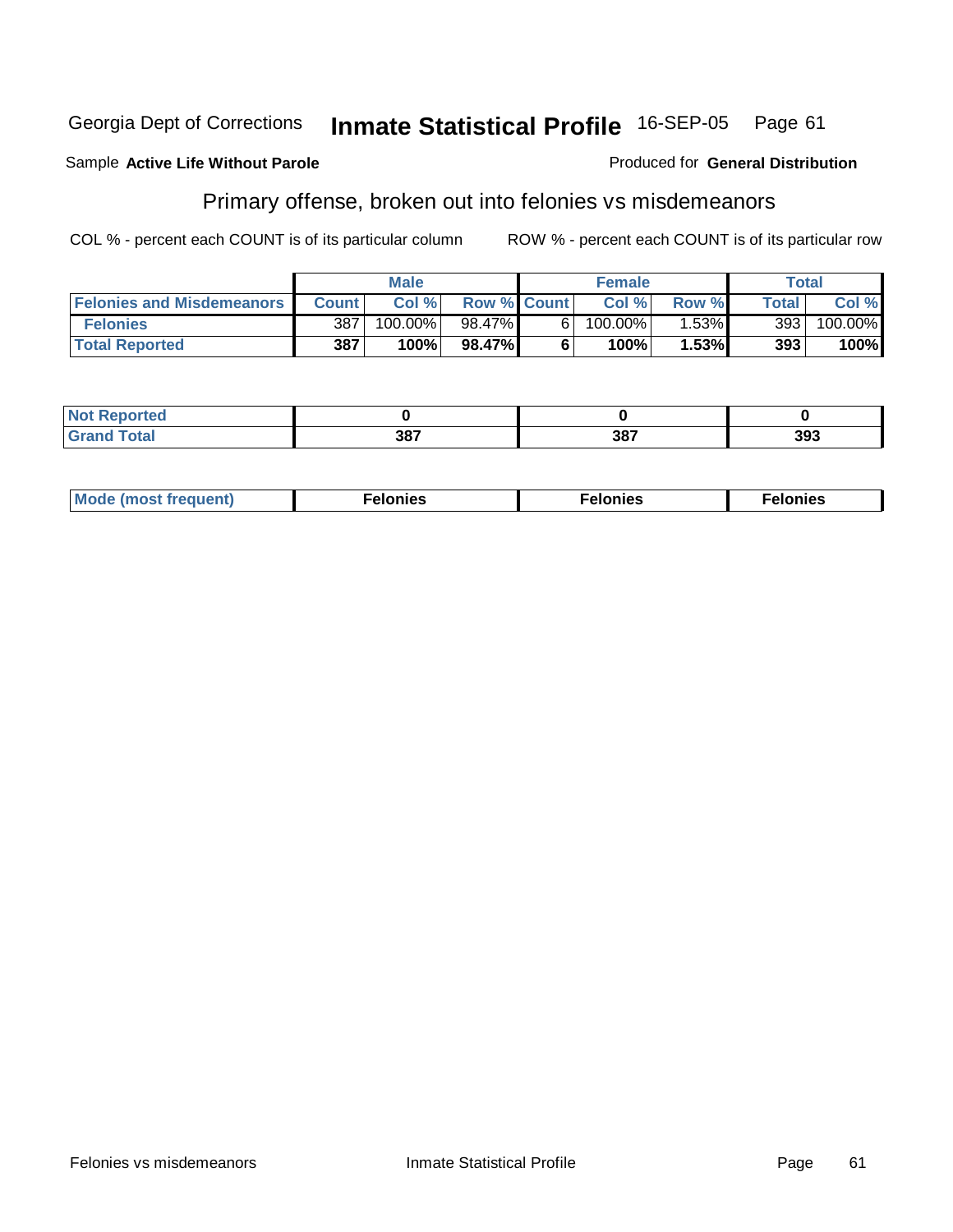#### Sample **Active Life Without Parole**

### Primary offense, broken out into four broad crime categories

COL % - percent each COUNT is of its particular column ROW % - percent each COUNT is of its particular row

Produced for **General Distribution**

|                         |              | <b>Male</b> |             |   | <b>Female</b> |          |              | <b>Total</b> |
|-------------------------|--------------|-------------|-------------|---|---------------|----------|--------------|--------------|
| <b>Crime Categories</b> | <b>Count</b> | Col%        | Row % Count |   | Col %         | Row %    | <b>Total</b> | Col %        |
| <b>Violent/Sex</b>      | 377          | $97.42\%$   | 98.43%      | 6 | 100.00%       | $1.57\%$ | 383          | 97.46%       |
| <b>Property</b>         |              | $.52\%$     | $100.00\%$  |   | .00%          |          |              | $.51\%$      |
| <b>Drug</b>             |              | $2.07\%$    | $100.00\%$  |   | .00%          |          |              | 2.04%        |
| <b>Total Reported</b>   | 387          | 100%        | 98.47%      |   | 100%          | 1.53%    | 393          | 100%         |

| $-$<br>_____ | 207 | <b>م0פ</b><br>აჟა |
|--------------|-----|-------------------|

| <b>Mode (most frequent)</b> | <b>Violent/Sex</b> | <b>Violent/Sex</b> | <b>Violent/Sex</b> |
|-----------------------------|--------------------|--------------------|--------------------|
|                             |                    |                    |                    |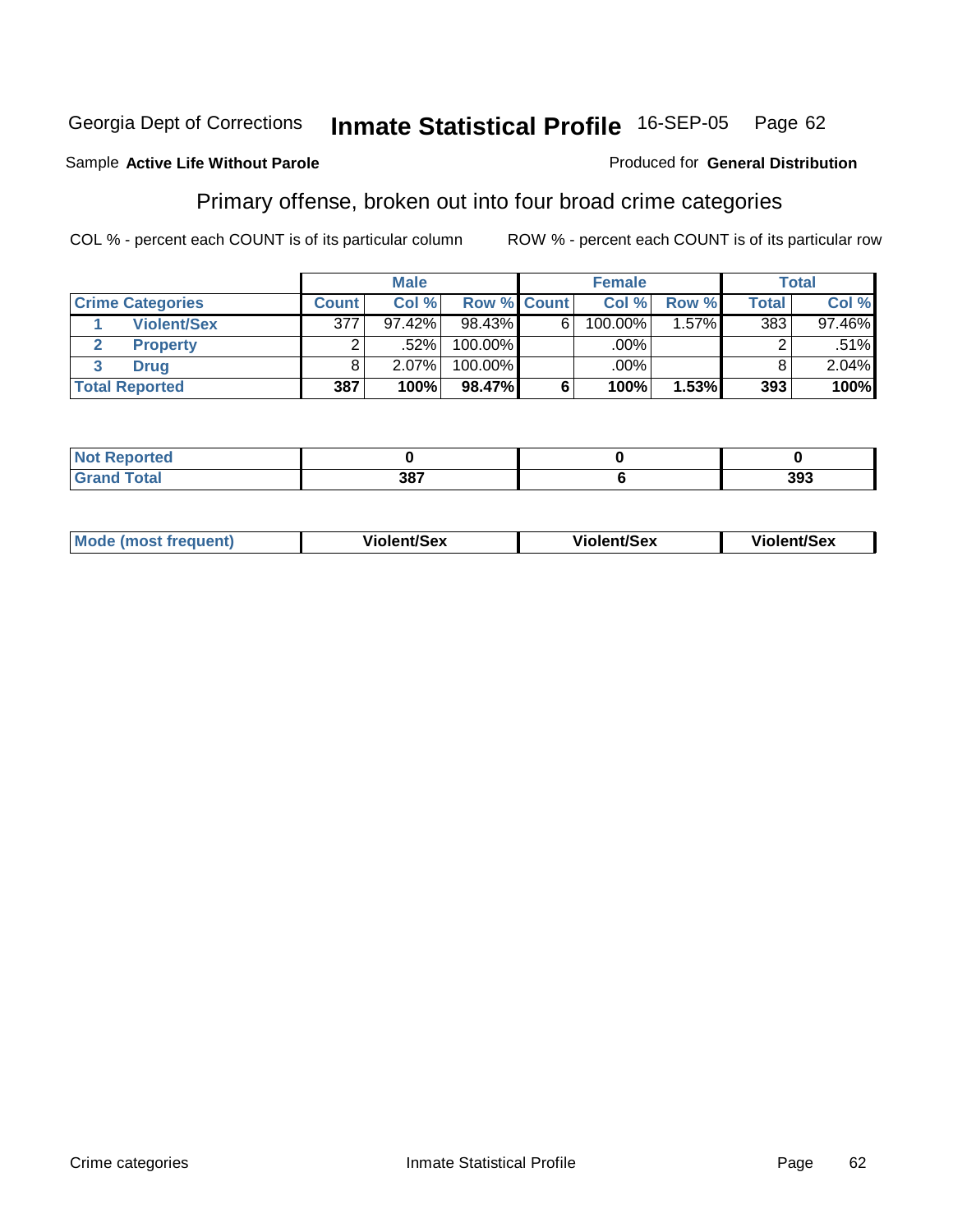#### Sample **Active Life Without Parole**

#### Produced for **General Distribution**

# Primary offense, detailed offense code

|      |                                |              | <b>Male</b> |         |             | <b>Female</b> |       | <b>Total</b>   |        |
|------|--------------------------------|--------------|-------------|---------|-------------|---------------|-------|----------------|--------|
|      | <b>Primary Offense</b>         | <b>Count</b> | Col %       |         | Row % Count | Col %         | Row % | <b>Total</b>   | Col %  |
| 1101 | <b>Murder</b>                  | 228          | 58.91%      | 97.44%  | 6           | 100.00%       | 2.56% | 234            | 59.54% |
| 1311 | <b>Kidnapping</b>              | 41           | 10.59%      | 100.00% |             |               |       | 41             | 10.43% |
| 1601 | <b>Burglary</b>                | 2            | .52%        | 100.00% |             |               |       | $\overline{2}$ | .51%   |
| 1902 | <b>Armed Robbery</b>           | 56           | 14.47%      | 100.00% |             |               |       | 56             | 14.25% |
| 1911 | <b>Hijacking Motor Vehicle</b> |              | .26%        | 100.00% |             |               |       |                | .25%   |
| 2001 | Rape                           | 40           | 10.34%      | 100.00% |             |               |       | 40             | 10.18% |
| 2003 | <b>Aggrav Sodomy</b>           |              | .26%        | 100.00% |             |               |       |                | .25%   |
| 2009 | <b>Aggrav Sexual Battery</b>   | 2            | .52%        | 100.00% |             |               |       | $\overline{2}$ | .51%   |
| 2019 | <b>Child Molestation</b>       | 2            | .52%        | 100.00% |             |               |       | 2              | .51%   |
| 2021 | <b>Aggrav Child</b>            | 6            | 1.55%       | 100.00% |             |               |       | 6              | 1.53%  |
|      | <b>Molestation</b>             |              |             |         |             |               |       |                |        |
| 4012 | <b>Viol Ga Cntrl Sbst Act</b>  |              | .26%        | 100.00% |             |               |       |                | .25%   |
| 4018 | <b>S/D Cont Sub School</b>     |              | .26%        | 100.00% |             |               |       |                | .25%   |
| 4021 | <b>S/D Cocaine</b>             | 3            | .78%        | 100.00% |             |               |       | 3              | .76%   |
| 4022 | <b>Poss Of Cocaine</b>         | 2            | .52%        | 100.00% |             |               |       | 2              | .51%   |
| 4134 | <b>Att/Consprcy Commt</b>      |              | .26%        | 100.00% |             |               |       |                | .25%   |
|      | C/S/Of                         |              |             |         |             |               |       |                |        |
|      | <b>Total Rported</b>           | 387          | 100%        | 98.47%  | 6           | 100%          | 1.53% | 393            | 100%   |

| <b>Not</b><br>Reported<br>. |            |     |
|-----------------------------|------------|-----|
| <b>Total</b><br>' Grand     | 207<br>oo. | 393 |

| <b>Mode (most frequent)</b> | 1101 Murder | 1101 Murder | 1101 Murder |
|-----------------------------|-------------|-------------|-------------|
|-----------------------------|-------------|-------------|-------------|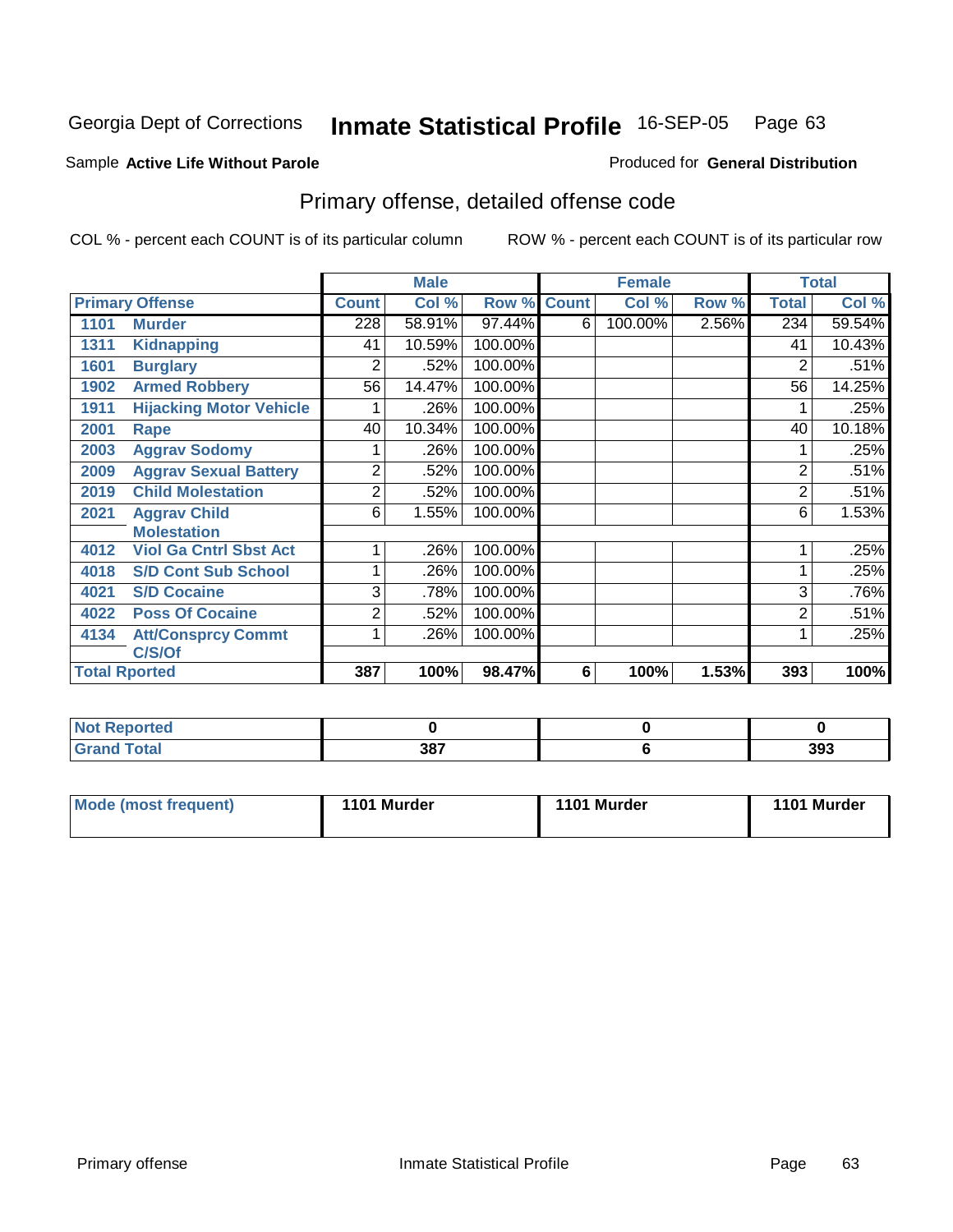#### Sample **Active Life Without Parole**

Produced for **General Distribution**

# County of conviction of primary offense

|                |                             |                 | <b>Male</b> |         |              | <b>Female</b> |       |                 | <b>Total</b> |
|----------------|-----------------------------|-----------------|-------------|---------|--------------|---------------|-------|-----------------|--------------|
|                | <b>County of Conviction</b> | <b>Count</b>    | Col %       | Row %   | <b>Count</b> | Col %         | Row % | <b>Total</b>    | Col %        |
| 1              | <b>Appling</b>              | $\overline{2}$  | .52%        | 100.00% |              |               |       | $\overline{2}$  | .51%         |
| $\overline{2}$ | <b>Atkinson</b>             | 1               | .26%        | 100.00% |              |               |       | 1               | .25%         |
| 3              | <b>Bacon</b>                | 1               | .26%        | 100.00% |              |               |       | 1               | .25%         |
| 5              | <b>Baldwin</b>              | 5               | 1.29%       | 100.00% |              |               |       | $\overline{5}$  | 1.27%        |
| 6              | <b>Banks</b>                | 1               | .26%        | 100.00% |              |               |       | 1               | .25%         |
| $\overline{7}$ | <b>Barrow</b>               | $\overline{3}$  | .78%        | 100.00% |              |               |       | $\overline{3}$  | .76%         |
| 8              | <b>Bartow</b>               | $\overline{2}$  | .52%        | 100.00% |              |               |       | $\overline{2}$  | .51%         |
| 9              | <b>Ben Hill</b>             | $\overline{2}$  | .52%        | 100.00% |              |               |       | $\overline{2}$  | .51%         |
| 10             | <b>Berrien</b>              | 1               | .26%        | 100.00% |              |               |       | 1               | .25%         |
| 11             | <b>Bibb</b>                 | $\overline{15}$ | 3.88%       | 100.00% |              |               |       | $\overline{15}$ | 3.82%        |
| 12             | <b>Bleckley</b>             | 1               | .26%        | 100.00% |              |               |       | 1               | .25%         |
| 13             | <b>Brantley</b>             | 1               | .26%        | 100.00% |              |               |       | 1               | .25%         |
| 14             | <b>Brooks</b>               | 1               | .26%        | 100.00% |              |               |       | 1               | .25%         |
| 16             | <b>Bulloch</b>              | 1               | .26%        | 100.00% |              |               |       | 1               | .25%         |
| 17             | <b>Burke</b>                | $\overline{5}$  | 1.29%       | 100.00% |              |               |       | $\overline{5}$  | 1.27%        |
| 18             | <b>Butts</b>                | 3               | .78%        | 100.00% |              |               |       | $\overline{3}$  | .76%         |
| 20             | <b>Camden</b>               | $\overline{2}$  | .52%        | 100.00% |              |               |       | $\overline{2}$  | .51%         |
| 22             | <b>Carroll</b>              | $\overline{2}$  | .52%        | 100.00% |              |               |       | $\overline{2}$  | .51%         |
| 23             | <b>Catoosa</b>              | 1               | .26%        | 100.00% |              |               |       | 1               | .25%         |
| 24             | <b>Charlton</b>             | 1               | .26%        | 100.00% |              |               |       | 1               | .25%         |
| 25             | <b>Chatham</b>              | $\overline{15}$ | 3.88%       | 100.00% |              |               |       | $\overline{15}$ | 3.82%        |
| 28             | <b>Cherokee</b>             | $\overline{2}$  | .52%        | 100.00% |              |               |       | $\overline{2}$  | .51%         |
| 29             | <b>Clarke</b>               | $\overline{11}$ | 2.84%       | 100.00% |              |               |       | $\overline{11}$ | 2.80%        |
| 31             | <b>Clayton</b>              | 14              | 3.62%       | 100.00% |              |               |       | 14              | 3.56%        |
| 33             | <b>Cobb</b>                 | $\overline{12}$ | 3.10%       | 100.00% |              |               |       | $\overline{12}$ | 3.05%        |
| 34             | <b>Coffee</b>               | $\overline{2}$  | .52%        | 100.00% |              |               |       | $\overline{c}$  | .51%         |
| 35             | <b>Colquitt</b>             | $\overline{3}$  | .78%        | 100.00% |              |               |       | $\overline{3}$  | .76%         |
| 36             | <b>Columbia</b>             | 4               | 1.03%       | 100.00% |              |               |       | 4               | 1.02%        |
| 37             | <b>Cook</b>                 | 1               | .26%        | 100.00% |              |               |       | 1               | .25%         |
| 38             | <b>Coweta</b>               | $\overline{2}$  | .52%        | 100.00% |              |               |       | $\overline{2}$  | .51%         |
| 40             | <b>Crisp</b>                | 1               | .26%        | 100.00% |              |               |       | 1               | .25%         |
| 41             | <b>Dade</b>                 | 1               | .26%        | 100.00% |              |               |       | 1               | .25%         |
| 43             | <b>Decatur</b>              | $\mathbf{1}$    | .26%        | 100.00% |              |               |       | $\mathbf{1}$    | .25%         |
| 44             | <b>Dekalb</b>               | $\overline{31}$ | 8.01%       | 96.88%  | $\mathbf{1}$ | 16.67%        | 3.13% | $\overline{32}$ | 8.14%        |
| 45             | <b>Dodge</b>                | 1               | .26%        | 100.00% |              |               |       | 1               | .25%         |
| 47             | <b>Dougherty</b>            | 11              | 2.84%       | 100.00% |              |               |       | 11              | 2.80%        |
| 48             | <b>Douglas</b>              | $\overline{12}$ | 3.10%       | 92.31%  | $\mathbf{1}$ | 16.67%        | 7.69% | $\overline{13}$ | 3.31%        |
| 49             | <b>Early</b>                | 1               | .26%        | 100.00% |              |               |       | 1               | .25%         |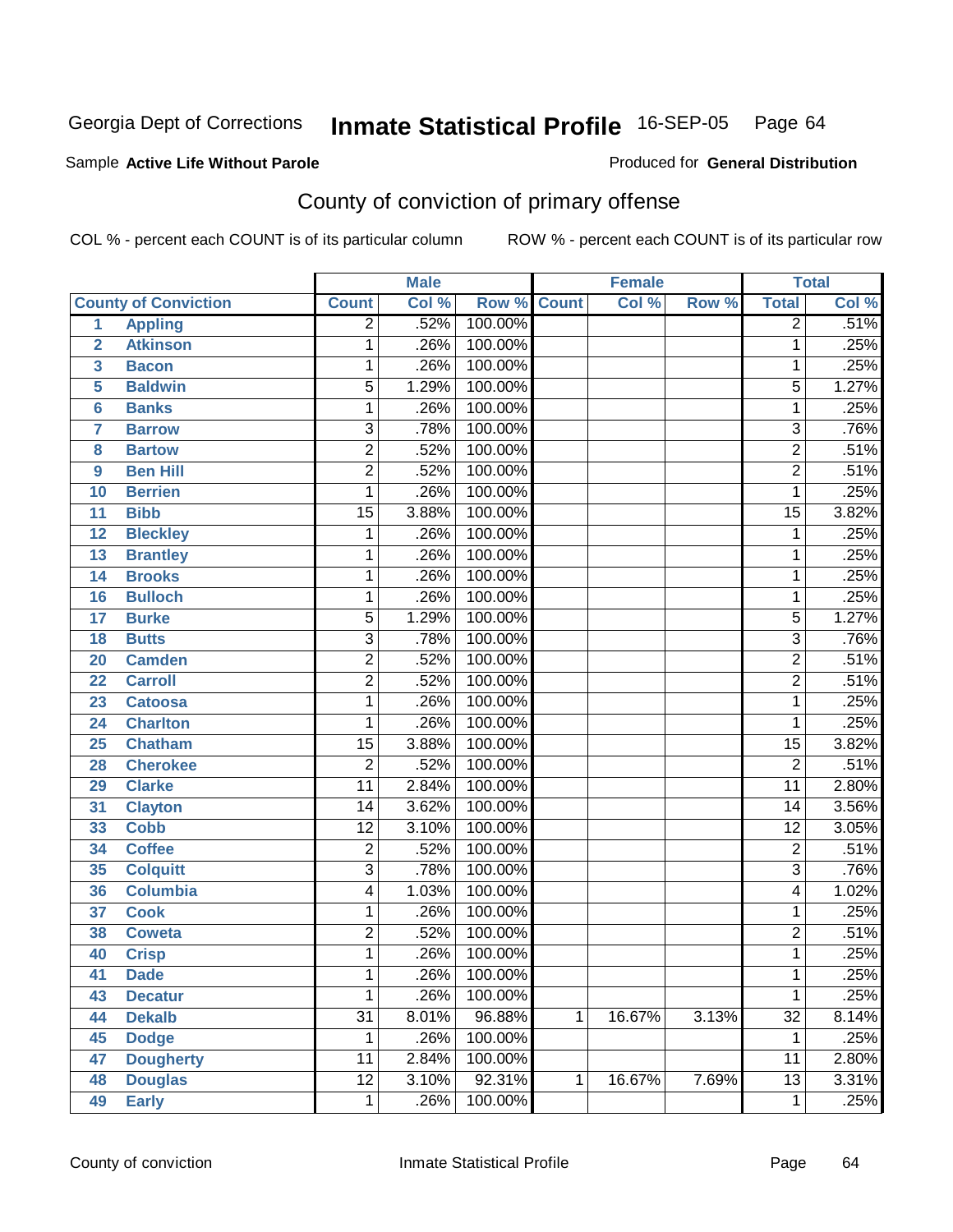#### Sample **Active Life Without Parole**

Produced for **General Distribution**

# County of conviction of primary offense

|                 |                             |                 | <b>Male</b> |                    |   | <b>Female</b> |        |                 | <b>Total</b> |
|-----------------|-----------------------------|-----------------|-------------|--------------------|---|---------------|--------|-----------------|--------------|
|                 | <b>County of Conviction</b> | <b>Count</b>    | Col %       | <b>Row % Count</b> |   | Col %         | Row %  | <b>Total</b>    | Col %        |
| 51              | <b>Effingham</b>            | 1               | .26%        | 100.00%            |   |               |        | 1               | .25%         |
| 52              | <b>Elbert</b>               | $\overline{2}$  | .52%        | 100.00%            |   |               |        | $\overline{2}$  | .51%         |
| 53              | <b>Emanuel</b>              | 1               | .26%        | 100.00%            |   |               |        | $\mathbf{1}$    | .25%         |
| 56              | <b>Fayette</b>              | 2               | .52%        | 100.00%            |   |               |        | $\overline{2}$  | .51%         |
| $\overline{57}$ | <b>Floyd</b>                | 4               | 1.03%       | 100.00%            |   |               |        | 4               | 1.02%        |
| 58              | <b>Forsyth</b>              | 1               | .26%        | 100.00%            |   |               |        | 1               | .25%         |
| 59              | <b>Franklin</b>             | 1               | .26%        | 100.00%            |   |               |        | 1               | .25%         |
| 60              | <b>Fulton</b>               | $\overline{33}$ | 8.53%       | 100.00%            |   |               |        | $\overline{33}$ | 8.40%        |
| 61              | <b>Gilmer</b>               | 1               | .26%        | 100.00%            |   |               |        | $\mathbf{1}$    | .25%         |
| 63              | <b>Glynn</b>                | $\overline{10}$ | 2.58%       | 100.00%            |   |               |        | $\overline{10}$ | 2.54%        |
| 64              | <b>Gordon</b>               | 1               | .26%        | 100.00%            |   |               |        | 1               | .25%         |
| 66              | <b>Greene</b>               | 1               | .26%        | 100.00%            |   |               |        | 1               | .25%         |
| 67              | <b>Gwinnett</b>             | 6               | 1.55%       | 100.00%            |   |               |        | $\overline{6}$  | 1.53%        |
| 68              | <b>Habersham</b>            | 1               | .26%        | 100.00%            |   |               |        | 1               | .25%         |
| 69              | <b>Hall</b>                 | $\overline{5}$  | 1.29%       | 100.00%            |   |               |        | $\overline{5}$  | 1.27%        |
| 72              | <b>Harris</b>               | 1               | .26%        | 100.00%            |   |               |        | 1               | .25%         |
| $\overline{73}$ | <b>Hart</b>                 | 4               | 1.03%       | 100.00%            |   |               |        | 4               | 1.02%        |
| 75              | <b>Henry</b>                | $\overline{8}$  | 2.07%       | 100.00%            |   |               |        | $\overline{8}$  | 2.04%        |
| 76              | <b>Houston</b>              | $\overline{6}$  | 1.55%       | 100.00%            |   |               |        | $\overline{6}$  | 1.53%        |
| 78              | <b>Jackson</b>              | 6               | 1.55%       | 100.00%            |   |               |        | $\overline{6}$  | 1.53%        |
| 79              | <b>Jasper</b>               | 1               | .26%        | 100.00%            |   |               |        | 1               | .25%         |
| 80              | <b>Jeff Davis</b>           | 1               | .26%        | 100.00%            |   |               |        | 1               | .25%         |
| 81              | <b>Jefferson</b>            | 1               | .26%        | 100.00%            |   |               |        | 1               | .25%         |
| 84              | <b>Jones</b>                | 1               | .26%        | 100.00%            |   |               |        | 1               | .25%         |
| 87              | <b>Laurens</b>              | $\overline{2}$  | .52%        | 100.00%            |   |               |        | $\overline{2}$  | .51%         |
| 88              | Lee                         | 1               | .26%        | 100.00%            |   |               |        | 1               | .25%         |
| 89              | <b>Liberty</b>              | $\overline{5}$  | 1.29%       | 100.00%            |   |               |        | $\overline{5}$  | 1.27%        |
| 91              | Long                        | $\overline{2}$  | .52%        | 100.00%            |   |               |        | $\overline{2}$  | .51%         |
| 92              | <b>Lowndes</b>              | $\overline{3}$  | .78%        | 100.00%            |   |               |        | $\overline{3}$  | .76%         |
| 95              | <b>Madison</b>              | 1               | .26%        | 100.00%            |   |               |        | 1               | .25%         |
| 96              | <b>Marion</b>               | 1               | .26%        | 100.00%            |   |               |        | 1               | .25%         |
| 98              | <b>Mcintosh</b>             | 1               | .26%        | 100.00%            |   |               |        | 1               | .25%         |
| 100             | <b>Miller</b>               | 1               | .26%        | 100.00%            |   |               |        | 1               | .25%         |
| 102             | <b>Monroe</b>               | $\overline{3}$  | .78%        | 100.00%            |   |               |        | $\overline{3}$  | .76%         |
| 106             | <b>Muscogee</b>             | $\overline{15}$ | 3.88%       | 100.00%            |   |               |        | $\overline{15}$ | 3.82%        |
| 107             | <b>Newton</b>               | 3               | .78%        | 75.00%             | 1 | 16.67%        | 25.00% | 4               | 1.02%        |
| 109             | <b>Oglethorpe</b>           | 1               | .26%        | 100.00%            |   |               |        | 1               | .25%         |
| 110             | <b>Paulding</b>             | 1               | .26%        | 100.00%            |   |               |        | 1               | .25%         |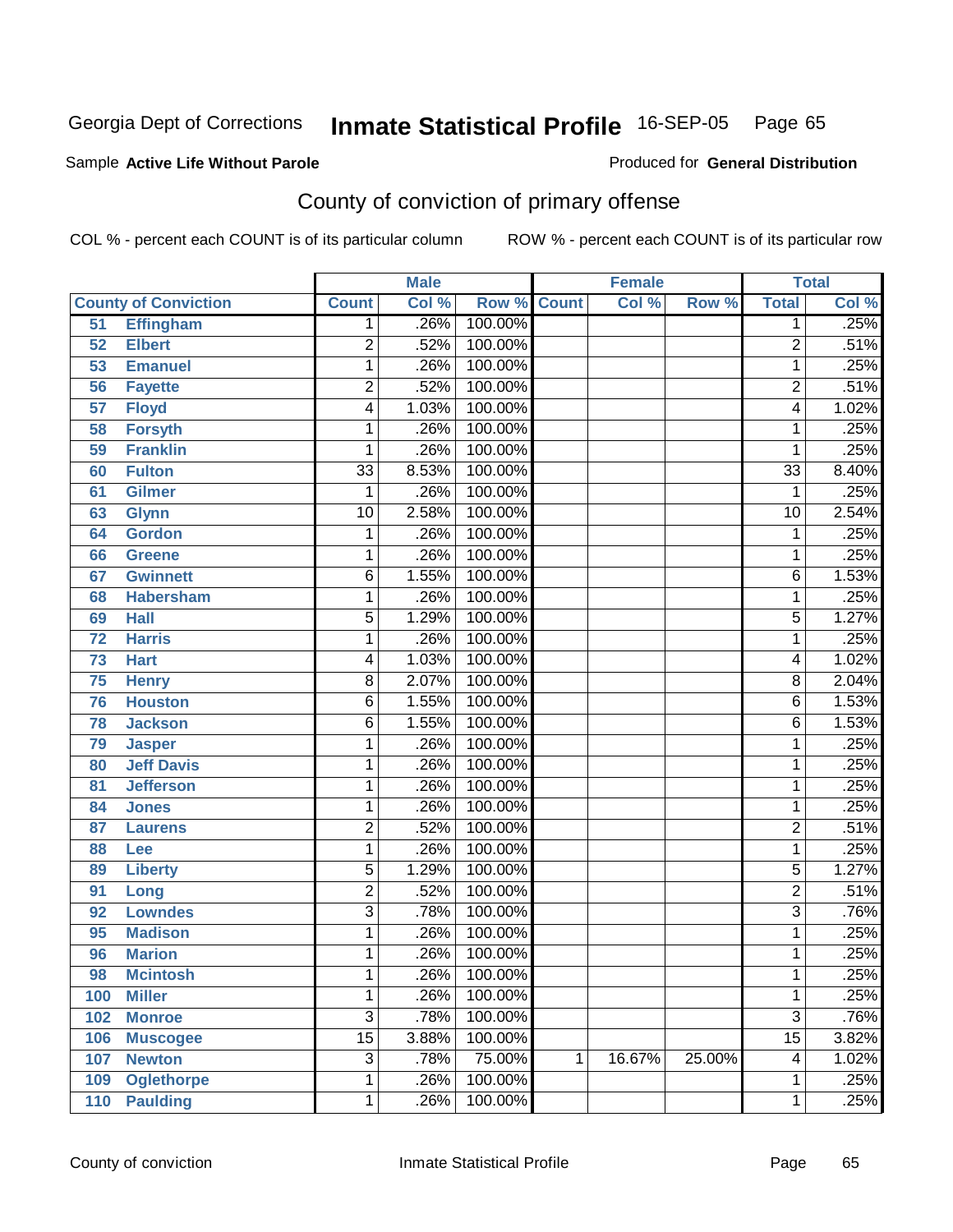#### Sample **Active Life Without Parole**

Produced for **General Distribution**

# County of conviction of primary offense

|                             | <b>Male</b>     |       |         | <b>Female</b> |                          |        | <b>Total</b>    |       |
|-----------------------------|-----------------|-------|---------|---------------|--------------------------|--------|-----------------|-------|
| <b>County of Conviction</b> | <b>Count</b>    | Col % | Row %   | <b>Count</b>  | $\overline{\text{Col}}%$ | Row %  | <b>Total</b>    | Col % |
| <b>Pierce</b><br>113        | 3               | .78%  | 100.00% |               |                          |        | $\overline{3}$  | .76%  |
| <b>Pike</b><br>114          | 3               | .78%  | 75.00%  | 1             | 16.67%                   | 25.00% | 4               | 1.02% |
| <b>Polk</b><br>115          | 1               | .26%  | 100.00% |               |                          |        | 1               | .25%  |
| <b>Pulaski</b><br>116       | 1               | .26%  | 100.00% |               |                          |        | 1               | .25%  |
| 117<br><b>Putnam</b>        | 4               | 1.03% | 100.00% |               |                          |        | 4               | 1.02% |
| 119<br><b>Rabun</b>         | 1               | .26%  | 100.00% |               |                          |        | 1               | .25%  |
| <b>Randolph</b><br>120      | 1               | .26%  | 100.00% |               |                          |        | 1               | .25%  |
| <b>Richmond</b><br>121      | $\overline{15}$ | 3.88% | 93.75%  | $\mathbf 1$   | 16.67%                   | 6.25%  | $\overline{16}$ | 4.07% |
| <b>Rockdale</b><br>122      | 4               | 1.03% | 100.00% |               |                          |        | $\overline{4}$  | 1.02% |
| <b>Spalding</b><br>126      | 5               | 1.29% | 100.00% |               |                          |        | 5               | 1.27% |
| <b>Stephens</b><br>127      | 1               | .26%  | 100.00% |               |                          |        | 1               | .25%  |
| 129<br><b>Sumter</b>        | 1               | .26%  | 100.00% |               |                          |        | 1               | .25%  |
| 135<br><b>Terrell</b>       | 1               | .26%  | 100.00% |               |                          |        | 1               | .25%  |
| 136<br><b>Thomas</b>        | $\overline{2}$  | .52%  | 100.00% |               |                          |        | $\overline{2}$  | .51%  |
| <b>Tift</b><br>137          | $\overline{2}$  | .52%  | 100.00% |               |                          |        | $\overline{2}$  | .51%  |
| <b>Toombs</b><br>138        | 3               | .78%  | 100.00% |               |                          |        | $\overline{3}$  | .76%  |
| 139<br><b>Towns</b>         | 1               | .26%  | 100.00% |               |                          |        | 1               | .25%  |
| <b>Union</b><br>144         | 1               | .26%  | 100.00% |               |                          |        | 1               | .25%  |
| 145<br><b>Upson</b>         | 1               | .26%  | 100.00% |               |                          |        | 1               | .25%  |
| <b>Walker</b><br>146        | $\overline{2}$  | .52%  | 66.67%  | 1             | 16.67%                   | 33.33% | $\overline{3}$  | .76%  |
| 147<br><b>Walton</b>        | $\overline{2}$  | .52%  | 100.00% |               |                          |        | $\overline{2}$  | .51%  |
| <b>Ware</b><br>148          | 7               | 1.81% | 100.00% |               |                          |        | 7               | 1.78% |
| <b>Washington</b><br>150    | $\overline{2}$  | .52%  | 100.00% |               |                          |        | $\overline{2}$  | .51%  |
| 151<br><b>Wayne</b>         | $\overline{2}$  | .52%  | 100.00% |               |                          |        | $\overline{2}$  | .51%  |
| <b>Whitfield</b><br>155     | 5               | 1.29% | 100.00% |               |                          |        | 5               | 1.27% |
| 157<br><b>Wilkes</b>        | 1               | .26%  | 100.00% |               |                          |        | 1               | .25%  |
| <b>Total Rported</b>        | 387             | 100%  | 98.47%  | 6             | 100%                     | 1.53%  | 393             | 100%  |

| orted            |     |     |
|------------------|-----|-----|
| $F0$ tol<br>---- | 387 | 393 |

| М<br>ulton<br>nuemu |  | <b>Dekalb</b><br>------- | ∶ulton |
|---------------------|--|--------------------------|--------|
|                     |  |                          |        |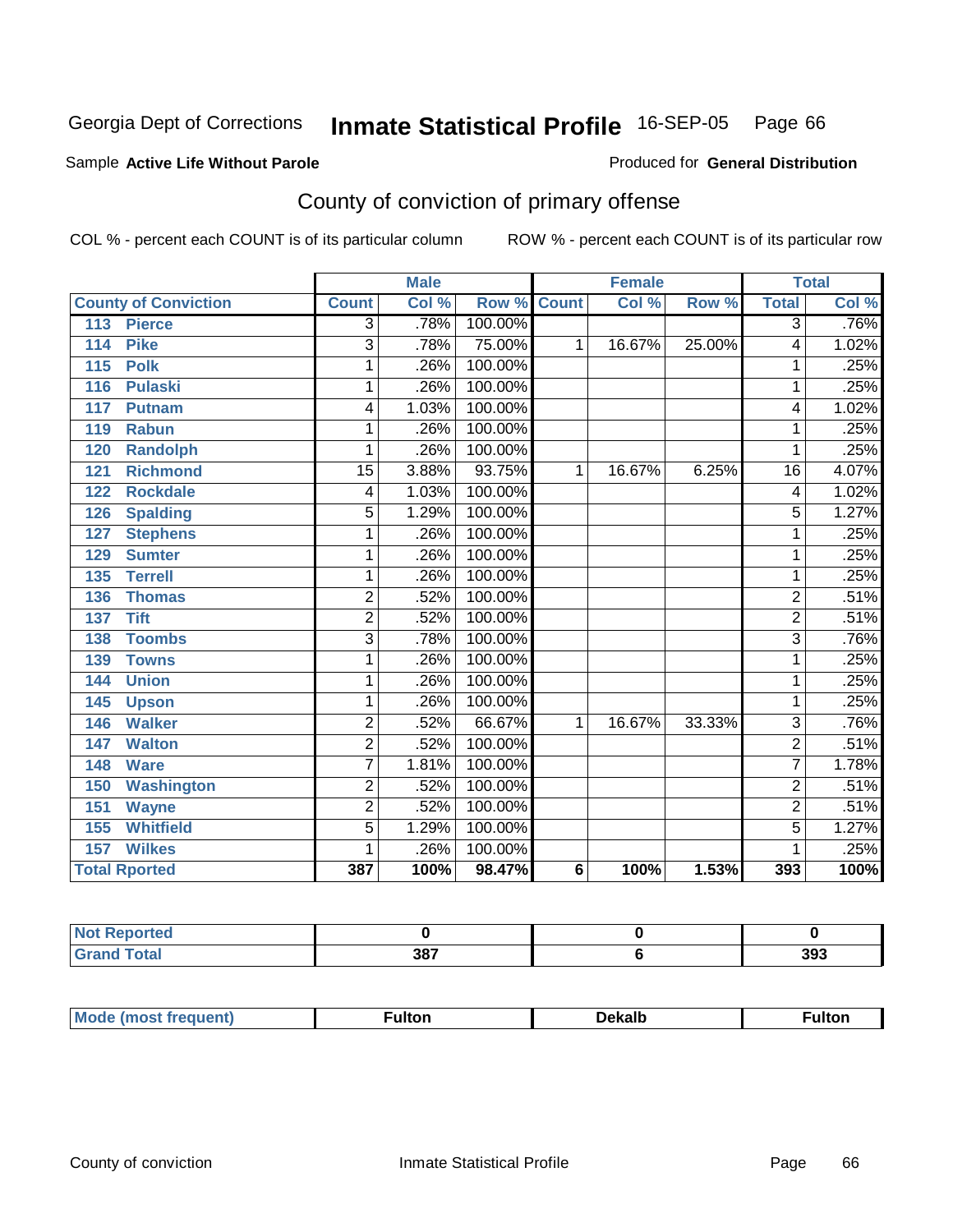Produced for **General Distribution**

#### Sample **Active Life Without Parole**

# Circuit of conviction of primary offense

|                 |                               | <b>Male</b>     |       | Female             |   |        | <b>Total</b> |                 |       |
|-----------------|-------------------------------|-----------------|-------|--------------------|---|--------|--------------|-----------------|-------|
|                 | <b>Circuit of Conviction</b>  | <b>Count</b>    | Col % | <b>Row % Count</b> |   | Col %  | Row %        | <b>Total</b>    | Col % |
| 1               | <b>Alapaha Circuit</b>        | 3               | .78%  | 100.00%            |   |        |              | $\overline{3}$  | .76%  |
| $\overline{2}$  | <b>Alcovy Circuit</b>         | 5               | 1.29% | 83.33%             | 1 | 16.67% | 16.67%       | $\overline{6}$  | 1.53% |
| 3               | <b>Atlanta Circuit</b>        | $\overline{33}$ | 8.53% | 100.00%            |   |        |              | $\overline{33}$ | 8.40% |
| 4               | <b>Atlantic Circuit</b>       | 8               | 2.07% | 100.00%            |   |        |              | 8               | 2.04% |
| 5               | <b>Augusta Circuit</b>        | $\overline{24}$ | 6.20% | 96.00%             | 1 | 16.67% | 4.00%        | $\overline{25}$ | 6.36% |
| $6\phantom{1}6$ | <b>Blue Ridge Circuit</b>     | $\overline{2}$  | .52%  | 100.00%            |   |        |              | $\overline{2}$  | .51%  |
| 7               | <b>Brunswick Circuit</b>      | $\overline{17}$ | 4.39% | 100.00%            |   |        |              | $\overline{17}$ | 4.33% |
| 8               | <b>Chattahoochee Circuit</b>  | 17              | 4.39% | 100.00%            |   |        |              | 17              | 4.33% |
| 9               | <b>Cherokee Circuit</b>       | 3               | .78%  | 100.00%            |   |        |              | $\overline{3}$  | .76%  |
| 10              | <b>Clayton Circuit</b>        | 14              | 3.62% | 100.00%            |   |        |              | 14              | 3.56% |
| 11              | <b>Cobb Circuit</b>           | $\overline{12}$ | 3.10% | 100.00%            |   |        |              | $\overline{12}$ | 3.05% |
| 12              | <b>Conasauga Circuit</b>      | 5               | 1.29% | 100.00%            |   |        |              | 5               | 1.27% |
| 13              | <b>Cordele Circuit</b>        | 3               | .78%  | 100.00%            |   |        |              | $\overline{3}$  | .76%  |
| 14              | <b>Coweta Circuit</b>         | 4               | 1.03% | 100.00%            |   |        |              | $\overline{4}$  | 1.02% |
| 15              | <b>Dougherty Circuit</b>      | 11              | 2.84% | 100.00%            |   |        |              | $\overline{11}$ | 2.80% |
| 16              | <b>Dublin Circuit</b>         | 2               | .52%  | 100.00%            |   |        |              | $\overline{2}$  | .51%  |
| 17              | <b>Eastern Circuit</b>        | $\overline{15}$ | 3.88% | 100.00%            |   |        |              | 15              | 3.82% |
| 18              | <b>Flint Circuit</b>          | 8               | 2.07% | 100.00%            |   |        |              | 8               | 2.04% |
| 19              | <b>Griffin Circuit</b>        | 11              | 2.84% | 91.67%             | 1 | 16.67% | 8.33%        | $\overline{12}$ | 3.05% |
| 20              | <b>Gwinnett Circuit</b>       | 6               | 1.55% | 100.00%            |   |        |              | $\,6$           | 1.53% |
| 21              | <b>Houston Circuit</b>        | 6               | 1.55% | 100.00%            |   |        |              | $\overline{6}$  | 1.53% |
| 22              | <b>Lookout Mountain</b>       | 4               | 1.03% | 80.00%             | 1 | 16.67% | 20.00%       | 5               | 1.27% |
|                 | <b>Circuit</b>                |                 |       |                    |   |        |              |                 |       |
| 23              | <b>Macon Circuit</b>          | 15              | 3.88% | 100.00%            |   |        |              | 15              | 3.82% |
| 24              | <b>Middle Circuit</b>         | 7               | 1.81% | 100.00%            |   |        |              | $\overline{7}$  | 1.78% |
| 25              | <b>Mountain Circuit</b>       | 3               | .78%  | 100.00%            |   |        |              | 3               | .76%  |
| 26              | <b>Northeastern Circuit</b>   | 5               | 1.29% | 100.00%            |   |        |              | 5               | 1.27% |
| 27              | <b>Northern Circuit</b>       | 9               | 2.33% | 100.00%            |   |        |              | $\overline{9}$  | 2.29% |
| 28              | <b>Ocmulgee Circuit</b>       | $\overline{12}$ | 3.10% | 100.00%            |   |        |              | $\overline{12}$ | 3.05% |
| 29              | <b>Oconee Circuit</b>         | 3               | .78%  | 100.00%            |   |        |              | $\overline{3}$  | .76%  |
| 30              | <b>Ogeechee Circuit</b>       | $\overline{2}$  | .52%  | 100.00%            |   |        |              | $\overline{2}$  | .51%  |
| 31              | <b>Pataula Circuit</b>        | 4               | 1.03% | 100.00%            |   |        |              | 4               | 1.02% |
| 32              | <b>Piedmont Circuit</b>       | 10              | 2.58% | 100.00%            |   |        |              | 10              | 2.54% |
| 33              | <b>Rome Circuit</b>           | 4               | 1.03% | 100.00%            |   |        |              | 4               | 1.02% |
| 34              | <b>South Georgia Circuit</b>  | 1               | .26%  | 100.00%            |   |        |              | 1               | .25%  |
| 35              | <b>Southern Circuit</b>       | 9               | 2.33% | 100.00%            |   |        |              | $\overline{9}$  | 2.29% |
| 36              | <b>Southwestern Circuit</b>   | 2               | .52%  | 100.00%            |   |        |              | $\overline{2}$  | .51%  |
| 37              | <b>Stone Mountain Circuit</b> | $\overline{31}$ | 8.01% | 96.88%             | 1 | 16.67% | 3.13%        | $\overline{32}$ | 8.14% |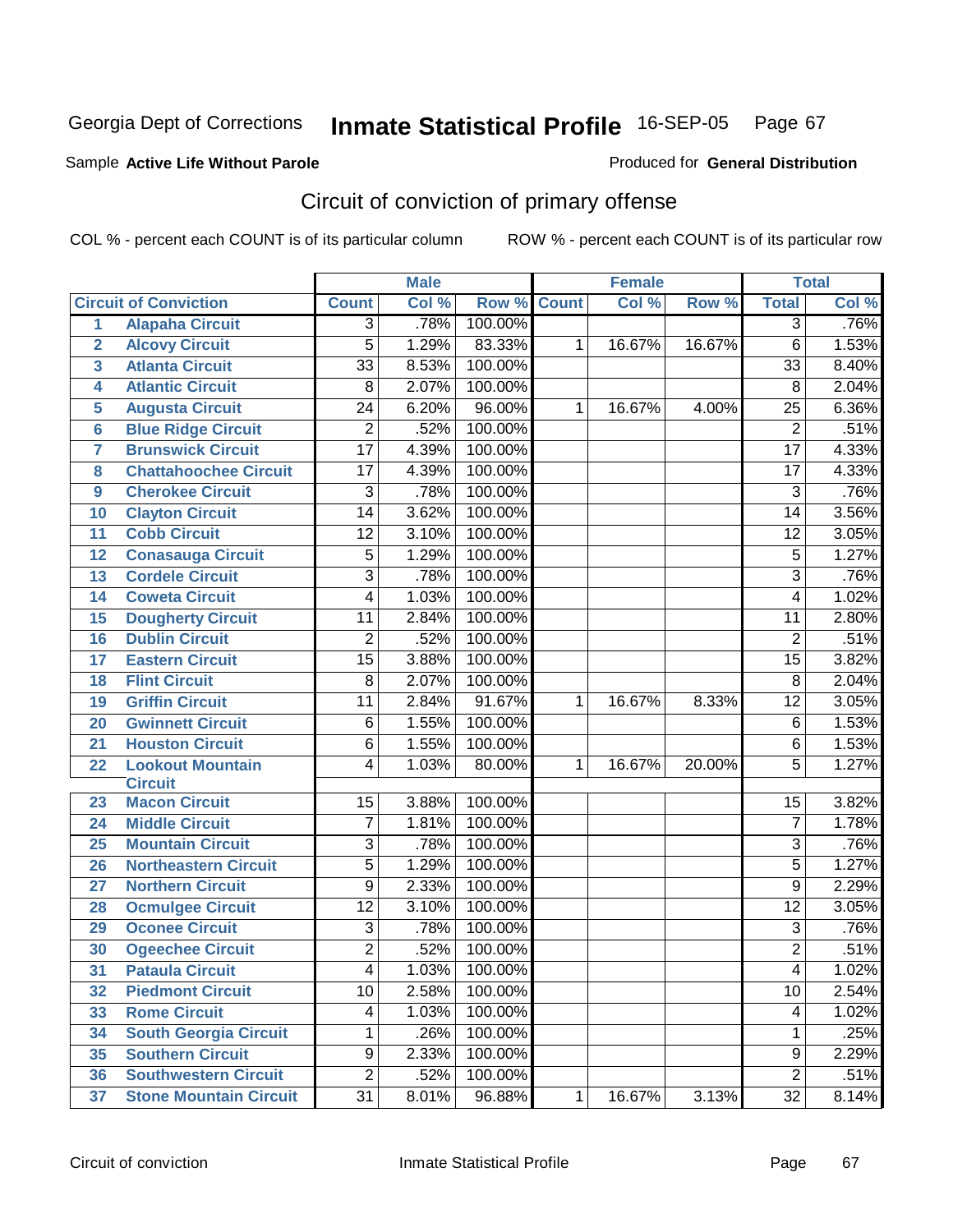Produced for **General Distribution**

#### Sample **Active Life Without Parole**

# Circuit of conviction of primary offense

|    |                              | <b>Male</b>  |       | <b>Female</b>      |   |        | <b>Total</b> |              |         |
|----|------------------------------|--------------|-------|--------------------|---|--------|--------------|--------------|---------|
|    | <b>Circuit of Conviction</b> | <b>Count</b> | Col % | <b>Row % Count</b> |   | Col %  | Row %        | <b>Total</b> | Col %   |
| 38 | <b>Tallapoosa Circuit</b>    |              | .26%  | 100.00%            |   |        |              |              | $.25\%$ |
| 39 | <b>Tifton Circuit</b>        | 2            | .52%  | 100.00%            |   |        |              | 2            | .51%    |
| 40 | <b>Toombs Circuit</b>        |              | .26%  | 100.00%            |   |        |              |              | .25%    |
| 41 | <b>Waycross Circuit</b>      | 15           | 3.88% | 100.00%            |   |        |              | 15           | 3.82%   |
| 42 | <b>Western Circuit</b>       | 11           | 2.84% | 100.00%            |   |        |              | 11           | 2.80%   |
| 43 | <b>Rockdale Circuit</b>      | 4            | 1.03% | 100.00%            |   |        |              | 4            | 1.02%   |
| 44 | <b>Douglas Circuit</b>       | 12           | 3.10% | 92.31%             |   | 16.67% | 7.69%        | 13           | 3.31%   |
| 45 | <b>Appalachian Circuit</b>   |              | .26%  | 100.00%            |   |        |              |              | .25%    |
| 46 | <b>Enotah Circuit</b>        | 2            | .52%  | 100.00%            |   |        |              | 2            | .51%    |
| 47 | <b>Bell-Forsyth Circuit</b>  |              | .26%  | 100.00%            |   |        |              |              | .25%    |
| 48 | <b>Towaliga Circuit</b>      | 6            | 1.55% | 100.00%            |   |        |              | 6            | 1.53%   |
| 49 | <b>Paulding Circuit</b>      |              | .26%  | 100.00%            |   |        |              |              | .25%    |
|    | <b>Total Rported</b>         | 387          | 100%  | 98.47%             | 6 | 100%   | 1.53%        | 393          | 100%    |

| prtea<br><b>NOT REPO</b> |     |     |
|--------------------------|-----|-----|
|                          | 387 | 393 |

| $M_{\Omega}$<br>ann | <b>\tlanta</b> | Alcovv | . |
|---------------------|----------------|--------|---|
|                     |                |        |   |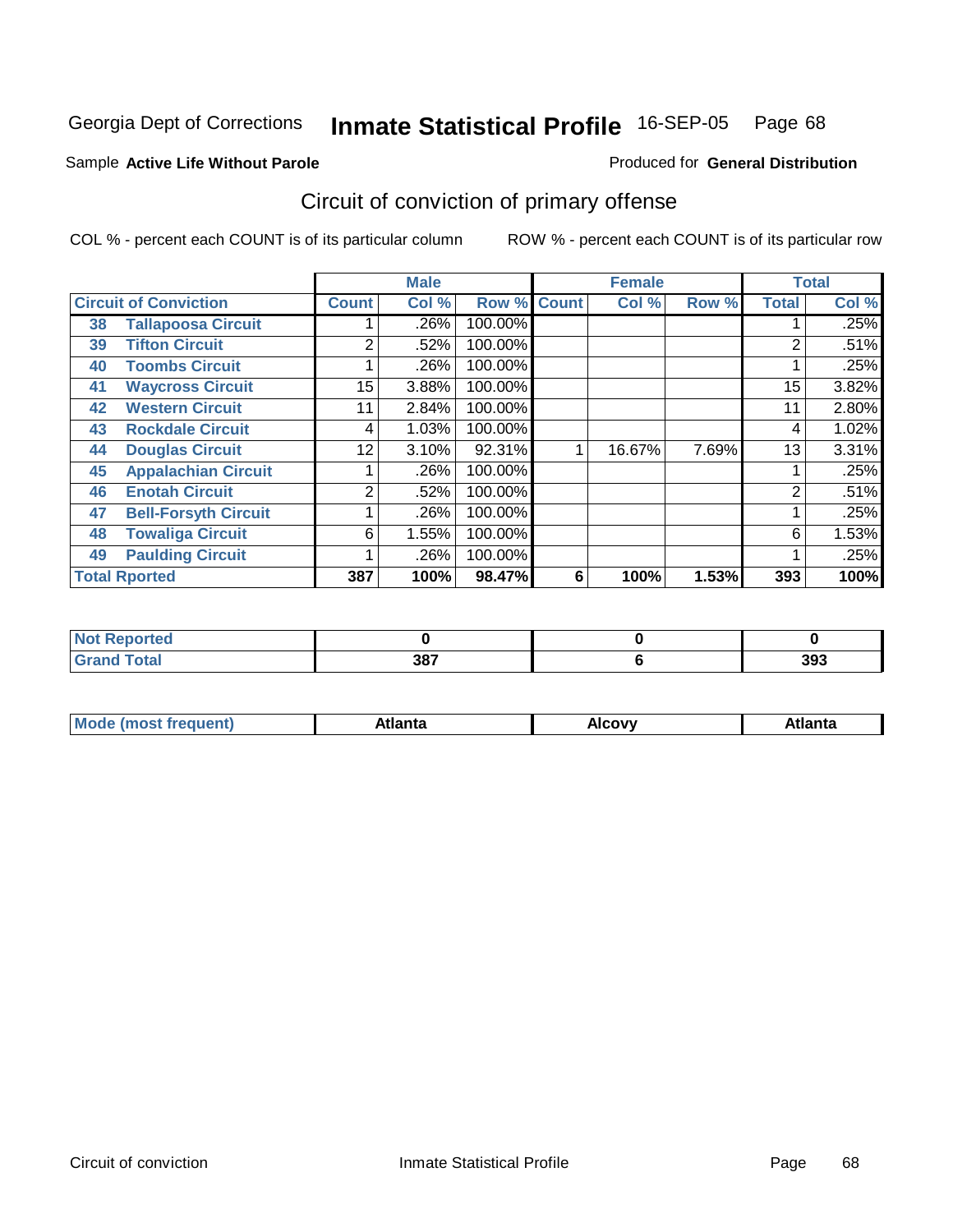#### Sample **Active Life Without Parole**

#### Produced for **General Distribution**

## Years served (jail + prison) in this incarceration

|                       |                 | <b>Male</b>               |         |                | <b>Female</b> |       | <b>Total</b>    |                            |
|-----------------------|-----------------|---------------------------|---------|----------------|---------------|-------|-----------------|----------------------------|
| <b>Years Served</b>   | <b>Count</b>    | $\overline{\text{Col}}$ % | Row %   | <b>Count</b>   | Col %         | Row % | <b>Total</b>    | $\overline{\text{Col }^9}$ |
| Less than one year    | 4               | 1.04%                     | 100.00% |                |               |       | 4               | 1.03%                      |
| 1 to 1.99 years       | 14              | 3.65%                     | 100.00% |                |               |       | 14              | 3.59%                      |
| 2 to 2.99 years       | 28              | 7.29%                     | 93.33%  | $\overline{2}$ | 33.33%        | 6.67% | 30              | 7.69%                      |
| 3 to 3.99 years       | $\overline{34}$ | 8.85%                     | 94.44%  | $\overline{2}$ | 33.33%        | 5.56% | 36              | 9.23%                      |
| 4 to 4.99 years       | 34              | 8.85%                     | 100.00% |                |               |       | $\overline{34}$ | 8.72%                      |
| 5 to 5.99 years       | $\overline{51}$ | 13.28%                    | 100.00% |                |               |       | $\overline{51}$ | 13.08%                     |
| 6 to 6.99 years       | 27              | 7.03%                     | 96.43%  | 1              | 16.67%        | 3.57% | 28              | 7.18%                      |
| 7 to 7.99 years       | 37              | 9.64%                     | 100.00% |                |               |       | $\overline{37}$ | 9.49%                      |
| 8 to 8.99 years       | 44              | 11.46%                    | 97.78%  | 1              | 16.67%        | 2.22% | 45              | 11.54%                     |
| 9 to 9.99 years       | 33              | 8.59%                     | 100.00% |                |               |       | 33              | 8.46%                      |
| 10 to 10.99 years     | $\overline{24}$ | 6.25%                     | 100.00% |                |               |       | $\overline{24}$ | 6.15%                      |
| 11 to 11.99 years     | $\overline{20}$ | 5.21%                     | 100.00% |                |               |       | $\overline{20}$ | 5.13%                      |
| 12 to 12.99 years     | $\overline{11}$ | 2.86%                     | 100.00% |                |               |       | $\overline{11}$ | 2.82%                      |
| 13 to 13.99 years     | 3               | 0.78%                     | 100.00% |                |               |       | $\overline{3}$  | 0.77%                      |
| 14 to 14.99 years     | 5               | 1.30%                     | 100.00% |                |               |       | $\overline{5}$  | 1.28%                      |
| 15 to 15.99 years     | 1               | 0.26%                     | 100.00% |                |               |       | 1               | 0.26%                      |
| 16 to 16.99 years     | 4               | 1.04%                     | 100.00% |                |               |       | 4               | 1.03%                      |
| 17 to 17.99 years     | $\overline{1}$  | 0.26%                     | 100.00% |                |               |       | $\overline{1}$  | 0.26%                      |
| 18 to 18.99 years     | 3               | 0.78%                     | 100.00% |                |               |       | $\overline{3}$  | 0.77%                      |
| 21 to 21.99 years     | 1               | 0.26%                     | 100.00% |                |               |       | 1               | 0.26%                      |
| 24 to 24.99 years     | 1               | 0.26%                     | 100.00% |                |               |       | 1               | 0.26%                      |
| 27 to 27.99 years     | 1               | 0.26%                     | 100.00% |                |               |       | 1               | 0.26%                      |
| 28 to 28.99 years     | 3               | 0.78%                     | 100.00% |                |               |       | $\overline{3}$  | 0.77%                      |
| <b>Total Reported</b> | 384             | 100%                      | 98.46%  | 6              | 100%          | 1.54% | 390             | 100.0%                     |

| <b>Not Reported</b>      |                 |                 |                 |
|--------------------------|-----------------|-----------------|-----------------|
| <b>Grand Total</b>       | 387             |                 | 393             |
|                          |                 |                 |                 |
| <b>Mean</b><br>(average) | 7.37            | 4.52            | 7.33            |
| <b>Median (middle)</b>   | 7.05            | 3.17            | 6.965           |
| Mode<br>(most frequent)  | 9 to 9.99 years | 2 to 2.99 years | 9 to 9.99 years |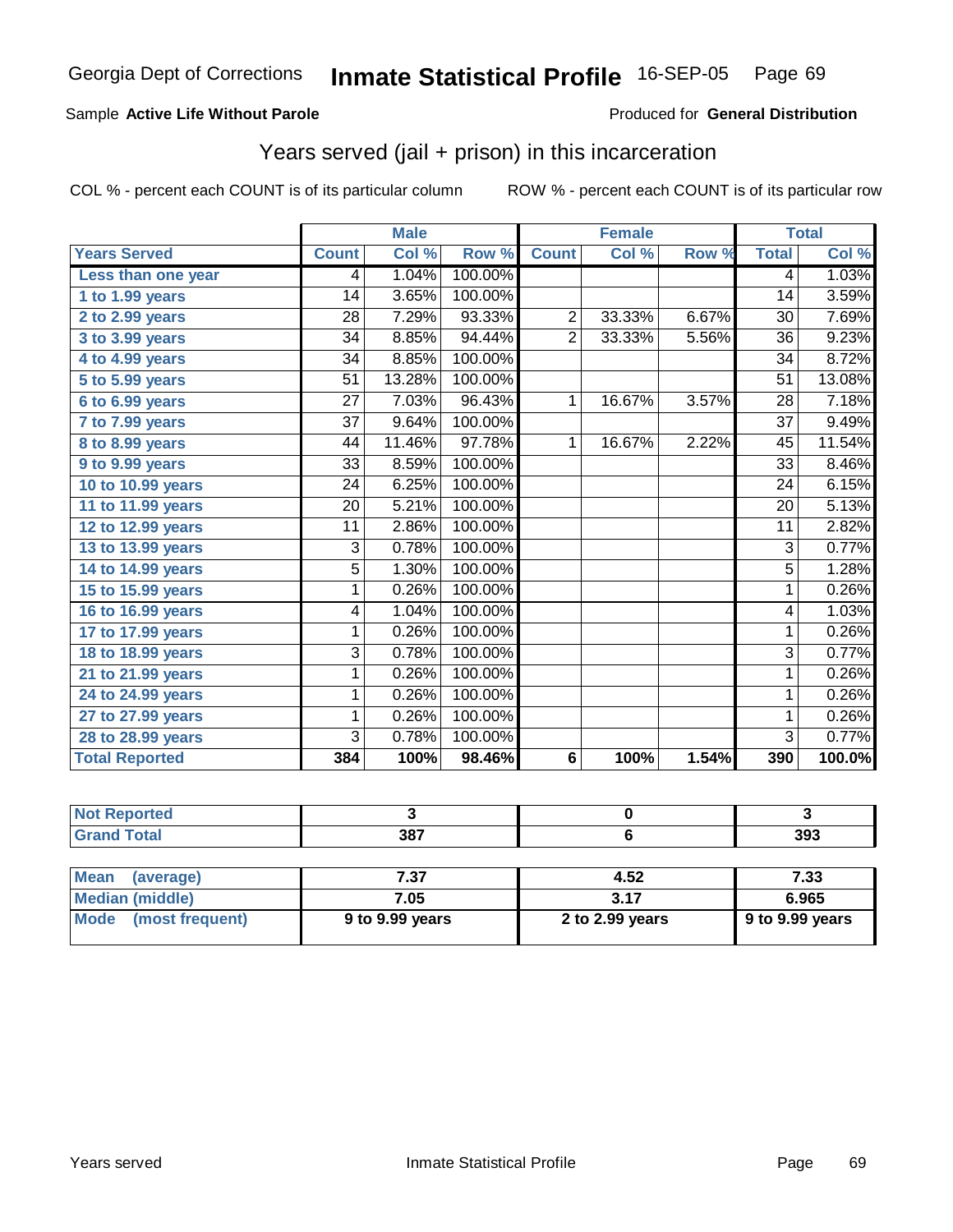### Sample **Active Life Without Parole**

Produced for **General Distribution**

## Results of most recent HIV tests

|                         | <b>Male</b>  |        | <b>Female</b> |              |           | Total  |       |         |
|-------------------------|--------------|--------|---------------|--------------|-----------|--------|-------|---------|
| <b>HIV Test Results</b> | <b>Count</b> | Col %  | Row %         | <b>Count</b> | Col %     | Row %  | Total | Col %   |
| <b>Positive</b>         |              | 0.78%  | 75.00%        |              | 16.67%    | 25.00% |       | $.03\%$ |
| <b>Negative</b>         | 381          | 99.22% | 98.70%        |              | $83.33\%$ | 1.30%  | 386   | 98.97%  |
| <b>Total Reported</b>   | 384          | 100%   | 98.46%        |              | 100%      | 1.54%  | 390   | 100%    |

| <b>Not Reported</b>  |     |     |
|----------------------|-----|-----|
| <b>Total</b><br>Gran | 387 | 393 |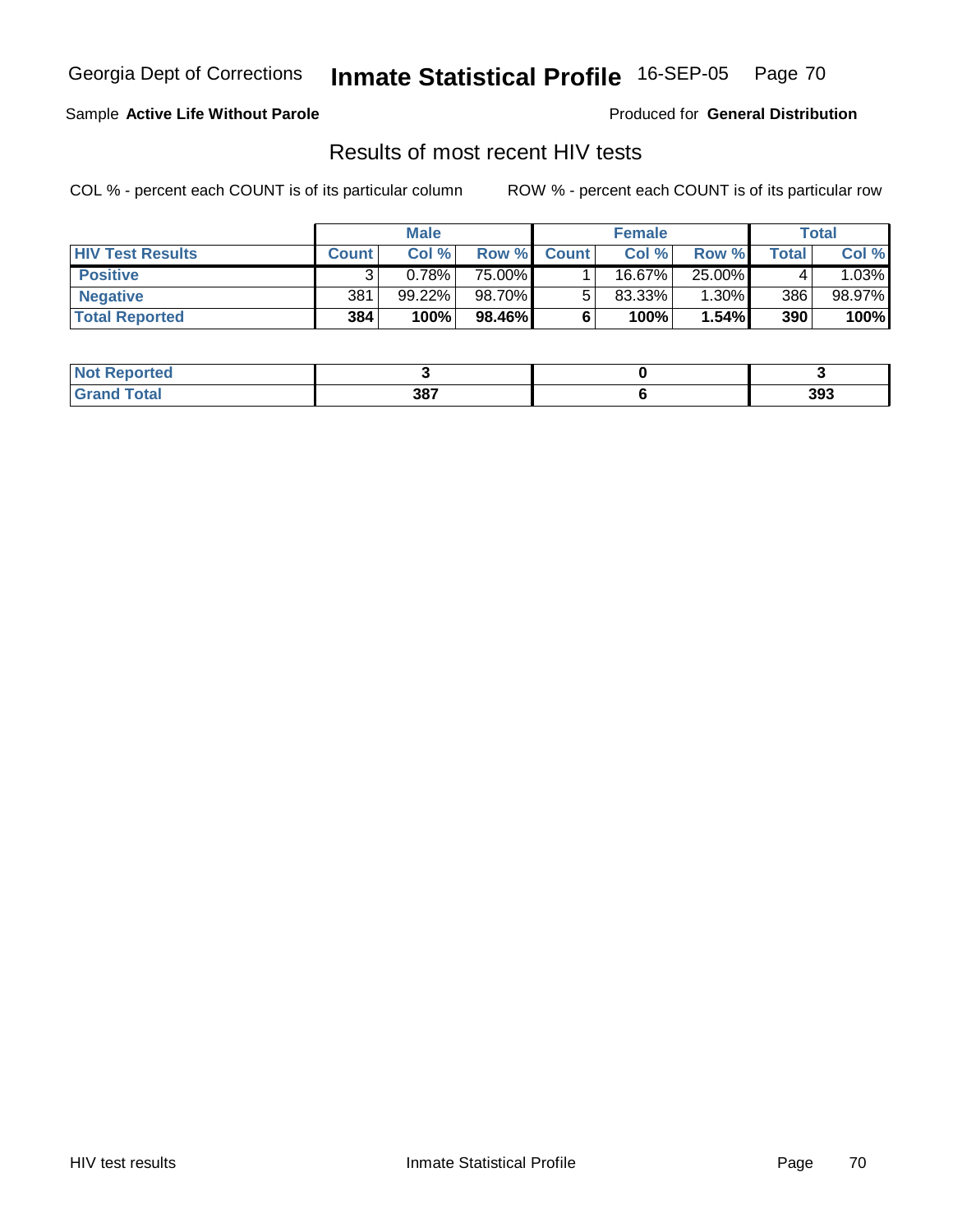#### Sample **Active Life Without Parole**

#### Produced for **General Distribution**

## Results of most recent tuberculosis test

|                                  | <b>Male</b>  |           | <b>Female</b> |              |         | <b>Total</b> |       |          |
|----------------------------------|--------------|-----------|---------------|--------------|---------|--------------|-------|----------|
| <b>Tuberculosis Test Results</b> | <b>Count</b> | Col%      | Row %         | <b>Count</b> | Col %   | Row %        | Total | Col %    |
| <b>Positive on current test</b>  | 22           | $5.77\%$  | 100.00%       |              |         |              | 22    | $5.68\%$ |
| <b>Positive on previous test</b> | 60           | $15.75\%$ | 100.00%       |              |         |              | 60    | 15.50%   |
| <b>Negative</b>                  | 299          | 78.48%    | 98.03%        | 6.           | 100.00% | 1.97%        | 305   | 78.81%   |
| <b>Total Reported</b>            | 381          | 100%      | $98.45\%$     |              | 100%    | 1.55%        | 387   | 100%     |

| <b>Not</b><br>Reported |     |     |
|------------------------|-----|-----|
| <b>Total</b>           | 387 | 393 |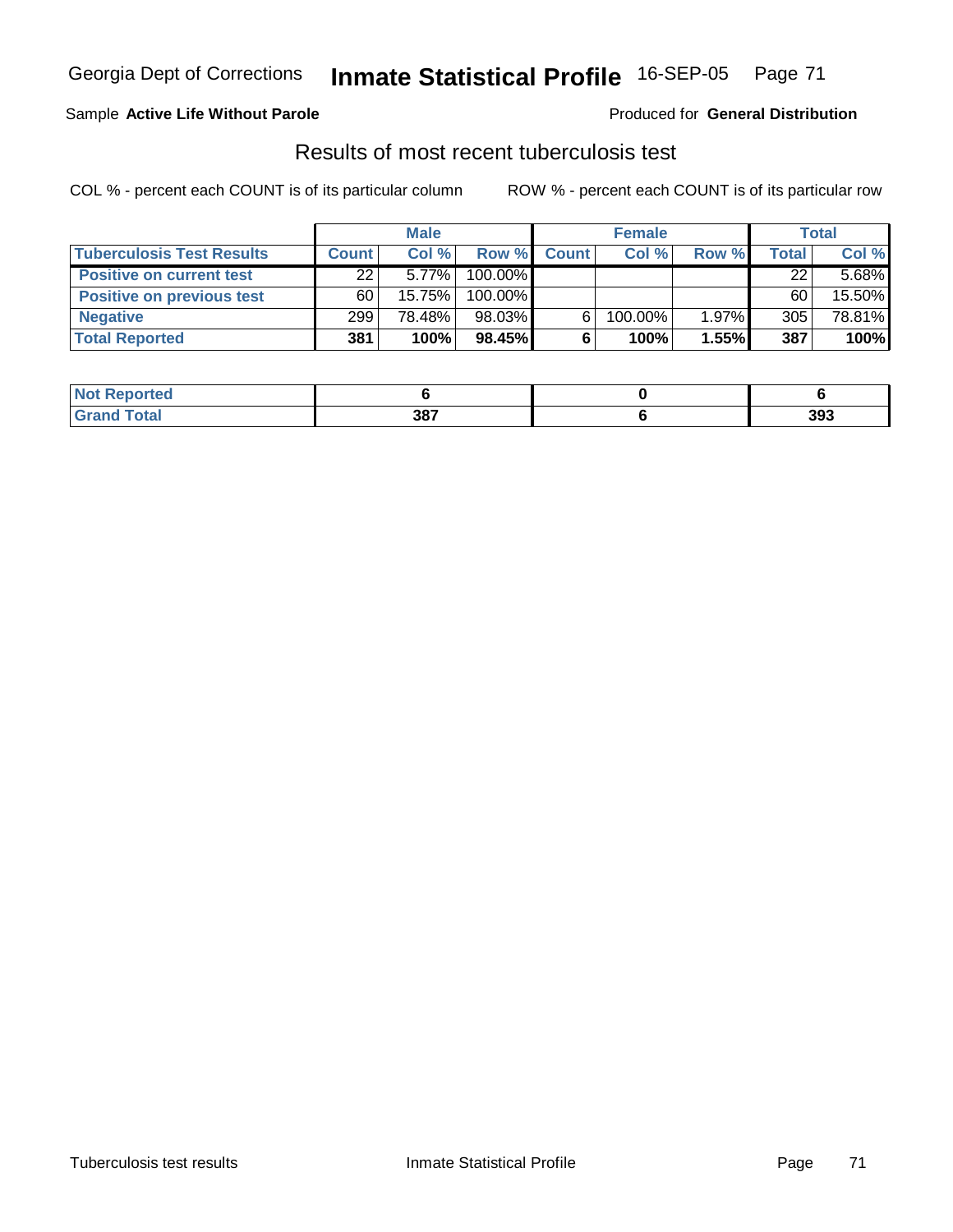#### Sample **Active Life Without Parole**

Produced for **General Distribution**

### Results of most recent syphilis test

|                                 | <b>Male</b>  |           | <b>Female</b> |                    |         | Total    |       |           |
|---------------------------------|--------------|-----------|---------------|--------------------|---------|----------|-------|-----------|
| <b>Syphilis Test Results</b>    | <b>Count</b> | Col %     |               | <b>Row % Count</b> | Col%    | Row %    | Total | Col %     |
| <b>Positive on current test</b> |              | 2.37%     | $100.00\%$    |                    |         |          |       | $2.34\%$  |
| <b>Negative</b>                 | 370          | $97.63\%$ | 98.40%        |                    | 100.00% | 1.60%    | 376   | $97.66\%$ |
| <b>Total Reported</b>           | 379          | 100%      | 98.44%        |                    | 100%    | $1.56\%$ | 385   | 100%      |

| <b>Not Reported</b>   |     |     |
|-----------------------|-----|-----|
| <b>Total</b><br>Granc | 387 | 393 |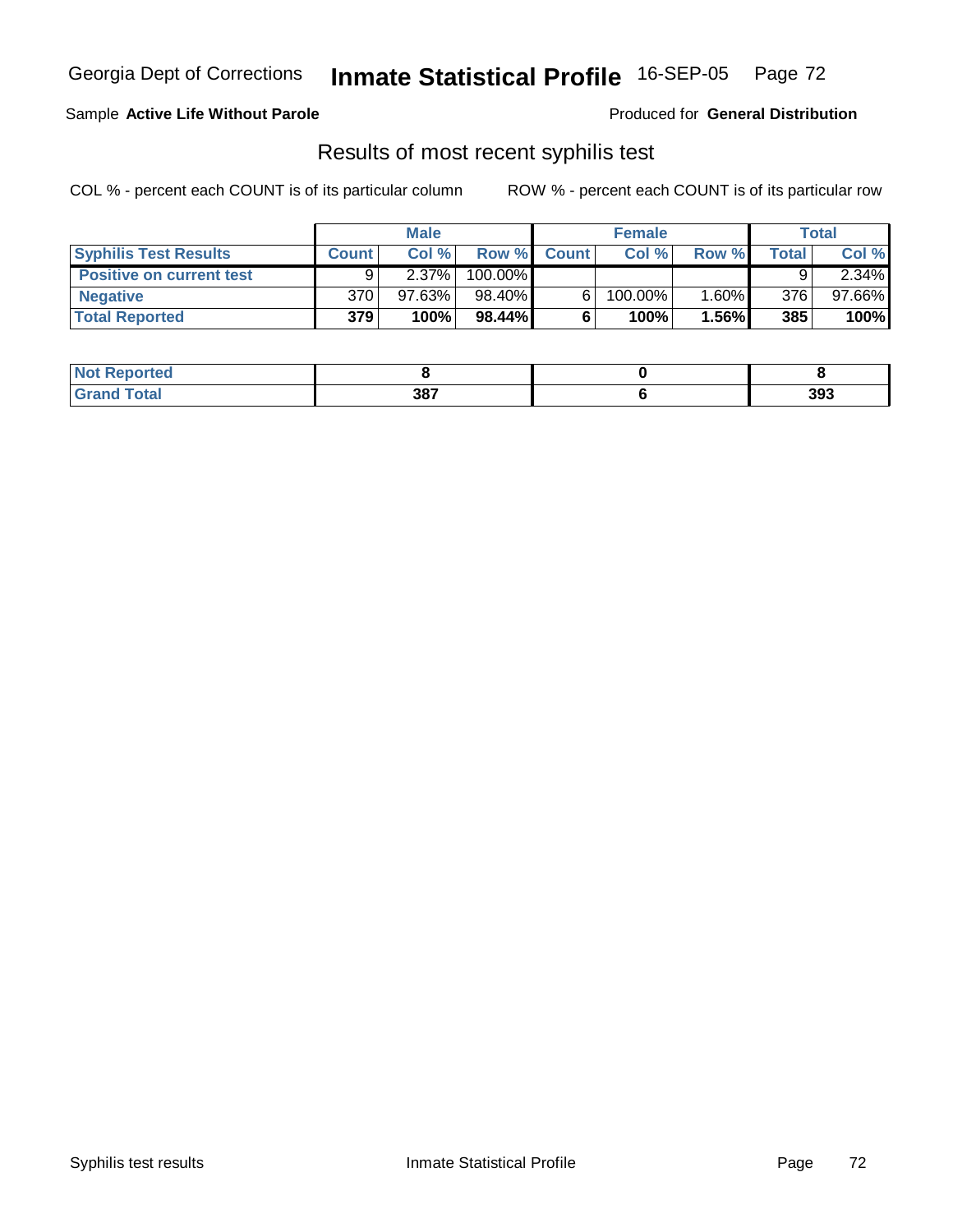### Sample **Active Life Without Parole**

Produced for **General Distribution**

### Results of most recent Hepatitis-C test

|                                 | <b>Male</b> |        | <b>Female</b> |             |       | Total    |       |        |
|---------------------------------|-------------|--------|---------------|-------------|-------|----------|-------|--------|
| <b>Hepatitis-C Test Results</b> | Count       | Col%   |               | Row % Count | Col % | Row %    | Total | Col %  |
| <b>Positive on current test</b> |             | 33.33% | 100.00%       |             |       |          |       | 33.33% |
| <b>Negative</b>                 |             | 66.67% | 100.00%       |             |       |          |       | 66.67% |
| <b>Total Reported</b>           |             | 100%   | 100.00%       |             | %     | $0.00\%$ | ີ     | 100%   |

| <b>Not Reported</b>   | 384 | 390 |
|-----------------------|-----|-----|
| <b>Total</b><br>Grand | 387 | 393 |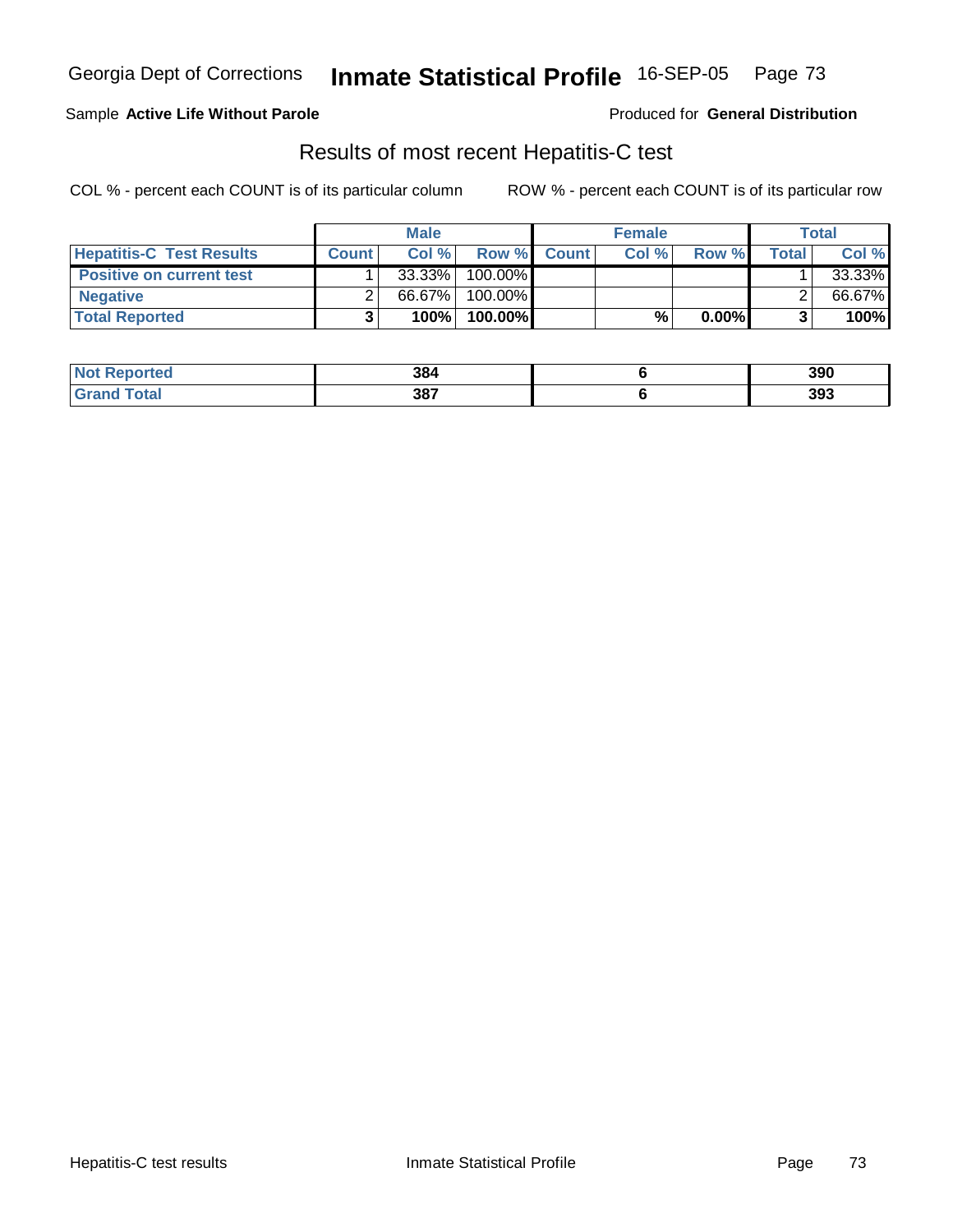### Sample **Active Life Without Parole**

Produced for **General Distribution**

### Results of most recent pregnancy test

|                               | <b>Male</b>  |      |          | <b>Female</b> |            |            | Total        |         |
|-------------------------------|--------------|------|----------|---------------|------------|------------|--------------|---------|
| <b>Pregnancy Test Results</b> | <b>Count</b> | Col% |          | Row % Count   | Col %      | Row %      | <b>Total</b> | Col %   |
| ' Negative                    |              |      |          |               | $100.00\%$ | $100.00\%$ |              | 100.00% |
| <b>Total Reported</b>         |              | %    | $0.00\%$ |               | 100%       | 100.00%    |              | 100%    |

| <b>Not Reported</b>    | 387 | 387 |
|------------------------|-----|-----|
| <b>Total</b><br>. Grar | 387 | 393 |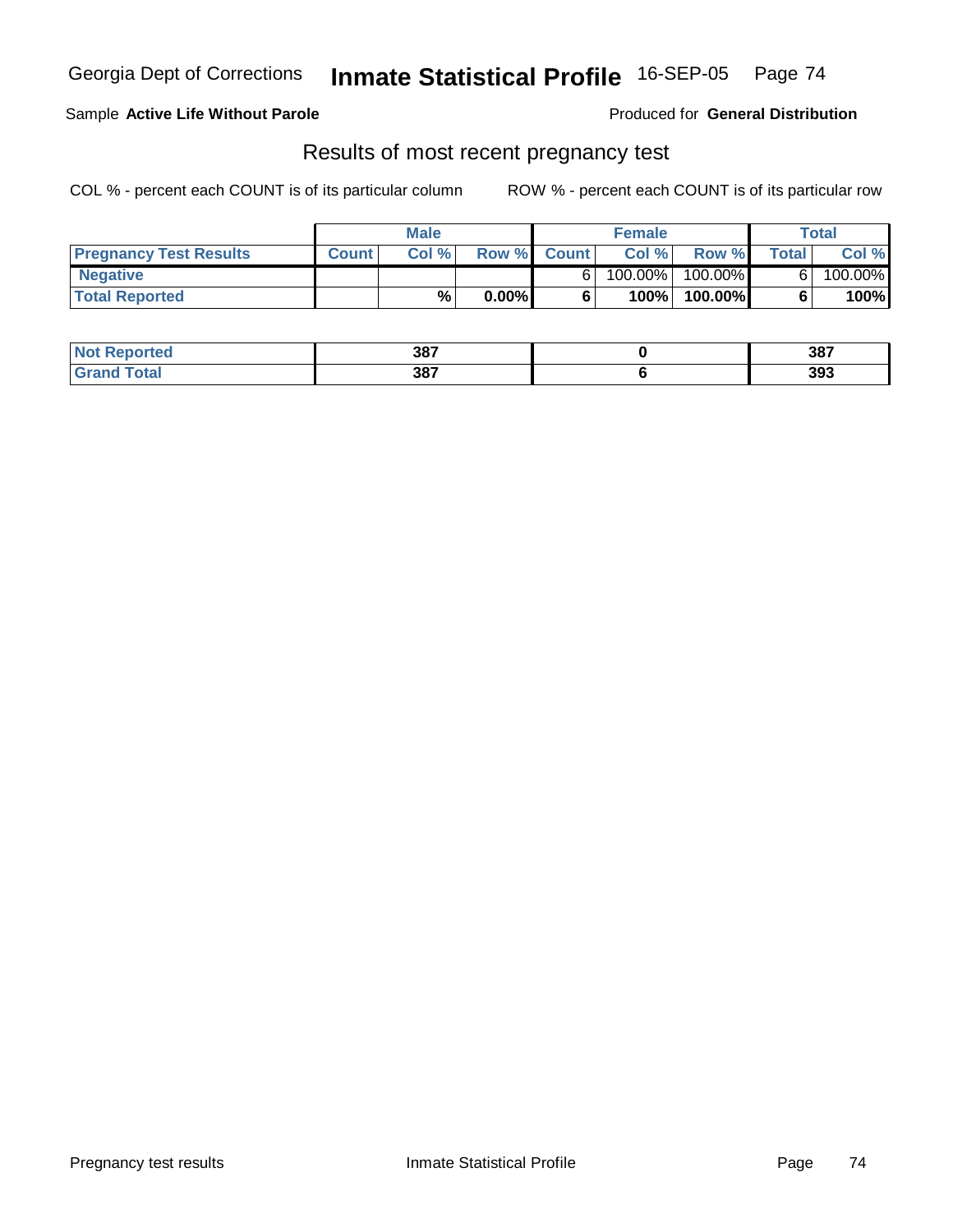### Sample **Active Life Without Parole**

Produced for **General Distribution**

## Results of most recent diabetes test

|                                 |       | <b>Male</b> |                    | <b>Female</b> |          |         | Total   |
|---------------------------------|-------|-------------|--------------------|---------------|----------|---------|---------|
| Diabetes Test Results           | Count | Col %       | <b>Row % Count</b> | Col %         | Row %    | Total l | Col %   |
| <b>Positive on current test</b> |       | $100.00\%$  | 100.00% I          |               |          |         | 100.00% |
| <b>Total Reported</b>           |       | 100%        | 100.00%            | %             | $0.00\%$ |         | 100%    |

| <b>Not Reported</b>    | 385 | 391 |
|------------------------|-----|-----|
| <b>Total</b><br>. Grar | 387 | 393 |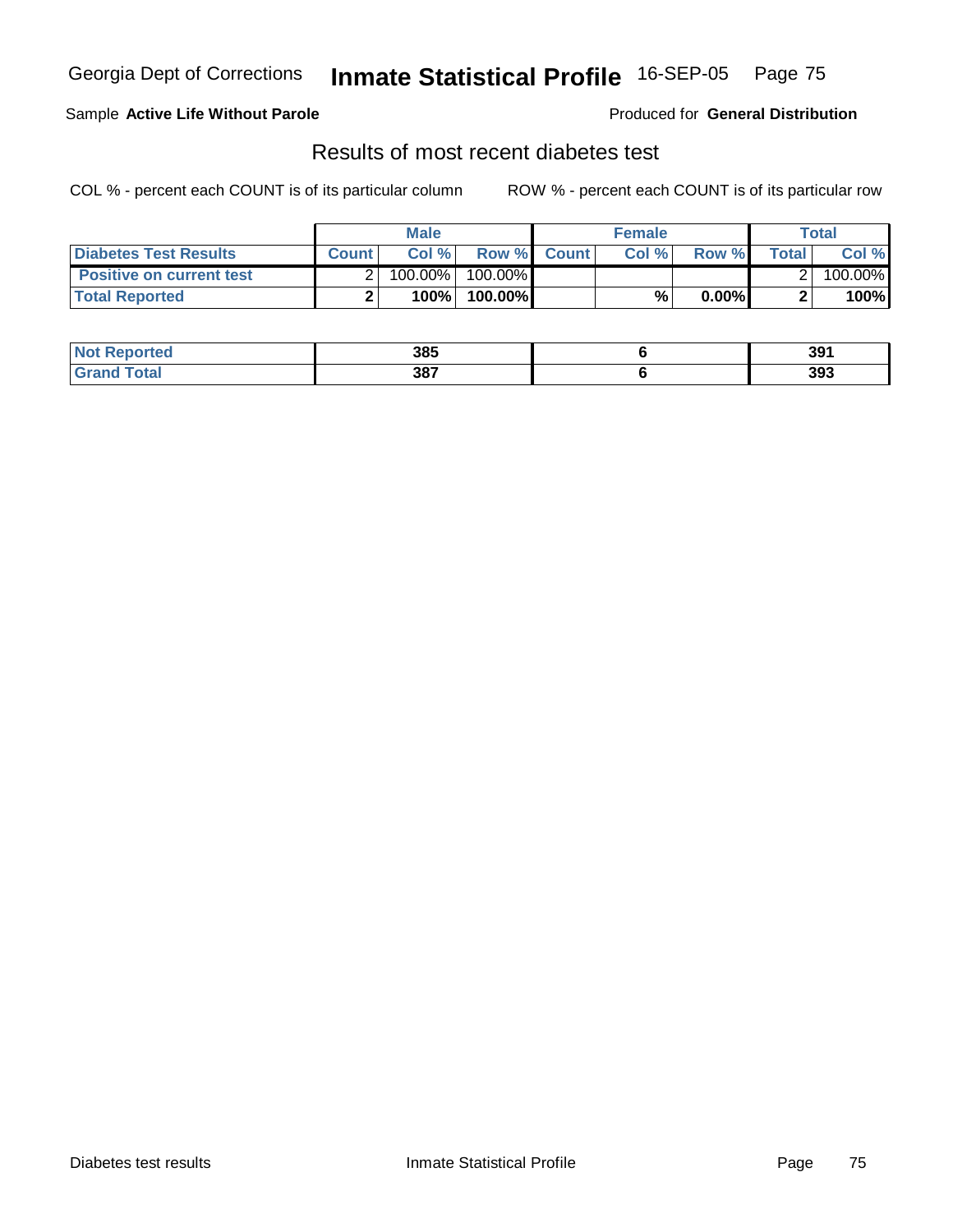#### Sample **Active Life Without Parole**

Produced for **General Distribution**

### Results of most recent hypertension test

|                                  |              | <b>Male</b> |           |             | <b>Female</b> |          |       | Total   |
|----------------------------------|--------------|-------------|-----------|-------------|---------------|----------|-------|---------|
| <b>Hypertension Test Results</b> | <b>Count</b> | Col %       |           | Row % Count | Col%          | Row %    | Total | Col %   |
| <b>Positive on current test</b>  |              | $100.00\%$  | 100.00% I |             |               |          |       | 100.00% |
| <b>Total Reported</b>            |              | 100%        | 100.00%   |             | %             | $0.00\%$ |       | 100%    |

| <b>Not Reported</b>         | 381 | 387 |
|-----------------------------|-----|-----|
| <b>Total</b><br><b>Gran</b> | 387 | 393 |